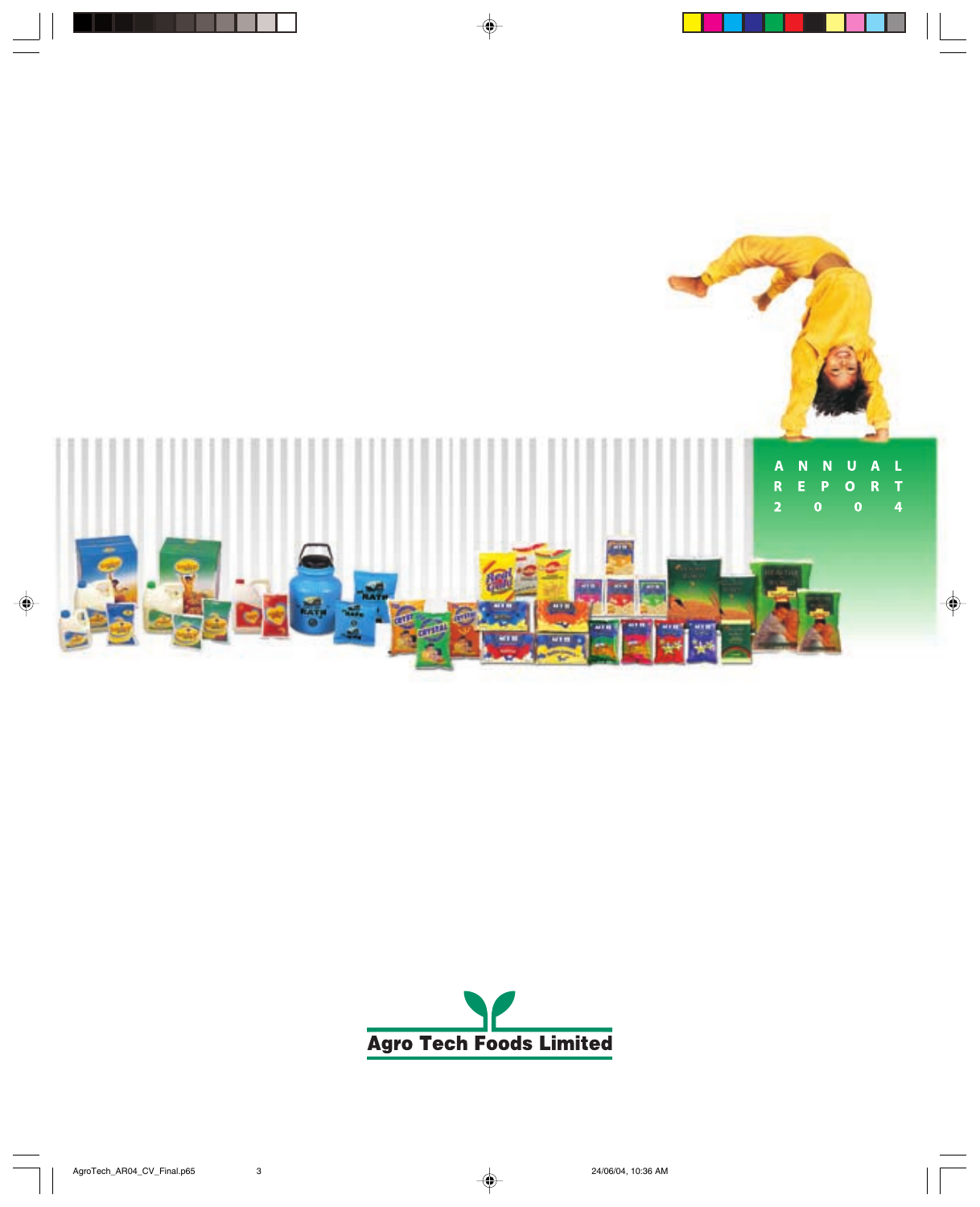







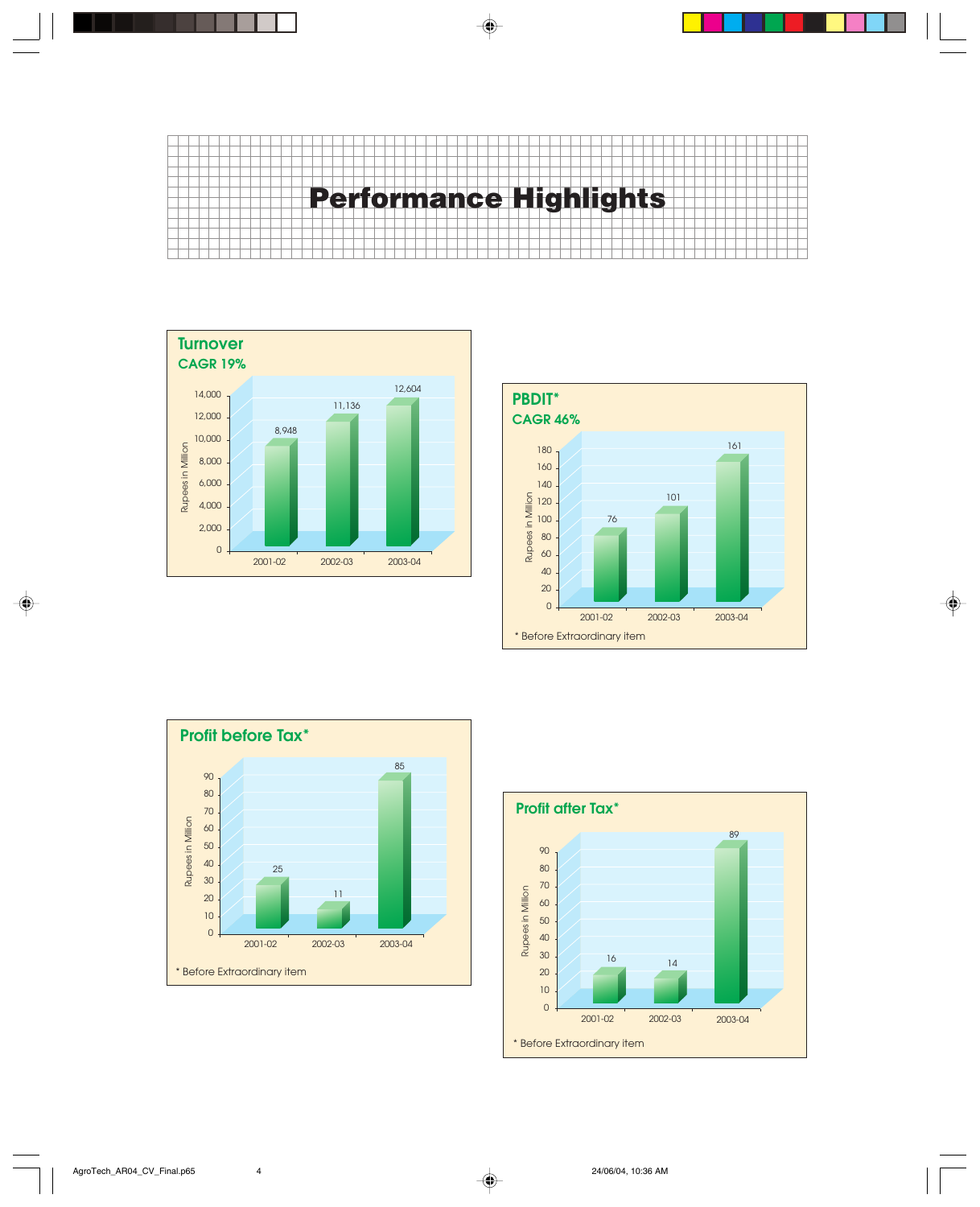# **Agro Tech Foods Limited**

# **Board of Directors**

| <b>Directors</b>                                        | I Troop<br>D L Briffett<br>H G Buffett<br>Lt Gen D B Singh<br>R V Smither<br>N Srinivasan<br>R Tandon<br>K Vaidyanath<br>(Alternate: S Sivakumar) | Chairman                                                                                                                                                                                                                                 |
|---------------------------------------------------------|---------------------------------------------------------------------------------------------------------------------------------------------------|------------------------------------------------------------------------------------------------------------------------------------------------------------------------------------------------------------------------------------------|
|                                                         | T I Chudgar                                                                                                                                       | <b>Wholetime Director</b>                                                                                                                                                                                                                |
| Management<br><b>Committee</b>                          | U Sen Gupta<br>A Ahuja<br>G Ambady<br>R Krishnamoorthy<br>S Madan<br>K S Shyam                                                                    | President<br>Chief Financial Officer and Asst. Vice President<br>Vice President - Commodity Sourcing & Exports<br>Vice President - Supply Chain<br>Vice President - Branded Edible Oils<br>Head-Human Resources and Asst. Vice President |
| <b>Company Secretary</b>                                | T I Chudgar                                                                                                                                       |                                                                                                                                                                                                                                          |
| <b>Auditors</b>                                         | Lovelock & Lewes<br><b>Chartered Accountants</b><br>Hyderabad                                                                                     |                                                                                                                                                                                                                                          |
| <b>Registered Office</b>                                | 31, Sarojini Devi Road<br>Secunderabad-500 003<br>Andhra Pradesh<br>India<br>Website: www.atfoods.com                                             |                                                                                                                                                                                                                                          |
| <b>Registrars &amp; Share</b><br><b>Transfer Agents</b> | Sathguru Management Consultants Private Limited<br>Plot No. 15, Hindinagar<br>Behind Sirdi Sai Temple<br>Punjagutta<br>Hyderabad-500034           |                                                                                                                                                                                                                                          |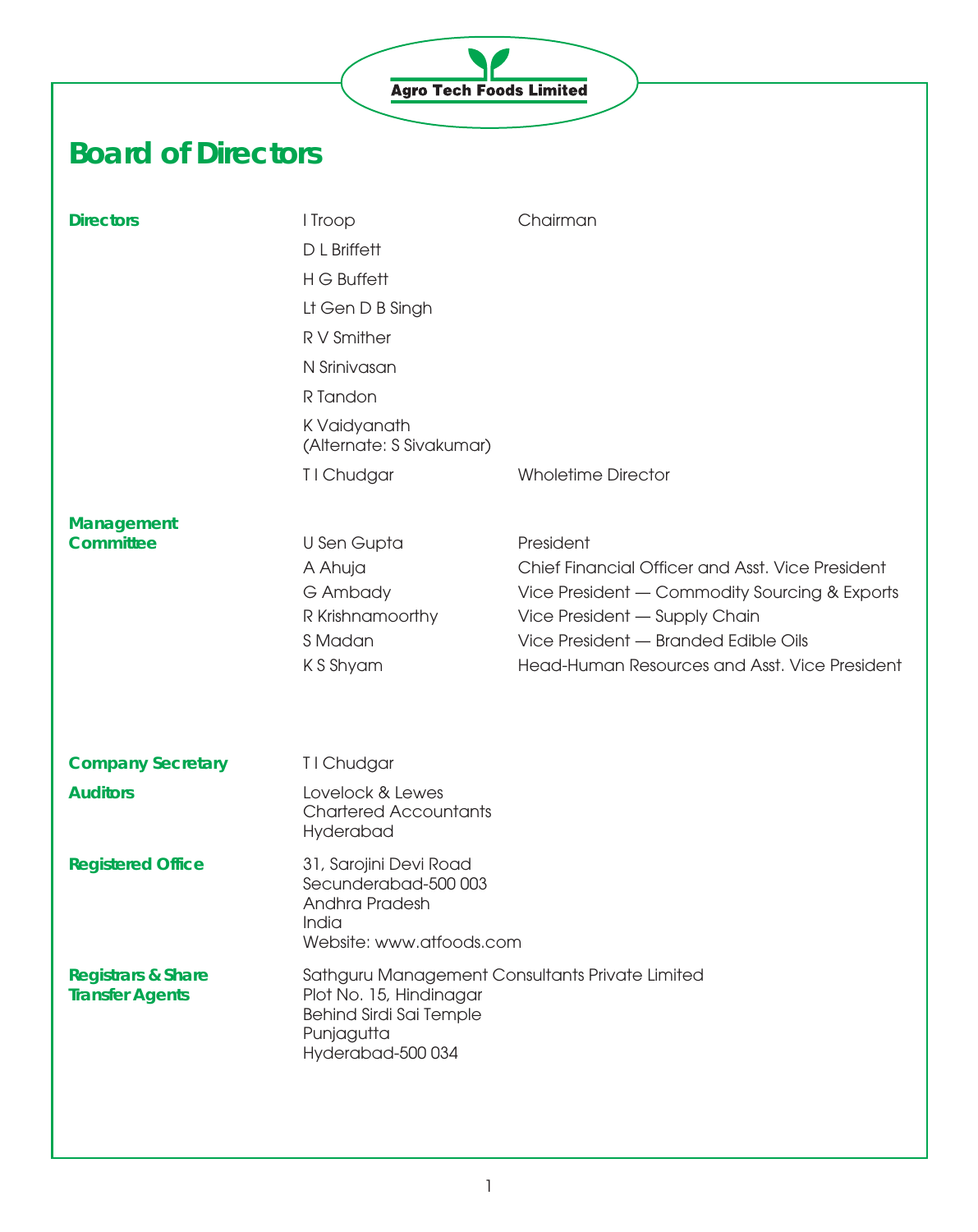# **NOTICE TO MEMBERS**

Notice is hereby given that the Seventeenth Annual General Meeting of the Members of Agro Tech Foods Limited will be held on Tuesday the 27<sup>th</sup> July, 2004 at 10.00 A.M. at House of Windsor-I, Viceroy Convention Centre, Opp. Hussain Sagar Lake, Tank Bund Road, Hyderabad – 500 080, Andhra Pradesh to transact the following businesses:

# **ORDINARY BUSINESS**

- 1. To receive, consider and adopt the Balance Sheet as at 31st March, 2004 and the Profit and Loss Account for the year ended on that date and the Report of the Directors and Auditors thereon.
- 2. To appoint a Director in place of Lt. Gen. D.B. Singh, who retires by rotation and, being eligible, offers himself for reappointment.
- 3. To appoint a Director in place of Shri K. Vaidyanath, who retires by rotation and, being eligible, offers himself for reappointment.
- 4. To appoint Auditors and to fix their remuneration. M/s Lovelock & Lewes, the retiring Auditors are eligible for reappointment.

# **SPECIAL BUSINESS**

5. To appoint Shri Ian F. Troop, a Director of the Company, who has been appointed in the casual vacancy arising out of the resignation of Shri Larry A. Carter who vacates office at this Meeting and to consider and, if thought fit, to pass, with or without modification, the following Ordinary Resolution of which the prescribed notice under Section 257 of the Companies Act, 1956 alongwith a deposit of Rs.500/- has been received by the Company, Shri Ian F. Troop has filed his consent pursuant to the provisions of Section 264(1) of the Companies Act, 1956 to act as Director, if appointed:

"RESOLVED that Shri Ian F. Troop be and is hereby appointed a Director of the Company whose period of office shall be liable to determination by retirement of Directors by rotation."

6. To appoint Shri Derek L. Briffett, a Director of the Company, who has been appointed in the casual vacancy arising out of the resignation of Shri Mike Sullivan who vacates office at this Meeting and to consider and, if thought fit, to pass, with or without modification, the following Ordinary Resolution of which the prescribed notice under Section 257 of the Companies Act, 1956 alongwith a deposit of Rs.500/- has been received by the Company, Shri Derek L. Briffett has filed his consent pursuant to the provisions of Section 264(1) of the Companies Act, 1956 to act as Director, if appointed:

"RESOLVED that Shri Derek L. Briffett be and is hereby appointed a Director of the Company whose period of office shall be liable to determination by retirement of Directors by rotation."

7. To consider and if thought fit, to pass, with or without modification, the following Resolution as a SPECIAL RESOLUTION:

"RESOLVED that pursuant to the provisions of Sections 198, 269, 309, 310, 314 read with Schedule XIII thereto and other applicable provisions, if any of the Companies Act, 1956 or any amendment or modification or reenactment thereof, and subject to such approval or consents as may be necessary or required, the re-appointment of Shri Tushar Chudgar as Wholetime Director of the Company for a period of one year with effect from 30th July,  $2004$  till  $29<sup>th</sup>$  July,  $2005$  on such salary and perquisites as have been set out in the Explanatory Statement attached to the Notice convening this Annual General Meeting a copy where of initialled by the Chairman for the purposes of identification is placed before this Meeting, be and the same is hereby approved, with such modifications as may be required by any applicable law and as may be agreed to by the Board of Directors of the Company and Shri Tushar Chudgar."

**Agro Tech Foods Limited**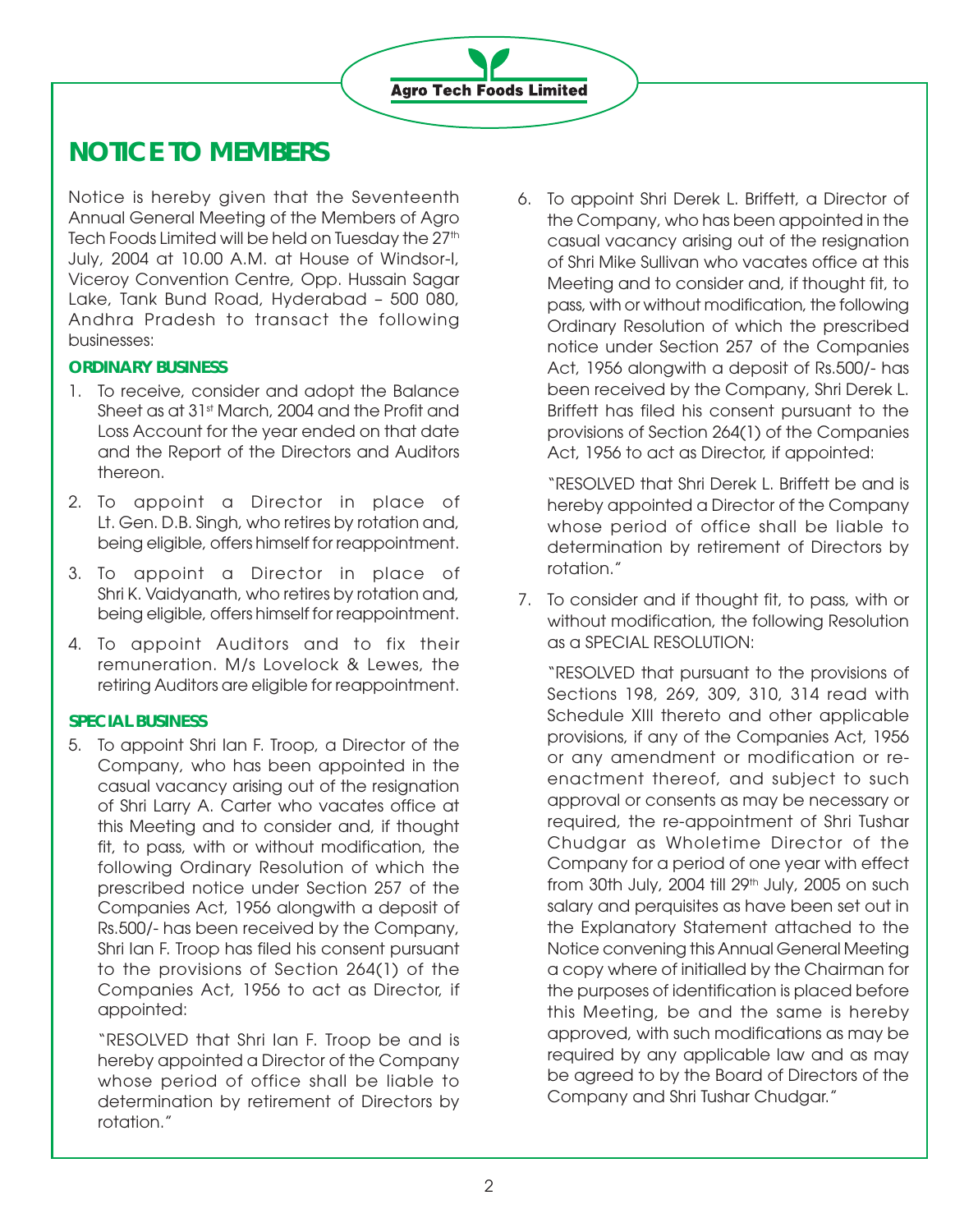

# **BOOK CLOSURE**

The Register of Members and Share Transfer Books of the Company shall remain closed from Friday 23<sup>rd</sup> July, 2004 till Tuesday 27<sup>th</sup> July, 2004 (both days inclusive).

Registered Office: 31, Sarojini Devi Road, Secunderabad-500 003 **TUSHAR CHUDGAR** Andhra Pradesh Secretary & Director India.

Dated: 12th May, 2004 **By Order of the Board** for **Agro Tech Foods Limited**

# **NOTES**:

- 1. In accordance with the Provisions of Section 173 of the Companies Act, 1956 and the Listing Agreements an Explanatory Statement in respect of item Nos. 5, 6 and 7 being items of Special Business is annexed.
- 2. A member entitled to attend and vote on a poll is entitled to appoint a Proxy to attend and vote instead of himself and the Proxy need not be a member. Proxies in order to be effective must be received by the Company not less

than forty eight hours before the Annual General Meeting.

- 3. Members are requested to bring their copies of the Reports and Accounts to the Meeting.
- 4. Members are requested to notify any change in their address immediately to the Company's Registrars and Transfer Agents, Sathguru Management Consultants Private Limited, Plot No. 15, Hindinagar, Behind Sirdi Sai Temple, Punjagutta, Hyderabad - 500 034.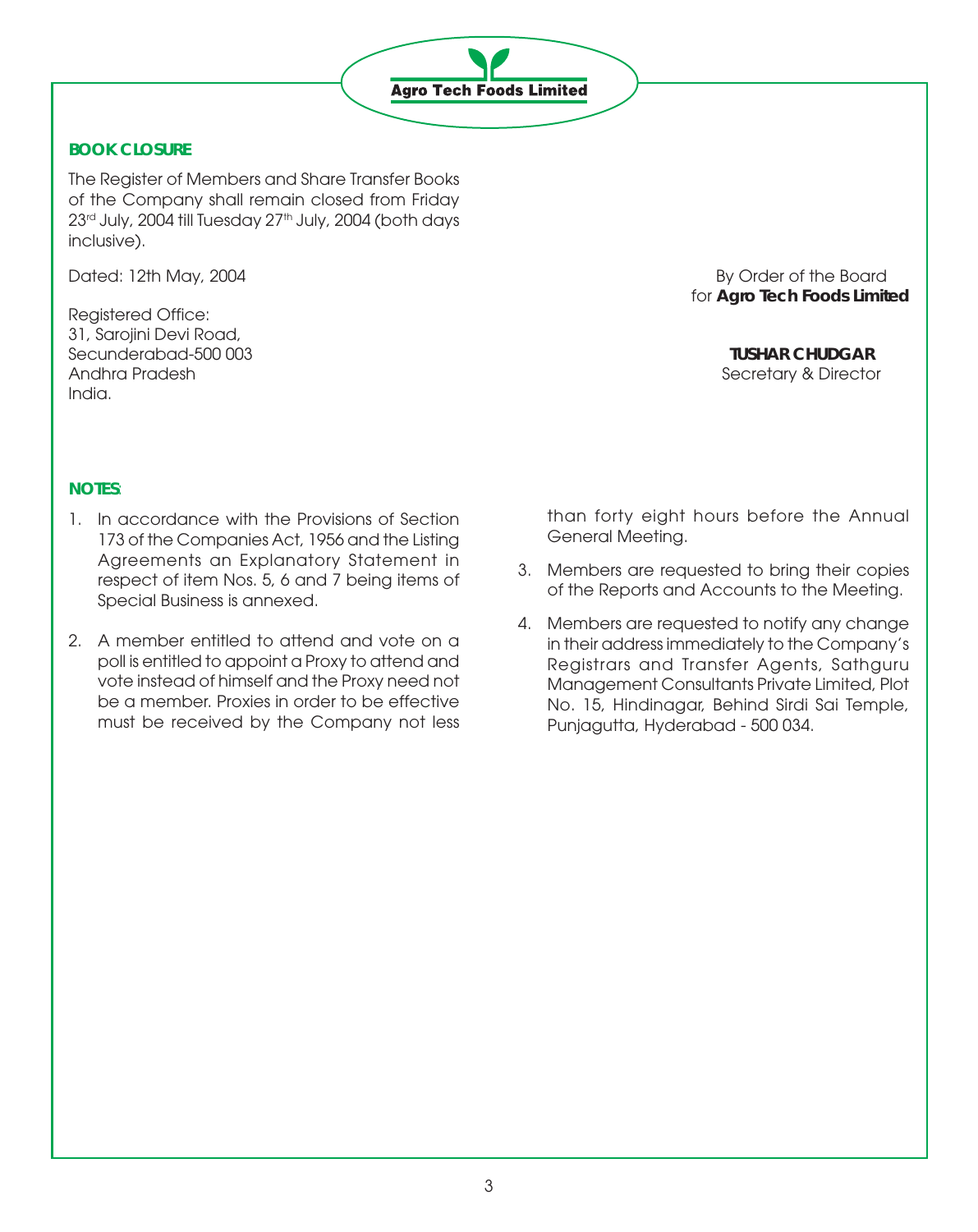

# **EXPLANATORY STATEMENT PURSUANT TO SECTION 173(2) OF THE COMPANIES ACT, 1956 AND THE LISTING AGREEMENTS.**

# **Item No. 5**

Shri Ian F. Troop was appointed as a Director of the Company in terms of Section 262 of the Companies Act, 1956 with effect from 24<sup>th</sup> June, 2003 in the casual vacancy arising out of the resignation of Shri Larry A. Carter pursuant to Article 129 of the Articles of Association of the Company and he holds office upto the date of this Annual General Meeting till which Shri Larry A. Carter, in whose vacancy he is appointed would have held office. Notice under Section 257 of the Companies Act, 1956 along with the requisite deposit of Rs.500/ - has been received from a member proposing the appointment of Shri Ian F. Troop as a Director of the Company whose period of office shall be liable to determination by retirement of Directors by rotation. Shri Ian F. Troop has filed his consent pursuant to the provisions of Section 264(1) of the Companies Act, 1956 to act as Director, if appointed.

#### **Interest of Directors:**

Shri Ian F. Troop may be deemed to be interested in the above Resolution in so far as the same relates to him. No other Director of your Company is interested in this Resolution.

Your Directors recommend the Resolution for your approval.

# **Item No. 6**

Shri Derek L. Briffett was appointed as a Director of the Company in terms of Section 262 of the Companies Act, 1956 with effect from 12<sup>th</sup> May, 2004 in the casual vacancy arising out of the resignation of Shri Mike Sullivan pursuant to Article 129 of the Articles of Association of the Company and he holds office upto the date of this Annual General Meeting till which Shri Mike Sullivan , in whose vacancy he is appointed would have held office. Notice under Section 257 of the Companies Act, 1956 along with the requisite deposit of Rs.500/ - has been received from a member proposing the appointment of Shri Derek L. Briffett as a Director of the Company whose period of office shall be liable to determination by retirement of Directors by rotation. Shri Derek L. Briffett has filed his consent pursuant to the provisions of Section 264(1) of the

Companies Act, 1956 to act as Director, if appointed.

## **Interest of Directors:**

Shri Derek L. Briffett may be deemed to be interested in the above Resolution in so far as the same relates to him. No other Director of your Company is interested in this Resolution.

Your Directors recommend the Resolution for your approval.

# **Item No. 7**

The Board of Directors on the recommendation of the Remuneration Committee recommended for approval of the members, the reappointment of Shri Tushar Chudgar as Wholetime Director of the Company for a further period of one year with effect from 30<sup>th</sup> July, 2004 on the following remuneration:

## **(i) Salary:**

Rs. 38,500 per month with annual increments up to a maximum of 25% with liberty to the Board of Directors to sanction such increase as it may in its absolute discretion determine, provided that the salary does not exceed the remuneration stipulated above.

# **(ii) Perquisites:**

In addition to the aforesaid Salary, Shri Tushar Chudgar shall be entitled to perquisites like gas, electricity, water, furnishings, medical reimbursement and leave travel concession for self and family, club fees, personal accident insurance, etc in accordance with the Rules of the Company, the monetary value of such perquisites being limited to Rs. 8,00,000 per annum, for the purposes of which limit perquisites shall be evaluated as per Income Tax Rules, wherever applicable, and in absence of any such Rule, perquisites shall be evaluated at actual cost. However, the following shall not be included in the aforesaid perquisite limit:

a. Rent free furnished accommodation owned/ leased / rented by the Company or Housing Allowance in lieu thereof, as per the Rules of the Company.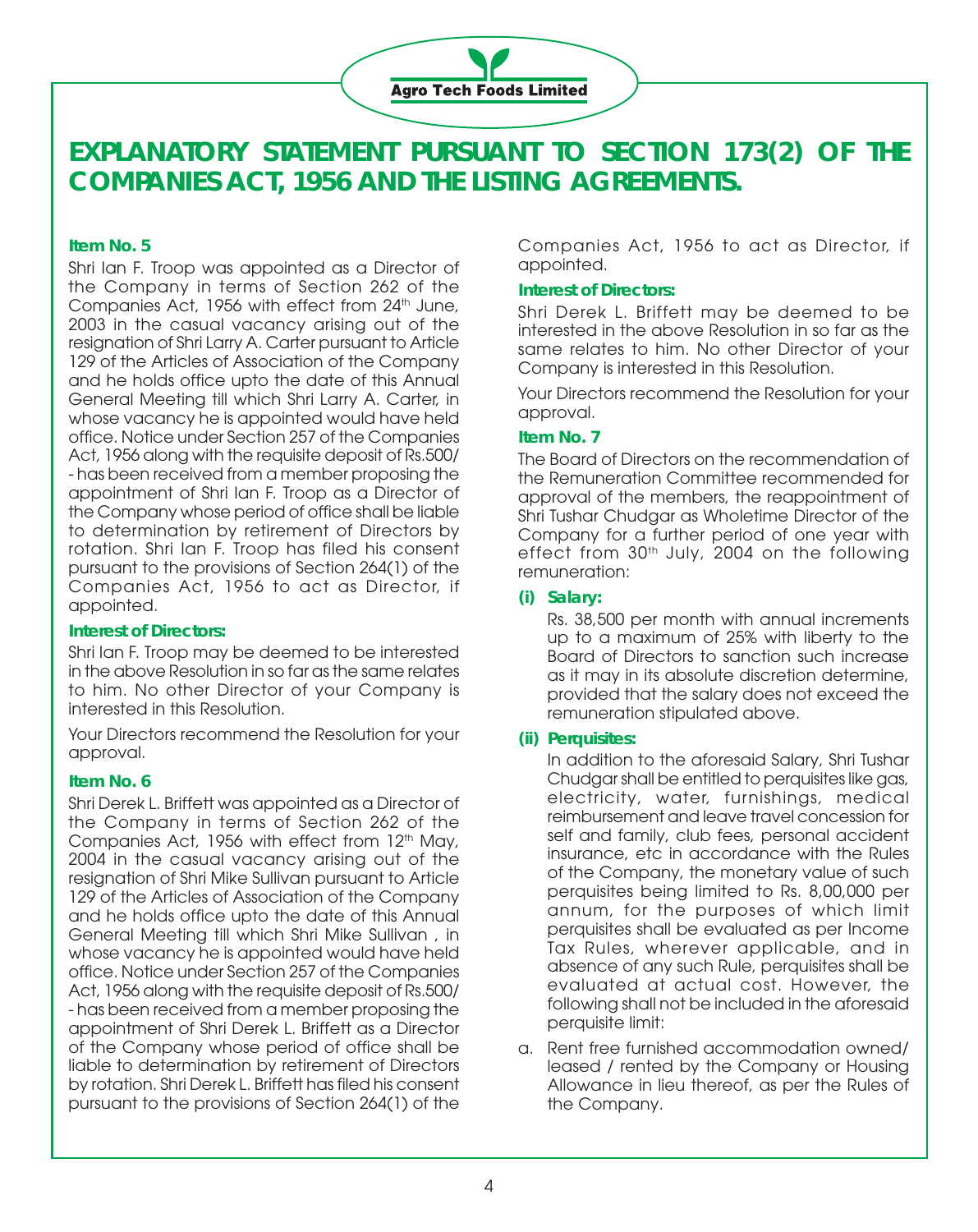

- b. Contribution to Provident Fund and Superannuation Fund upto 27% of salary and contribution to Gratuity Fund upto 5% of salary as defined in the Rules of the respective Funds, or upto such other limit as may be prescribed under the Income Tax Act, 1961 and the Rules thereunder for this purpose.
- c. Gratuity payable at the rate not exceeding half a month's salary for each completed year of service.
- d. Use of Company car for official purposes and telephone at residence (including payment for local calls and long distance official calls).
- e. Encashment of unavailed leave as per the Rules of the Company at the time of retirement/cessation of service.
- f. Long service award as per the Rules of the Company.
- g. Costs and expenses incurred by the Company in connection with joining/transfer from one location to another as per the Rules of the Company.

#### **(iii) Minimum Remuneration:**

In the event of loss or inadequacy of profits in any year during the period of his reappointment, Shri Tushar Chudgar will be paid remuneration including perquisites as per Schedule XIII of the Companies Act, 1956 or such other limit as may be prescribed under the Act from time to time.

Shri Tushar Chudgar will not be entitled to any sitting fee for attending Meetings of the Board or of any Committee thereof.

The aforesaid reappointment and remuneration payable to Shri Tushar Chudgar may be further varied, altered or modified as may be agreed to by the Board of Directors and Shri Tushar Chudgar, in the light of any amendment/modification of the Companies Act or any re-enactment thereof within the limit prescribed under Schedule XIII of the Companies Act, 1956.

Shri Tushar Chudgar is the Secretary & Director of your Company. He is a Chartered

Registered Office: 31, Sarojini Devi Road, Secunderabad-500 003 **TUSHAR CHUDGAR** Andhra Pradesh Secretary & Director India.

Accountant and Chartered Secretary. He has been in the employment of your Company for over fifteen years and has exposure and experience in various and diversed divisions/ functions of your Company with varied professional and expertise in a broad spectrum of Corporate Laws, Economic Laws, Taxation laws and intellectual property rights. He joined the Company in 1989 as Assistant Company Secretary and was appointed a Wholetime Director of the Company in the year 1998. He has made several significant contributions to the Company's growth and implementation of investment plans and business strategies and restructuring. His contributions have been invaluable. In recognition of his accomplishments the Board of Directors has reappointed him as a Wholetime Director for a further period of one year from 30<sup>th</sup> July, 2004 subject to approval of the Shareholders. Your Directors consider that it would be appropriate and desirable to re-appoint him as his rich experience will be beneficial to the Company. The Board has no hesitation in commending his reappointment. Shri Tushar Chudgar continues to hold office as Company Secretary. As appointment and remuneration are subject to compliance with the requirement of Section 314 and other applicable provisions of the Companies Act, 1956, your Directors commend passing of the Special Resolution set out in the Notice of the Meeting.

#### **Interest of Directors**

Excepting Shri Tushar Chudgar, who is interested in his reappointment and the remuneration/minimum remuneration payable to him, no other Director of your Company is concerned or interested in the said Resolution.

This may be treated as his memorandum issued pursuant to the provisions of Section 302 of the Companies Act, 1956.

Dated: 12th May, 2004 By Order of the Board for **Agro Tech Foods Limited**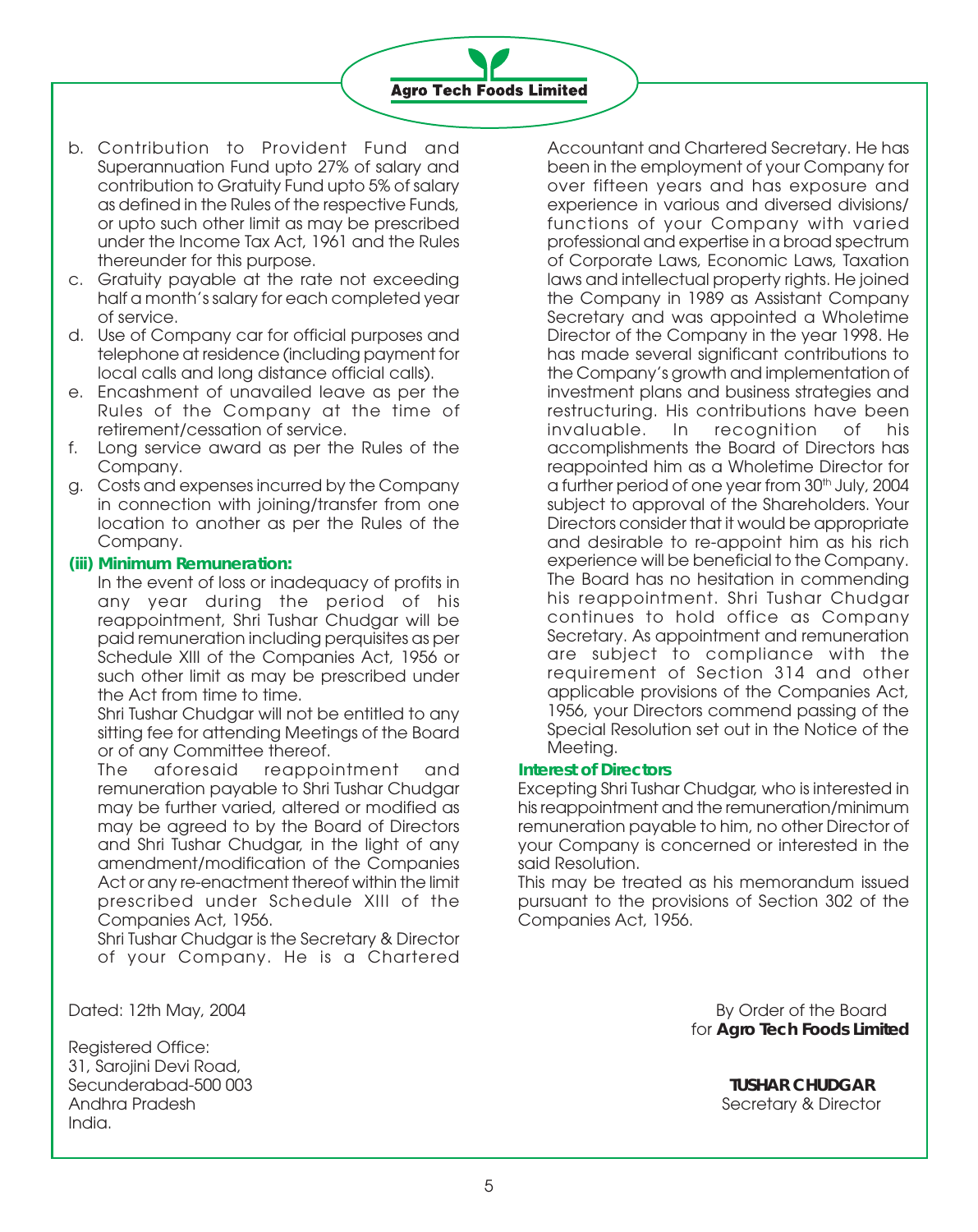

# **ADDITIONAL INFORMATION ON DIRECTORS RECOMMENDED FOR APPOINTMENT OR SEEKING ELECTION AT THE ANNUAL GENERAL MEETING**

Following is the bio-graphical data about the Directors seeking re-election or recommended for appointment as a Director:

**Lieutenant General D.B. Singh**, PVSM, AVSM is a retired General Officer of the Indian Army. He was commissioned through the prestigious National Defence Academy and rose to virtually the seniormost rank in the Army.

A qualified engineer with management skills, Lt. Gen. Singh has held multifarious assignment in the Indian Army. He is a graduate of the Defence Services Staff College and the National Defence College. He was awarded the prestigious awards of Param Vishisht Sewa Medal and Ati Vishisht Sewa Medal by the President of India for exemplary service. After retirement from Defence Services on 31<sup>st</sup> May, 2001, he was President of an engineering concern manufacturing EOT cranes and construction equipment for two and half years. The General is presently engaged in consultancy services on re-structuring services for logistics and engineering support.

#### **K. Vaidyanath**

K. Vaidyanath was inducted into the ITC Board on 17<sup>th</sup> January, 2001. He holds responsibility for the Company's Finance function, its investment subsidiary, Agri Business and Corporate Communications. Before his elevation to the Board he was the Company's Chief Financial Officer.

An MBA from XLRI, Jamshedpur, Vaidyanath has been with ITC for the past 29 years. He has held various positions in the Company's Finance function including that of Head of Finance of ITC's Packaging, Hotels and International Businesses. He has also been Head of Corporate Planning & Treasury, as well as Internal Audit.

Vaidyanath is a Director on the Boards of ITC Hotels Limited and ITC Infotech India Limited, among others. He is also a Committee Member of the Bengal Chamber of Commerce and Industry.

#### **Ian F. Troop, Chairman**

Ian Troop, President and Chief Operating Officer for Canada and Latin America Retail Products for ConAgra Foods Grocery, has more than 20 years of experience in international retail markets and management. In his new position, Troop will build ConAgra Foods' consumer franchises and Retail presence in Canada, Latin America and around the Globe.

Prior to joining ConAgra Foods Grocery, Troop enjoyed a successful 20 year career in General Management with Proctor & Gamble, building brands and building businesses in North America, Latin America and Europe. He held numerous leadership positions at Proctor & Gamble including Vice President of North America Juice Products, Vice President of Strategic Planning for Global Baby Care, Vice President and General Manager of P&G Poland, and General Manager of P&G Mexico Paper Products.

Troop completed his degree in Business Administration in Wilfrid Laurier University in Ontario, Canada.

#### **Derek L. Briffett**

Derek Briffett, Senior Financial Officer, ConAgra Foods – International Foods Group has more than 20 years experience in the fast moving consumer goods business. In his current position he is responsible for managing the accounting, finance and IT organizations for International.

Briffett brings a wealth of industry experience to this position including tenure with Procter & Gamble, Kraft Foods, and most recently Canada's largest Food Retailer Loblaw Companies Limited. Briffett has held a broad range of positions in Canada and in the U.S. including, Controller of Kraft Foods US Meals Division and Vice-President of Finance and Information Systems and Vice President, Finance and Strategy at Kraft Canada. Most recently he was Senor Vice President, Controller, Eastern Canada for Loblaw Companies Limited.

Briffett, a Canadian, holds a B Comm. (Hons) from Memorial University, Canada and an MBA from Queen's University, Canada.

#### **Tushar I. Chudgar**

Tushar I. Chudgar is the Secretary & Director of the Company. He is a Chartered Accountant and Chartered Secretary. He has been in the employment of the Company for over fifteen years and has exposure and experience in various and diversed divisions/functions of the Company with varied professional and expertise in a broad spectrum of corporate laws and taxation laws and intellectual property rights.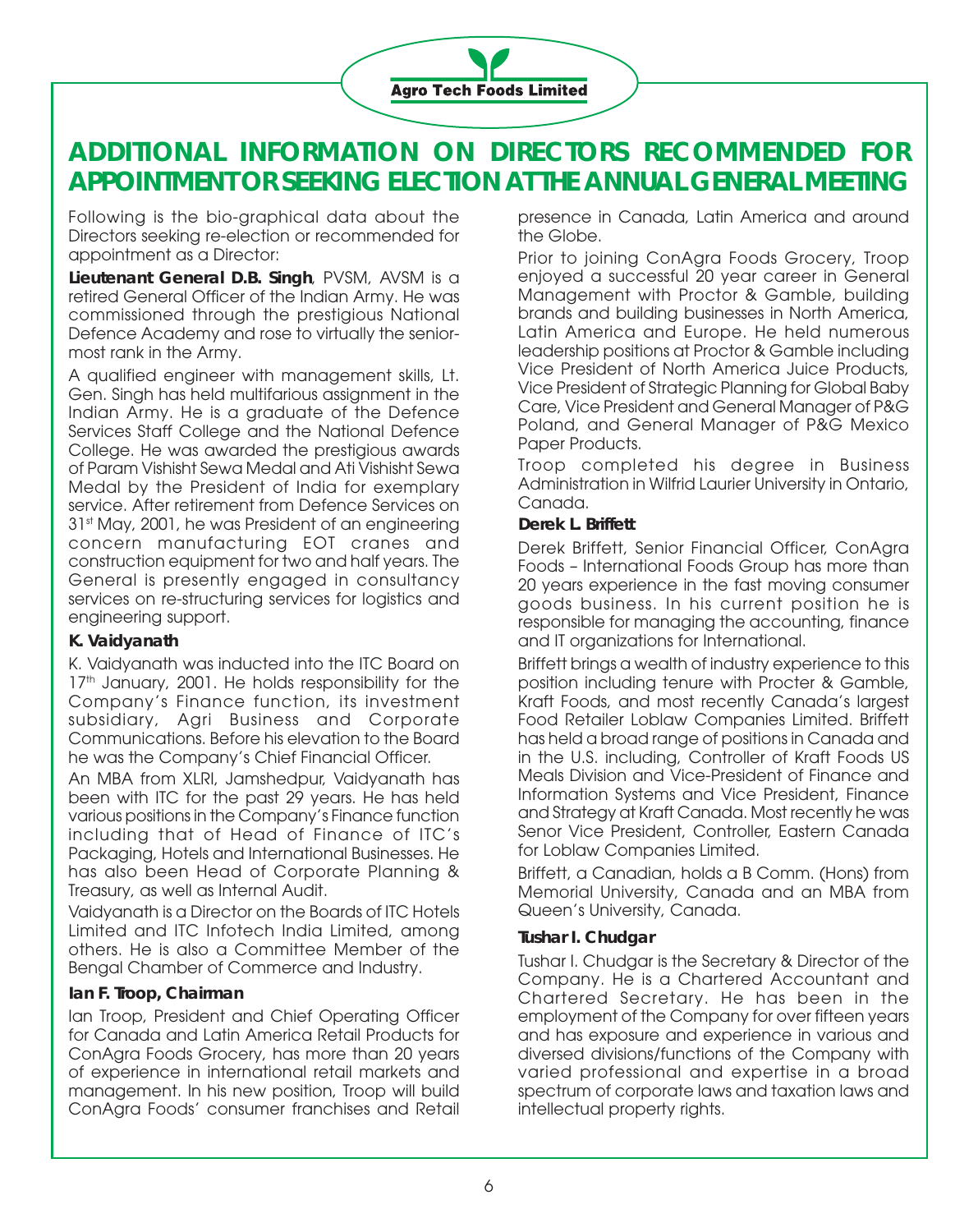

# **REPORT OF THE DIRECTORS AND MANAGEMENT DISCUSSION & ANALYSIS**

Your Directors hereby present their Annual Report, together with the audited accounts of the Company for the financial year ended March 31, 2004.

# **FINANCIAL RESULTS**

The summarized financial results are:

|                                                                  | 2003-2004 2002-2003 | (Rs. Millions) |
|------------------------------------------------------------------|---------------------|----------------|
| Turnover                                                         | 12,604              | 11,136         |
| <b>Total Expenditure</b>                                         | 12,502              | 11,091         |
| <b>Operating Profit</b>                                          | 102                 | 45             |
| Other Income                                                     | 59                  | 56             |
| Gross Profit/ before Interest/<br>Finance Charges & Depreciation | 161                 | 101            |
| Interest/Finance Charges                                         | 54                  | 79             |
| Less: Depreciation/Amortization                                  | 22                  | 11             |
| Profit/Before Deferred Taxation                                  | 85                  | 11             |
| <b>Profit/After Deferred Taxation</b>                            |                     |                |
| and Extraordinary Item                                           | 89                  | 14             |
| <b>Extraordinary Item</b>                                        | 62                  | 139            |
| Net Profit (Loss)                                                | 26                  | 125)           |

Your Company reported a turnover of Rs. 12,604 Mln., growing by 13% compared to last year.

The Company achieved a profit (before Deferred Tax and Extraordinary Item) of Rs. 85 Mln. as against Rs. 11 Mln. last year. The net profit is Rs. 26 Mln for the year after absorbing the cost of Rs. 62 Mln. associated with the settlement of the Mantralayam Undertaking and the discontinuance of its operations.

The significant events during the year were:

- Sundrop is the largest brand in the premium segment of the Refined Oil Consumer Packs (ROCP) market. The Sundrop resurgence strategy continued to pay dividend this year too. The brand ended the year with a 14% volume growth over the previous year in a market that grew by 4.7%.
- Sundrop Heart, the new variant from the brand stable, was extended nationally. Developed by

company's inhouse R & D, Sundrop Heart has been clinically tested in India by Apollo Health Street Ltd (a part of the Apollo Hospitals Group)

- 'Operation Sunshine', a sales and marketing initiative was undertaken in select markets to drive distribution width. A cost rationalisation and supply chain optimization exercise initiated last year continued to provide gains leading to improvement in margins.
- Crystal, an economy segment brand, grew strongly by 27% over last year. Effort on Crystal is focused in certain key markets.
- Rath delivered strong profit performance driven by cost rationalisation and focus on profitable markets. Volume declined by 9% as unprofitable markets were exited. This decline was lower than the decline of the vanaspati market. Strong focus on profitability helped the brand exceed its profitability target for the year and helped the brand increase gross contribution compared to the previous year.
- The branded atta market continued to be highly competitive and margins were under pressure. Presence of Healthy World Whole Wheat Atta has been restricted to core profitable markets where margins are sustainable.
- Healthy World Sugar Control atta, a unique formulation of wheat and specially grown imported barley was test marketed in Hyderabad. The marketing effort involved establishing direct contact with consumers with high blood sugar and communicating the benefits of the product to them. A doctor contact programme was also undertaken.
- The volume of the ACT II brand grew by 9 % over last year. This was fuelled largely by a vending operation which makes hot and fresh popcorn available to consumers at a variety of outdoor locations in the major metros from branded kiosks. Key locations include large multiplexes, cinema theatres, amusement parks and shopping malls. The vending operation, in addition to being a business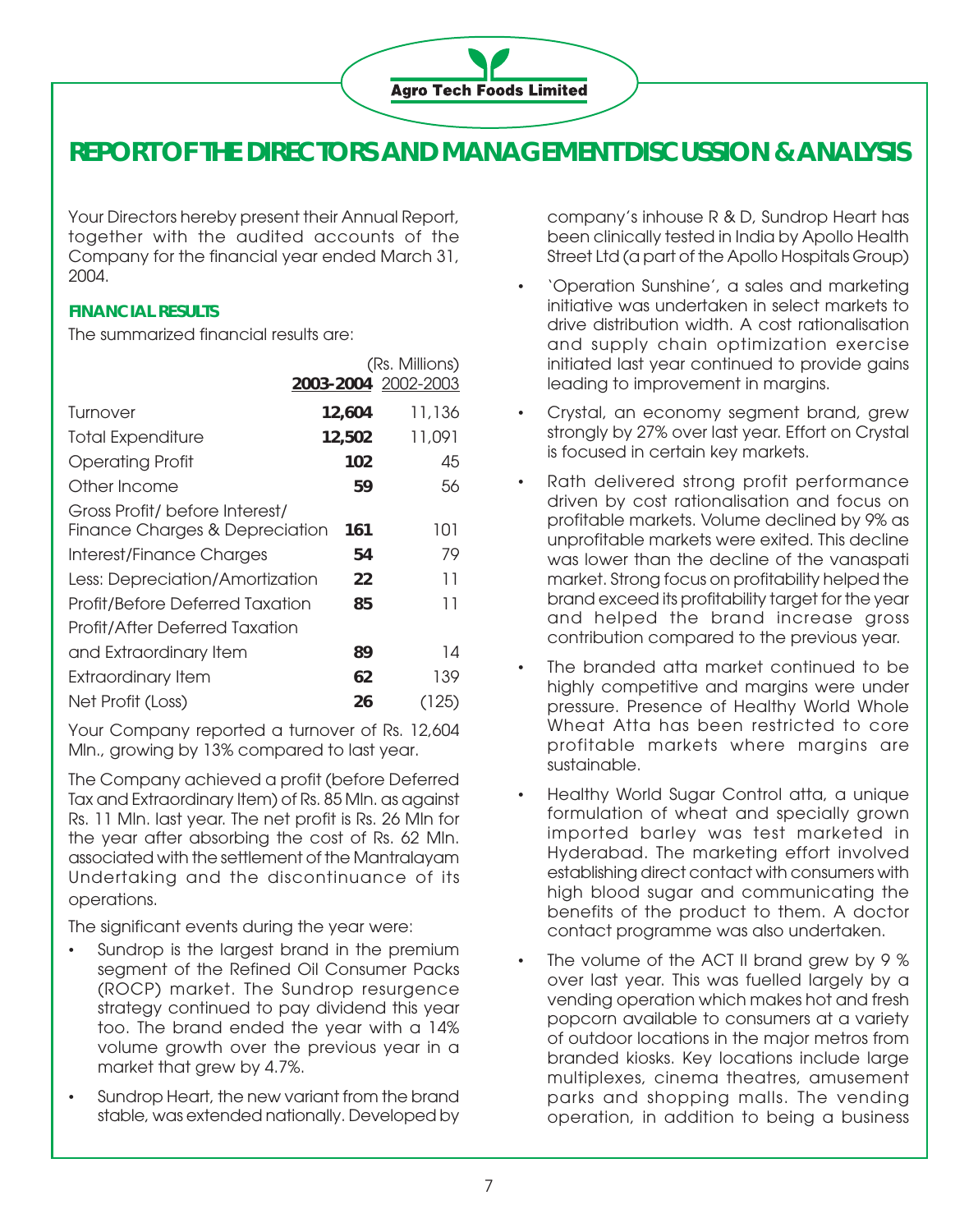opportunity in its own right, provides consumers opportunity to experience and increases the salience of the brand ACT II.

- Butter Pepper, a new flavour in the retail All-In-One popcorn format was introduced in December 2003
- A range of Ready To Eat (RTE) snacks, under the ACT II brand name, is being test marketed in Karnataka and Pune. The new range, which includes differentiated products like Corn Chips and 3-D potato snacks in exciting flavours, was introduced in October 2003. A significant distribution expansion was undertaken in Bangalore and Pune to make the new range available in outlets suitable for such a range. The consumer response to the product has been positive.
- The Bulk & Processed Commodities (BPC) business achieved a 14% increase in turnover and a 32% increase in contribution compared to last year. A good monsoon offered opportunities, which were harnessed. Reduction in export of grains due to changes in Government policy was compensated by increase of domestic operations.
- The BPC segment continues to provide quality raw materials at competitive prices to the Branded Foods business of the company. It has also increased focus on the distribution of packed commodities, a value added business that has the potential to be a key driver of profitability and volume growth. Similarly, the seed crushing operation was further expanded during the year and offers opportunities in the future.

## **MANAGEMENT DISCUSSION AND ANALYSIS (MD&A)**

Based on feedback from members on the Annual Report and Accounts, this report includes MD&A as appropriate so that duplication and overlap between the Directors' Report and a separate MD&A is avoided and the entire material is provided in a composite and comprehensive document.

#### **INDUSTRY STRUCTURE & DEVELOPMENTS**

The year under reference experienced good monsoon after drought in three consecutive years, resulting in smart recovery in the agriculture sector after a year of negative growth. This accelerated growth in industry, services and exports and led to buoyancy in the economy, apart from improvement in general sentiment. The growth forecast for the economy is expected to be about 8%.

The increase in agricultural production accompanied by steep increase in international and domestic commodity prices meant increase in the income of the farming community. This fuelled growth in the economy as a whole due to higher disposable income in rural India. This shows how monsoon continues to determine the health of the economy of this country.

High commodity prices meant high input costs for the industry, which continued to adopt innovative methods to control costs and ultimate price to the consumer. Therefore, the inflation was managed at below 5% and did not adversely impact growth.

A good monsoon and continued growth oriented policies of the Government will be important for the growth of the economy and the company.

 The edible oil sector witnessed significant changes during the year. International markets started an upward price rally from August 2003 and the trend continued unabated till February 2004. The rally in prices in international markets resulted in significant premia on domestic oil, cake and meal, despite increase in the domestic production of major oilseeds to the extent of 59% during 2003-04 over the previous year. Increase in production of rice and coarse grains were also about 20% and 30% respectively.

While increased domestic oilseed production offered opportunity in domestic trade, the element of uncertainty continued due to frequent changes in tariff value on edible oil imports. The import duty difference between sunflower oil and soyabean oil also continued to be 30%.

#### **BUSINESS FOCUS AND DIRECTION**

#### **2003-04: A Year of Turnaround**

The year under reference started with the threat of imposition of excise duty at 8% on branded oils proposed in the Union budget for the year 2003- 04. Fortunately the government responded to representations by the more responsible sections of the edible oils industry and the levy was reduced and also made applicable on all refined oils – whether branded or not.

**Agro Tech Foods Limited**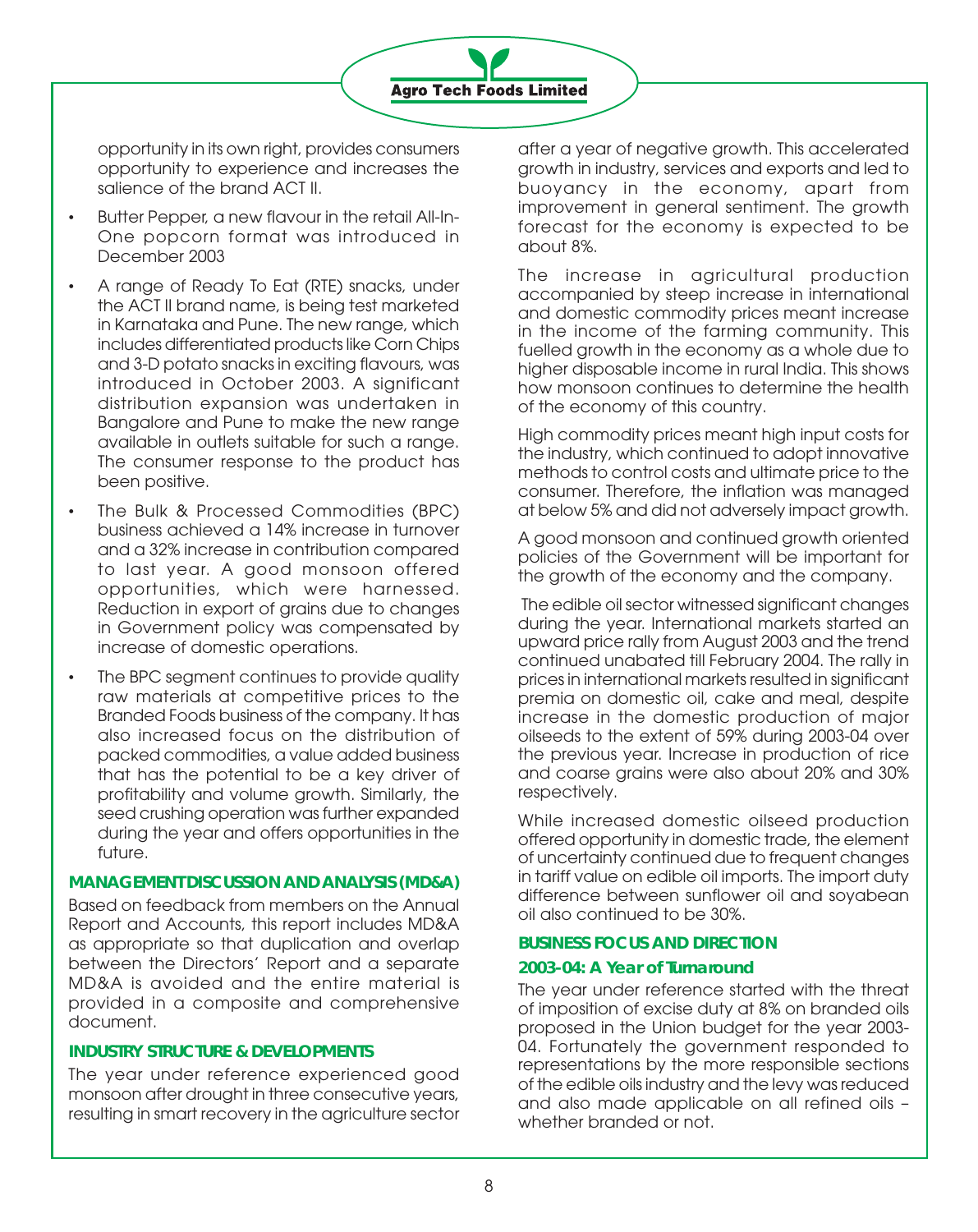

On a more optimistic note, the key brand Sundrop had withstood the challenges it had faced in the previous year and started growing in volume again as a result of the various actions taken by the business. The brand had also emerged stronger in terms of presence in other oil species and an improved cost structure. It was satisfying to witness the positive results yielded by the initiatives in the market place.

In a declining Hard Fats markets, your company consciously decided to focus on cost cutting and margin improvement. A focused market working also ensured Rath volume decline was lower than overall market decline. The brand achieved its profitability targets.

Recognising the highly price-based nature of competition in the atta market, the company restricted presence of Healthy World atta to only such markets where there was opportunity for sustainable margin. At the same time, focus was brought on higher value-added business of ACT II. Besides expanding the popcorn range, ready-toeat (RTE) snacks were test marketed under this brand name. It is expected that these moves will positively impact the company's results in the coming years.

The BPC business took several steps during the year to effectively manage commodity risks in a highly volatile environment. It has also initiated steps to move to relatively higher value-added businesses. One area that progressed satisfactorily in the year was seed crushing, which continues to offer opportunities for the future.

Action has also been initiated on streamlining and integrating the supply chain, which has the potential for significant improvement in the efficiency of operations and cost savings for the future.

#### **2004-05 – Looking Ahead**

Initiatives implemented during the year have positioned your company for future performance. During the coming year, your company plans to continue to grow its business profitably along the following lines:

#### **Branded Foods Business Sundrop**

Your Company plans to further expand its branded oils business by building on the success achieved during 2003-04. The plan is to grow Sundrop and further strengthen its brand equity by focusing on the various offerings under the brand. It will remain the most profitable offering in the branded edible oils category.

# **Crystal**

Besides retaining a dominant position in the premium segment of the edible oils market with Sundrop, it is important for the business to have a viable presence in the growing popular priced segment through Crystal. The strategy combining the sourcing and wholesale market capabilities of the Bulk and Processed Commodities business and the retail distribution and marketing strengths of the Branded Foods business has yielded results. Part of this strategy is to build preference for the brand through targeted marketing activities in key markets.

## **Rath**

Your company has focused on cost reduction to contain prices and promotional activities to strengthen consumer loyalty enjoyed by Rath in its core markets. In view of declining trend in the Vanaspati market, it is intended to continue with this strategy.

#### **Healthy World**

The focus will be on developing a range of value added products offering health and nutrition benefits under the Healthy World brand. Healthy World Sugar Control atta, a unique formulation of wheat and specially grown imported barley aimed at consumers who need to control the level of sugar in their blood, was test marketed in Hyderabad. Other products offering simlar benefits are also planned.

# **ACT II**

The vending operation of ACT II popcorn will be further strengthened and expanded. The test market of RTE snacks under ACT II has proved to be a learning experience for the company. The business has started working on the learnings as plans are formulated to move into newer geographical markets.

#### **Bulk and Processed Commodities Business**

The BPC business sees potentials as the forecast for the coming year's monsoon is positive while international commodity prices continue to be friendly. Learnings from domestic operations during the year gone by will be harnessed to grow volumes profitably. Distribution of packed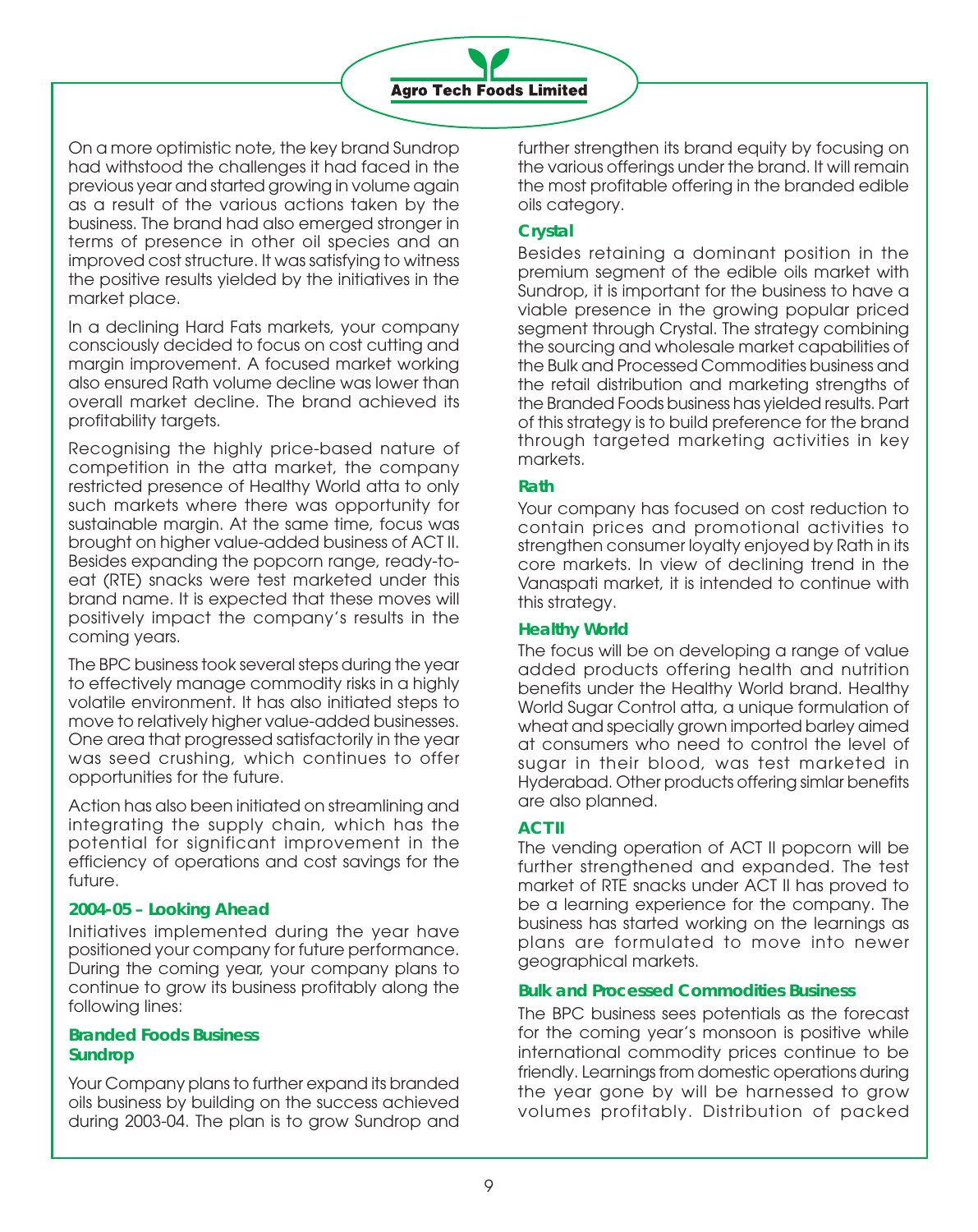

commodities will be strengthened to build sustainable markets. The business is also looking at other opportunities for value added operations to build a foundation for future growth.

Sourcing of quality raw materials at competitive prices for the branded business will continue to be a focus area. To this end, the seed crushing operation will be a source of strength.

Management of commodity risk will continue to receive due attention. The government's encouragement to develop commodity exchanges is expected to help achieve this objective.

## **Building for Future**

Besides the efforts undertaken by each of the businesses, your company will also focus on the following initiatives to improve performance in the short term and enhance prospects for future profitable growth:

#### **1. IT Initiative**

Your company has successfully implemented a business driven IT strategy that brings together people, processes and technology to support businesses in achieving their profitability and growth objectives. After implementation of Phase-I of its IT strategy by June 2002, your company completed Phase-II of its IT strategy during the year gone by. This included providing solutions to integrated supply chain initiatives, enabling optimum utilization of Oracle functionalities for materials planning, scheduling and product costing. Your company revisited and optimized the connectivity platform for the enterprise. Your company also successfully implemented its corporate web site for providing information about your company, products, corporate functions, company financials for the benefit of the public and the shareholders.

# **2. Integrated Supply Chain Initiative and Project LINK**

Project LINK is a company-wide end-to-end supply chain integration project covering all businesses. It seeks to streamline the supply chain and improve customer service. Initial results have demonstrated the potential of the project. Project LINK has been introduced in the larger sales regions for key dealers and will

be further extended during the coming year to other dealers and sales regions.

# **3. Manufacturing Strategy**

Your company's manufacturing strategy is based on leveraging co-packer manufacturing facilities across the country for its various products. As such, the strength and efficiency of the network of co-packers is a very important part of the company's competitive ability.

# **4. Quality Assurance**

Given our chosen manufacturing strategy, ensuring quality of our products requires new and innovative approaches. A system of rating our co-packers and also measuring quality – both at the manufacturing location as well as through the supply chain, has been put in place. Training of the various key resources involved is also an important part of this initiative.

# **5. Value Analysis**

The in-depth review of cost structure benchmarked against the most efficient competitors was extended to other product areas during the year. It is intended that periodic benchmarking will help keep the business cost-efficient in this highly competitive industry.

# **6. Human Resources**

To deliver competitive advantage to the businesses by leveraging human capital, your company continues to focus on attracting and retaining the best talent. It has undertaken various training, development and other initiatives to enhance employee skills with sharper focus on performance, improved twoway communication and developing leadership capabilities.

# **ADVANTA INDIA LTD.**

In compliance with Accounting Standard 21 and 27 on Consolidated Financial Statements and Financial Reporting of interests in Joint Ventures issued by the Institute of Chartered Accountants of India the results of Advanta India Ltd in which your Company holds 50% equity have been consolidated.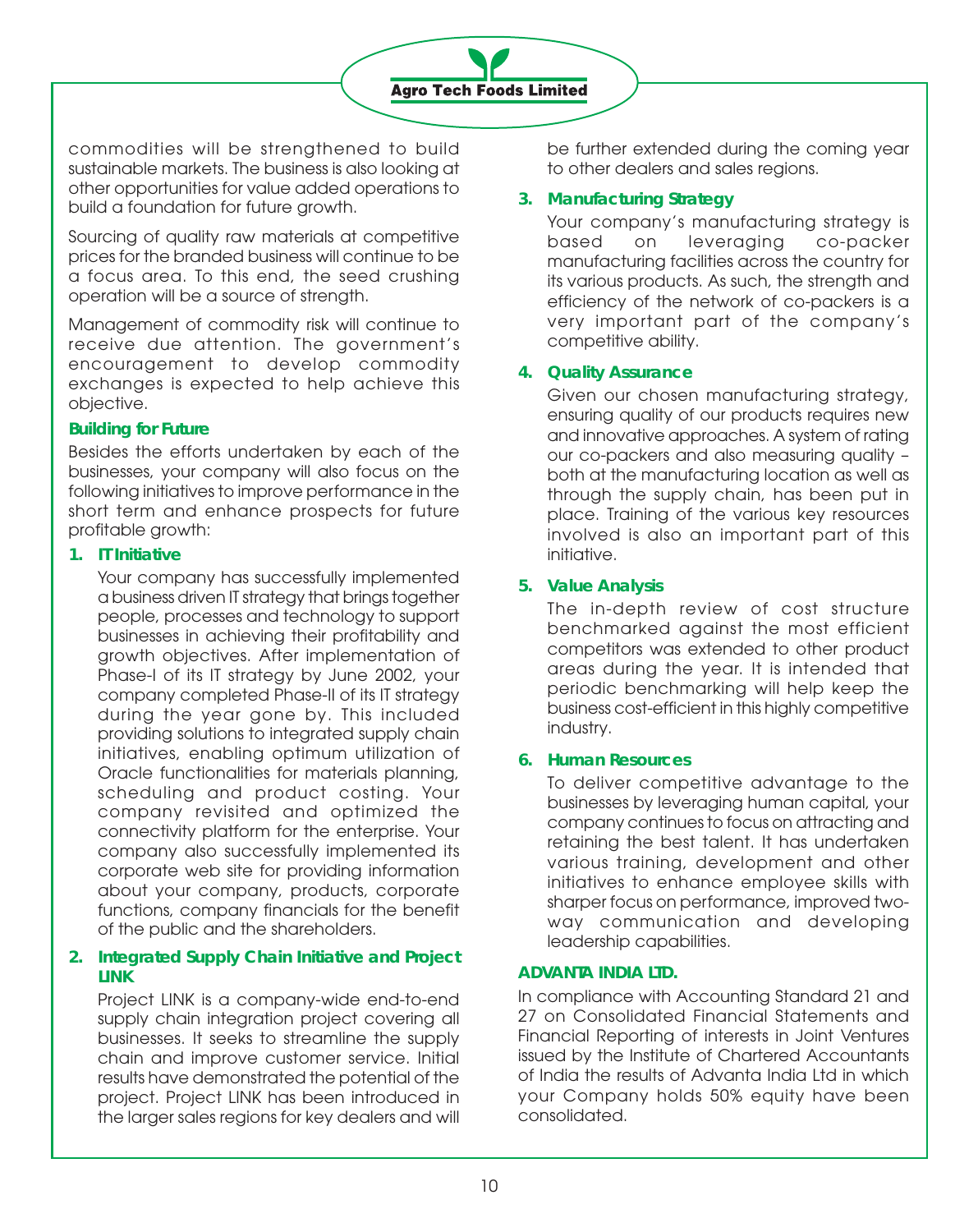

## **SEGMENT WISE PERFORMANCE**

As mentioned earlier, your company has identified two segments in line with Accounting Standard on Segment Reporting (AS-17). These are:

- **Branded Foods,** which includes products sold under the brands of Sundrop, Crystal, Rath, Sudham, Healthy World and Act II, and
- **Bulk & Processed Commodities,** which includes oils, grains and other commodities procured, processed and distributed by the Commodity Sourcing & Exports operation of the company.

The audited financial results of these segments for the year ended March 31, 2004 are:

# **Segment-wise Revenue, Results and Capital Employed**

|                  |                     |                                                                                    |         | (Rs. Millions) |
|------------------|---------------------|------------------------------------------------------------------------------------|---------|----------------|
| SI <sub>No</sub> |                     | <b>Particulars</b>                                                                 | 2003-04 | 2002-03        |
| 1                |                     | <b>Segment Revenue</b>                                                             |         |                |
|                  | a)                  | <b>Branded Foods</b>                                                               | 5,528   | 5,035          |
|                  | b)                  | <b>Bulk &amp; Processed</b>                                                        |         |                |
|                  |                     | Commodities                                                                        | 9,375   | 8,255          |
|                  |                     |                                                                                    | 14,903  | 13,290         |
|                  |                     | Less: Inter Segment Revenue                                                        | 2,299   | 2,154          |
|                  |                     | Sales/Income from Operations                                                       | 12,604  | 11,136         |
| 2                |                     | <b>Segment Results</b><br>Profit/Loss before Tax and<br>interest from each segment |         |                |
|                  | a)<br>b)            | <b>Branded Foods</b><br><b>Bulk &amp; Processed</b>                                | 113     | 55             |
|                  |                     | Commodities                                                                        | 119     | 90             |
|                  |                     |                                                                                    | 233     | 145            |
|                  | Less:               |                                                                                    |         |                |
|                  | i)<br>$\mathsf{ii}$ | Interest (Net)<br>Other Un-allocable                                               | 54      | 79             |
|                  |                     | Expenditure<br>net off un-allocable Income                                         | 93      | 55             |
|                  |                     | <b>Total Profit Before Tax</b>                                                     | 85      | 11             |
| 3                |                     | Capital Employed<br>Segment Assets-Segment Liabilities                             |         |                |
|                  |                     | a) Branded Foods                                                                   | 240     | 312            |
|                  |                     | b) Bulk & Processed Commodities                                                    | 402     | 258            |
|                  |                     | c) Other unallocable net assets                                                    | 114     | 125            |
|                  |                     | <b>Total Capital Employed</b>                                                      | 756     | 695            |

# **INTERNAL CONTROL SYSTEMS AND ADEQUACY**

Your Company is committed to maintaining high standards of internal controls designed to provide accuracy of information, efficiency of operations and security of assets.

The Company has an adequate system of internal controls commensurate with the size and nature of its operations, to ensure orderly and efficient conduct of business. These controls ensure the safeguarding of assets, prevention and detection of fraud and error, accuracy and completeness of the accounting records, timely preparation of reliable financial information and adherence to companies policies, procedures and statutory obligations.

The Company has reappointed Deloitte Haskins & Sells as its Internal Auditor to ensure the adequacy of internal control systems and make recommendations thereto. Audit reports are circulated to management, which takes prompt action as necessary.

The Audit Committee of the Board meets periodically to review the performance as reported by Auditors. The External Auditors also attend the meetings and convey their views on the adequacy of internal control systems as well as financial disclosures. The Audit Committee also issues directives and/or recommendations for enhancement in scope and coverage of specific areas, wherever felt necessary.

#### **CAUTIONARY STATEMENT**

Statements in this Directors' Report and Management Discussion and Analysis describing the Company's objectives, projections, estimates and expectations may constitute'"forward looking statements" within the meaning of applicable laws and regulations. Actual results may differ materially from those either expressed or implied.

#### **DIVIDEND**

In view of the carry-forward losses, your Directors are unable to recommend any dividend this year.

#### **DIRECTORS**

Shri Ian F. Troop was appointed as Director and Chairman with effect from June 24, 2003 in place of Shri Larry A. Carter, pursuant to the provisions of Section 262 of the Companies Act, 1956 and Article 129 of the Articles of Association of the Company.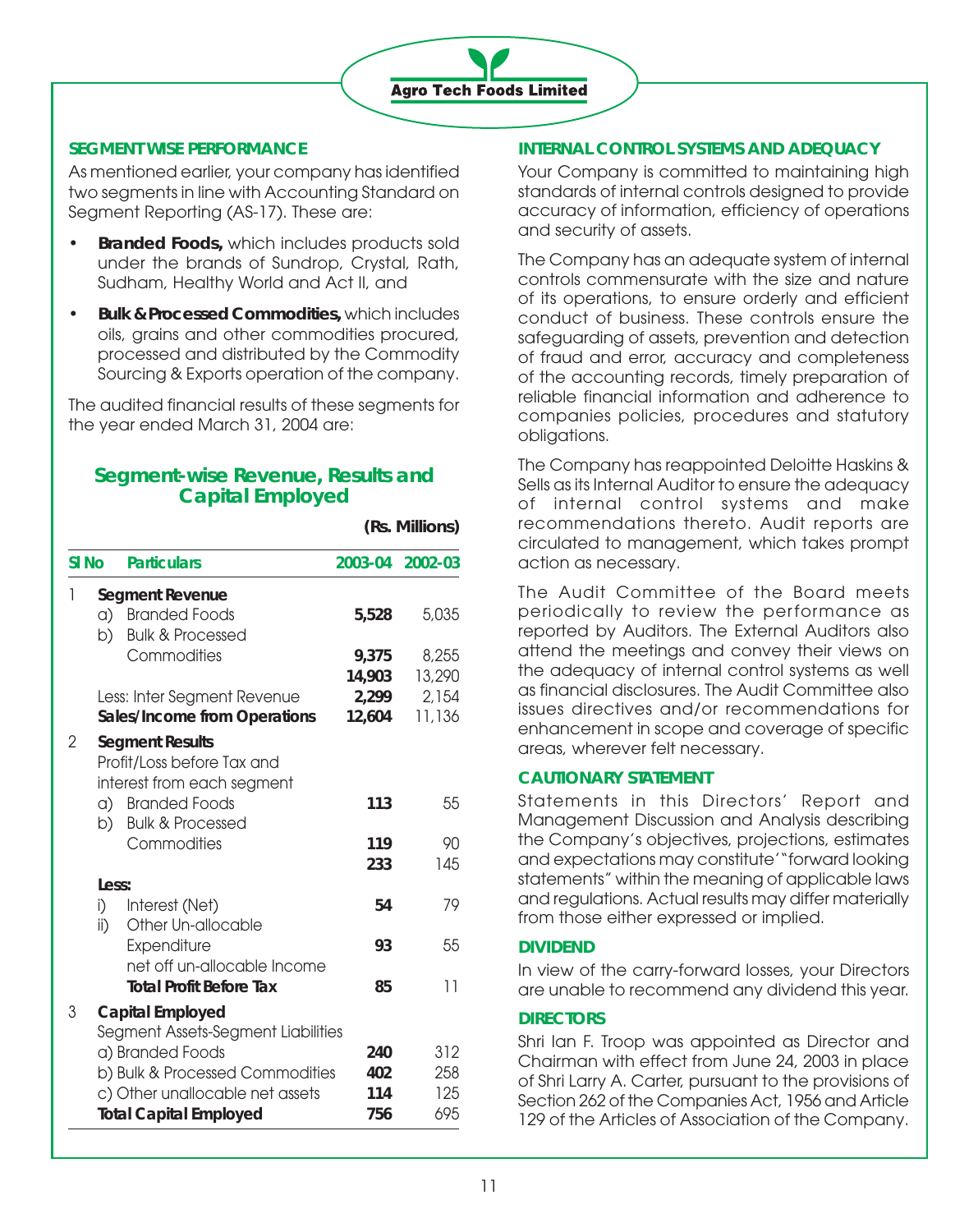

Shri Derek L. Briffett was appointed as a Director with effect from May 12, 2004 in place of Shri Mike Sullivan, pursuant to the provisions of Section 262 of the Companies Act, 1956 and Article 129 of the Articles of Association of the Company.

They hold office upto the date of the ensuing Annual General Meeting. Notices together with the deposits, as required under Section 257 of the Companies Act, 1956 have been received from Members proposing the appointment of Messers Ian F. Troop and Derek L. Briffett as Directors of the Company at the Annual General Meeting. A brief profile of these Directors is given in the notice of the 17<sup>th</sup> Annual General Meeting.

In accordance with the provisions of Article 143 of the Articles of Association of the Company, Lt. Gen. D.B. Singh and Shri K. Vaidyanath retire by rotation and being eligible, offer themselves for reappointment. A brief profile of these Directors is given in the notice of the 17<sup>th</sup> Annual General Meeting.

The Directors place on record their appreciation of the valuable services rendered and wise counsel given by Shri Mike Sullivan during his tenure of Office as a Director.

Shri Tushar Chudgar has been re-appointed as the Wholetime Director. The proposal regarding his reappointment as Wholetime Director and payment of remuneration to him in accordance with Schedule XIII of the Companies Act, 1956 is placed for your approval.

# **AUDITORS**

M/s. Lovelock & Lewes, Chartered Accountants, Statutory Auditors of your Company, hold office until the conclusion of the Seventeenth Annual General Meeting and are recommended for reappointment. The Company has received a certificate from them to the effect that their reappointment, if made, would be within the limits prescribed under Section 224 (1) of the Companies Act, 1956.

# **DE-LISTING OF SHARES**

The Board of Directors sought to de-list its shares from the Hyderabad Stock Exchange (being the Regional Stock Exchange) and the Kolkata Stock Exchange Association Ltd, as the shares of the company are actively traded at the Stock

Exchange, Mumbai and the National Stock Exchange, having nationwide terminals under the provisions of the Securities and Exchange Board of India (De-Listing of Securities) Guidelines, 2003. Approval from the Hyderabad Stock Exchange has been received, and the same is awaited from the Kolkata Stock Exchange.

# **CORPORATE GOVERNANCE**

In terms of the Listing Agreements, a report on Corporate Governance along with the Auditors' Report on its compliance is annexed, forming part of the Annual Report.

## **RESPONSIBILITY STATEMENT**

The Directors confirm:

- (i) that in the preparation of the annual accounts, the applicable accounting standards have been followed and that no material departures have been made from the same;
- (ii) that they have selected such accounting policies and applied them consistently and made judgements and estimates that are reasonable and prudent so as to give a true and fair view of the state of affairs of the Company at the end of the financial year and of the profit or loss of the Company for that period:
- (iii) that they have taken proper and sufficient care for maintenance of adequate accounting records in accordance with the provisions of the Companies Act, 1956 for safeguarding the assets of the Company and for preventing and detecting fraud and other irregularities;
- (iv) that they have prepared the annual accounts on a going concern basis.

# **CONSERVATION OF ENERGY, TECHNOLOGY ABSORPTION, EXPORTS & FOREIGN EXCHANGE EARNINGS AND OUTGO AND PARTICULARS OF EMPLOYEES.**

A Statement giving details of conservation of energy, technology absorption, exports and foreign exchange earnings and outgo in accordance with the Companies (Disclosure of particulars in the Report of Board of Directors) Rules, 1988, as required under section 217(1)(e) of the Companies Act, 1956, together with particulars of Employees as required under Section 217 (2A) of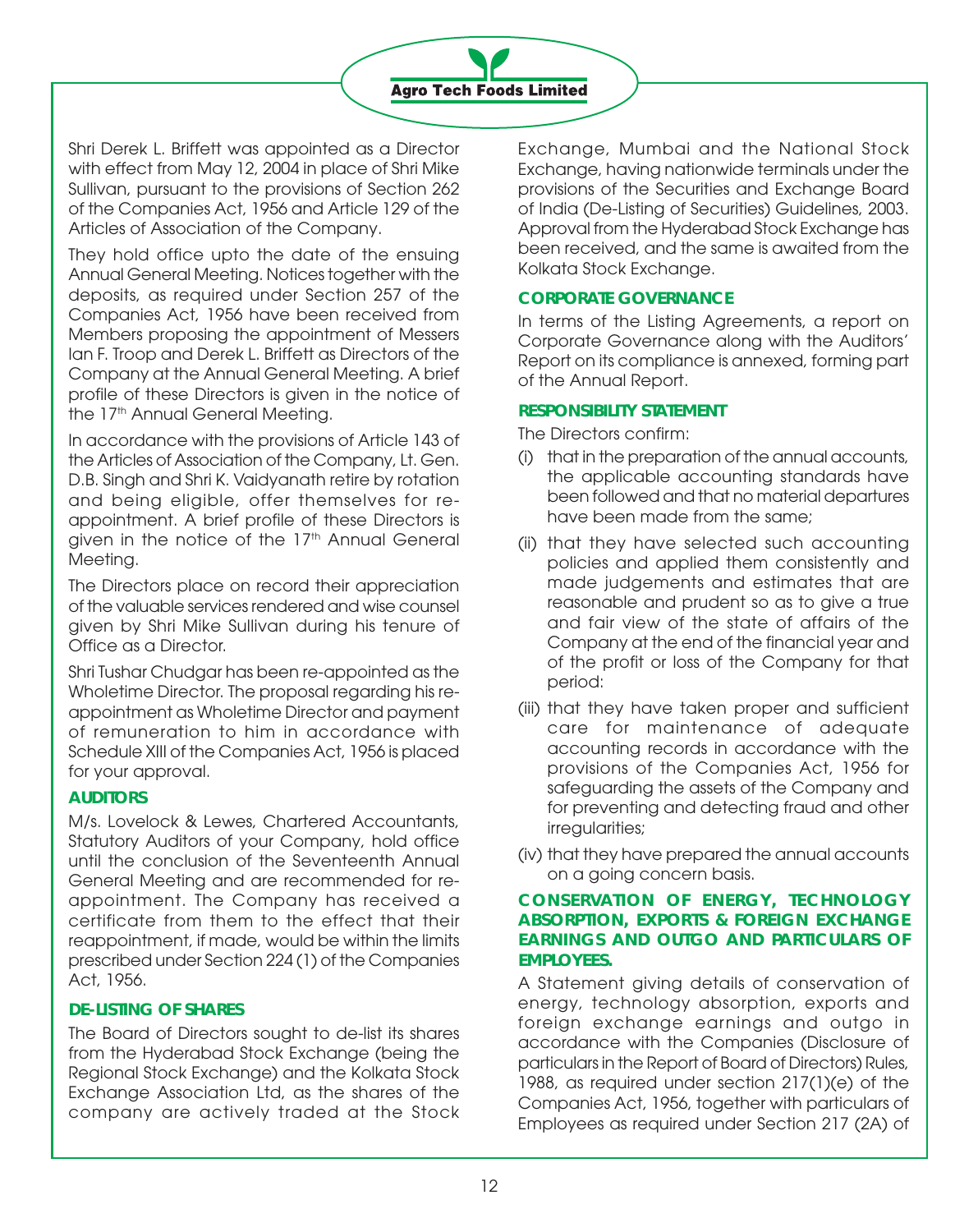

the Companies Act, 1956 is attached and forms part of this report.

# **SUBSIDIARY COMPANY**

There has been no business activity during the year by Heera Seeds Trading and Warehousing Limited, a subsidiary of your company.

# **ACKNOWLEDGEMENTS**

The Board places on record their appreciation of the contribution of employees at all levels, customers, co-packers, suppliers and all other stakeholders towards the performance of the company during the year under review.

On behalf of the Board

President President Director

**Utpal Sen Gupta Lt. Gen. D.B. Singh**

**Tushar Chudgar**

Dated: 12th May, 2004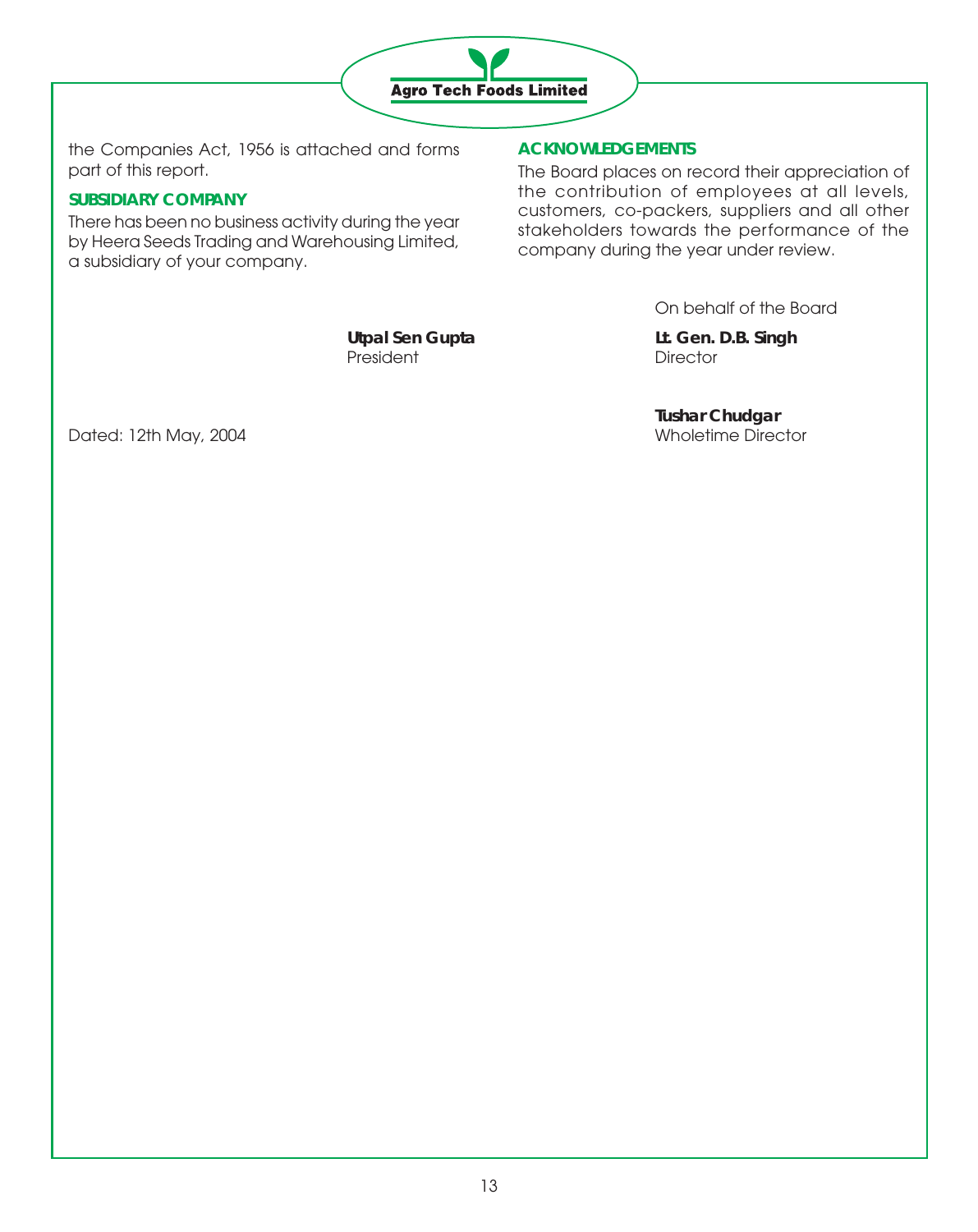

# **ANNEXURE TO DIRECTORS' REPORT**

**Information under Section 217(1)(e) of the Companies Act, 1956 read with Companies (Disclosure of particulars in the report of the Board of Directors) Rules, 1988 and forming part of Directors' Report.**

#### **CONSERVATION OF ENERGY**

#### **FORM A**

**Form for disclosure of particulars with respect to conservation of energy**

| 1st April, 2003 to<br>31st March, 2004                                  | 1st April, 2002 to<br>31st March, 2003 |
|-------------------------------------------------------------------------|----------------------------------------|
| A. Power and fuel consumption                                           |                                        |
| Electricity<br>1.                                                       |                                        |
| a) Purchased                                                            |                                        |
| Units (in 000's)<br>933.13                                              | 2580.19                                |
| <b>Total Amount (Rs.Millions)</b><br>4.44                               | 12.33                                  |
| 4.76<br>Rate/Unit (Rs.)                                                 | 4.78                                   |
| b) Own Generation                                                       |                                        |
| Through diesel generator<br>j)                                          |                                        |
| Units (in 000's)<br>49.58                                               | 136.22                                 |
| Units per Itr. of diesel oil<br>3.70                                    | 3.14                                   |
| Cost/Unit(Variable)-(Rs.)<br>5.65                                       | 6.06                                   |
| Through Steam turbine/generator<br>$\mathsf{ii}$                        |                                        |
| Units<br>N/A                                                            | N/A                                    |
| Units per Itr. of fuel oil/gas                                          |                                        |
| Cost/Unit                                                               |                                        |
| 2.<br>Coal                                                              |                                        |
| Quality 'E' & 'Steam Coal', used in Boiler for Steam Generation         | 1,840.38                               |
| Quantity(tonnes)<br>1,972.01<br><b>Total Cost (Rs.Millions)</b><br>6.13 | 5.67                                   |
| Average Rate per tonne (Rs.)<br>3.109.41                                | 3,082.94                               |
| 3.<br>Paddy Husk                                                        |                                        |
| Quantity(tonnes)                                                        | 6,510.65                               |
| <b>Total Cost (Rs.Millions)</b>                                         | 11.44                                  |
| Average Rate per tonne (Rs.)                                            | 1.757.29                               |
| <b>Others/Internal Generation</b><br>4.                                 |                                        |
| Quantity                                                                |                                        |
| <b>Total Cost</b><br>N/A                                                | N/A                                    |
| Rate/Unit                                                               |                                        |
|                                                                         |                                        |
| Consumption per tonne of Refined Edible Oils<br>В.                      |                                        |
| Standards (if any)<br>For the year                                      | For the year                           |
| 1st April, 2003 to                                                      | 1st April, 2002 to                     |
| 31st March, 2004                                                        | 31st March, 2003                       |
| (KWH)<br>76.19<br>Electricity                                           | 110.46                                 |
| Coal ('E' Grade & Steam Coal)<br>(Tonne)<br>0.15                        | 0.13                                   |
| <b>Husk</b><br>(Tonne)                                                  | 0.60                                   |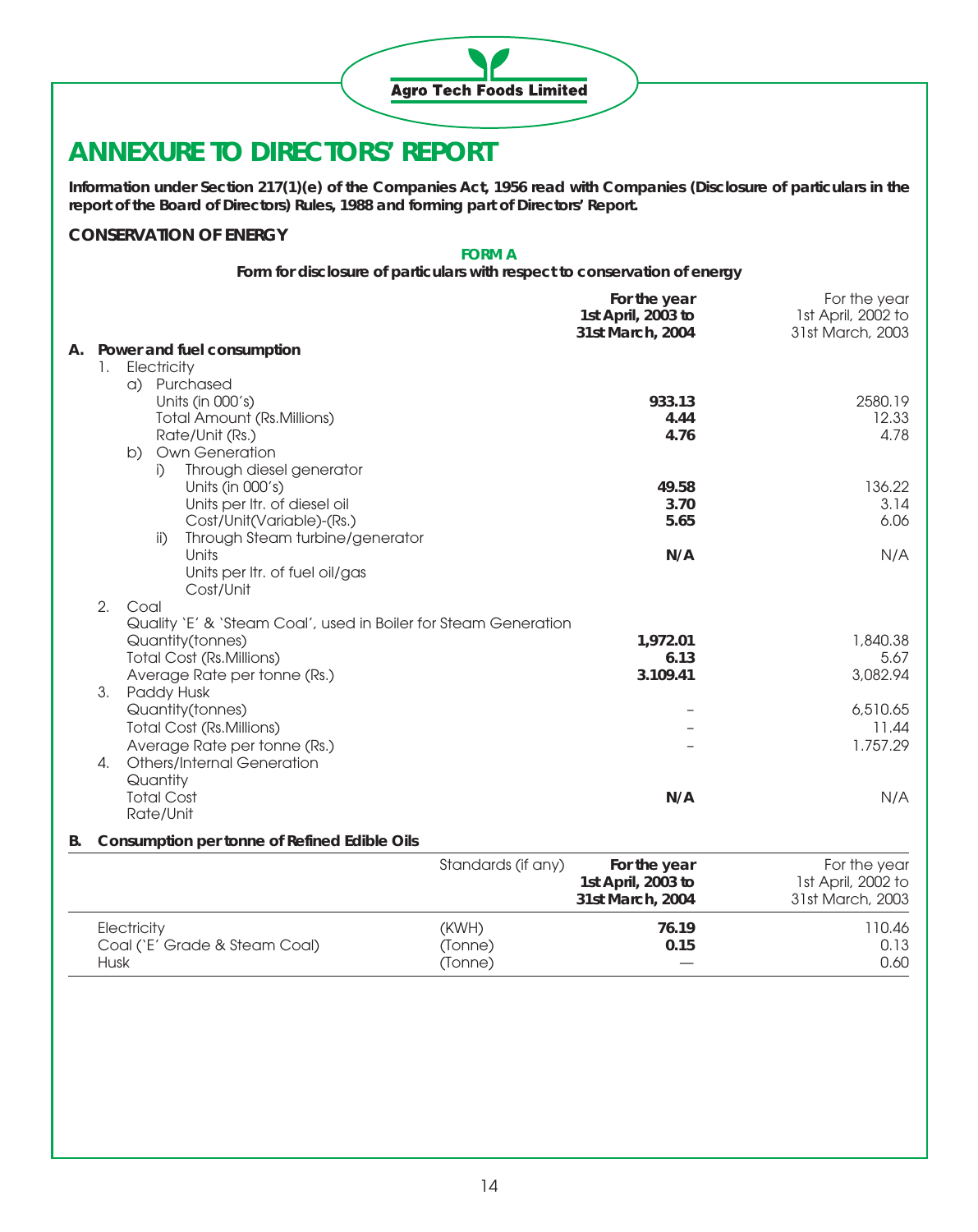|    |                                                                                                                                                                                                                | <b>Agro Tech Foods Limited</b>                |                                                                                                                                                                     |
|----|----------------------------------------------------------------------------------------------------------------------------------------------------------------------------------------------------------------|-----------------------------------------------|---------------------------------------------------------------------------------------------------------------------------------------------------------------------|
|    |                                                                                                                                                                                                                | <b>FORM B</b>                                 |                                                                                                                                                                     |
|    | Form for disclosure of particulars with respect to absorption                                                                                                                                                  |                                               |                                                                                                                                                                     |
|    | Research and Development (R & D)                                                                                                                                                                               |                                               |                                                                                                                                                                     |
|    | 1. Specific Areas in which R & D carried out by<br>the Company                                                                                                                                                 | <b>RTE Snacks</b>                             | - Development of Sugar Control Range - Biscuits, Sooji<br>Development of new flavours for ACT II Popcorn &<br>New Packaging development.                            |
|    | 2. Benefits derived as a result of the above R&D                                                                                                                                                               | nationally.                                   | - Launch of Butter Pepper, a variant of ACT II Popcorn,<br>Test launch of RTE Snacks - Corn chips, Potato Hearts<br>Reduction in packing material cost and damages. |
|    | 3. Future plan of action                                                                                                                                                                                       |                                               | - Extend Sugar Control Range - Soups, Daliya<br><b>Extend RTE flavours</b>                                                                                          |
| 4. | Expenditure on R & D<br>Capital<br>a)<br>Recurring<br>b)<br>$\circ$ )<br>Total<br>Total R & D expenditure as percentage of<br>d)<br>Turnover                                                                   | Rs. Millions<br>0.01<br>5.68<br>5.69<br>0.05% |                                                                                                                                                                     |
|    | <b>Technology Absorption, Adaptation and Innovation</b>                                                                                                                                                        |                                               |                                                                                                                                                                     |
|    | 1. Efforts in brief, made towards technology<br>absorption and innovation                                                                                                                                      |                                               | - Scrapped surface crystallisation                                                                                                                                  |
|    | 2. Benefits derived as a result of the above effort                                                                                                                                                            |                                               | - New Product as speciality fats for Bakery applications.                                                                                                           |
|    | 3. In case of imported technology (imported<br>during the last 5 years reckoned from the<br>beginning of the financial year)                                                                                   |                                               |                                                                                                                                                                     |
|    | <b>Technology Imported</b><br>a)<br>Year of Import<br>b)<br>Has technology been fully absorbed<br>$\circ$ )<br>If not fully absorbed, areas where this has<br>d)<br>not taken place and future plans of action |                                               | Not applicable                                                                                                                                                      |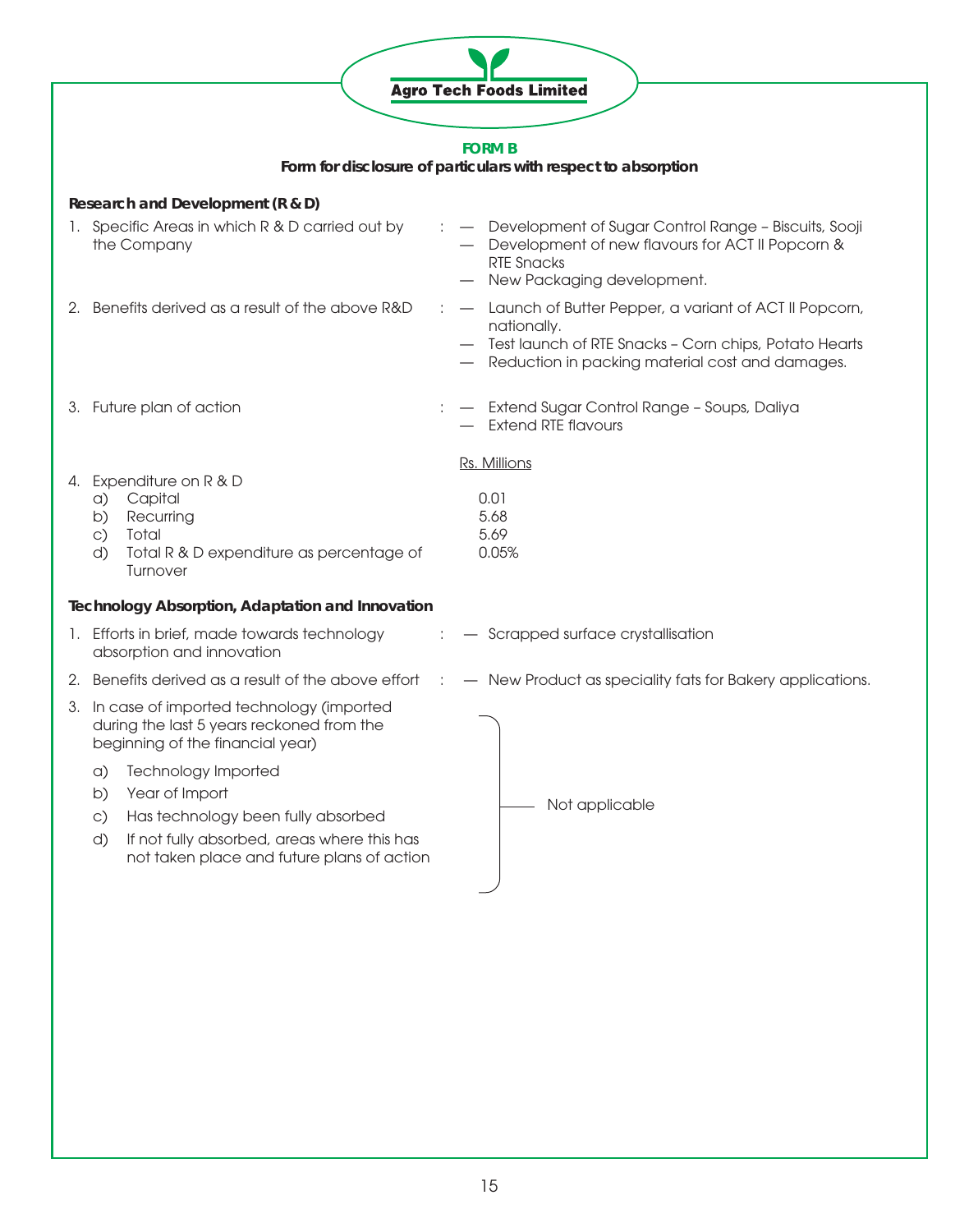

#### **FOREIGN EXCHANGE EARNINGS AND OUTGO**

- 
- 1. Activities relating to Exports : Export of Rice and Soya meal continued and Wheat export were started during the year
- 2. Initiatives taken to increase Exports and : With Government policy of promoting export of Wheat/<br>development of new export market for Rice, prospective markets and customers were contacted development of new export market for Rice, prospective markets and customers were contacted products and Services and export plans. to utilise company's expertise in these items.

|  |                             | Rs. Millions |
|--|-----------------------------|--------------|
|  | 3. Total Foreign Exchange   |              |
|  | Earnings: Exports           | 335.46       |
|  | Others                      | 12.79        |
|  |                             | 348.25       |
|  | Outgo: CIF Value of Imports | 1.425.45     |
|  | Foreign Travel              | 0.60         |
|  | Interest/Finance charges    | 5.99         |
|  | Software Licences           | 2.91         |
|  | Others                      | 9.51         |
|  |                             | 1.444.46     |
|  |                             |              |

On behalf of the Board

| <b>Utpal Sen Gupta</b> |  |
|------------------------|--|
| President              |  |

Lt. Gen. D.B. Singh Director

Dated: 12th May, 2004

**Tushar Chudgar**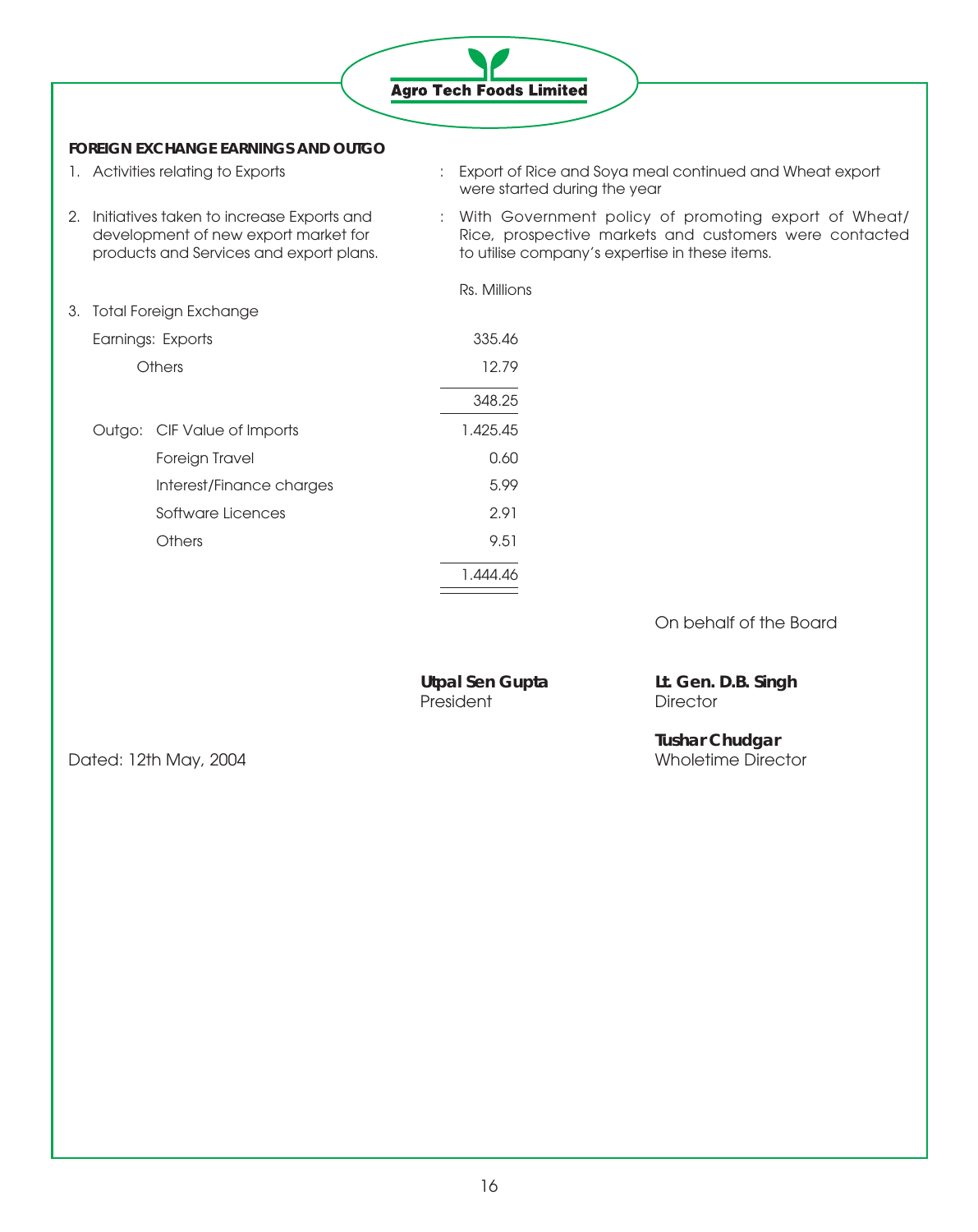

# **REPORT ON CORPORATE GOVERNANCE**

# **1. COMPANY'S PHILOSOPHY**

Agro Tech Foods Limited's philosophy is to be one of the top three food companies in India.

This will be made possible by offering superior value to customers with relevant quality products and services by:

- Building/acquiring **S**trong profitable brands and businesses
- Using **W**orld class systems and processes
- Leveraging **I**nfrastructure, expertise and scale
- Operating across the **F**ood chain and
- Building an organization where capable and motivated **T**eams / individuals thrive in a **POWER** (**P**erformance-oriented, **O**pen, **W**illing to innovate, **E**mpowered and **R**ewarding) Culture.

In so far as compliance with the requirement of Clause 49 of the Listing Agreement with the Indian Stock Exchanges is concerned, the Company is in full compliance with the norms and disclosures that have to be made on Corporate Governance format.

# **2. BOARD OF DIRECTORS**

# **A. Composition of the Board:**

The composition of the Board of Directors of the Company is in conformity with the Code of Corporate Governance under the Listing Agreement with the Indian Stock Exchanges. Details of the Board of Directors and their directorships/memberships in Committees of other companies (excluding Agro Tech Foods Ltd and foreign Companies) are as under:

| S.<br><b>No</b> | <b>Name of Director</b>        | <b>Category of</b><br><b>Director</b> | No. of Directorships<br>in other companies |               | Committee<br><b>Memberships</b> |               |
|-----------------|--------------------------------|---------------------------------------|--------------------------------------------|---------------|---------------------------------|---------------|
|                 |                                |                                       | Chairman                                   | <b>Member</b> | Chairman                        | <b>Member</b> |
|                 | <b>Non-Executive Directors</b> |                                       |                                            |               |                                 |               |
|                 | Mr. Ian F. Troop *             |                                       |                                            |               |                                 |               |
| 2               | Mr. Larry Carter **            |                                       |                                            |               |                                 |               |
| 3               | Mr. Howard G. Buffett          | <b>Independent Director</b>           |                                            |               |                                 |               |
| 4               | Lt. Gen. D.B. Singh            | Independent Director                  |                                            |               |                                 |               |
| 5               | Mr. R.V. Smither               |                                       |                                            |               |                                 |               |
| O               | Mr. N. Srinivasan              | Independent Director                  |                                            | 2             |                                 |               |
|                 | Mr. Mike Sullivan ***          |                                       |                                            |               |                                 |               |
| 8               | Mr. Rajiv Tandon               |                                       |                                            | 5             | 3                               |               |
| 9               | Mr. K. Vaidyanath              |                                       |                                            | 5             | 2                               | റ             |
|                 | <b>Executive Director</b>      |                                       |                                            |               |                                 |               |
| 10              | Mr. Tushar Chudgar             |                                       |                                            |               |                                 |               |

Independent Director means a Director who, apart from receiving a Director's remuneration, does not have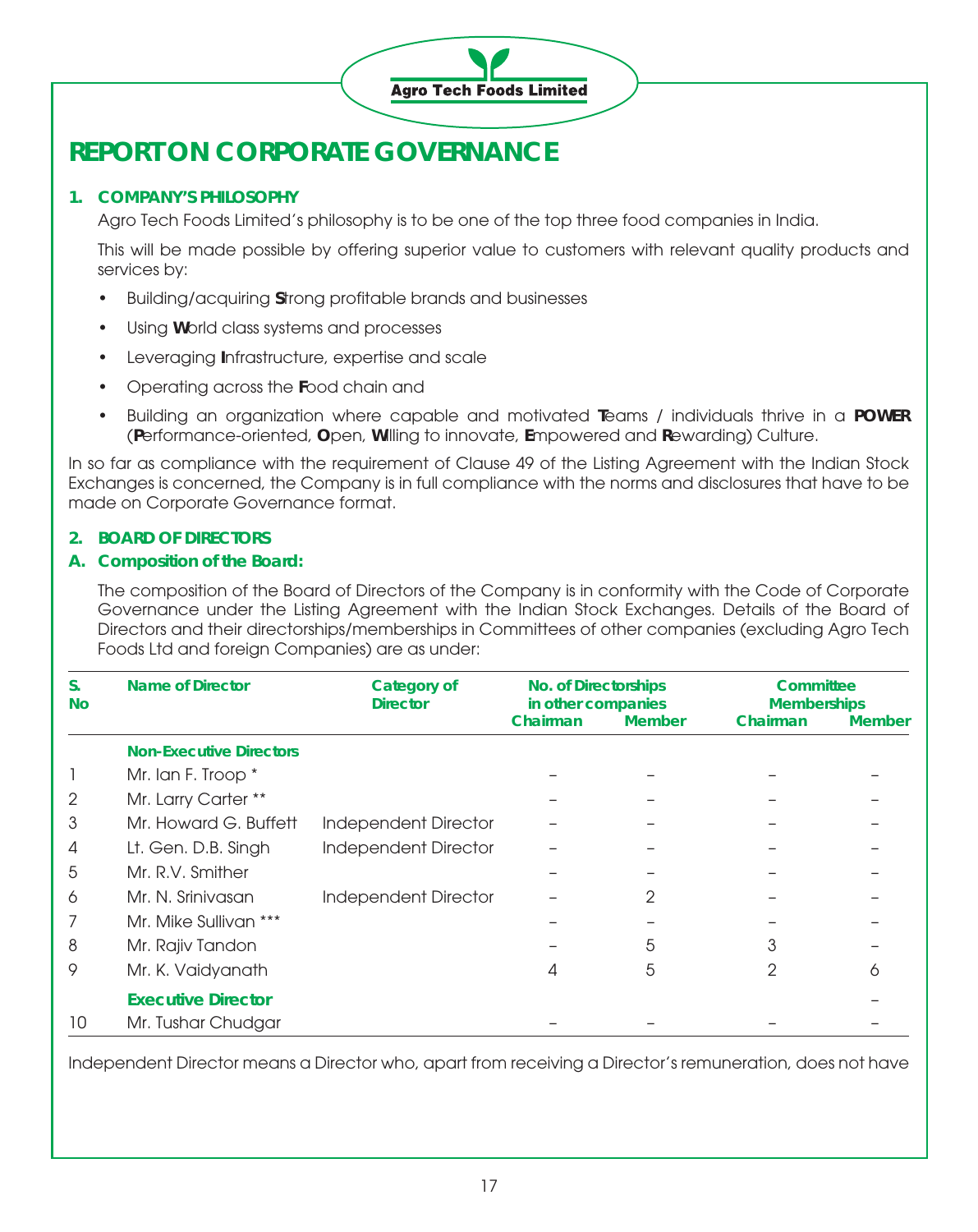# **Agro Tech Foods Limited**

any other material pecuniary relationship or transactions with the Company, its promoters, its management, or its subsidiaries, which in the judgement of the Board may affect the independence of judgement of the Director.

None of the Directors is a member of more than ten Board – level Committees or a Chairman of more than five such Committees, as required under Clause 49 of the Listing Agreement.

- 1, 5, Representing interests of CAG-Tech (Mauritius) Limited in the company.
- 6 Representing interests of CDC Group Plc (formerly Commonwealth Development Corporation) in the company.
- 8, 9 Representing interests of ITC Affiliates in the company.
- 10 Wholetime Director
- 1\* Appointed as Director and Chairman w.e.f. 24th June, 2003 in the casual vacancy caused by the resignation of Mr. Larry A. Carter.
- 2\*\* Resigned as Director and Chairman w.e.f. 31st March, 2003 accepted at the Board Meeting held on 24th June, 2003.
- 7\*\*\* Resigned as Director w.e.f. the close of business hours of 24th June, 2003.

# **Alternate Directors**

| S.<br><b>No</b> | <b>Name of Director</b>                               |          | <b>No. of Directorships</b><br>in other companies | Committee<br><b>Memberships</b> |               |
|-----------------|-------------------------------------------------------|----------|---------------------------------------------------|---------------------------------|---------------|
|                 |                                                       | Chairman | <b>Member</b>                                     | Chairman                        | <b>Member</b> |
|                 | <b>Non-Executive Directors</b>                        |          |                                                   |                                 |               |
|                 | Mr. S. Sivakumar<br>(Alternate for Mr. K. Vaidyanath) |          |                                                   |                                 |               |
| $\mathcal{P}$   | Mr. Benedicto C. Sison<br>(Alternate)*                |          |                                                   |                                 |               |

 $2^*$  Alternate for Mr. R.V. Smither (for the Board Meeting held on  $8^{th}$  May, 2003).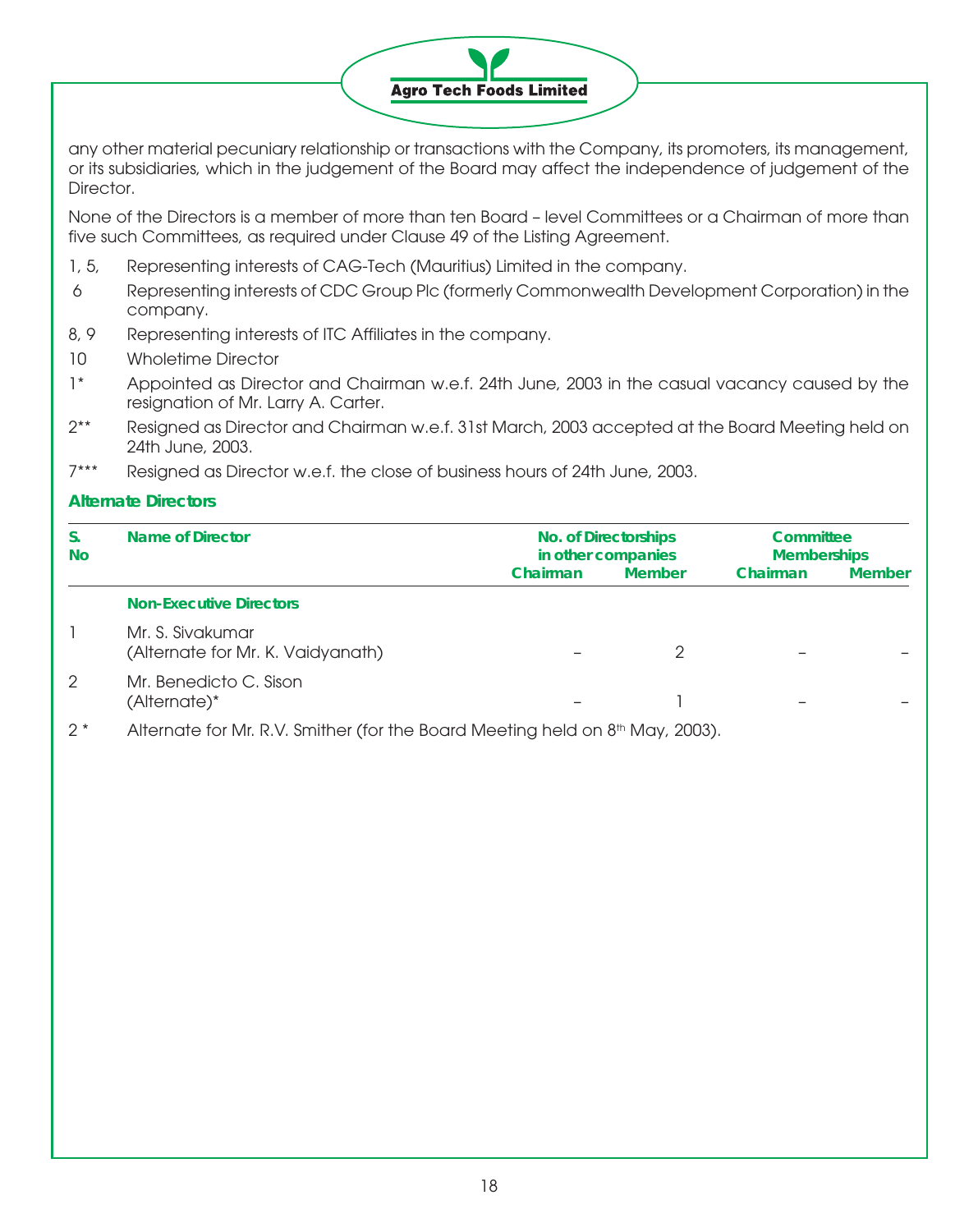**Agro Tech Foods Limited** 

#### **B. Number of Board Meetings held in Financial Year 2003-2004 with dates and attendance of Directors:**

Five Board Meetings were held during the Financial Year 2003-2004. They were held on 8th May, 2003, 24th June, 2003, 30th July, 2003 31st October, 2003 and 28th January, 2004.

The attendance record of each Directors was as under:

| S.<br>No. | Name of Director      | No. of Board<br><b>Meetings</b><br>attended | Attendance<br>at last<br><b>AGM</b> |
|-----------|-----------------------|---------------------------------------------|-------------------------------------|
|           | Mr. Ian F. Troop *    |                                             | Yes                                 |
| 2         | Mr. Larry Carter **   |                                             |                                     |
| 3         | Mr. Howard G. Buffett |                                             | No                                  |
| 4         | Lt. Gen. D.B. Singh   | 5                                           | Yes                                 |
| 5         | Mr. R.V. Smither      |                                             | No                                  |
| 6         | Mr. N. Srinivasan     | 4                                           | Yes                                 |
|           | Mr. Mike Sullivan *** |                                             | No                                  |
| 8         | Mr. Rajiv Tandon      |                                             | No                                  |
| 9         | Mr. K. Vaidyanath     |                                             | No                                  |
| 10        | Mr. Tushar Chudgar    | 5                                           | Yes                                 |

- 1\* Appointed as Director and Chairman w.e.f. 24<sup>th</sup> June, 2003 in the casual vacancy caused by the resignation of Mr. Larry A. Carter.
- 2 \*\* Resigned as Director and Chairman w.e.f. 31st March, 2003 accepted at the Board Meeting held on 24<sup>th</sup> June, 2003.
- 7 \*\*\* Resigned as Director w.e.f. the close of business hours of 24<sup>th</sup> June, 2003.

# **Alternate Directors**

| S.<br>No. | Name of Director                                         | No. of Board<br><b>Meetings</b><br>attended | Attendance<br>at<br>AGM |
|-----------|----------------------------------------------------------|---------------------------------------------|-------------------------|
|           | Mr. S. Sivakumar<br>(Alternate for<br>Mr. K. Vaidyanath) |                                             | Nο                      |
| 2         | Mr. Benedicto C. Sison<br>(Alternate)*                   |                                             |                         |

\*Alternate for Mr. R.V. Smither (for the Board Meeting held on 8th May, 2003)

# **Information to be made available to the Board**

Among others, this includes:

- Review of annual operating plans of business, capital budgets, updates.
- Quarterly results of the Company and its operating divisions or business segments.
- Minutes of meeting of audit committee and other committees.
- Information on recruitment and remuneration of senior officers just below the Board level including appointment or removal of Chief Financial Officer and the Company Secretary.
- Materially important show cause, demand, prosecution and penalty notices.
- Fatal or serious accidents or dangerous occurrences.
- Any materially significant effluent or pollution problems.
- Any materially relevant default in financial obligations to and by the Company or substantial non-payment for goods sold by the Company.
- Any issue which involves possible public or product liability claims of a substantial nature including any judgement or order which, may have passed strictures on the conduct of the company or taken an adverse view regarding another enterprise that can have negative implications on the company.
- Details of any joint venture or collaboration agreement.
- Transactions that involve substantial payment towards goodwill, brand equity or intellectual property.
- Significant labour problems and their proposed solutions.
- Significant development on human resources and industrial relations fronts. Sale of material nature of investments, subsidiaries, assets, which is not in the normal course of business.
- Quarterly details of foreign exchange exposure and the steps taken by management to limit the risks of adverse exchange rate movement and Non-compliance of any regulatory or statutory provision or listing requirements as well as shareholder services such as non-payment of dividend and delays in share transfer.
- The Board of Agro Tech Foods Limited is/will be routinely presented with all information under the above heads whenever applicable and materially significant. These are/will be submitted either as part of the agenda papers well in advance of the Board meetings or are/ will be tabled in the course of the Board Meetings.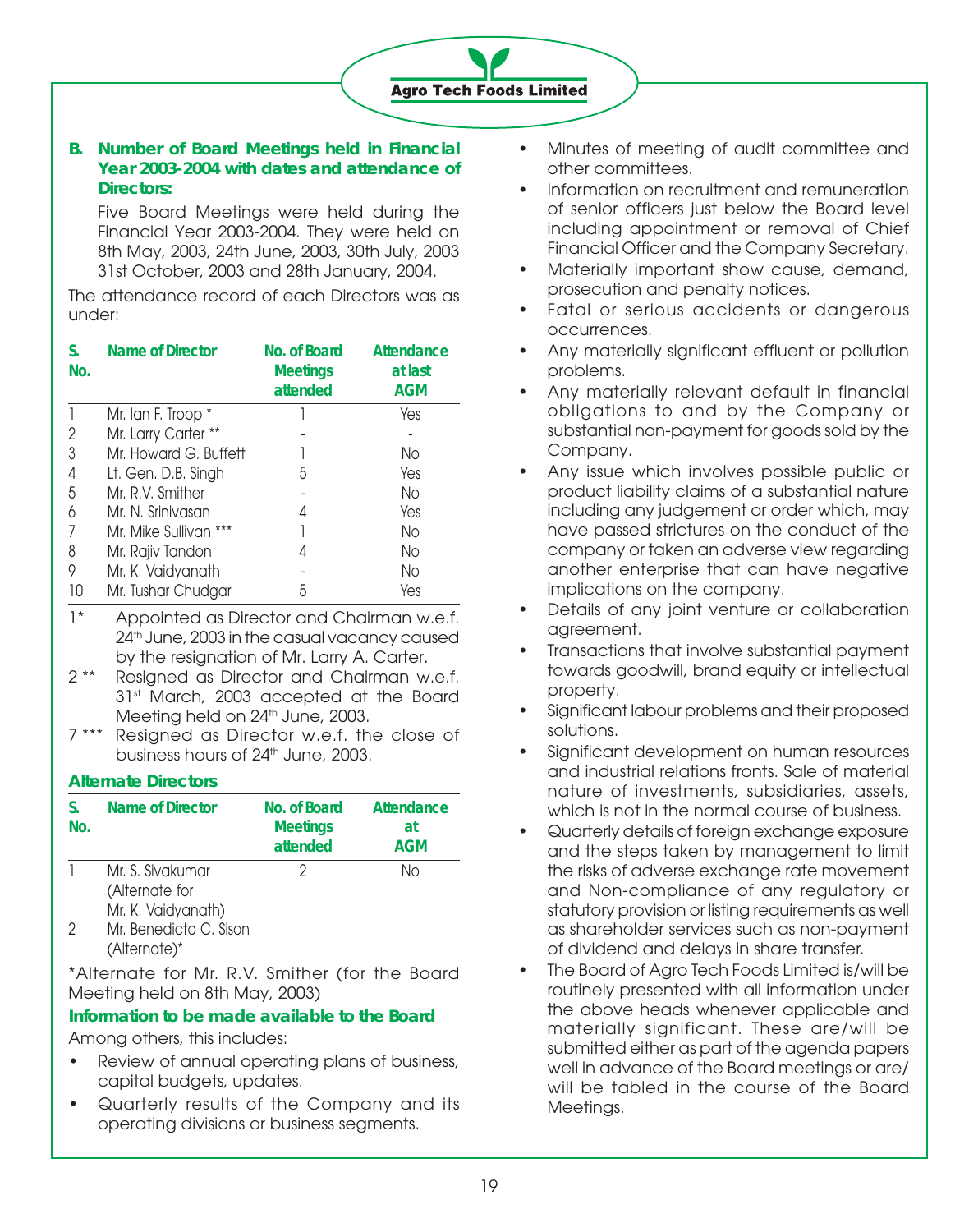# **Agro Tech Foods Limited**

# **3. AUDIT COMMITTEE**

# **A. Composition:**

The Company's Audit Committee comprises of 5 Directors, all are non-executive and majority being Independent Directors. Mr. N. Srinivasan an Independent Director is the Chairman of the Committee while Mr.Howard G. Buffett, Lt.Gen. D.B. Singh, Mr.R.V.Smither and Mr. Mike Sullivan (currently vacant) are its Members. The Company Secretary acts as the Secretary to the Committee. The Assistant Vice President and C.F.O., the Internal Auditors and the Statutory Auditors attend the Meetings by invitation.

TThe Committee met 4 times during the year 2003- 2004 on 8<sup>th</sup> May, 2003, 30<sup>th</sup> July, 2003, 31<sup>st</sup> October, 2003 and 28th January, 2004.

The attendance record of each Director was as under:

| S.<br>Nο | Name of Director                         | <b>No. of Meetings</b><br>attended |
|----------|------------------------------------------|------------------------------------|
|          | Mr. Howard G. Buffett                    |                                    |
| 2        | Lt. Gen. D.B. Singh                      |                                    |
| 3        | Mr. R.V. Smither                         |                                    |
| 4        | Mr. N. Srinivasan                        | 4                                  |
| 5        | Mr. Mike Sullivan*<br>(currently vacant) |                                    |

\* Resigned w.e.f. close of business hours of 24th June, 2003.

# **Permanent Invitees**

Mr. Arvind Ahuja, Assistant Vice President and C.F.O.

# **B. Brief description of terms of reference:**

1 Role of the Audit Committee

The Audit Committee performs the following functions:

- (a) Overseeing of the Company's financial reporting process and the disclosure of its financial information to ensure that the financial statement is correct, sufficient and credible.
- (b) Recommending the appointment and removal of external auditor, fixation of audit fee and also approval for payment for any other services.
- (c) Reviewing with management the annual financial statements before submission to the board.
- (d) Reviewing with the management, external and internal auditors, the adequacy of internal control systems.
- (e) Reviewing the adequacy of internal audit function, including the structure of the internal audit department, staffing and seniority of the official heading the department, reporting structure, coverage and frequency of internal audit.
- (f) Discussion with internal auditors any significant findings and follow up thereon.
- (g) Reviewing the findings of any internal investigations by the internal auditors into matters where there is suspected fraud or irregularity or a failure of internal control systems of a material nature and reporting the matter to the board.
- (h) Discussion with external auditors before the audit commences nature and scope of audit as well as have post audit discussion to ascertain any area of concern.
- (i) Reviewing the company's financial and risk management policies.
- (j) To look into the reasons for substantial defaults in the payment to the depositors, debenture holders, shareholders (in case of non payment of declared dividends) and creditors, if any.
- (k) Reviewing any other areas which may be specified as role of the Audit Committee under amendments, if any, to the Listing Agreements, Companies Act and other statutes.

# **4. REMUNERATION COMMITTEE**

No separate remuneration committee has been constituted during the year. Matters of remuneration of Executive Director is considered by the Board of Directors of the Company with the interested Executive Director, not participating or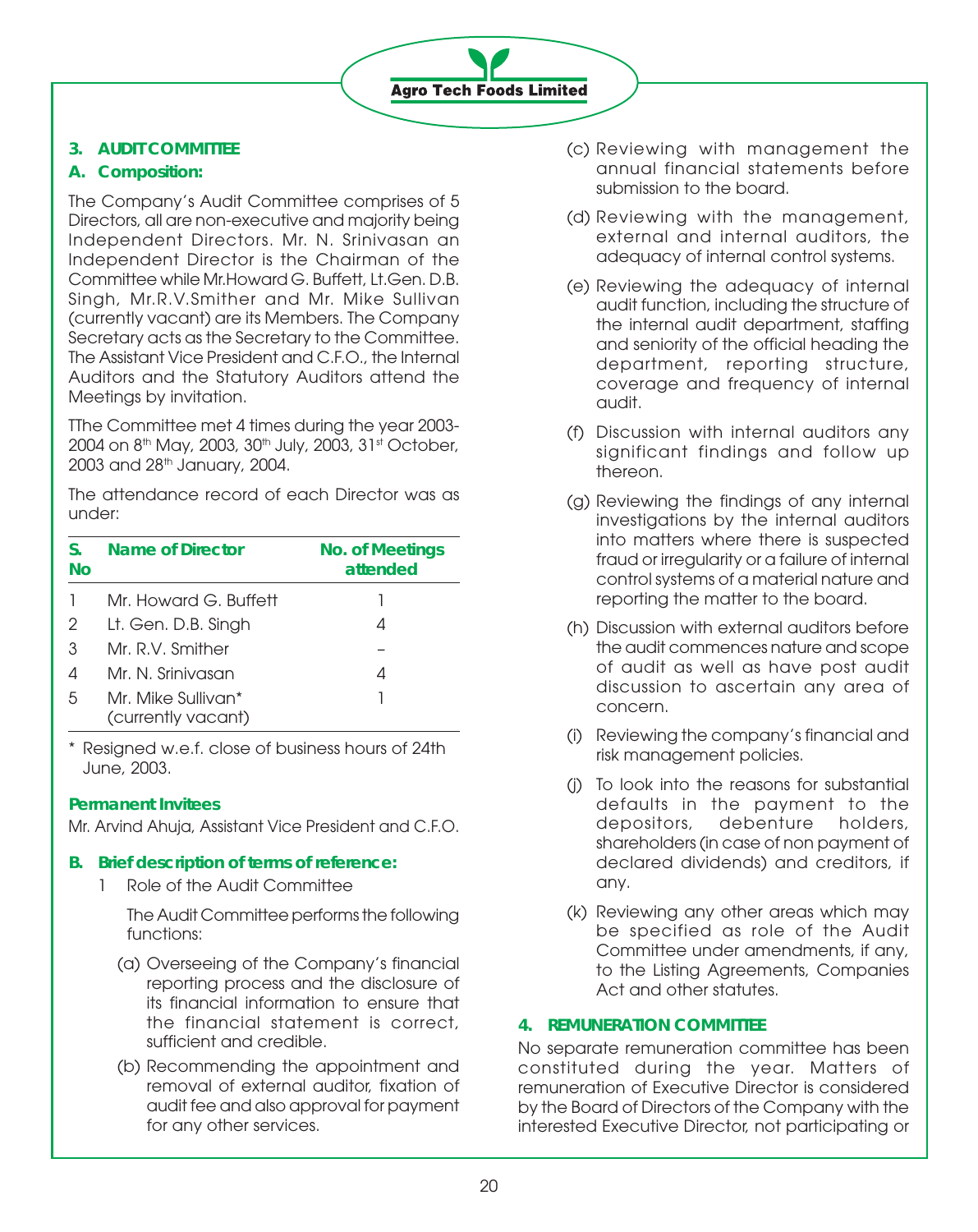

voting. The terms of remuneration of Executive Director is approved by the shareholders at the Annual General Meeting.

#### **Remuneration policy:**

The Wholetime Director and Secretary is paid remuneration as per the terms approved by the Board of Directors of the Company and approved by the shareholders of the Company and subject **(in Rupees)**

to such other statutory approvals as may be necessary. The remuneration of the Wholetime Director and Secretary comprises of salary, perquisites and allowances, contributions to provident fund and superannuation and gratuity.

Remuneration paid/payable to Wholetime Director for the year ended 31<sup>st</sup> March, 2004:

|                                |                                                                       |          |                                        |                                             | (III RUDEES) |
|--------------------------------|-----------------------------------------------------------------------|----------|----------------------------------------|---------------------------------------------|--------------|
| Name of the<br><b>Director</b> | <b>Sitting Fees</b><br>(incl.<br><b>Committee</b><br><b>Meetings)</b> | Salary   | Contribution<br>to PF & other<br>funds | <b>Other</b><br>perquisites &<br>allowances | Total        |
| Mr. Tushar Chudgar             | Nil                                                                   | 4,49,622 | 1,43,879                               | 4.73.911                                    | 10,67,412    |

The Company does not have any stock option scheme.

As such the Company currently does not pay any remuneration including sitting fees to its Non-Executive Directors. The Company had after obtaining approval from its shareholders at the AGM held on 30<sup>th</sup> July'02 applied to the Central Government for payment of remuneration to its Non-Executive Independent Directors. In absence of clear-cut policy/guidelines for payment of remuneration by loss making Companies approval has not been forthcoming. The Company is proposing to pay sitting fees to its Non-Executive Independent Directors as permitted by the provisions of the Companies Act, 1956.

#### **5. COMMITTEE FOR THE SHAREHOLDERS**

# **A. Share Transfer Committee**

The present members of the Committee are the Company Secretary and Mr. Raghunathan, Director of Sathguru Management Consultants Pvt. Ltd., the Registrars and Share Transfer Agents. Committee met 24 times during the year 2003-2004. All the applications for share transfers received during the year 2003-2004 have been approved.

# **B. Shareholders/Investor Grievances Committee**

The Committee comprises of two Independent Directors and one Executive Director. Mr. N.Srinivasan is the Chairman and Lt. Gen D.B. Singh and Mr. Tushar Chudgar, are other members of the Committee. The terms of reference are to review and redress the shareholders' and investors grievances and queries in relation to transfer of shares, nonreceipt of Balance Sheets, declaration of dividends, approval of sub-division, consolidation, transmission and issue of duplicate shares.

The Committee met two times, however, all queries have been resolved to the satisfaction of the shareholders / investors. The Committee focus on the strengthening of investor relations.

Mr. Tushar Chudgar, Company Secretary has been designated as the Compliance Officer.

#### **Investor Communications**:

The Company received 137 communications during the financial year ended 31st March, 2004 and none of the communications received were pending as on that date.

|                            | <b>Received</b> | <b>Redressed</b> | Pending |
|----------------------------|-----------------|------------------|---------|
| Shareholders/Investors     | 133             | 133              | Nil     |
| Stock Exchanges            | Nil             | N\A              | N\A     |
| Securities & Exchange      |                 |                  |         |
| Board of India             | Nil             | N\A              | N\A     |
| <b>Depositories</b>        | Nil             | N\A              | N\A     |
| Court/Department of        |                 |                  |         |
| Company Affairs/Custodians | 4               | 4                | Nil     |
| Total                      | 137             | 137              | Nil     |

The Company has attended to the shareholders/ investors grievances/ correspondence generally within a period of 7 to 10 days except in cases where constrained by disputes of legal impediments.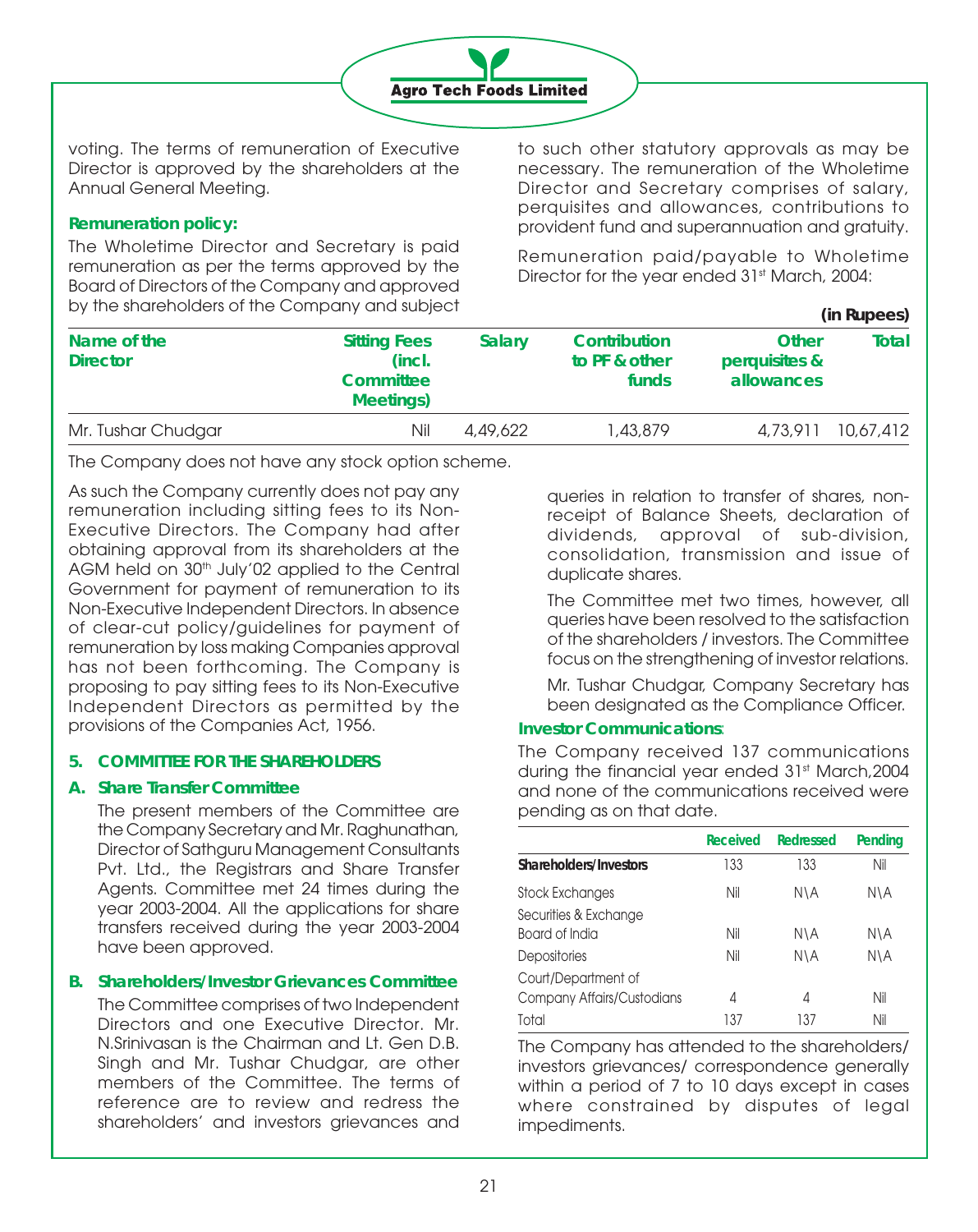# **Agro Tech Foods Limited**

# **Nature of Communications**

|                                       | No. of<br>tions | % of<br>Communica- Communica-<br>tions |
|---------------------------------------|-----------------|----------------------------------------|
| Non-receipt of Dividend Warrants      | 3               | 2                                      |
| Transfer of Shares                    |                 |                                        |
| Transmission of shares                |                 |                                        |
| Non-receipt of share                  |                 |                                        |
| Certificates                          | 5               | 4                                      |
| Issue of Duplicate share Certificates |                 |                                        |
| Dematerialisation of shares           | 18              | 13                                     |
| Others (see note below)*              | 111             | 81                                     |
| Total                                 | 137             | 100                                    |

\* This includes:

- a) Exchange of Share certificate due to change of name.
- b) Disposing of shares
- c) Non-receipt of interest on debentures
- d) Non-receipt of Annual Report
- e) Procedure for Deletion of name
- f) Address of the company
- g) Procedure for demat of shares
- h) Enquiry about stamp affixing
- i) Procedure for transfer of shares
- j) Procedure for transmission of shares
- k) Procedure for consolidation/split of shares
- l) Address of registrar & transfer agents

As mentioned earlier in this chapter, the Company has constituted a Shareholders/Investors Grievances Committee for redressing shareholders and investors complaints. The status on compliance is reported to the Shareholders/ Investors Grievances Committee as an agenda item.

# **Legal Proceedings**

There are some pending cases relating to disputes over title to shares, in which the Company has been made a party. These cases are however not material in nature.

# **6. GENERAL BODY MEETINGS**

# **Annual General Meetings**

The Annual General Meetings of the shareholders of the Company for the last three years were held as under:

| Year | Venue                                                                                                                                    | Date | Time                |
|------|------------------------------------------------------------------------------------------------------------------------------------------|------|---------------------|
| 2001 | Hari Hara Kala Bhavan<br><b>MCH Complex &amp; Auditorium</b><br>Sarojini Devi Road/<br>Sardar Patel Road<br>Secunderabad - 500 003, A.P. | 2001 | 31st July, 10.30 AM |
| 2002 | Hari Hara Kala Bhavan<br>MCH Complex & Auditorium<br>Sarojini Devi Road/<br>Sardar Patel Road<br>Secunderabad - 500 003, A.P.            | 2002 | 30th July, 10.00 AM |
| 2003 | House of Windsor-I<br>Viceroy Convention Centre<br>Opp. Hussain Sagar Lake<br>Tank Bund Road<br>Hyderabad - 500 080, A.P.                | 2003 | 30th July, 10.30 AM |

The resolutions at the above Annual General Meetings (AGM) were passed by requisite majority/ unanimously.

Special Resolutions related to:

**Year**

- 2003 De-list equity shares of Company from the Stock Exchanges Hyderabad and Kolkata.
- 2002 Alteration of Articles of Association.
- 2001 Re-appointment of Wholetime Director.

No special resolution requiring a postal ballot was placed before the last Annual General Meeting. Also, no special resolution requiring a postal ballot is being placed at the ensuing Annual General Meeting.

# **7. DISCLOSURES**

Materially significant related party transaction which may have potential conflict with the interests of the Company at large.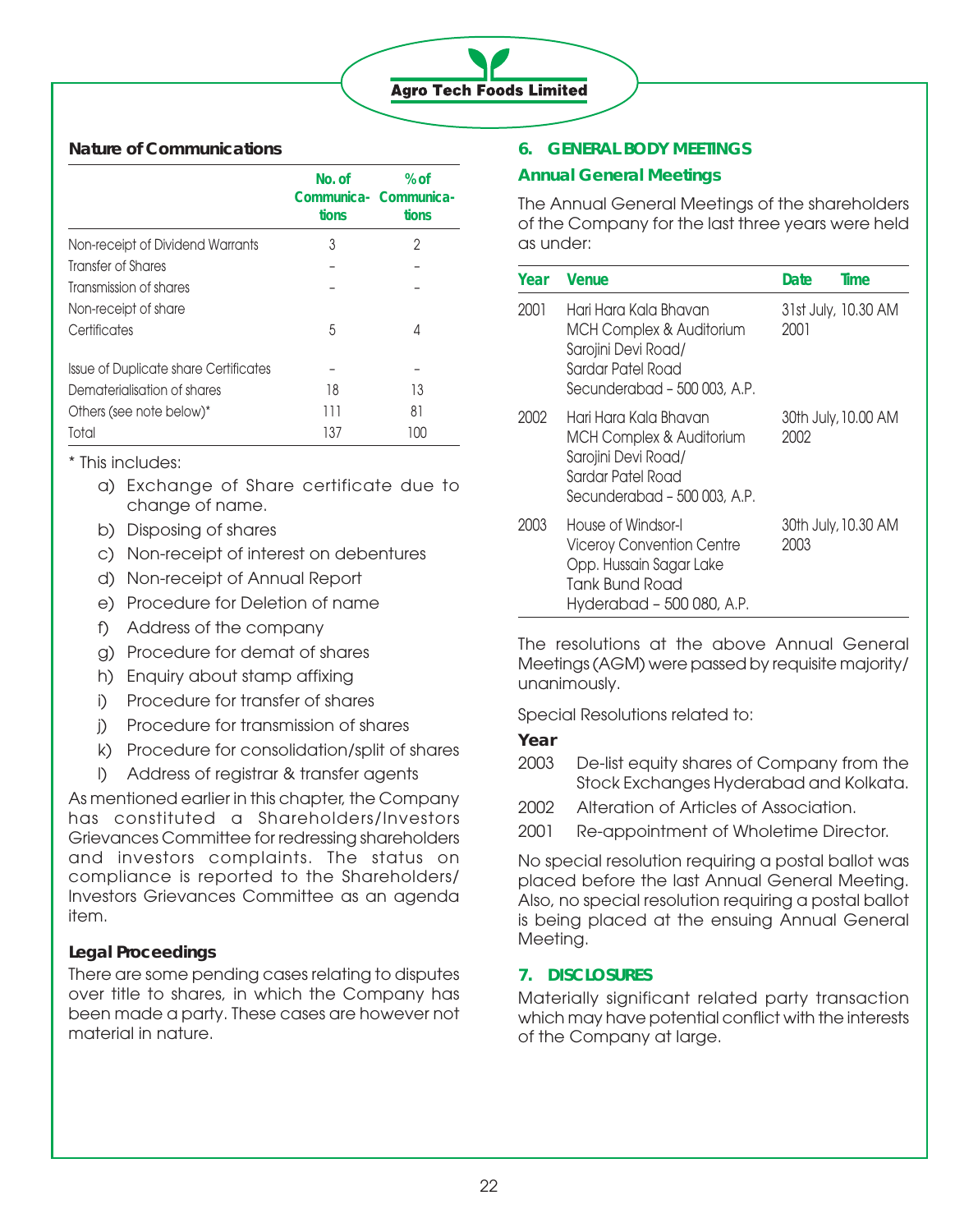

## Related Party Transactions:

|    |                                                                                                                                                                                                     | For the year<br>ended<br><b>March, 2004</b><br><b>Rs. Millions</b> | For the year<br>ended<br><b>March, 2003</b><br>Rs. Millions |
|----|-----------------------------------------------------------------------------------------------------------------------------------------------------------------------------------------------------|--------------------------------------------------------------------|-------------------------------------------------------------|
| 1. | <b>Subsidiary Company</b><br>Heera Seeds Trading and<br>Warehousing Ltd.<br>Expenses incurred on behalf<br>Year end balance - payable                                                               | 0.02<br>14.79                                                      | 0.01<br>14.82                                               |
| 2. | Companies<br>- CAG-Tech (Mauritius) Ltd<br><b>Holding Company</b><br>- ConAgra Inc, USA Group<br>having significant influence<br>- Lamb Weston Meijer & Inc<br>- Advanta India Limited<br>Associate |                                                                    |                                                             |
|    | Transactions with ConAgra Inc,                                                                                                                                                                      |                                                                    |                                                             |
|    | <b>USA Group</b><br>- Purchase of materials<br>- Recovery of expenses                                                                                                                               | 16.89<br>3.66                                                      | 3.28<br>6.68                                                |
|    | - Income earned on services<br>rendered                                                                                                                                                             | 3.70                                                               |                                                             |
|    | Year end balances<br>- Receivable<br>- Payable                                                                                                                                                      | 6.19                                                               | 1.56                                                        |
|    | Transactions with Lamb Weston                                                                                                                                                                       |                                                                    |                                                             |
|    | Meijer & Inc<br>- Purchase of materials                                                                                                                                                             | 23.49                                                              | 6.93                                                        |
|    | Year end balances<br>- Payable                                                                                                                                                                      | 3.84                                                               | 1.57                                                        |
|    | Transactions with Advanta India<br>Limited - Associate<br>- Dividend received                                                                                                                       | 23.63                                                              |                                                             |
|    | Year end balances<br>- Payable                                                                                                                                                                      | 0.04                                                               | 0.04                                                        |
| 3. | Key Management Personnel<br>Wholetime Director -<br>Mr. Tushar I. Chudgar                                                                                                                           |                                                                    |                                                             |

| Other Key Management<br>Personnel<br>Mr. Utpal Sen Gupta<br>Mr. Ravi Krishnamoorthy<br>Mr. Sachidanand Madan<br>Mr. Govvind Ambady<br>Mr. K.S. Shyam<br>Mr. Arvind Ahuja |                      |                      |
|--------------------------------------------------------------------------------------------------------------------------------------------------------------------------|----------------------|----------------------|
| Loans advanced during<br>the year<br>Loans repayments received<br>Interest received during<br>the year                                                                   | 0.03<br>6.60<br>0.19 | 0.31<br>0.02<br>0.51 |
| Remuneration                                                                                                                                                             | 28.05                | 26.30                |

Details of non-compliance, penalties or structures imposed on the Company by the Stock Exchanges/SEBI/Statutory authority, on any matter relating to the capital markets, during the last three years.

#### None.

Pecuniary relationships or transactions with the Non-Executive Directors.

None.

# **8. MEANS OF COMMUNICATION**

Half-Yearly report to shareholders, Quarterly Results, Newspaper in which published, Website etc.

The Quarterly, Half-Yearly and Annual Results are generally published by the Company in Hyderabad editions of the Business Standard and Andhra Bhoomi. The Half-Yearly reports are not sent to the household of shareholders. W.e.f. QE 31st December, 2003 the results are being posted on the Company's website

"www.atfoods.com"

# **Management Discussion and Analysis Report** This is forming part of the Directors Report.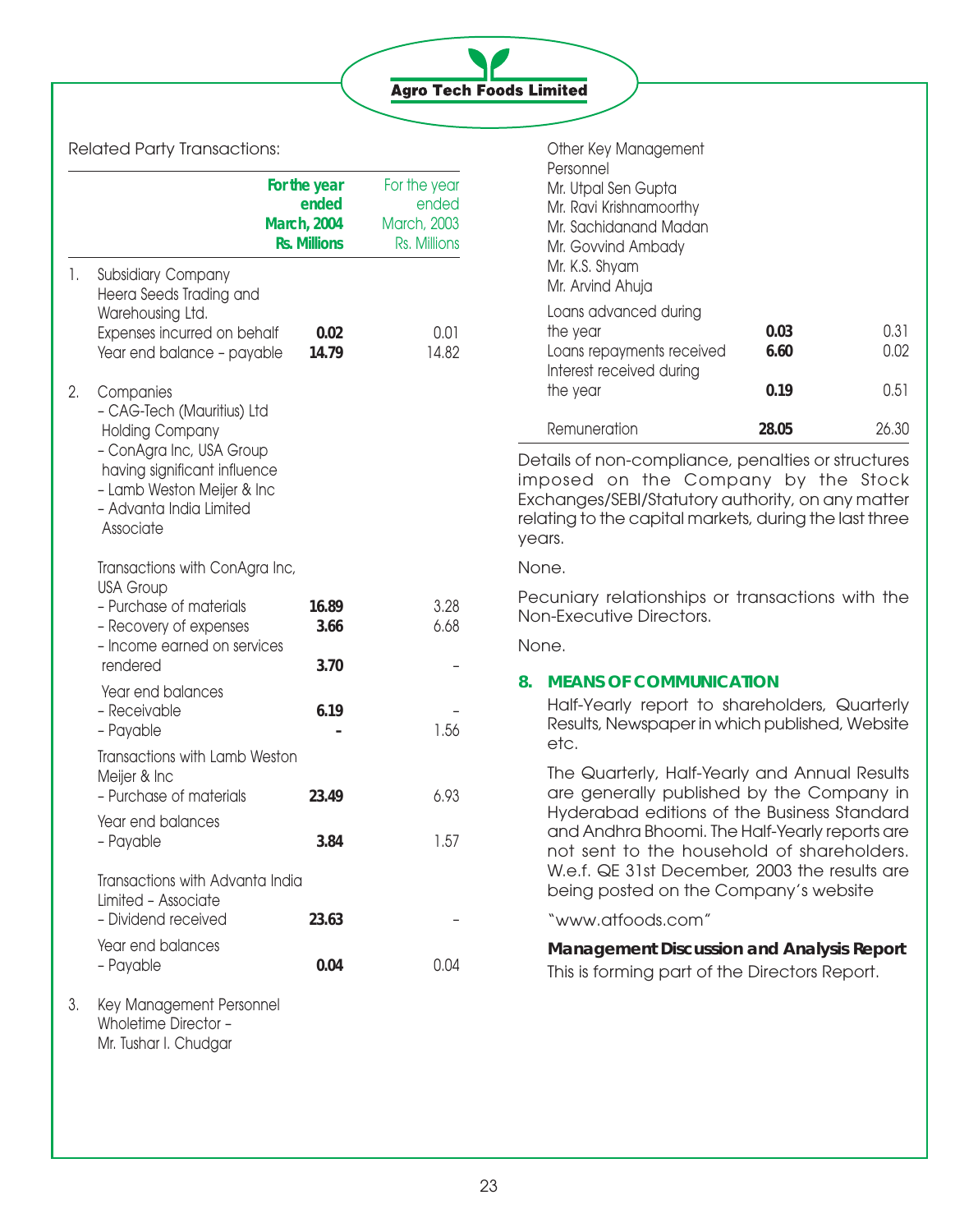|    |                                        |    |            | <b>Agro Tech Foods Limited</b>                                                                                                                                                                                                                                                         |                                             |
|----|----------------------------------------|----|------------|----------------------------------------------------------------------------------------------------------------------------------------------------------------------------------------------------------------------------------------------------------------------------------------|---------------------------------------------|
| 9. | <b>GENERAL SHAREHOLDER INFORMATION</b> |    |            |                                                                                                                                                                                                                                                                                        |                                             |
|    | A. Annual General Meeting              |    |            |                                                                                                                                                                                                                                                                                        |                                             |
|    | Date and Time                          |    |            | 27th July, 2004 at 10.00 AM                                                                                                                                                                                                                                                            |                                             |
|    | Venue                                  |    |            | House of Windsor-I<br><b>Viceroy Convention Centre</b><br>Opp. Hussain Sagar Lake<br>Tank Bund Road, Hyderabad - 500 080<br>Andhra Pradesh.                                                                                                                                            |                                             |
| В. | Financial Year 2004-2005               |    |            |                                                                                                                                                                                                                                                                                        |                                             |
|    | First quarter results                  |    | July, 2004 |                                                                                                                                                                                                                                                                                        |                                             |
|    | Half yearly results                    |    |            | October, 2004                                                                                                                                                                                                                                                                          |                                             |
|    | Third quarter results                  |    |            | January, 2005                                                                                                                                                                                                                                                                          |                                             |
|    | Annual results                         |    | May, 2005  |                                                                                                                                                                                                                                                                                        |                                             |
|    | C. Directors Biographical Data         |    |            | Given in Annual General Meeting Notice and<br>Explanatory Statement Pursuant to Section 173(2)<br>of the Companies Act, 1956 and the Listing Agreements.<br>Particulars of Directorship of other companies and<br>Memberships of other Committees are given in the<br>Annexure hereto. |                                             |
| D. | <b>Dates of Book Closure</b>           |    |            | 23rd to 27th July, 2004 (both days inclusive)                                                                                                                                                                                                                                          |                                             |
| Е. | <b>Dividend payment date</b>           |    | N.A.       |                                                                                                                                                                                                                                                                                        |                                             |
| F. | <b>Listing on Stock Exchanges</b>      |    |            | The Company's equity shares are listed on Mumbai,<br>Kolkata (application made for delisting but awaiting<br>approval) and National Stock Exchange. The listing fees<br>for the year 2004-2005 have been paid to Mumbai and<br>National Stock Exchanges.                               |                                             |
|    |                                        |    |            | The Company's equity shares have been de-listed from<br>Hyderabad Stock Exchange w.e.f. 2 <sup>nd</sup> December, 2003<br>and as already mentioned above it is awaiting approval<br>from Kolkata Stock Exchange for de-listing.                                                        |                                             |
|    | <b>G. Stock Code</b>                   | ÷. |            | <b>Stock Exchange</b>                                                                                                                                                                                                                                                                  | Code                                        |
|    |                                        |    | <b>CSE</b> | Physical<br>Demat                                                                                                                                                                                                                                                                      | 019057<br>10019057                          |
|    |                                        |    | <b>BSE</b> | Scrip code<br>Co. code                                                                                                                                                                                                                                                                 | 500215<br>1311                              |
|    |                                        |    | <b>NSE</b> | Scrip Code<br>Series                                                                                                                                                                                                                                                                   | <b>ATFL</b><br>$EQ - Rolling$<br>Settlement |

ŋ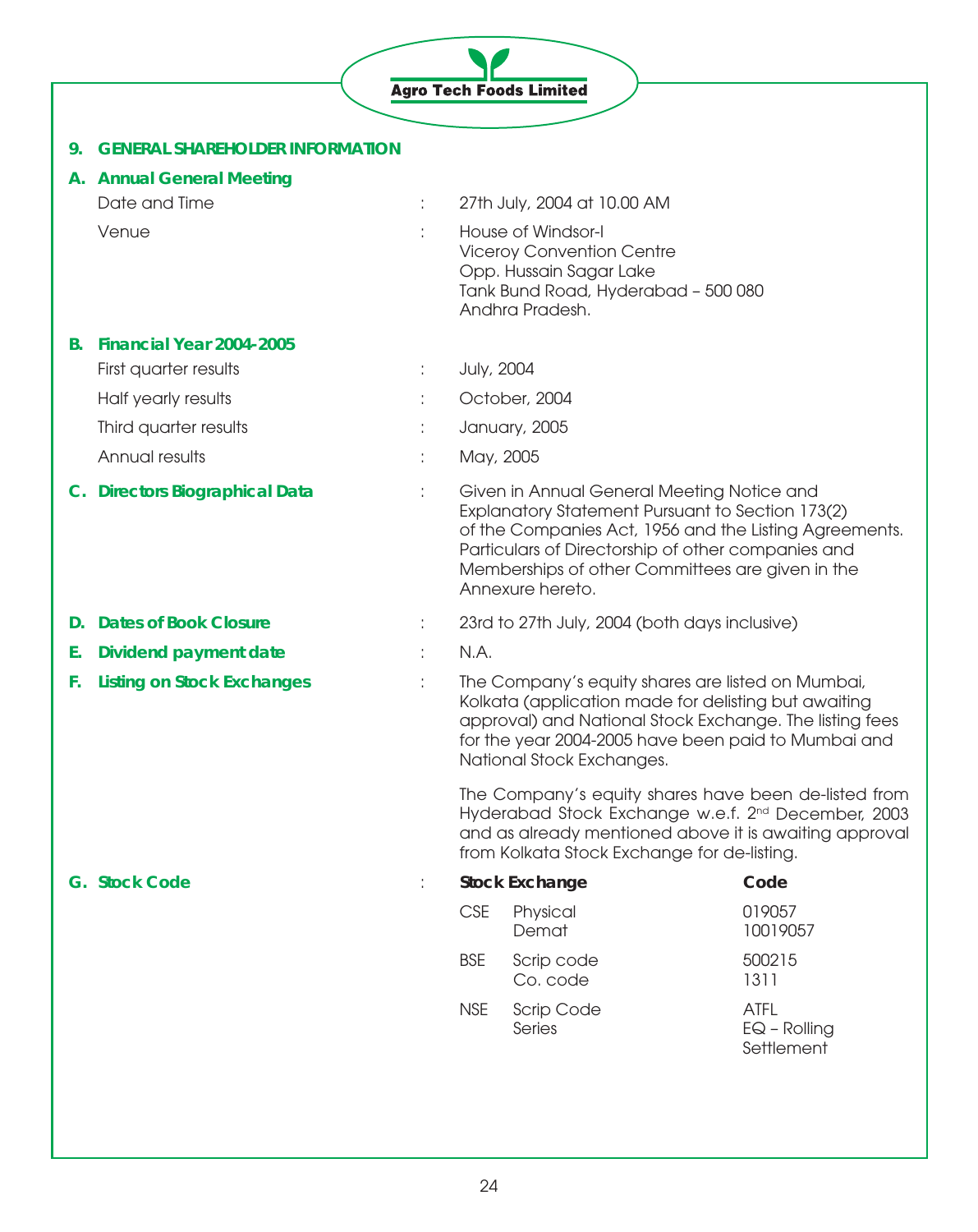**Agro Tech Foods Limited** 

# **H. Stock Price data:**

|                   |                                        |       |             | (in Rupees)                         |  |
|-------------------|----------------------------------------|-------|-------------|-------------------------------------|--|
| <b>Month</b>      | <b>Mumbai Stock</b><br><b>Exchange</b> |       |             | <b>National Stock</b><br>Exchange * |  |
|                   | <b>High</b>                            | Low   | <b>High</b> | Low                                 |  |
| April, 2003       | 29.00                                  | 24.00 | 29.90       | 24.50                               |  |
| May, 2003         | 36.90                                  | 25.50 | 37.00       | 24.90                               |  |
| June, 2003        | 52.95                                  | 34.75 | 52.50       | 35.00                               |  |
| <b>July, 2003</b> | 54.80                                  | 41.15 | 54.25       | 41.00                               |  |
| August, 2003      | 62.00                                  | 44.60 | 62.00       | 44.50                               |  |
| September, 2003   | 57.40                                  | 42.00 | 55.60       | 41.50                               |  |
| October, 2003     | 72.40                                  | 43.50 | 73.00       | 43.65                               |  |
| November, 2003    | 73.50                                  | 57.40 | 74.50       | 58.20                               |  |
| December, 2003    | 86.20                                  | 66.00 | 86.45       | 66.55                               |  |
| January, 2004     | 92.60                                  | 57.15 | 93.00       | 58.10                               |  |
| February, 2004    | 62.95                                  | 53.10 | 62.90       | 53.25                               |  |
| March, 2004       | 57.75                                  | 44.85 | 58.70       | 44.60                               |  |

\* Source: Business Line

# **I. Stock Price data:**

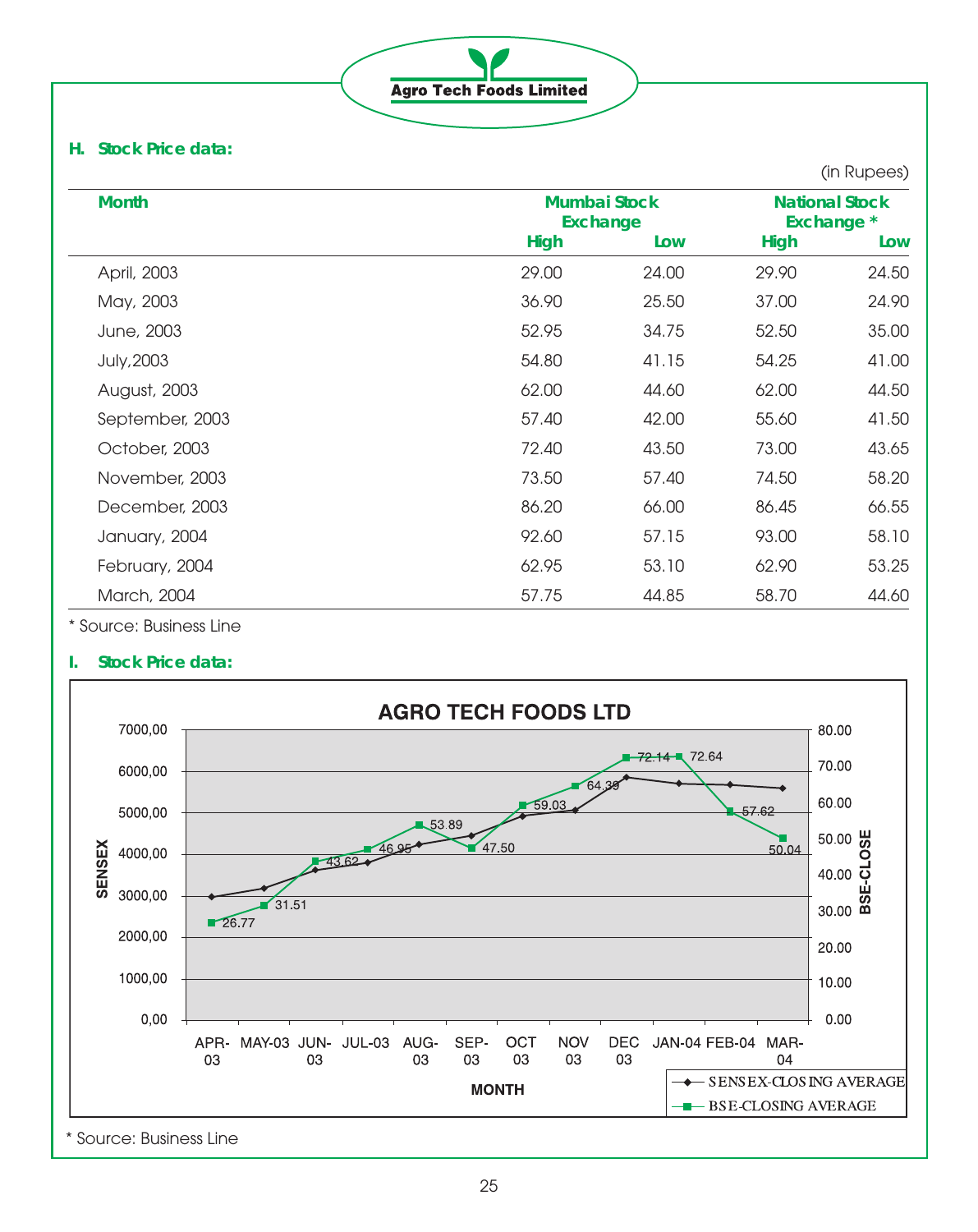

## **J. Registrars and Share Transfer Agents**

The Company's equity shares being in compulsory demat list are transferable through the depository system for which the Company has established connectivity through M/s.Sathguru Management Consultants Private Limited, Plot No.15,Hindi Nagar,Behind Shirdi Saibaba Temple, Punjagutta, Hyderabad – 500 034 and they are the Registrars & Transfer Agents (Both Physical and Depository).

## **K. Share Transfer System**

The applications for transfer of shares received by the Company in physical form are processed and registered within 20 days of receipt of the documents valid in all respects. After such processing, the option of simultaneous dematerialisation of the shares is provided to the shareholders till 10<sup>th</sup> February, 2004 by which date SEBI has withdrawn the circular sending option letters to shareholders. Shares under objection are returned within a week's time. The Share Transfer committee meet generally once in 2 weeks to consider the transfer applications and other proposals to transmission, etc.

## **L. Shareholding Pattern**

The distribution of shareholding as on 31<sup>st</sup> March, 2004 was as under:

| % of<br>% of total<br>No. of<br>shareholders<br>shares held<br>shareholding                                                                                                                | No. of<br>shareholders                       | Range                                                                                                                                                                                                                                                                |
|--------------------------------------------------------------------------------------------------------------------------------------------------------------------------------------------|----------------------------------------------|----------------------------------------------------------------------------------------------------------------------------------------------------------------------------------------------------------------------------------------------------------------------|
| 7.58<br>93.17<br>18,43,840<br>4,56,712<br>3.45<br>4,07,523<br>1.67<br>1.66<br>0.93<br>0.54<br>2,26,743<br>0.28<br>0.69<br>1,68,473<br>0.25<br>1,96,482<br>0.81<br>1.25<br>0.26<br>3,04,941 | 15,241<br>565<br>271<br>89<br>46<br>41<br>42 | 500<br>$\qquad \qquad -$<br>501<br>1000<br>$\overline{\phantom{m}}$<br>1001<br>2000<br>$\overline{\phantom{0}}$<br>2001<br>3000<br>$\overline{\phantom{m}}$<br>3001<br>4000<br>$\overline{\phantom{0}}$<br>4001<br>5000<br>5001<br>10000<br>$\overline{\phantom{0}}$ |
| 85.20<br>0.39<br>2,07,64,550                                                                                                                                                               | 63                                           | 10000<br>Above<br>$-$                                                                                                                                                                                                                                                |
| 100.00<br>100.00<br>2,43,69,264                                                                                                                                                            | 16,358                                       | <b>TOTAL</b>                                                                                                                                                                                                                                                         |

The categories of Shareholding as on 31st March,2004 was as under:

| $%$ of<br>shareholding | No. of shares<br>held | Category                             |
|------------------------|-----------------------|--------------------------------------|
| 51.29                  | 1,25,00,000           | CAG - Tech (Mauritius) Limited       |
| 16.77                  | 40,85,800             | <b>ITC Affiliates</b>                |
| 1.06                   | 2,56,841              | CDC Group Plc                        |
| 0.16                   | 39,320                | Non-resident individuals/Flls/OCBs   |
|                        |                       | Bank/Financial Institutions,         |
| 2.91                   | 7,09,742              | Insurance Companies and Mutual Funds |
|                        |                       | Directors and their relatives        |
| 3.99                   | 9,71,851              | <b>Other Bodies Corporates</b>       |
| 23.82                  | 58,05,710             | <b>General Public</b>                |
| 100.00                 | 2,43,69,264           | Total                                |

Outstanding GDRs/ADRs/Warrants or any convertible instruments,conversion date and likely impact on equity **interest and the contract on equity**  $\cdot$  Not Applicable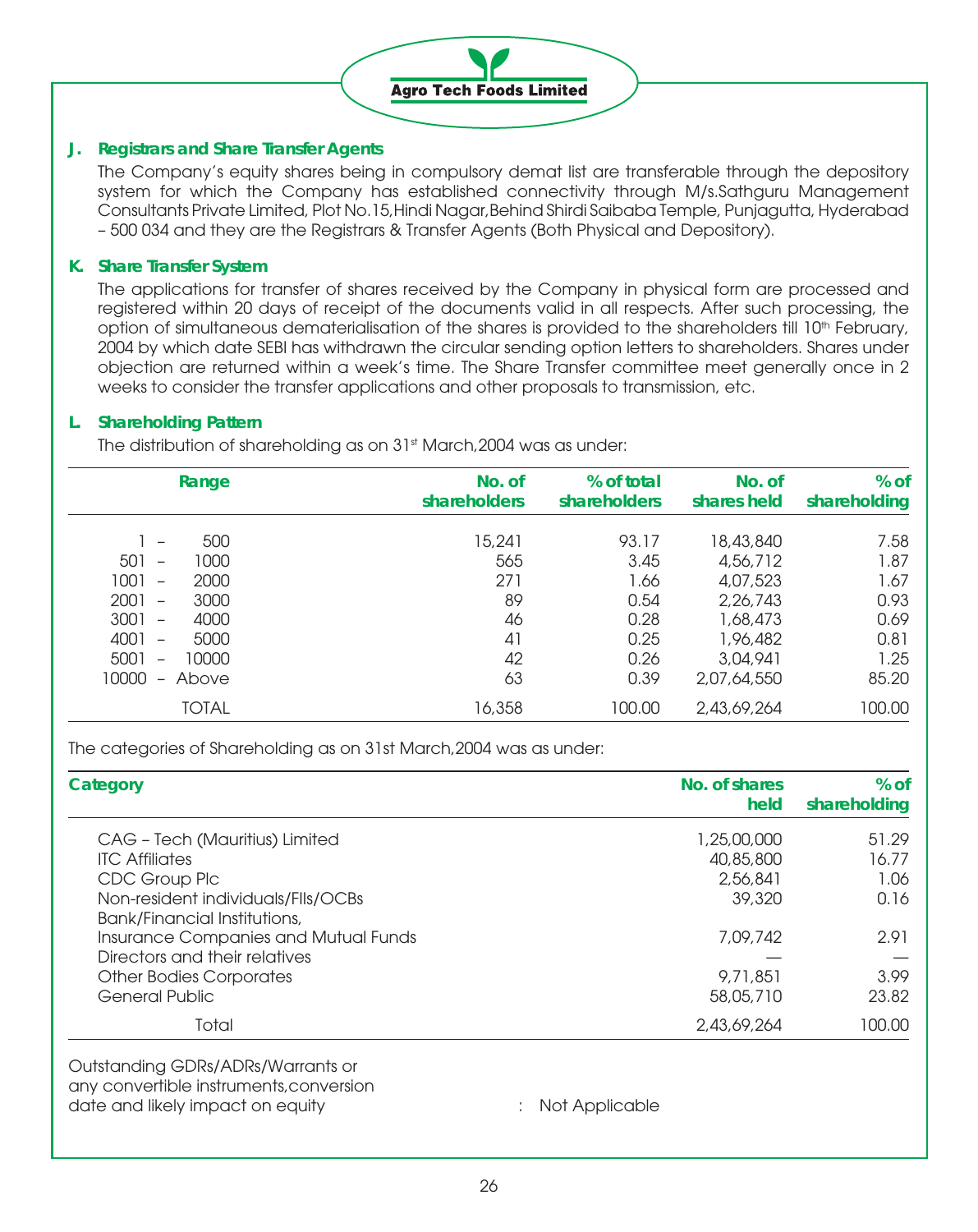

## **M. Dematerialisation of Shares**

The equity shares of the Company which are in compulsory demat list with effect from 26<sup>th</sup> June, 2000 are available for trading under National Securities Depository Limited (NSDL) and Central Depository Services (India) Limited (CDSL). The International Securities Identification Number allotted to the Company's equity shares is INE209A01019. As on date, a total of 1,09,55,427 equity shares forming 44.95 % of the total paid up equity share capital of 2,43,69,264 stands dematerialised. All requests for dematerialisation of shares are processed within the time frame of 1 – 4 days time.

#### **N. Plant Locations**

Manufacturing Facilities :<br>(Leased Units)

i) Premier Soya Oil Limited 100, Industrial Area Jhotwara Jaipur – 302012.

Agro Tech Foods Limited 31, Sarojini Devi Road, Secunderabad – 500 003.

Fax: 040-27800947

Phone: 040-27801205 / 55333444 / 55650350

Email: tushar.chudgar@atfoods.com

# **O. Address for correspondence**

The addresses for correspondence are as under:

| For both Physical<br>and electronic form          |   | Sathguru Management Consultants Pvt.Ltd.<br>Plot No.15, Hindi Nagar,<br>Behind Sirdi Saibaba Temple, Punjagutta,<br>Hyderabad - 500 034.<br>Phone: 040-23356507 / 23356975 / 23350586<br>Fax: 040-23354042<br>Email: sta@sathguru.com |
|---------------------------------------------------|---|---------------------------------------------------------------------------------------------------------------------------------------------------------------------------------------------------------------------------------------|
| For any other matter<br>and unresolved Complaints | ÷ | In addition to our Registrars, shareholders can<br>contact the Registered Office of the Company<br>and contact person name is given below:<br>Mr. Tushar Chudgar<br>Director & Secretary                                              |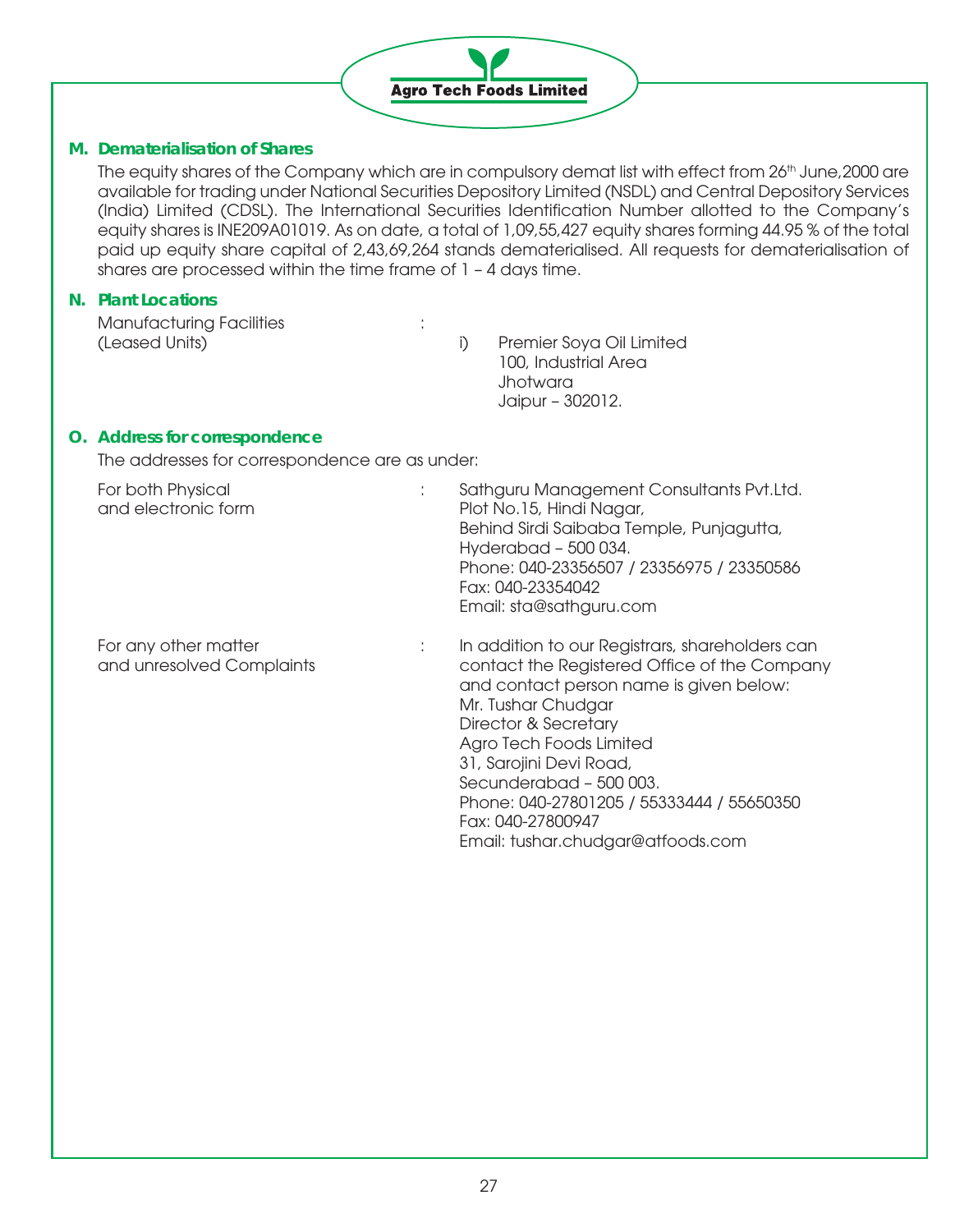

# **Compliance with Non-mandatory requirements**

i) Chairman of the Board

The present Chairman of the Board is foreign national and non-executive Director. The expenses in connection with his official visits to India are paid for by the Company he is employed with i.e. ConAgra Foods Retail Products Company – International Foods Group.

ii) Remuneration Committee

No formal Remuneration Committee has been constituted during the year by the Board of Directors.

iii) Shareholder rights

The Company publishes its half yearly financial results in leading newspapers such as the Business Standard and Andhra Bhoomi (Hyderabad editions). The Half-Yearly reports are not sent to the household of shareholders. W.e.f. QE 31st December, 2003 the results of the Company are being posted on the Company's website: www.atfoods.com

iv) Postal Ballot

No special resolution requiring a postal ballot was placed before the last AGM. Similarly no special resolution requiring a postal ballot is being proposed at the ensuing AGM.

## **Auditor's Certificate on Corporate Governance**

As required by Clause 49 of the Listing Agreement with the Stock Exchange the Auditor's Certificate is given as an annexure to this Report.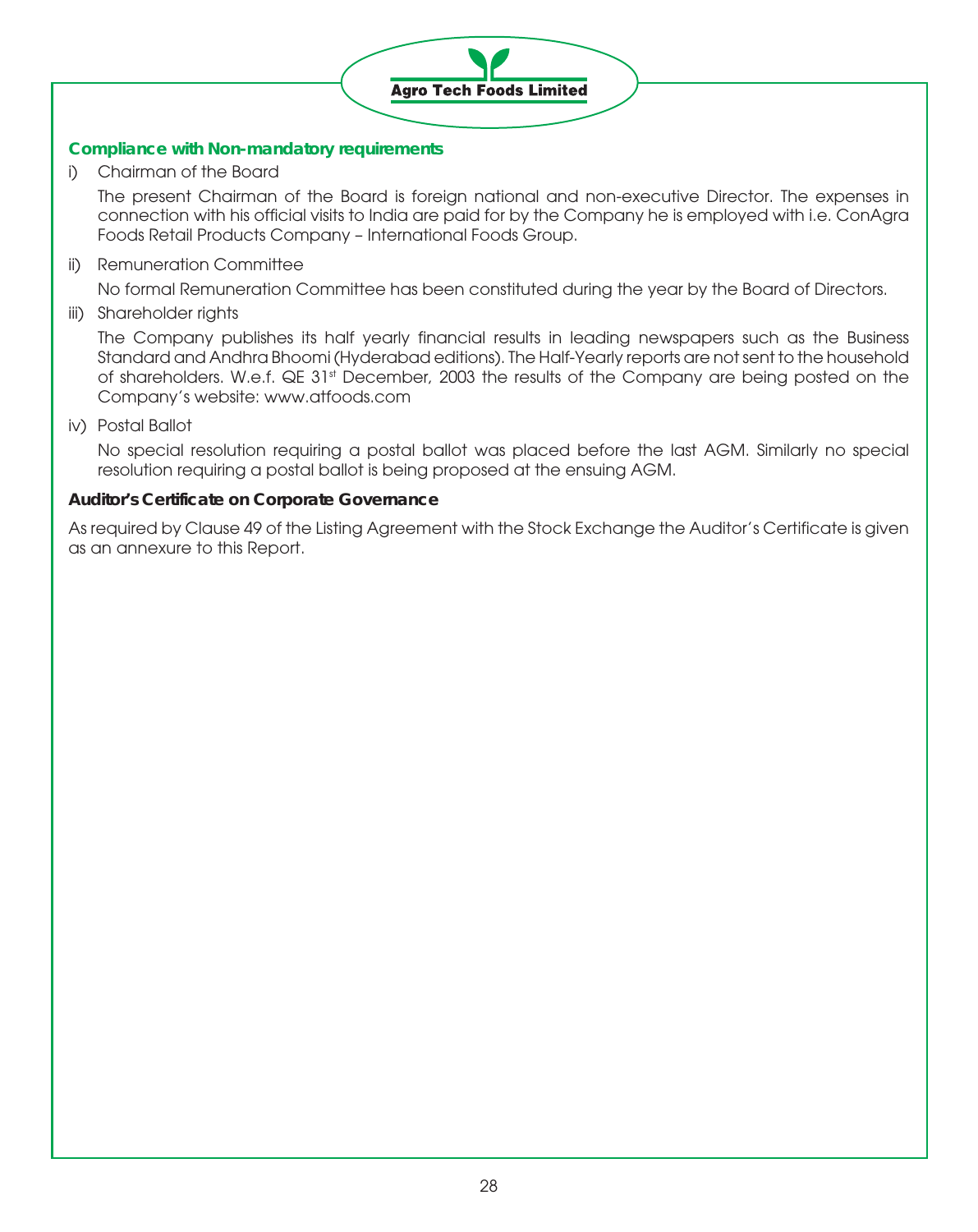# **Agro Tech Foods Limited**

# **ANNEXURE**

# **PARTICULARS OF DIRECTORSHIPS OF OTHER COMPANIES INCLUDING FOREIGN COMPANIES AND MEMBERSHIPS OF OTHER COMMITTEES**

|   |                                | <b>Other Directorships</b>                                                                                                          | <b>Other Committee Memberships</b>                                                               |                                                       |                    |                    |  |
|---|--------------------------------|-------------------------------------------------------------------------------------------------------------------------------------|--------------------------------------------------------------------------------------------------|-------------------------------------------------------|--------------------|--------------------|--|
|   | S.No Name of the Director      | Name of the<br>Company                                                                                                              | <b>Position</b>                                                                                  | Name of the<br>Company                                | Committee          | <b>Position</b>    |  |
|   | <b>Non-Executive Directors</b> |                                                                                                                                     |                                                                                                  |                                                       |                    |                    |  |
|   | Mr. Ian F. Troop *             | -Nil-                                                                                                                               | $-Nil-$                                                                                          | $-Nil-$                                               | $-Nil-$            | -Nil-              |  |
| 2 | Mr. Larry Carter **            | $-Nil-$                                                                                                                             | $-Nil-$                                                                                          | $-Nil-$                                               | $-Nil-$            | $-Nil-$            |  |
| 3 | Mr. Howard Buffett             | $-Nil-$                                                                                                                             | $-Nil-$                                                                                          | $-Nil-$                                               | $-Nil-$            | -Nil-              |  |
| 4 | Lt. Gen. D.B. Singh            | $-Nil-$                                                                                                                             | $-Nil-$                                                                                          | $-Nil-$                                               | $-Nil-$            | $-Nil-$            |  |
| 5 | Mr. R.V. Smither               | ICS Holdings Ltd.<br>Sea Harvest                                                                                                    | <b>Director</b>                                                                                  | $-Nil-$                                               | $-Nil-$            | $-Nil-$            |  |
|   |                                | Corporation Ltd.<br>Oceana Group Ltd.<br>Tiger Food Brands Ltd.<br>The Spar Group Ltd.<br>Empresas Carozzi, SA<br>Tiger Brands Ltd. | <b>Director</b><br><b>Director</b><br><b>Director</b><br><b>Director</b><br>Director<br>Director |                                                       |                    |                    |  |
| 6 | Mr. N. Srinivasan              | Chamundi Textiles<br>(Silk Mills) Limited<br>Nila Bauart<br>Engineering Ltd.                                                        | <b>Director</b><br><b>Director</b>                                                               | $-Nil-$<br>$-Nil-$                                    | $-Nil-$<br>$-Nil-$ | $-Nil-$<br>$-Nil-$ |  |
| 7 | Mr. Mike Sullivan ***          | $-Nil-$                                                                                                                             | $-Nil-$                                                                                          | $-Nil-$                                               | $-Nil-$            | $-Nil-$            |  |
| 8 | Mr. Rajiv Tandon               | Landbase India Ltd.                                                                                                                 | <b>Director</b>                                                                                  | Landbase<br>India Ltd.                                | Audit<br>Committee | Chairman           |  |
|   |                                | Greenacre Holdings Ltd.                                                                                                             | Director                                                                                         | Classic<br>Infrastructure<br>&<br>Development<br>Ltd. | Audit<br>Committee | Chairman           |  |
|   |                                | Classic Infrastructure<br>& Development Ltd.                                                                                        | <b>Director</b>                                                                                  | Greenline<br>Construcitons<br>Ltd.                    | Audit<br>Committee | Chairman           |  |
|   |                                | Greenline<br>Constructions Ltd.<br>Russell Credit Ltd.                                                                              | <b>Director</b><br><b>Director</b>                                                               |                                                       |                    |                    |  |
| 9 | Mr. K. Vaidyanath              | <b>ITC Limited</b>                                                                                                                  | Wholetime<br><b>Direcor</b>                                                                      | <b>Russell</b><br>Credit Ltd.                         | Audit<br>Committee | Chairman           |  |
|   |                                | Russell Credit Ltd.                                                                                                                 | Chairman &<br><b>Director</b>                                                                    | Gold Flake<br>Corporation<br>Ltd.                     | Audit<br>Commttee  | Chairman           |  |
|   |                                | Gold Flake<br>Corporation Ltd.                                                                                                      | Chairman &<br><b>Director</b>                                                                    | Greenacre<br>Holdings<br>Ltd.                         | Audit<br>Committee | Member             |  |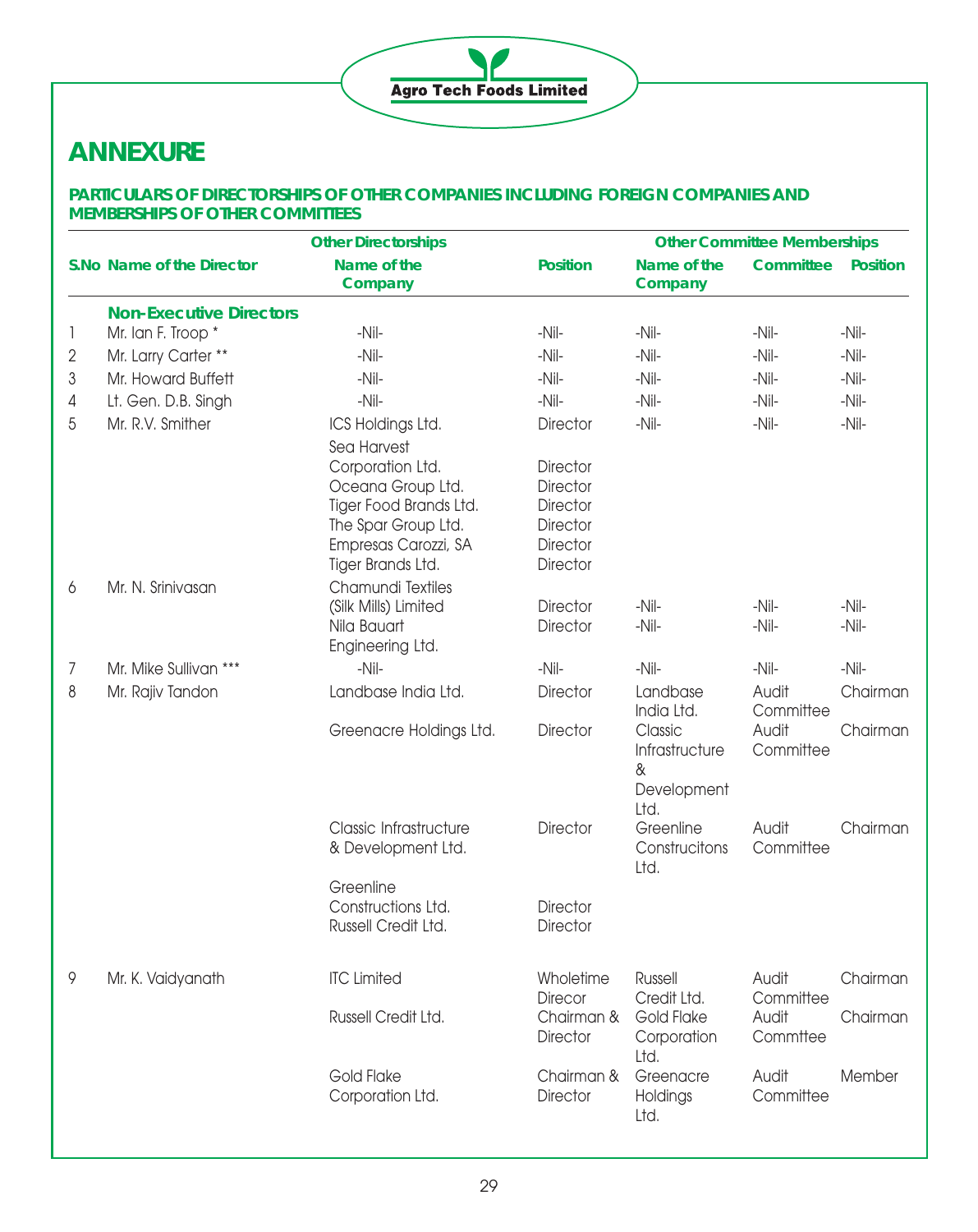|  |  | <b>Agro Tech Foods Limited</b> |  |
|--|--|--------------------------------|--|

|                 |                                                                                       | <b>Other Directorships</b>                                                                               |                               | <b>Other Committee Memberships</b>                 |                                                      |                 |  |
|-----------------|---------------------------------------------------------------------------------------|----------------------------------------------------------------------------------------------------------|-------------------------------|----------------------------------------------------|------------------------------------------------------|-----------------|--|
|                 | S.No Name of the Director                                                             | Name of the<br>Company                                                                                   | <b>Position</b>               | Name of the<br>Company                             | Committee                                            | <b>Position</b> |  |
|                 |                                                                                       | <b>Wills Corporation</b><br>Ltd.                                                                         | Chairman &<br><b>Director</b> | <b>ITC Hotel</b><br>Ltd.                           | Audit<br>Committee                                   | Member          |  |
|                 |                                                                                       | Greenacre<br>Holdings Ltd.                                                                               | Chairman &<br><b>Director</b> | <b>ITC Hotels</b><br>Ltd.                          | Investor<br>Grievances<br>Committee                  | Member          |  |
|                 |                                                                                       | <b>ITC Hotels Ltd.</b>                                                                                   | <b>Director</b>               | <b>ITC Hotels</b><br>Ltd.                          | Nomina-<br>tions &<br>Remune-<br>ration<br>Committee | Member          |  |
|                 |                                                                                       | <b>ITC Infotech India</b><br>Ltd.                                                                        | <b>Director</b>               | <b>ITC</b><br>Infotech<br>India Ltd.               | Audit<br>Committee                                   | Member          |  |
|                 |                                                                                       | Classic<br>Infrastructure &<br>Development Ltd.                                                          | <b>Director</b>               | The Bengal<br>Chamber of<br>Commerce<br>& Industry | Managing<br>Committee                                | Member          |  |
|                 |                                                                                       | Greenline<br>Constructions Itd.                                                                          | <b>Director</b>               |                                                    |                                                      |                 |  |
|                 |                                                                                       | The Bengal<br>Chamber of<br>Commerce &<br>Industry                                                       | <b>Directors</b>              |                                                    |                                                      |                 |  |
| $\mathcal{L}^*$ | resignation of Mr. Larry A. Carter.                                                   | Appointed as Director and Chairman w.e.f. 24th June, 2003 in the casual vacancy caused by the            |                               |                                                    |                                                      |                 |  |
| $2**$           | 24th June, 2003.                                                                      | Resigned as Director and Chairman w.e.f. 31st March, 2003 accepted at the Board Meeting held on          |                               |                                                    |                                                      |                 |  |
| $7***$          |                                                                                       | Resigned as Director w.e.f. close of business hours of 23rd June, 2003.                                  |                               |                                                    |                                                      |                 |  |
|                 | <b>Executive Director</b>                                                             |                                                                                                          |                               |                                                    |                                                      |                 |  |
| 10              | Mr. Tushar Chudgar<br><b>Alternate Directors</b><br>Non-Executive<br><b>Directors</b> | $-Nil-$                                                                                                  | $-Nil-$                       | -Nil-                                              | -Nil-                                                | $-Nil-$         |  |
| 1.              | Mr. S. Sivakumar<br>(Alternate for                                                    | Minota Aqua Tech<br>Ltd.                                                                                 | Director                      | $-Nil-$                                            | $-Nil-$                                              | $-Nil-$         |  |
|                 | Mr. K. Vaidyanath)                                                                    | <b>ITC Infotech India</b><br>Ltd.                                                                        | <b>Director</b>               | $-Nil-$                                            | $-Nil-$                                              | $-Nil-$         |  |
| 2.              | Mr. Benedicto C.<br>Sison<br>(Alternate)*                                             | <b>Heera Seeds</b><br>Trading and<br>Warehousing Ltd.                                                    | <b>Director</b>               | $-Nil-$                                            | $-Nil-$                                              | $-Nil-$         |  |
|                 |                                                                                       | 2 <sup>*</sup> Alternate for Mr. R.V. Smither (for the Board Meeting held on 8 <sup>th</sup> May, 2003). |                               |                                                    |                                                      |                 |  |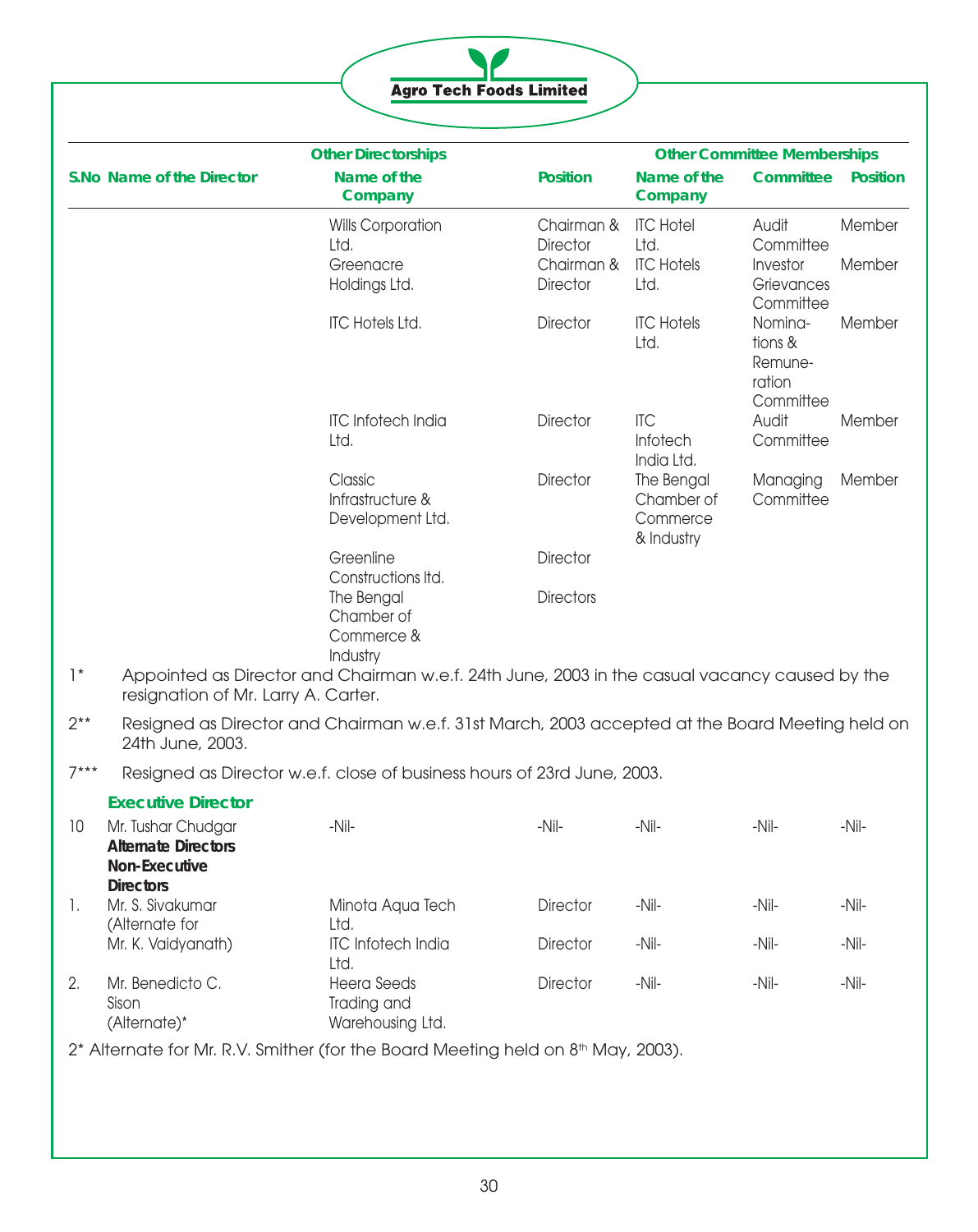

# **AUDITORS' CERTIFICATE ON COMPLIANCE WITH THE CONDITIONS OF CORPORATE GOVERNANCE UNDER CLAUSE 49 OF THE LISTING AGREEMENTS**

To the Members of Agro Tech Foods Limited

We have reviewed the implementation of Corporate Governance procedures by Agro Tech Foods Limited during the year ended March 31, 2004, with the relevant records and documents maintained by the Company, furnished to us for our review and the report on Corporate Governance as approved by the Board of Directors.

The compliance of conditions of corporate governance is the responsibility of the management. Our examination was limited to a review of procedures and implementation thereof, adopted by the Company for ensuring the compliance of the conditions of the Corporate Governance. It is neither an audit nor an expression of opinion on the financial statements of the Company.

We further state that such compliance is neither an assurance as to the future viability of the Company nor the efficiency or effectiveness with which the management has conducted the affairs of the Company.

On the basis of our review and according to the information and explanations given to us, the conditions of Corporate Governance as stipulated in Clause 49 of the listing agreements with the stock exchanges have been complied with in all material respect by the Company and that no investor grievance is pending for a period exceeding one month against the Company as per the records maintained by the Shareholders / Investors Grievance Committee.

**Tuhin Bagchi** Partner For and on behalf of Date : 12th May, 2004 Chartered Accountants

Place : Hyderabad **Lovelock & Lewes**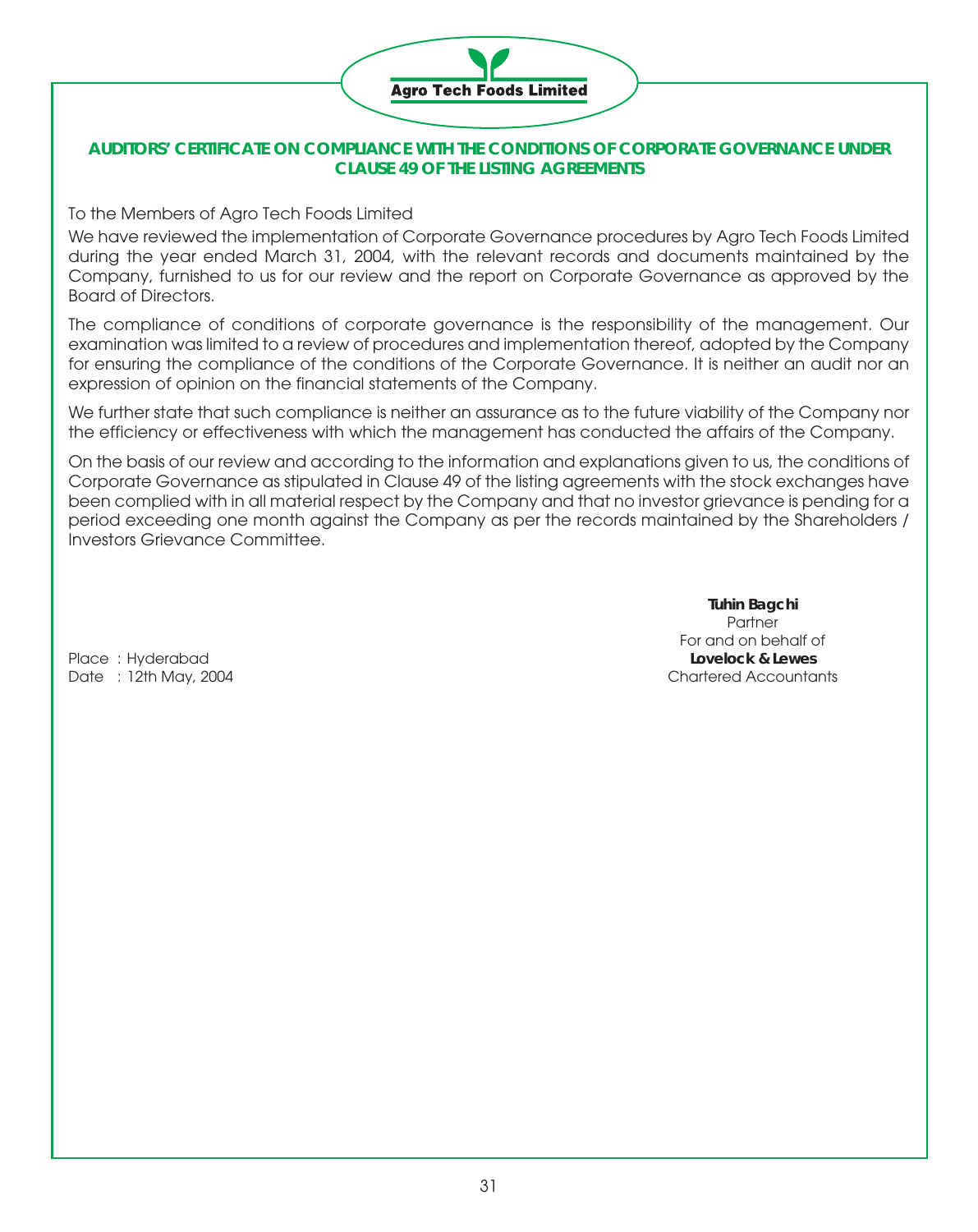

# **STATEMENT ON SIGNIFICANT ACCOUNTING POLICIES**

# **BASIS OF PREPARATION OF ACCOUNTS**

The Financial statements have been prepared on the basis of going concern, under the historic cost convention on accrual basis, to comply in all material aspects with applicable accounting principles in India, the Accounting Standards issued by the Institute of Chartered Accountants of India and the relevant provisions of the Companies Act, 1956.

# **REVENUE RECOGNITION**

Sales are recognised when goods are despatched or as per the terms of contract.

Dividend / Income from Investments are recognised when declared/accrued.

Export entitlements under the Duty Entitlement Pass Book (DEPB) Scheme are recognised in the Profit and Loss account when the right to receive credit as per the tenure of the scheme is established in respect of the exports made and where there is no significant uncertainty regarding the ultimate collection of the relevant export proceeds.

# **FIXED ASSETS AND INTANGIBLE ASSETS**

Fixed Assets including computers and related assets are accounted for at cost of acquisition inclusive of inward freight, duties, taxes and incidentals related to acquisition. In respect of major projects involving construction, relative preoperative expenditure forms a part of the assets capitalized. Assets under installation or under construction as at the Balance Sheet date are shown as Capital Work-in-Progress.

Depreciation is provided for in the accounts on straight line method at the rates computed in accordance with schedule XIV of the Companies Act, 1956 except for assets as on 1st April, 1993 for which specified period has been recomputed as per the revised rates in Schedule XIV and depreciation charge calculated by allocating the unamortised value over the remaining part of the recomputed specified period. In respect of assets given to the employees under a scheme, depreciation is provided at rates determined on the basis of the useful economic life of these assets

(5 years), and the rates are higher than Schedule XIV rates.

Significant Brands acquired by the Company, the value of which is not expected to diminish in the foreseeable future are capitalized and recorded in the Balance Sheet as Trade Marks. These are amortized on straight-line method over the estimated useful life of forty years determined by persuasive evidences of expected usage contributing towards the performance and significant expenditure incurred to sustain the useful life of brands. Recoverable value of such brands is assessed in each financial year.

## **INVESTMENTS**

Investments are classified into current and longterm investments. Current investments are stated at the lower of cost and fair value. Long-term investments are stated at cost. A provision for diminution is made to recognise a decline, other than temporary, in the value of long-term investments.

# **INVENTORIES**

Inventories are valued at weighted average cost or below. Consumption and/or other stock diminution is accounted for at the aforesaid weighted average cost. In the case of finished goods, cost comprises material, labour and applicable overhead expenses and duties including excise duty paid/payable thereon.

Goods in transit / with third parties and at godowns are valued at cost which represents the costs incurred upto the stage at which the goods are in transit / with third parties and at godowns.

# **FOREIGN EXCHANGE CONVERSION**

The transactions in foreign currency are accounted for at the exchange rate prevailing at the date of the transactions. Gains/losses arising out of fluctuations in exchange rates are accounted for on subsequent realisation / payment. The differences between forward exchange rates and the exchange rates at the date of transaction are recognised as income or expense over the life of the contracts.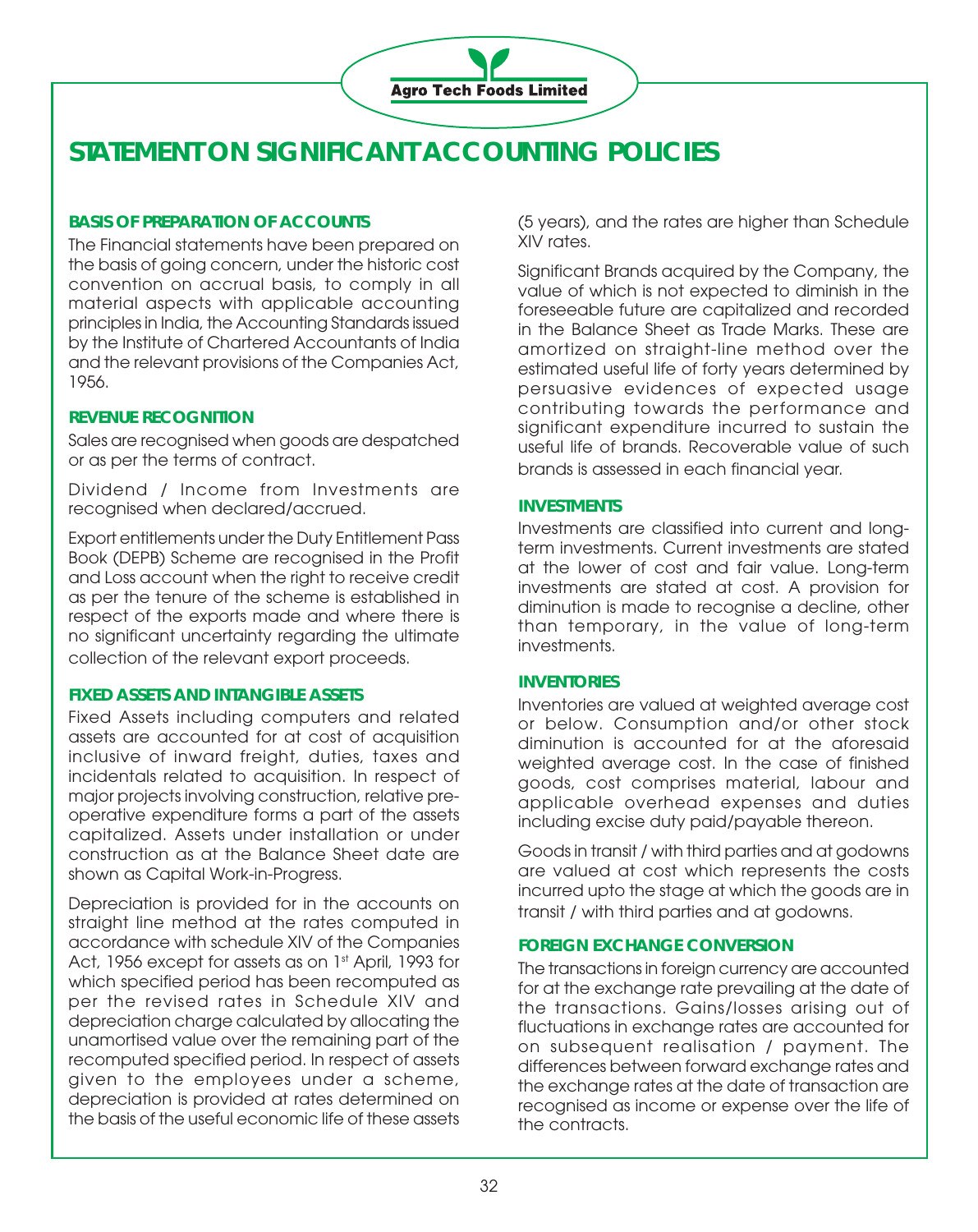

Current Assets and Current Liabilities covered by forward contracts are stated at forward contract rates while those not covered by forward contracts are restated at the rate prevailing on Balance Sheet date and the resultant gains / losses are recognised in the Profit and Loss Account.

The original cost of Fixed Assets acquired through foreign currency loans at the end of each financial year is adjusted for any change in liability arising out of expressing the outstanding foreign currency

loan at the rate of exchange prevailing on the date of the Balance Sheet.

## **PAYMENTS AND BENEFITS TO EMPLOYEES**

Liabilities in respect of retirement and death benefits are provided for by payments to retiral funds. The amounts of the payments to pension, gratuity and leave encashment benefit are determined on an actuarial basis as at the end of the accounting period.

On behalf of the Board

Utpal Sen Gupta **N. Srinivasan** President Director

Place : Secunderabad **Lt. Gen. D.B. Singh Tushar Chudgar** Date : 12th May, 2004 **Director Bullet Contract Contract Contract Contract Contract Contract Director & Secretary**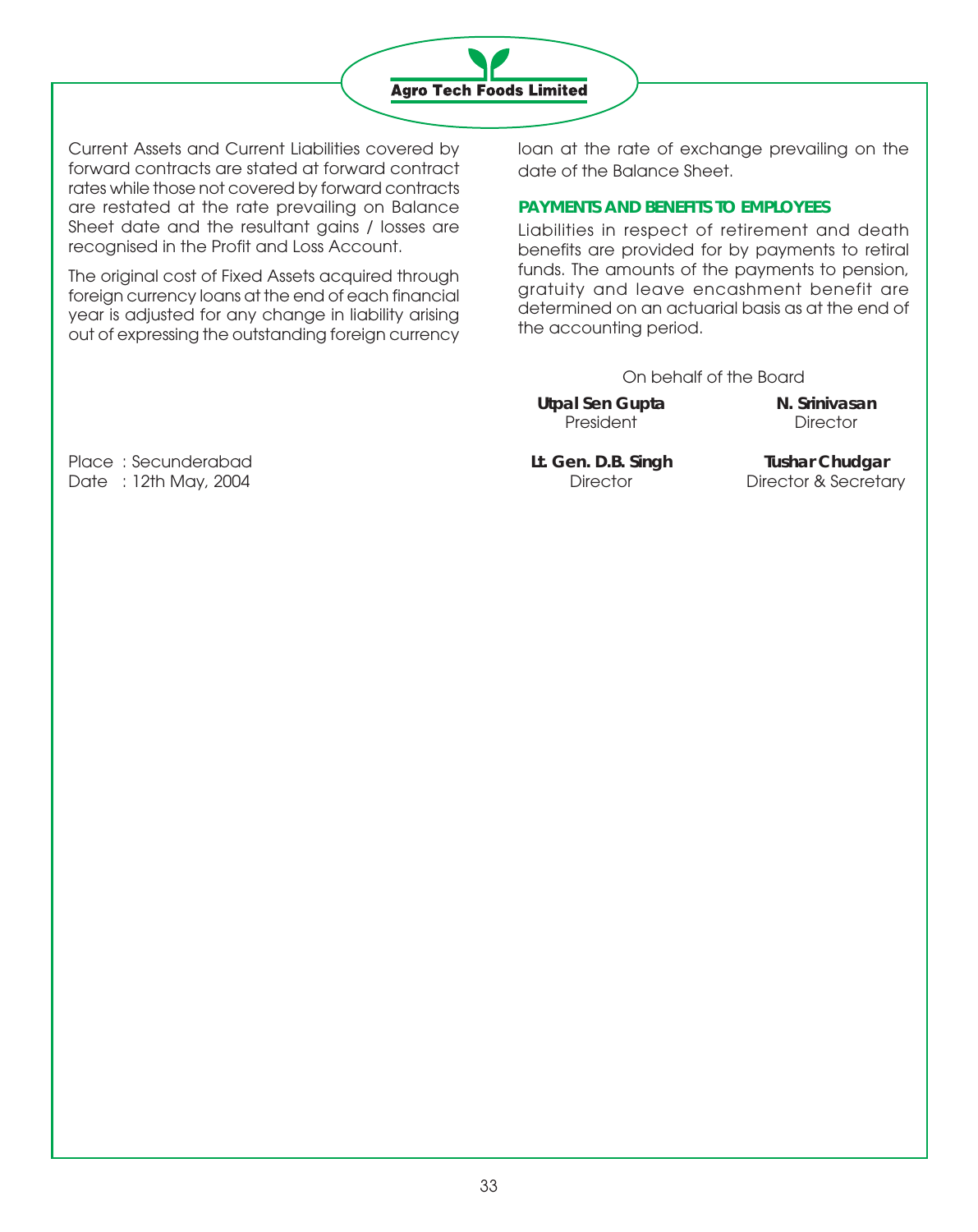

# **BALANCE SHEET AS AT 31st MARCH, 2004**

|                                                                   |                                                                                                                                     |                              |                     |       | 31st March, 2004                 |                                             | 31st March, 2003                       |  |
|-------------------------------------------------------------------|-------------------------------------------------------------------------------------------------------------------------------------|------------------------------|---------------------|-------|----------------------------------|---------------------------------------------|----------------------------------------|--|
|                                                                   |                                                                                                                                     | <b>Schedules</b>             | <b>Rs. Millions</b> |       | <b>Rs. Millions</b>              | Rs. Millions                                | Rs. Millions                           |  |
|                                                                   | <b>I. SOURCES OF FUNDS</b>                                                                                                          |                              |                     |       |                                  |                                             |                                        |  |
|                                                                   | <b>Shareholders' Funds</b>                                                                                                          |                              |                     |       |                                  |                                             |                                        |  |
|                                                                   | Capital<br>Reserves & Surplus                                                                                                       | 1<br>$\overline{2}$          | 243.69<br>730.49    |       |                                  | 243.69<br>730.49                            |                                        |  |
|                                                                   |                                                                                                                                     |                              |                     |       |                                  |                                             |                                        |  |
|                                                                   | <b>Loan Funds</b>                                                                                                                   |                              |                     |       | 974.18                           |                                             | 974.18                                 |  |
|                                                                   | Secured Loans                                                                                                                       | 3                            |                     |       | 426.54                           |                                             | 468.88                                 |  |
|                                                                   | <b>TOTAL</b>                                                                                                                        |                              |                     |       | 1,400.72                         |                                             | 1443.06                                |  |
|                                                                   | <b>II. APPLICATION OF FUNDS</b>                                                                                                     |                              |                     |       |                                  |                                             |                                        |  |
|                                                                   | <b>Fixed Assets</b>                                                                                                                 | 4                            |                     |       |                                  |                                             |                                        |  |
|                                                                   | Gross Block                                                                                                                         |                              | 573.32              |       |                                  | 568.41                                      |                                        |  |
|                                                                   | Less: Depreciation                                                                                                                  |                              | 135.61              |       |                                  | 59.81                                       |                                        |  |
|                                                                   | Net Block                                                                                                                           |                              | 437.71              |       |                                  | 508.60                                      |                                        |  |
|                                                                   | Capital Work-in-Progress                                                                                                            |                              |                     | 1.48  |                                  | 0.39                                        |                                        |  |
|                                                                   |                                                                                                                                     |                              |                     |       | 439.19                           |                                             | 508.99                                 |  |
|                                                                   | <b>Investments</b>                                                                                                                  | 5                            |                     |       | 109.10                           |                                             | 109.10                                 |  |
|                                                                   | Deferred Tax Asset / (Liability)                                                                                                    | 6                            |                     |       | 45.51                            |                                             | (53.49)                                |  |
|                                                                   | <b>Current Assets, Loans &amp; Advances</b>                                                                                         |                              |                     |       |                                  |                                             |                                        |  |
|                                                                   | Inventories                                                                                                                         | 7                            | 857.74              |       |                                  | 577.13                                      |                                        |  |
|                                                                   | <b>Sundry Debtors</b><br>Cash and Bank Balances                                                                                     | 8<br>9                       | 651.40              | 14.05 |                                  | 334.90<br>78.99                             |                                        |  |
|                                                                   | <b>Other Current Assets</b>                                                                                                         | 10                           |                     | 1.83  |                                  | 3.55                                        |                                        |  |
|                                                                   | Loans & Advances                                                                                                                    | 11                           | 285.20              |       |                                  | 402.25                                      |                                        |  |
|                                                                   |                                                                                                                                     |                              | 1,810.22            |       |                                  | 1,396.82                                    |                                        |  |
|                                                                   | Less:                                                                                                                               |                              |                     |       |                                  |                                             |                                        |  |
|                                                                   | <b>Current Liabilities &amp; Provisions</b>                                                                                         | 12                           |                     |       |                                  |                                             |                                        |  |
|                                                                   | Liabilities                                                                                                                         |                              | 1,188.53            |       |                                  | 774.55                                      |                                        |  |
|                                                                   | Provisions                                                                                                                          |                              |                     | 49.49 |                                  | 45.44                                       |                                        |  |
|                                                                   |                                                                                                                                     |                              | 1,238.02            |       |                                  | 819.99                                      |                                        |  |
|                                                                   | <b>Net Current Assets</b>                                                                                                           |                              |                     |       | 572.20                           |                                             | 576.83                                 |  |
|                                                                   | <b>Deferred Payment Liability</b>                                                                                                   |                              |                     |       |                                  |                                             |                                        |  |
|                                                                   | (Refer Note (iv) on Schedule 19)                                                                                                    |                              |                     |       | (338.60)                         |                                             | (401.00)                               |  |
|                                                                   |                                                                                                                                     |                              |                     |       |                                  |                                             |                                        |  |
|                                                                   | <b>Miscellaneous Expenditure</b><br>(to the extent not written off or adjusted)                                                     | 13                           |                     |       | 355.26                           |                                             | 422.92                                 |  |
|                                                                   | <b>Profit and Loss Account</b>                                                                                                      | 14                           |                     |       | 218.06                           |                                             | 279.71                                 |  |
|                                                                   |                                                                                                                                     |                              |                     |       |                                  |                                             |                                        |  |
|                                                                   | <b>TOTAL</b>                                                                                                                        |                              |                     |       | 1,400.72                         |                                             | 1,443.06                               |  |
|                                                                   | <b>Notes to the Accounts</b>                                                                                                        | 19                           |                     |       |                                  |                                             |                                        |  |
|                                                                   | The Schedules referred to above and the Statement on Significant<br>Accounting Policies form an integral part of the Balance Sheet. |                              |                     |       |                                  |                                             |                                        |  |
| This is the Balance Sheet referred to in our report of even date. |                                                                                                                                     |                              |                     |       |                                  | On behalf of the Board                      |                                        |  |
|                                                                   |                                                                                                                                     |                              |                     |       |                                  |                                             |                                        |  |
| <b>Tuhin Bagchi</b><br>Partner                                    |                                                                                                                                     | Utpal Sen Gupta<br>President |                     |       | N. Srinivasan<br><b>Director</b> |                                             | Lt. Gen. D.B. Singh<br><b>Director</b> |  |
|                                                                   |                                                                                                                                     |                              |                     |       |                                  |                                             |                                        |  |
| For and on behalf of<br>Lovelock & Lewes                          |                                                                                                                                     |                              |                     |       | <b>Tushar Chudgar</b>            |                                             |                                        |  |
| <b>Chartered Accountants</b>                                      |                                                                                                                                     |                              |                     |       | Director & Secretary             |                                             |                                        |  |
|                                                                   |                                                                                                                                     |                              |                     |       |                                  |                                             |                                        |  |
| Place: Hyderabad<br>Date: 12th May, 2004                          |                                                                                                                                     |                              |                     |       |                                  | Place: Secunderabad<br>Date: 12th May, 2004 |                                        |  |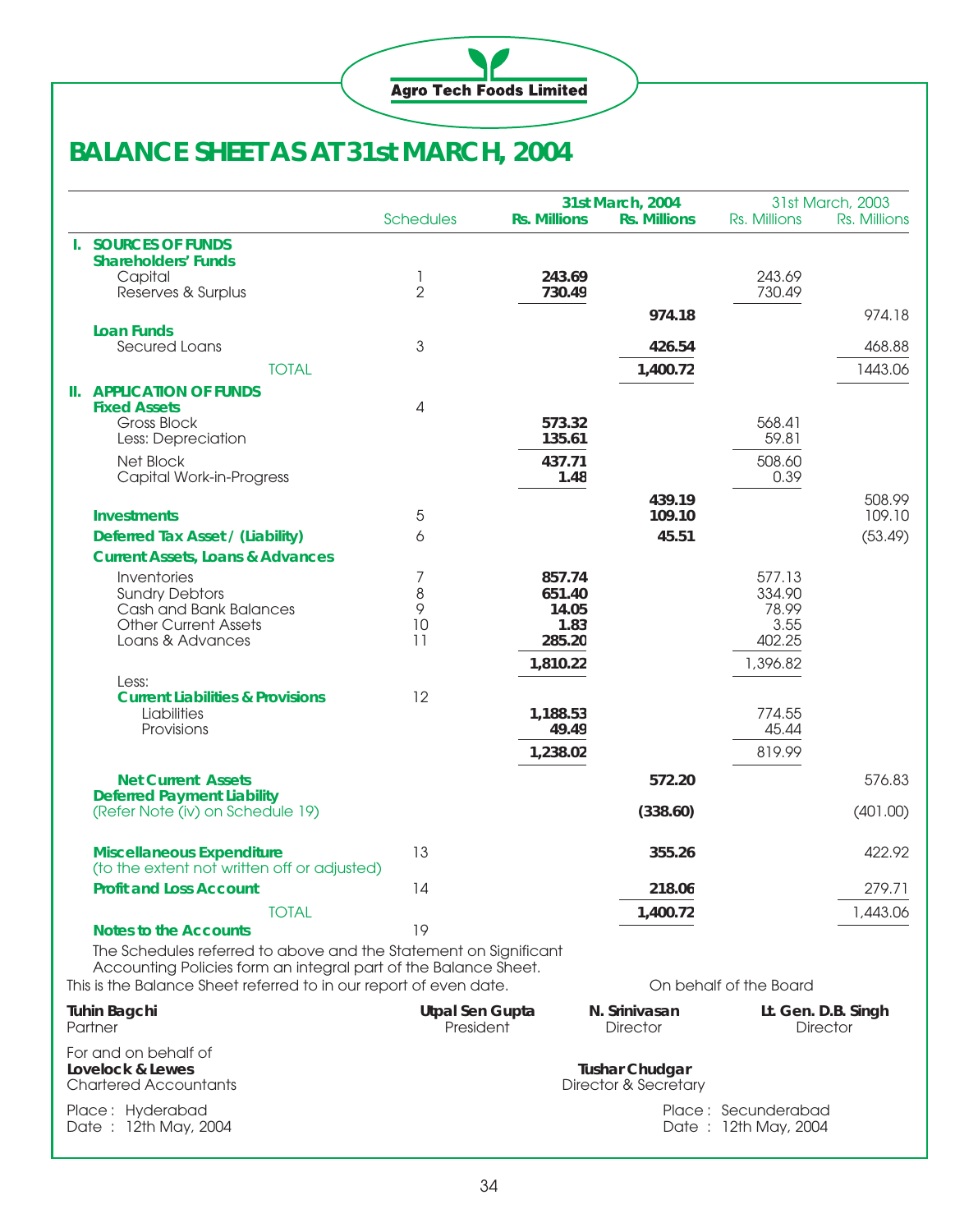

# **PROFIT AND LOSS ACCOUNT FOR THE YEAR ENDED 31st MARCH, 2004**

|                                                                                                                                                                                                                              | <b>Schedules</b>                    | For the year ended<br>31st March, 2004<br><b>Rs. Millions</b> | For the year ended<br>31st March, 2003<br>Rs. Millions |
|------------------------------------------------------------------------------------------------------------------------------------------------------------------------------------------------------------------------------|-------------------------------------|---------------------------------------------------------------|--------------------------------------------------------|
| <b>INCOME</b>                                                                                                                                                                                                                |                                     |                                                               |                                                        |
| Sales (Gross)                                                                                                                                                                                                                |                                     | 12,621.87                                                     | 11.145.62                                              |
| Less: Excise Duty                                                                                                                                                                                                            |                                     | 18.31                                                         | 9.29                                                   |
| Sales (Net)                                                                                                                                                                                                                  |                                     | 12,603.56                                                     | 11,136.33                                              |
| Other income                                                                                                                                                                                                                 | 15                                  | 59.35                                                         | 55.58                                                  |
|                                                                                                                                                                                                                              |                                     | 12,662.91                                                     | 11,191.91                                              |
| <b>EXPENDITURE</b>                                                                                                                                                                                                           |                                     |                                                               |                                                        |
| <b>Material Consumption</b>                                                                                                                                                                                                  | 16                                  | 11,313.58                                                     | 9,965.11                                               |
| Manufacturing, Selling etc., expenses                                                                                                                                                                                        | 17                                  | 1188.71                                                       | 1,126.17                                               |
| Interest and Finance Charges                                                                                                                                                                                                 | 18                                  | 53.67                                                         | 78.82                                                  |
|                                                                                                                                                                                                                              |                                     | 12,555.96                                                     | 11,170.10                                              |
| <b>PROFIT BEFORE DEPRECIATION / AMORTISATION</b>                                                                                                                                                                             |                                     | 106.95                                                        | 21.81                                                  |
| Depreciation / Amortisation                                                                                                                                                                                                  |                                     | 22.38                                                         | 10.72                                                  |
| PROFIT BEFORE TAXATION AND EXTRAORDINARY ITEM<br>Provision for Taxation                                                                                                                                                      |                                     | 84.57                                                         | 11.09                                                  |
| $-$ Current                                                                                                                                                                                                                  |                                     |                                                               |                                                        |
| - Deferred                                                                                                                                                                                                                   |                                     | (4.22)                                                        | (3.36)                                                 |
| PROFIT BEFORE EXTRAORDINARY ITEM                                                                                                                                                                                             |                                     | 88.79                                                         | 14.45                                                  |
| <b>EXTRAORDINARY ITEM (Refer Note (iv) on Schedule 19)</b>                                                                                                                                                                   |                                     | 62.40                                                         | 139.60                                                 |
| <b>NET PROFIT / (LOSS)</b>                                                                                                                                                                                                   |                                     | 26.39                                                         | (125.15)                                               |
| Loss brought forward                                                                                                                                                                                                         |                                     | (379.39)                                                      | (254.24)                                               |
| Surplus / (Deficit) carried to Schedule 14                                                                                                                                                                                   |                                     | (353.00)                                                      | (379.39)                                               |
| EPS (Basic and Diluted) before Extraordinary item (Rs.)                                                                                                                                                                      |                                     | 3.64                                                          | 0.59                                                   |
| EPS (Basic and Diluted) after Extraordinary item (Rs.)                                                                                                                                                                       |                                     | 1.08                                                          | (5.14)                                                 |
| Notes to the Accounts                                                                                                                                                                                                        | 19                                  |                                                               |                                                        |
| The Schedules referred to above and the Statement on Significant<br>Accounting Policies form an integral part of the Profit and Loss Account.<br>This is the Profit and Loss Account referred to in our report of even date. |                                     |                                                               | On behalf of the Board                                 |
|                                                                                                                                                                                                                              |                                     |                                                               |                                                        |
| <b>Tuhin Bagchi</b><br>Partner                                                                                                                                                                                               | <b>Utpal Sen Gupta</b><br>President | N. Srinivasan<br>Director                                     | Lt. Gen. D.B. Singh<br><b>Director</b>                 |
| For and on behalf of<br>Lovelock & Lewes<br><b>Chartered Accountants</b>                                                                                                                                                     |                                     | <b>Tushar Chudgar</b><br>Director & Secretary                 |                                                        |
| Place: Hyderabad<br>Date: 12th May, 2004                                                                                                                                                                                     |                                     |                                                               | Place: Secunderabad<br>Date: 12th May, 2004            |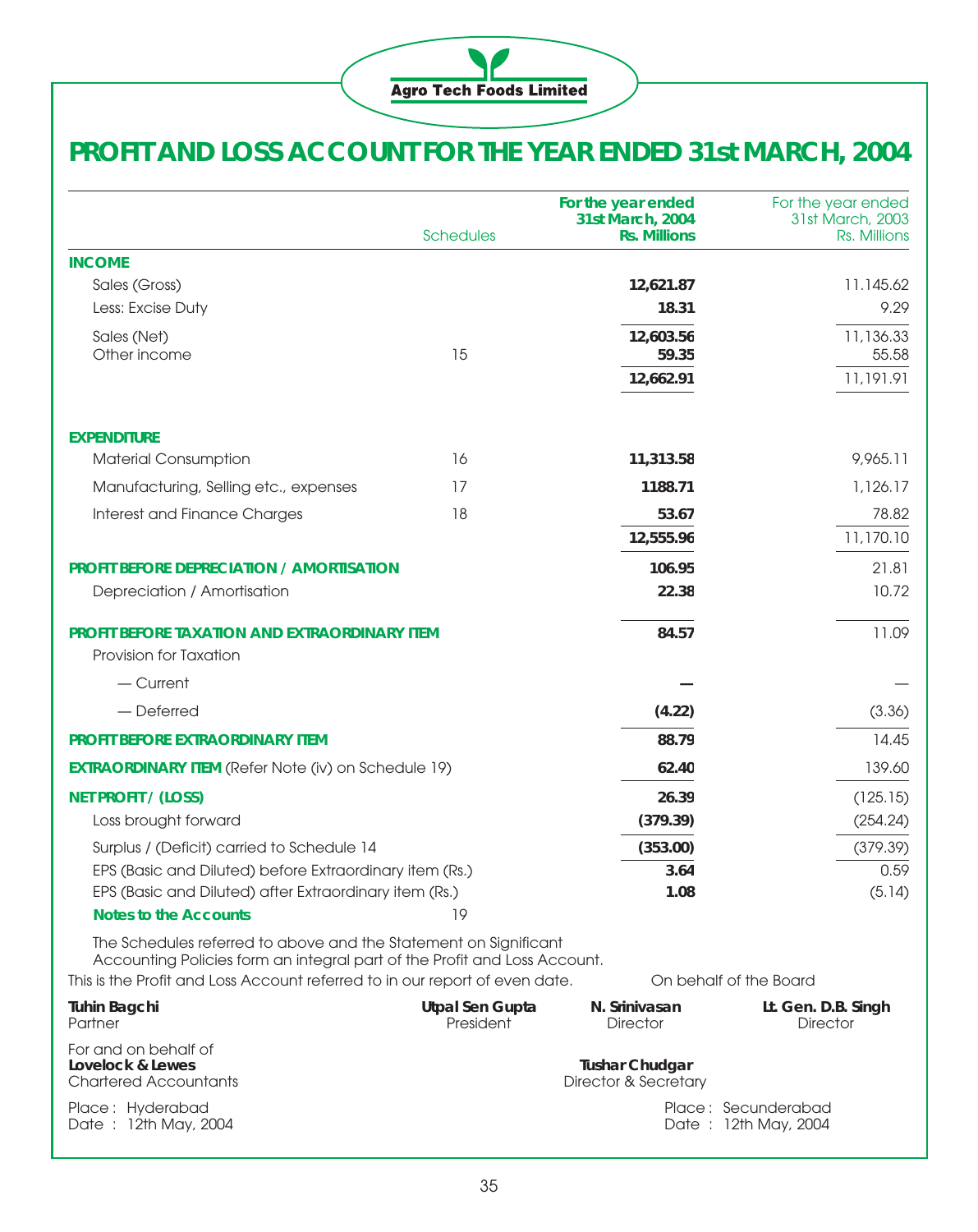

|                                                                                                                                                                                                      |                     | 31st March, 2004    |              | 31st March, 2003 |
|------------------------------------------------------------------------------------------------------------------------------------------------------------------------------------------------------|---------------------|---------------------|--------------|------------------|
| 1. Share Capital                                                                                                                                                                                     | <b>Rs. Millions</b> | <b>Rs. Millions</b> | Rs. Millions | Rs. Millions     |
|                                                                                                                                                                                                      |                     |                     |              |                  |
| <b>Authorised:</b><br>2,50,00,000 Equity Shares of Rs. 10 each                                                                                                                                       |                     | 250.00              |              | 250.00           |
| 10,00,000 Cumulative, Redeemable Preference<br>Shares of Rs. 100 each                                                                                                                                |                     | 100.00              |              | 100.00           |
|                                                                                                                                                                                                      |                     | 350.00              |              | 350.00           |
| Issued:                                                                                                                                                                                              |                     |                     |              |                  |
| 2,43,72,139 Equity Shares of Rs. 10 each                                                                                                                                                             |                     | 243.72              |              | 243.72           |
| <b>Subscribed and Paid-up:</b><br>2,43,69,264 Equity Shares of Rs. 10 each fully paid<br>- Of the above shares 1,25,00,000 shares are held by<br>CAG - Tech (Mauritius) Limited, the holding company |                     | 243.69              |              | 243.69           |
|                                                                                                                                                                                                      |                     | 243.69              |              | 243.69           |
| 2. Reserves and Surplus                                                                                                                                                                              |                     |                     |              |                  |
| <b>Share Premium Account</b>                                                                                                                                                                         |                     | 721.29              |              | 721.29           |
| <b>Investment Allowance Reserve</b>                                                                                                                                                                  |                     | 9.20                |              | 9.20             |
| General Reserve                                                                                                                                                                                      | 147.81              |                     | 147.81       |                  |
| Less: As per contra                                                                                                                                                                                  | (147.81)            |                     | (147.81)     |                  |
|                                                                                                                                                                                                      |                     | 730.49              |              | 730.49           |
| 3. Secured Loans                                                                                                                                                                                     |                     |                     |              |                  |
| Short Term Loans                                                                                                                                                                                     |                     |                     |              |                  |
| - From Banks                                                                                                                                                                                         | 371.44              |                     | 388.62       |                  |
| - Interest accrued and due<br>Cash Credit and Export Packing Credit                                                                                                                                  | 9.68                | 381.12              | 6.88         | 395.50           |
| - From Banks                                                                                                                                                                                         | 45.29               |                     | 72.71        |                  |
| - Interest accrued and due                                                                                                                                                                           | 0.13                | 45.42               | 0.67         | 73.38            |
| The above loans are secured by hypothecation of inventories<br>and book debts                                                                                                                        |                     |                     |              |                  |
|                                                                                                                                                                                                      |                     | 426.54              |              | 468.88           |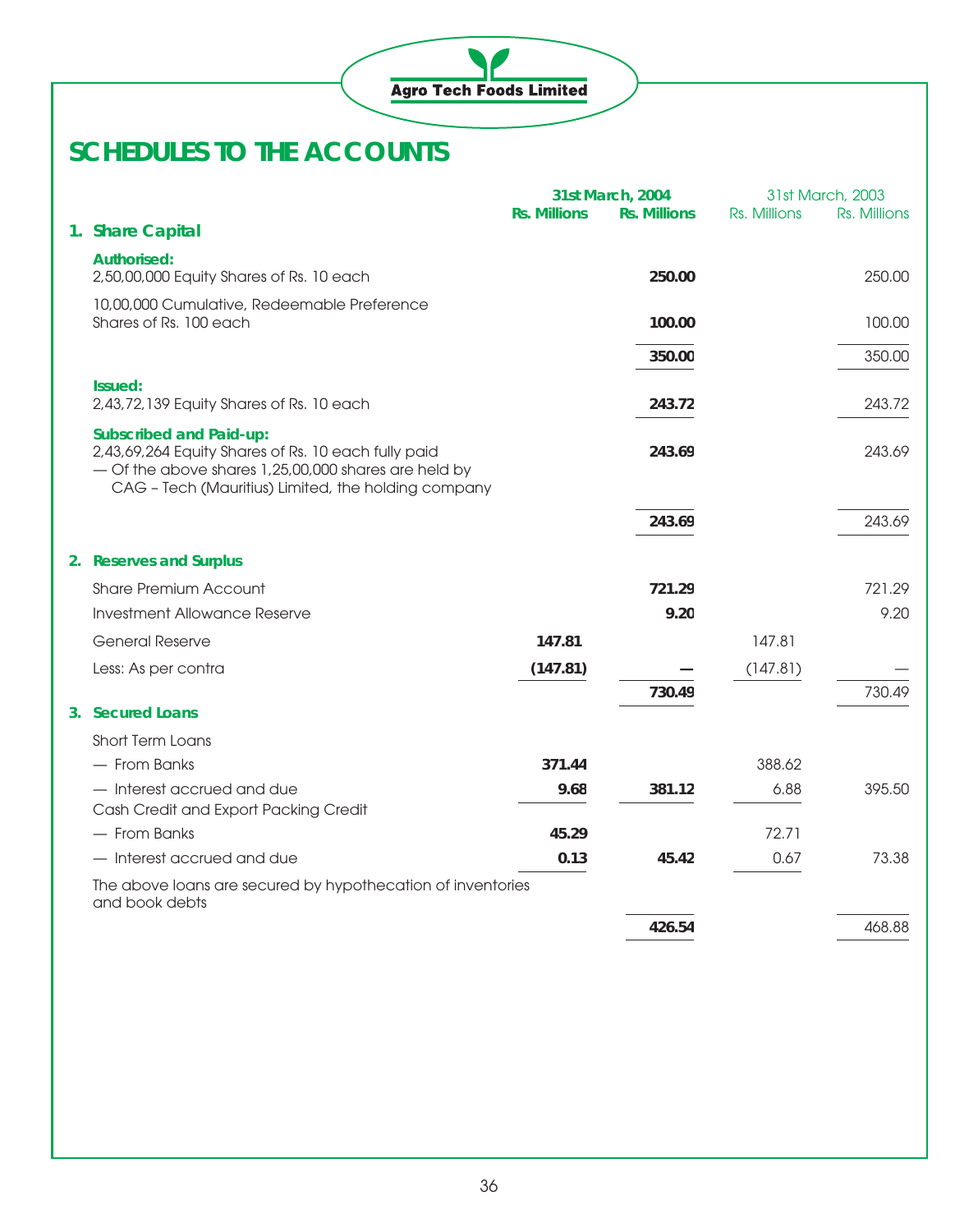

#### **4. Fixed Assets**

|                                                                                                   | Free-<br>hold<br>Land    | Lease-<br>hold<br>Land   | <b>Buildings</b>         | Plant &<br>Machi-<br>nery              | Furniture<br>&<br><b>Fixtures</b> | Trade<br><b>Marks</b> | Vehicles     | Total<br>2004       | Total<br>2003 |
|---------------------------------------------------------------------------------------------------|--------------------------|--------------------------|--------------------------|----------------------------------------|-----------------------------------|-----------------------|--------------|---------------------|---------------|
|                                                                                                   | Rs. Millions             | Rs. Millions             |                          | Rs. Millions Rs. Millions Rs. Millions |                                   | Rs. Millions          | Rs. Millions | <b>Rs. Millions</b> | Rs. Millions  |
| <b>ORIGINAL COST (GROSS BLOCK)</b><br>Cost at the                                                 |                          |                          |                          |                                        |                                   |                       |              |                     |               |
| beginning of the year                                                                             | 0.60                     | 0.69                     | 53.26                    | 108.26                                 | 19.26                             | 370.84                | 15.50        | 568.41              | 586.27        |
| Additions during<br>the year                                                                      |                          |                          | $\overline{\phantom{0}}$ | 13.57                                  | 0.03                              |                       | 2.54         | 16.14               | 22.94         |
|                                                                                                   | 0.60                     | 0.69                     | 53.26                    | 121.83                                 | 19.29                             | 370.84                | 18.04        | 584.55              | 609.21        |
| Withdrawals<br>during the year                                                                    |                          |                          |                          | 6.08                                   | 2.46                              |                       | 2.69         | 11.23               | 40.80         |
| Cost(Gross Block)<br>as at 31st March                                                             | 0.60                     | 0.69                     | 53.26                    | 115.75                                 | 16.83                             | 370.84                | 15.35        | 573.32              | 568.41        |
| DEPRECIATION AND AMORTISATION<br>At the beginning                                                 |                          |                          |                          |                                        |                                   |                       |              |                     |               |
| of the year                                                                                       |                          | 0.27                     | 5.03                     | 40.92                                  | 8.58                              |                       | 5.01         | 59.81               | 65.83         |
| For the year                                                                                      |                          | 0.02                     | 0.90                     | 8.18                                   | 1.14                              | 68.81*                | 2.86         | 81.91               | 10.72         |
|                                                                                                   |                          | 0.29                     | 5.93                     | 49.10                                  | 9.72                              | 68.81                 | 7.87         | 141.72              | 76.55         |
| Withdrawals during<br>the year                                                                    |                          | $\overline{\phantom{0}}$ | $\overline{\phantom{0}}$ | 2.90                                   | 1.03                              |                       | 2.18         | 6.11                | 16.74         |
| As at 31st March                                                                                  | $\overline{\phantom{0}}$ | 0.29                     | 5.93                     | 46.20                                  | 8.69                              | 68.81                 | 5.69         | 135.61              | 59.81         |
| NET BOOK VALUE (NET BLOCK)<br>As at 31st March 2004                                               | 0.60                     | 0.40                     | 47.33                    | 69.55                                  | 8.14                              | 302.03                | 9.66         | 437.71              | 508.60        |
| As at 31st March 2003                                                                             | 0.60                     | 0.42                     | 48.23                    | 67.34                                  | 10.68                             | 370.84                | 10.49        | 508.60              |               |
| Capital Work-in-<br>Progress at cost<br>(includes advances -<br>unsecured and<br>considered good) |                          |                          |                          |                                        |                                   |                       |              | 1.48                | 0.39          |

Note:

a. Buildings (including cost of shares in Co-operative Societies) include Rs. 8.08 Millions (2003-Rs.8.08 Millions) pending registration in the name of the Company.

b. Carrying value of Trade Marks represents the value of brands viz, "Sundrop" and "Rath" amounting to Rs. 199.47 Millions (2003-Rs. 257.5 Millions) and Rs. 102.56 Millions (2003 – Rs. 113.34 Millions) respectively.

c. The unexpired amortisation period for "Sundrop" is 31 years and for "Rath" is 36 years.

\*Includes an amount of Rs. 59.53 Millions adjusted with the debit balance of Profit and Loss Account (Refer Note (viii) of schedule 19)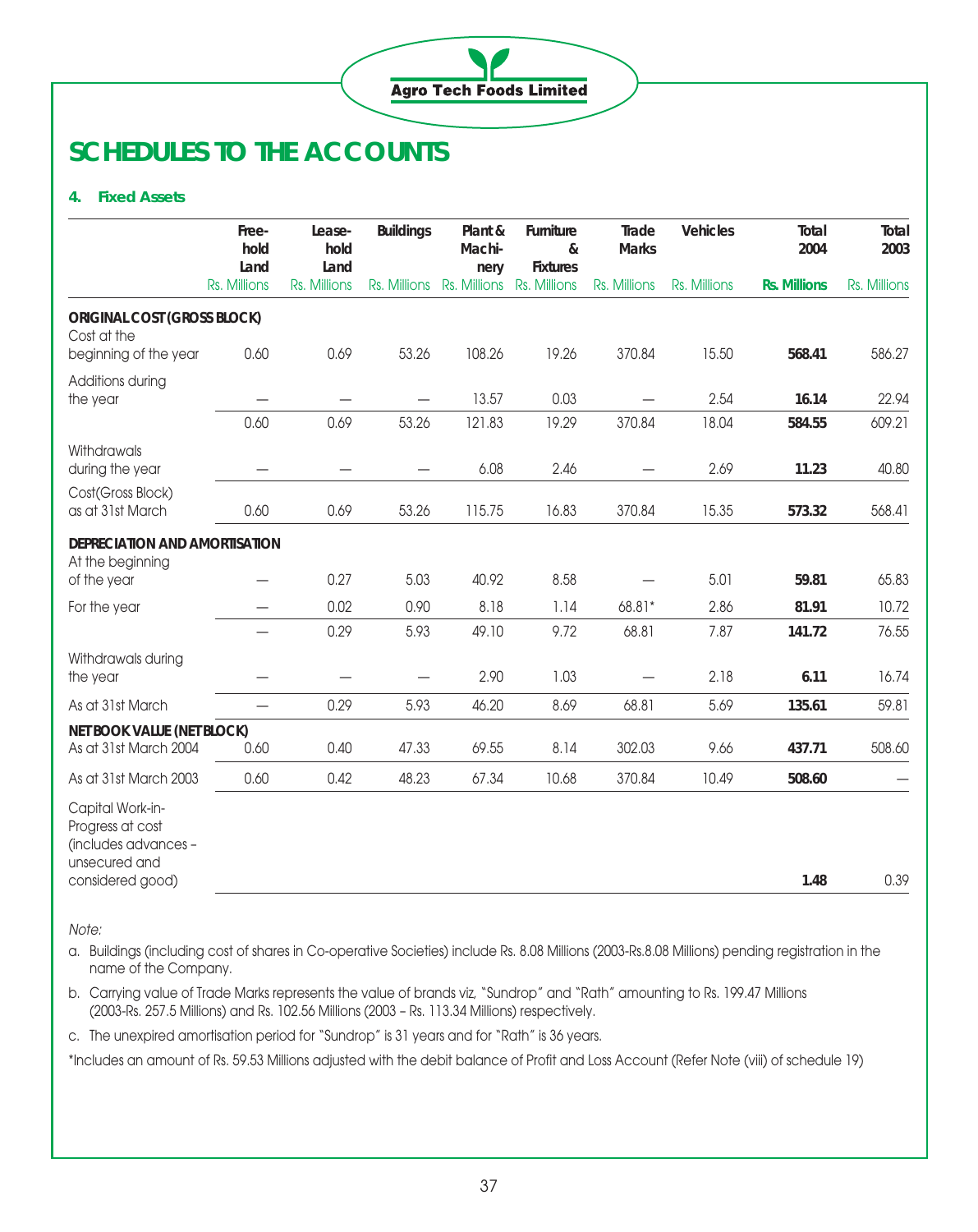

|                                                                                                    |                     | 31st March, 2004    |              | 31st March, 2003 |
|----------------------------------------------------------------------------------------------------|---------------------|---------------------|--------------|------------------|
|                                                                                                    | <b>Rs. Millions</b> | <b>Rs. Millions</b> | Rs. Millions | Rs. Millions     |
| 5. Investments -                                                                                   |                     |                     |              |                  |
| Long Term: At Cost                                                                                 |                     |                     |              |                  |
| a) Trade: (Unquoted)                                                                               |                     |                     |              |                  |
| ITC Classic Real Estate Finance Limited,<br>- 50,00,000 Equity Shares of Rs. 10 each fully paid.   | 100.50              |                     | 100.50       |                  |
| Less: Provision for Diminution in value                                                            | 100.50              |                     | 100.50       |                  |
|                                                                                                    |                     |                     |              |                  |
| Advanta India Limited,<br>31,50,000 Equity Shares of Rs. 10 each fully paid.                       |                     | 94.97               |              | 94.97            |
| b) Subsidiaries: (Unquoted)                                                                        |                     |                     |              |                  |
| Heera Seeds Trading and Warehousing Limited,<br>20,00,000 Equity Shares of Rs. 10 each fully paid. | 20.00               |                     | 20.00        |                  |
| Less: Provision for Diminution in value                                                            | 6.00                |                     | 6.00         |                  |
|                                                                                                    |                     | 14.00               |              | 14.00            |
| c) Government Securities                                                                           |                     | 0.13                |              | 0.13             |
| <b>Short Term: At cost or below</b>                                                                |                     |                     |              |                  |
| Others (Unquoted)                                                                                  |                     |                     |              |                  |
| <b>Investment in Mutual Funds</b>                                                                  |                     |                     |              |                  |
| Purchased and sold during the year -                                                               |                     |                     |              |                  |
| Zurich Liquidity Fund                                                                              |                     |                     |              |                  |
| (4,308,210 units worth Rs. 70 Millions)                                                            |                     |                     |              |                  |
| Templeton Floating Rate - Short Growth Option                                                      |                     |                     |              |                  |
| (11,676,712 units worth Rs. 130 Millions)                                                          |                     |                     |              |                  |
| Templeton Liquid Fund - Growth Option                                                              |                     |                     |              |                  |
| (6,331,318 units worth Rs. 70 Millions)                                                            |                     |                     |              |                  |
| HDFC High Interest Short Term Plan-Growth Option                                                   |                     |                     |              |                  |
| (4,385,880 units worth Rs. 50 Millions)                                                            |                     |                     |              |                  |
| Alliance Short Term Plan - Growth Option                                                           |                     |                     |              |                  |
| (8,556,386 units worth Rs. 95 Millions)                                                            |                     |                     |              |                  |
|                                                                                                    |                     | 109.10              |              | 109.10           |
| 6. Deferred tax asset / (liabilites)                                                               |                     |                     |              |                  |
| On Depreciation                                                                                    |                     | 23.69               |              | (75.95)          |
| On Provision for Debts / Assets                                                                    |                     | 9.36                |              | 9.53             |
| On Expenditure on payment basis                                                                    |                     | 6.76                |              | 4.17             |
| <b>Voluntary Separation Scheme</b>                                                                 |                     | 5.70                |              | 8.76             |
|                                                                                                    |                     |                     |              |                  |
|                                                                                                    |                     | 45.51               |              | (53.49)          |
|                                                                                                    |                     |                     |              |                  |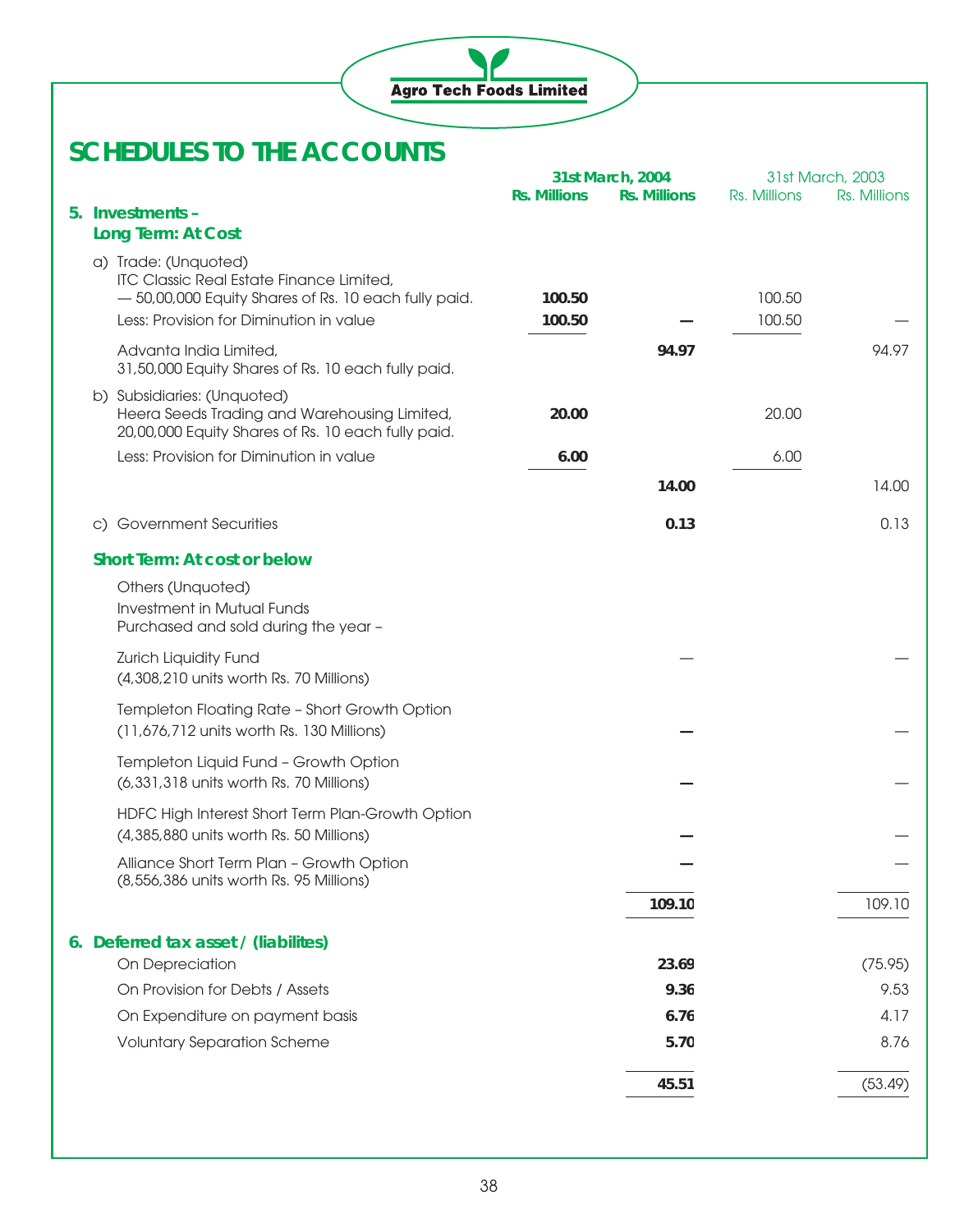|                                                                                                                                                                                                                                                        | 31st March, 2004<br><b>Rs. Millions</b> | 31st March, 2003<br>Rs. Millions            |
|--------------------------------------------------------------------------------------------------------------------------------------------------------------------------------------------------------------------------------------------------------|-----------------------------------------|---------------------------------------------|
| 7. Inventories<br>Stores & Spare Parts*<br>Raw Materials*+ (including in transit)<br>Packing Materials*<br>Finished Goods** (including in transit)<br>*at cost or below                                                                                | 523.64<br>20.51<br>313.59<br>857.74     | 0.35<br>351.63<br>33.16<br>191.99<br>577.13 |
| +at cost or net realisable value whichever is lower for<br>Raw Material held for trading<br>** at cost or net realisable value whichever is lower<br>(Finished Goods include Goods sent on Consignment<br>Rs. 2.45 Millions; 2003 - Rs. 0.99 Millions) |                                         |                                             |
| 8. Sundry Debtors<br>(Unsecured)<br>Debts outstanding for a period exceeding six months<br>- Considered good                                                                                                                                           | 5.81                                    | 6.16                                        |
| - Considered doubtful                                                                                                                                                                                                                                  | 26.08                                   | 20.67                                       |
| Other debts<br>- Considered good                                                                                                                                                                                                                       | 645.59                                  | 328.74                                      |
|                                                                                                                                                                                                                                                        | 677.48                                  | 355.57                                      |
| - Less: Provision for doubtful debts                                                                                                                                                                                                                   | 26.08                                   | 20.67                                       |
|                                                                                                                                                                                                                                                        | 651.40                                  | 334.90                                      |
| 9. Cash and Bank Balances                                                                                                                                                                                                                              |                                         |                                             |
| Cash and Cheques on hand                                                                                                                                                                                                                               | 0.15                                    | 0.21                                        |
| With Scheduled Banks:<br>On Current Accounts<br>On Fixed Deposit Account*<br>Unclaimed Fixed Deposit account<br>Unclaimed Debenture Interest account                                                                                                   | 10.66<br>3.12<br>0.12                   | 72.10<br>6.50<br>0.06<br>0.12               |
| *Lodged as security deposit Rs. 2.98 Millions<br>(2003 - Rs. 1.90 Millions)                                                                                                                                                                            | 14.05                                   | 78.99                                       |
| <b>10. Other Current Assets</b>                                                                                                                                                                                                                        |                                         |                                             |
| <b>Interest Receivable</b>                                                                                                                                                                                                                             | 0.17                                    | 0.24                                        |
| Sales Promotion Material at Cost                                                                                                                                                                                                                       | 1.66                                    | 3.31                                        |
|                                                                                                                                                                                                                                                        | 1.83                                    | 3.55                                        |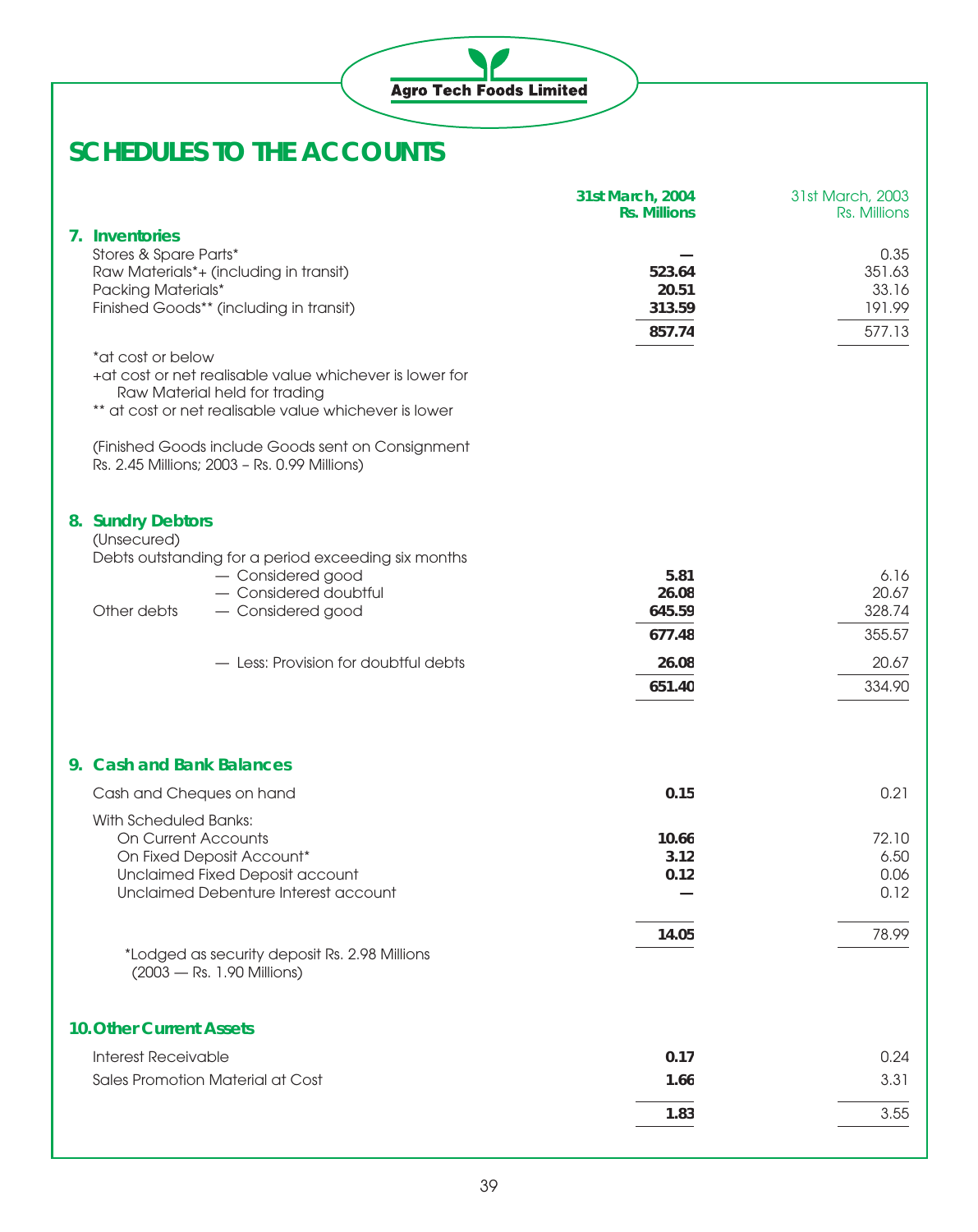

|                                                                                                                                                                                                 | <b>Rs. Millions</b> | 31st March, 2004<br><b>Rs. Millions</b> | Rs. Millions   | 31st March, 2003<br>Rs. Millions |
|-------------------------------------------------------------------------------------------------------------------------------------------------------------------------------------------------|---------------------|-----------------------------------------|----------------|----------------------------------|
| <b>11. Loans and Advances</b><br>(Unsecured-considered good)                                                                                                                                    |                     |                                         |                |                                  |
| $-Loans*$                                                                                                                                                                                       |                     | 10.18                                   |                | 20.28                            |
| - Advances Recoverable in cash or in                                                                                                                                                            |                     |                                         |                |                                  |
| kind or for value to be received.                                                                                                                                                               |                     | 108.16                                  |                | 211.46                           |
| - Advances with Government and Public Bodies                                                                                                                                                    |                     | 15.19                                   |                | 11.44                            |
| - Deposits with Government, Public Bodies and Others                                                                                                                                            |                     | 20.60                                   |                | 22.94                            |
| - Advance Income Tax (net of provision)                                                                                                                                                         |                     | 131.07                                  |                | 131.13                           |
| (Unsecured-considered Doubtful)                                                                                                                                                                 |                     |                                         |                |                                  |
| - Advances recoverable in cash or in kind or for value                                                                                                                                          |                     |                                         |                |                                  |
| to be received                                                                                                                                                                                  |                     | 5.00                                    |                | 5.00                             |
|                                                                                                                                                                                                 |                     | 290.20                                  |                | 402.25                           |
| - Less: Provision for doubtful Advances                                                                                                                                                         |                     | 5.00                                    |                |                                  |
|                                                                                                                                                                                                 |                     | 285.20                                  |                | 402.25                           |
| *Includes amounts due from Directors Rs. 0.003 Millions<br>(2003-Rs. 0.01 Millions).<br>The maximum amount due at anytime during<br>the year $-$ Rs. 0.01 Millions (2003 $-$ Rs. 0.01 Millions) |                     |                                         |                |                                  |
| <b>12. Current Liabilities and Provisions</b>                                                                                                                                                   |                     |                                         |                |                                  |
| A) Liabilities                                                                                                                                                                                  |                     |                                         |                |                                  |
| Acceptances                                                                                                                                                                                     |                     | 489.41                                  |                | 269.55                           |
| <b>Sundry Creditors</b>                                                                                                                                                                         |                     |                                         |                |                                  |
| - Due to Small Scale Industrial undertakings<br>- Due to Others #                                                                                                                               | 0.98<br>572.72      |                                         | 2.60<br>415.86 |                                  |
|                                                                                                                                                                                                 |                     |                                         |                |                                  |
|                                                                                                                                                                                                 |                     | 573.70                                  |                | 418.46                           |
| Advance from customers                                                                                                                                                                          |                     | 0.56                                    |                | 5.00                             |
| Investor Education and Protection Fund shall be<br>credited by the following amounts:                                                                                                           |                     |                                         |                |                                  |
| <b>Unclaimed Fixed Deposits</b>                                                                                                                                                                 |                     | 0.24                                    |                | 0.43                             |
| <b>Unclaimed Debenture Interest</b>                                                                                                                                                             |                     |                                         |                | 0.10                             |
| Interest accrued but not due on loans                                                                                                                                                           |                     | 1.04                                    |                | 1.91                             |
| <b>Other Liabilities</b>                                                                                                                                                                        |                     | 123.58                                  |                | 79.10                            |
|                                                                                                                                                                                                 |                     | 1188.53                                 |                | 774.55                           |
| # Includes amounts due to subsidiary<br>Rs. 14.79 Millions (2003 - Rs. 14.82 Millions)                                                                                                          |                     |                                         |                |                                  |
| <b>B)</b> Provisions                                                                                                                                                                            |                     |                                         |                |                                  |
| Provision for Retiral Benefits                                                                                                                                                                  |                     | 9.76                                    |                | 7.01                             |
| Provision for Diminution in the value of assets                                                                                                                                                 |                     | 39.73                                   |                | 38.43                            |
|                                                                                                                                                                                                 |                     | 49.49                                   |                | 45.44                            |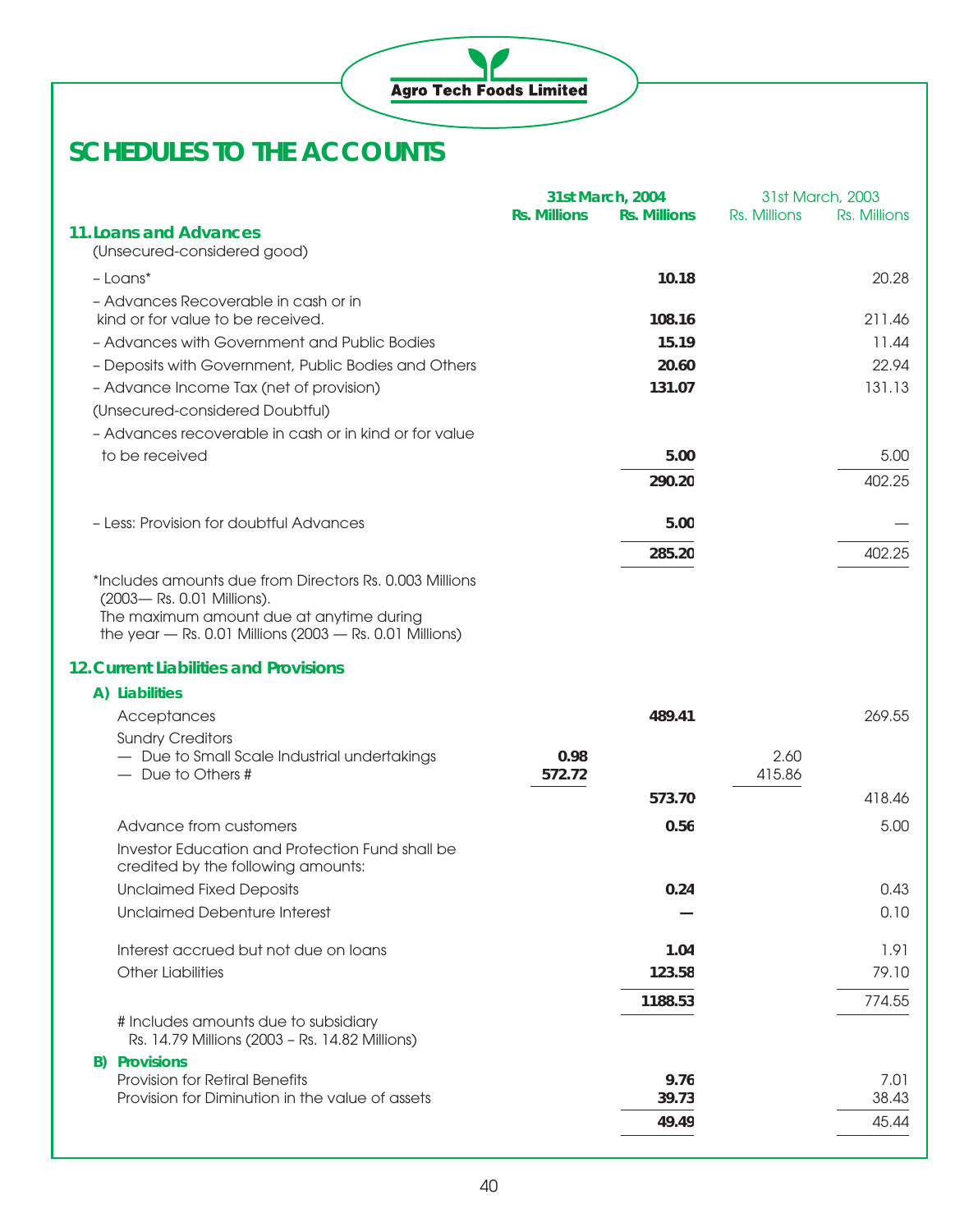

|       |                                                                                       |                     | 31st March, 2004    |                 | 31st March, 2003   |
|-------|---------------------------------------------------------------------------------------|---------------------|---------------------|-----------------|--------------------|
|       |                                                                                       | <b>Rs. Millions</b> | <b>Rs. Millions</b> | Rs. Millions    | Rs. Millions       |
|       | 13. Miscellaneous Expenditure                                                         |                     |                     |                 |                    |
|       | (to the extent not written off or adjusted)                                           |                     |                     |                 |                    |
|       | Expenditure on                                                                        |                     |                     |                 |                    |
|       | - Settlement Cost                                                                     | 338.60<br>16.66     | 355.26              | 401.00<br>21.92 | 422.92             |
|       | - Software Expenses                                                                   |                     |                     |                 |                    |
|       | <b>14. Profit and Loss Account</b>                                                    |                     | 355.26              |                 | 422.92             |
|       | Balance as per Profit and Loss Account                                                |                     | 352.99              |                 | 379.39             |
|       | Add: Transitional Deferred Tax Liability                                              | 48.13               |                     | 48.13           |                    |
|       | Adjustments during the year                                                           | (91.93)             |                     |                 |                    |
|       | (Refer Note (vii) on Schedule 19)                                                     |                     | (43.80)             |                 | 48.13              |
| Add:  | <b>Transitional amortisation of Trade Marks</b><br>(Refer Note (viii) on Schedule 19) | 59.53               |                     |                 |                    |
|       | Deferred Tax Asset on above                                                           | (2.85)              |                     |                 |                    |
|       |                                                                                       |                     | 56.68               |                 |                    |
| Less: | As Per Contra                                                                         |                     | (147.81)            |                 | (147.81)           |
|       |                                                                                       |                     | 218.06              |                 | 279.71             |
|       |                                                                                       |                     | For the year ended  |                 | For the year ended |
|       |                                                                                       |                     | 31st March, 2004    |                 | 31st March, 2003   |
|       | 15. Other Income                                                                      | <b>Rs. Millions</b> | <b>Rs. Millions</b> | Rs. Millions    | Rs. Millions       |
|       | Income from Long Term Trade Investments                                               |                     | 23.63               |                 |                    |
|       | Profit on Sale of Investments                                                         |                     | 0.56                |                 | 0.69               |
|       | <b>Rents Received</b>                                                                 |                     | 0.31                |                 | 0.46               |
|       | Sundry Claims/Excess Provisions/unclaimed credits (net)                               |                     | 8.56                |                 | 29.20              |
|       | Miscellaneous Sales<br>Miscellaneous Income                                           |                     | 3.80<br>22.49       |                 | 2.92<br>22.31      |
|       |                                                                                       |                     |                     |                 | 55.58              |
|       | <b>16. Material Consumption</b>                                                       |                     | 59.35               |                 |                    |
|       | Opening Stock                                                                         |                     |                     |                 |                    |
|       | Raw Materials                                                                         | 351.63              |                     | 373.29          |                    |
|       | <b>Packing Materials</b>                                                              | 33.16               |                     | 23.66           |                    |
|       | <b>Finished Goods</b>                                                                 | 191.99              |                     | 270.59          |                    |
|       |                                                                                       |                     | 576.78              |                 | 667.54             |
|       | Add: Purchases<br><b>Raw Materials</b>                                                | 6,027.64            |                     | 5,658.45        |                    |
|       | <b>Packing Materials</b>                                                              | 204.75              |                     | 233.76          |                    |
|       | <b>Finished Goods</b>                                                                 | 5,362.15            |                     | 3,982.14        |                    |
|       |                                                                                       |                     | 11,594.54           |                 | 9,874.35           |
|       | Less: Closing Stock                                                                   |                     |                     |                 |                    |
|       | <b>Raw Materials</b>                                                                  | 523.64              |                     | 351.63          |                    |
|       | <b>Packing Materials</b><br><b>Finished Goods</b>                                     | 20.51               |                     | 33.16<br>191.99 |                    |
|       |                                                                                       | 313.59              |                     |                 |                    |
|       |                                                                                       |                     | 857.74              |                 | 576.78             |
|       |                                                                                       |                     | 11,313.58           |                 | 9,965.11           |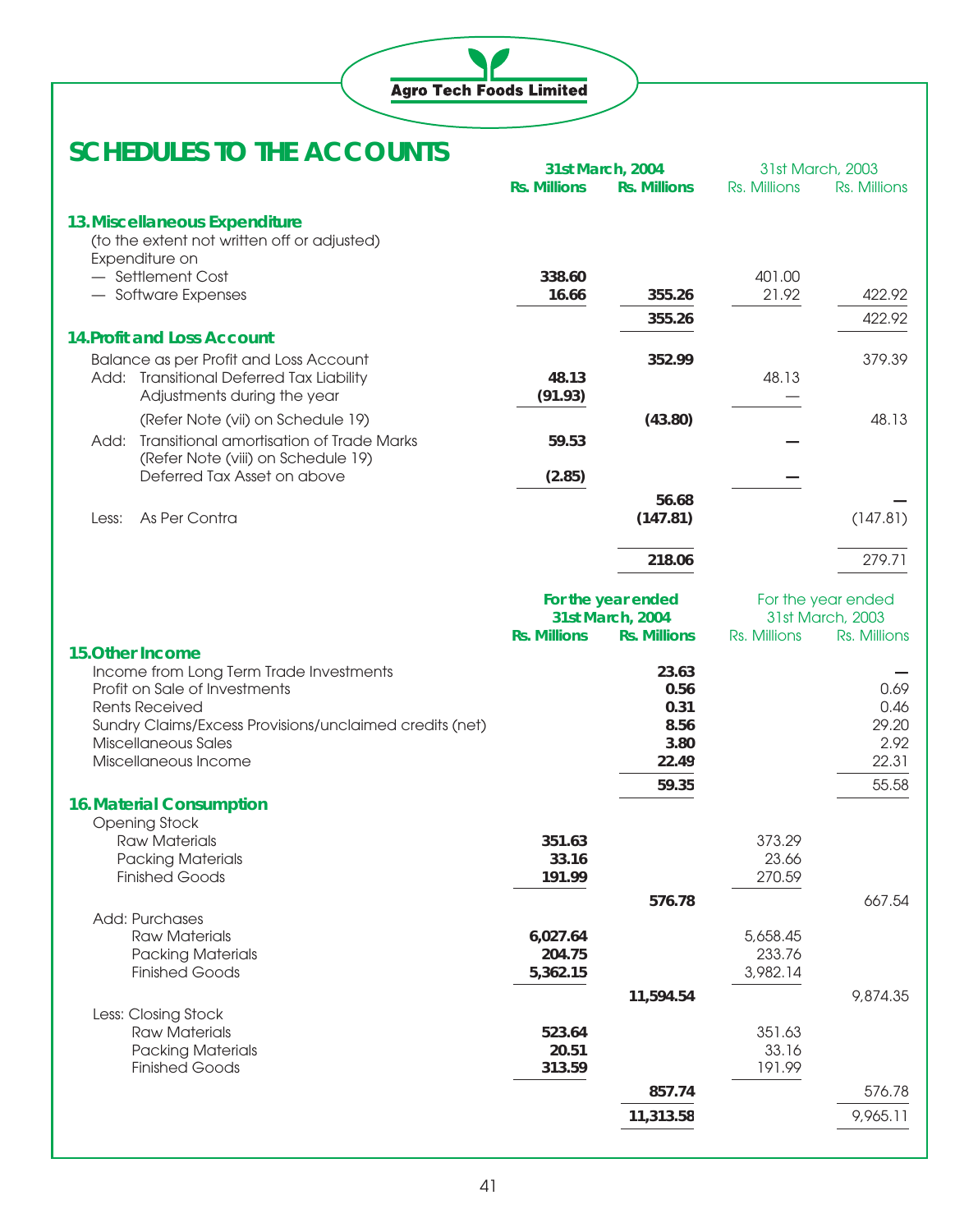|                                                  |                     | For the year ended                      |              | For the year ended               |
|--------------------------------------------------|---------------------|-----------------------------------------|--------------|----------------------------------|
|                                                  | <b>Rs. Millions</b> | 31st March, 2004<br><b>Rs. Millions</b> |              | 31st March, 2003<br>Rs. Millions |
| 17. Manufacturing, Selling, etc., Expenses       |                     |                                         | Rs. Millions |                                  |
|                                                  |                     |                                         |              |                                  |
| Salaries, Wages and Bonus                        | 128.33              |                                         | 114.15       |                                  |
| Contribution to Provident and Other Funds        | 19.55               |                                         | 16.29        |                                  |
| Workmen and Staff Welfare Expenses               | 16.25               |                                         | 14.25        |                                  |
|                                                  |                     | 164.13                                  |              | 144.69                           |
| Consumption of Stores and Spare parts            |                     | 0.10                                    |              | 0.39                             |
| <b>Processing Charges</b>                        |                     | 165.21                                  |              | 166.76                           |
| Power and Fuel                                   |                     | 4.45                                    |              | 21.68                            |
| Rent*                                            |                     | 36.47                                   |              | 41.03                            |
| <b>Rates and Taxes</b>                           |                     | 66.32                                   |              | 32.29                            |
| <b>Excise Duty</b>                               |                     | 0.12                                    |              | 5.70                             |
| Insurance                                        |                     | 7.54                                    |              | 4.97                             |
| Repairs and Maintenance                          |                     |                                         |              |                                  |
| - Buildings                                      |                     | 0.02                                    |              | 0.19                             |
| - Machinery                                      |                     | 1.35                                    |              | 2.75                             |
| $-$ Others                                       |                     | 8.02                                    |              | 6.73                             |
| Printing and Stationery                          |                     | 3.95                                    |              | 5.45                             |
| <b>Communication Expenses</b>                    |                     | 18.96                                   |              | 21.66                            |
| Travelling                                       |                     | 40.79                                   |              | 38.22                            |
| Auditors' Remuneration                           |                     | 1.74                                    |              | 1.49                             |
| Outward Freight                                  |                     | 205.53                                  |              | 167.71                           |
| Brokerage / Commission                           |                     | 19.34                                   |              | 16.13                            |
| <b>Distribution Expenses</b>                     |                     | 110.80                                  |              | 135.21                           |
| <b>Discounts and Quality Rebates</b>             |                     | 5.24                                    |              | 2.64                             |
| Legal Charges                                    |                     | 5.14                                    |              | 1.68                             |
| Professional Charges                             |                     | 21.16                                   |              | 25.33                            |
| Advertisement and Sales Promotion                |                     | 259.90                                  |              | 256.68                           |
| Amortisation of Miscellaneous Expenditure        |                     | 5.26                                    |              | 4.38                             |
| Miscellaneous Expenses                           |                     | 23.43                                   |              | 18.53                            |
| Provision for Doubtful Advances                  |                     | 5.00                                    |              |                                  |
| Provision for Doubtful Debts                     |                     | 5.41                                    |              | 4.54                             |
| Loss on Fixed Assets Discarded / Sold (Net)      |                     | 2.57                                    |              | 0.05                             |
| Provision for Diminution value of assets         |                     | 1.30                                    |              |                                  |
|                                                  |                     | 1,189.25                                |              | 1,126.88                         |
| Deduct: Recovery of Costs                        |                     | 0.54                                    |              | 0.71                             |
|                                                  |                     | 1,188.71                                |              | 1,126.17                         |
|                                                  |                     |                                         |              |                                  |
| *Rent includes Lease Rentals of Rs. 2.4 Millions |                     |                                         |              |                                  |

(2003 – Rs. 10.95 Millions)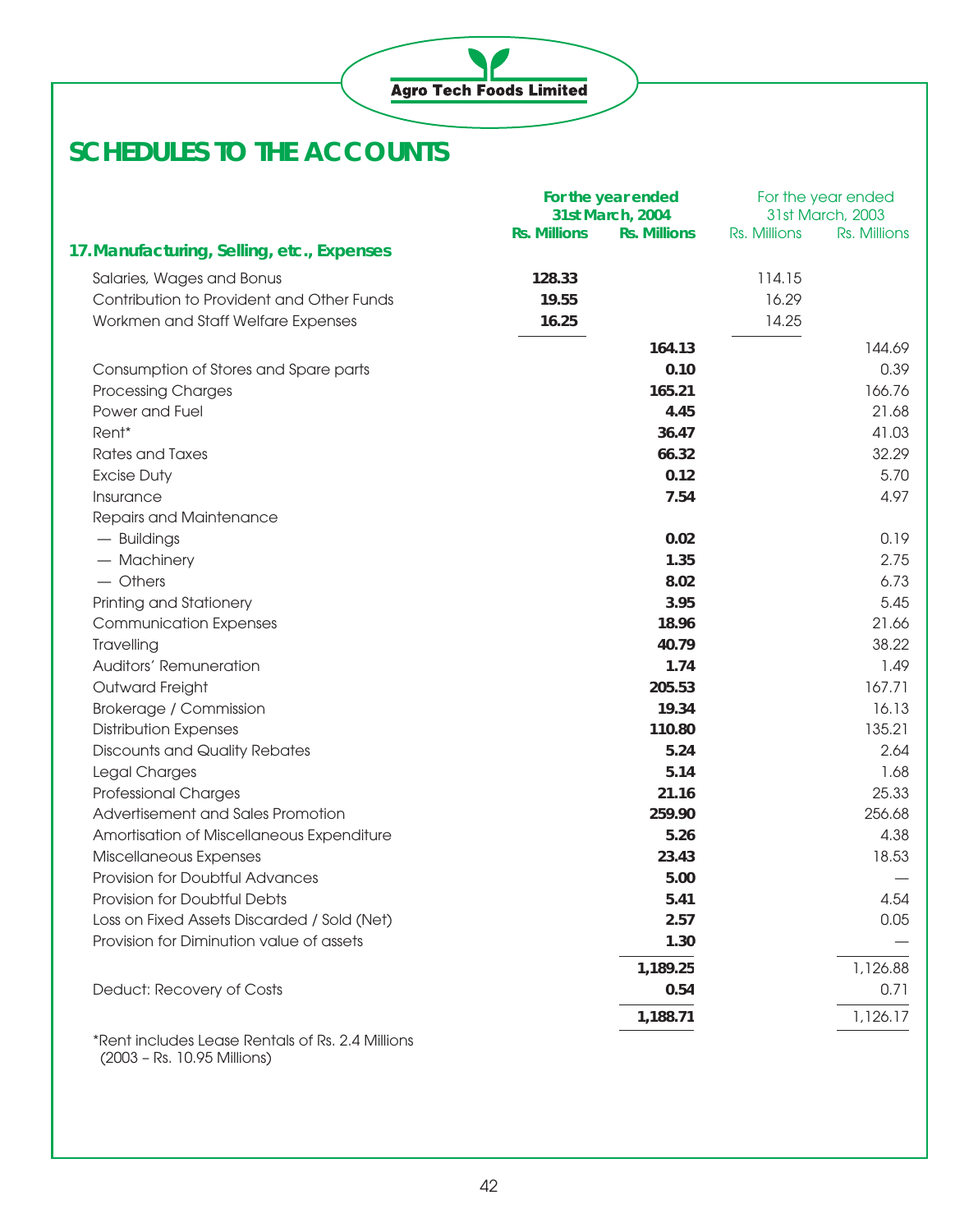

|                                                       | For the year ended<br>31st March, 2004 |                     |              | For the year ended<br>31st March, 2003 |
|-------------------------------------------------------|----------------------------------------|---------------------|--------------|----------------------------------------|
|                                                       | <b>Rs. Millions</b>                    | <b>Rs. Millions</b> | Rs. Millions | Rs. Millions                           |
| 18. Interest and Finance Charges                      |                                        |                     |              |                                        |
| Interest paid                                         |                                        |                     |              |                                        |
| - Other Interest                                      | 50.63                                  |                     | 61.94        |                                        |
| Bank/Finance charges                                  | 27.07                                  |                     | 18.77        |                                        |
| Exchange (Gain) / Loss - (net)                        | (20.90)                                |                     | 2.08         |                                        |
|                                                       | 56.80                                  |                     | 82.79        |                                        |
| Less: Interest received on Loans, Deposits,           |                                        |                     |              |                                        |
| Advances etc.*                                        | 3.13                                   |                     | 3.97         |                                        |
|                                                       |                                        | 53.67               |              | 78.82                                  |
|                                                       |                                        | 53.67               |              | 78.82                                  |
| *Interest received on Loans, Deposits, Advances etc., |                                        |                     |              |                                        |

is stated Gross, the amount of Income Tax Deducted thereon is Rs. 0.05 Millions (2003 – Rs. 0.84 Millions)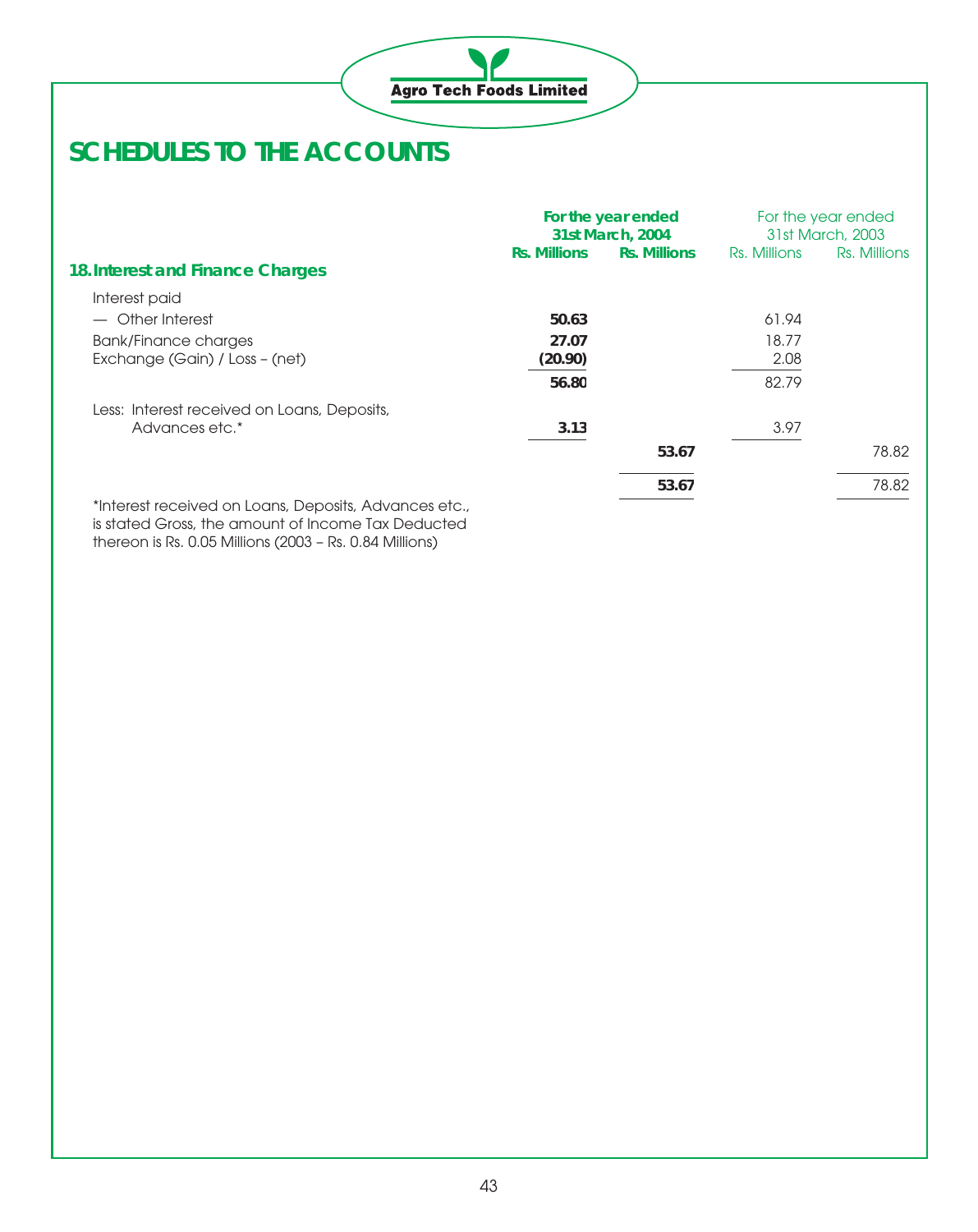

### **19. NOTES TO THE ACCOUNTS**

i) Capital and other commitments Rs 0.24 Millions (2003 - Rs.1.44 Millions).

#### ii) Contingent Liabilities:

- a) Income Tax matters under appeal Rs. 128.70 Millions (2003 Rs.130.27 Millions)
- b) Claims under dispute Rs. 1.13 Millions (2003 Rs.19.21 Millions).
- c) Counter Guarantees given to the Bankers in respect of guarantees furnished by them Rs.2.8 Millions (2003 - Rs. 1.94 Millions)
- d) Bills of Exchange Discounted Rs. Nil (2003- Rs.39.85 Millions)

#### iii) Inventory Valuation

During the year, the Company has adopted weighted average method of valuation of closing stock, which hitherto was valued at FIFO basis. Consequently, the value of inventory as at 31st March 2004 is lower by Rs. 0.15 Millions with corresponding decrease in profit for the year.

#### iv) Extraordinary Item

Company had license arrangement in respect of Mantralayam Undertaking owned by ITC Limited (ITC), which expired on 26th September 2001. The matter pertaining to extension of such arrangement was referred to arbitration and accordingly a settlement agreement was signed with ITC, which resolved the matters involving the extension of licensing arrangement. This settlement required a payment of Rs. 430 Millions over a period of five years. This settlement cost is being amortized on the basis of enduring benefits expected in future due to decentralization of manufacturing operations and accordingly settlement cost amounting to Rs. 62.4 Millions (2003 - Rs. 29 Millions) has been charged as an extraordinary item in these accounts. The balance cost has been carried forward as settlement cost on Schedule 13 under Miscellaneous Expenditure (to the extent not written off or adjusted). Corresponding liability of Rs. 338.6 Millions (2003 - Rs. 401 Millions) has been shown under Deferred Payment Liability in the Balance Sheet.

v) Leases

The Company has entered into various operating lease agreements and the amounts paid during the year under such agreements have been charged to revenue. These agreements are cancelable lease agreements.

vi) Small Scale Industrial undertaking where the dues are outstanding for more than 30 days.

### **Name of the Party**

Kanhan Packages Pvt Ltd. Sai Cans Anjani Packs Vivala cartons (P) Ltd Navratan Polymers Navbharat Packaging Rohini Packs Aksa Stick-on Vinayaka Plasto Pack M M Plastics Alok Packaging (P) Ltd

vii) Deferred Taxation

Pursuant to the adoption of the Accounting Standard-22 "Accounting for Taxes on Income" issued by the Institute of Chartered Accountants of India with effect from April 1, 2001 transitional deferred tax liabilities of Rs. 48.13 Millions was computed after considering the timing difference of the book value of certain brand and written down value of such brand under Income Tax Act. On review as at the balance sheet date, such difference has been considered as a permanent difference and accordingly an amount of Rs. 91.93 Millions has been adjusted with the transitional deferred tax liability.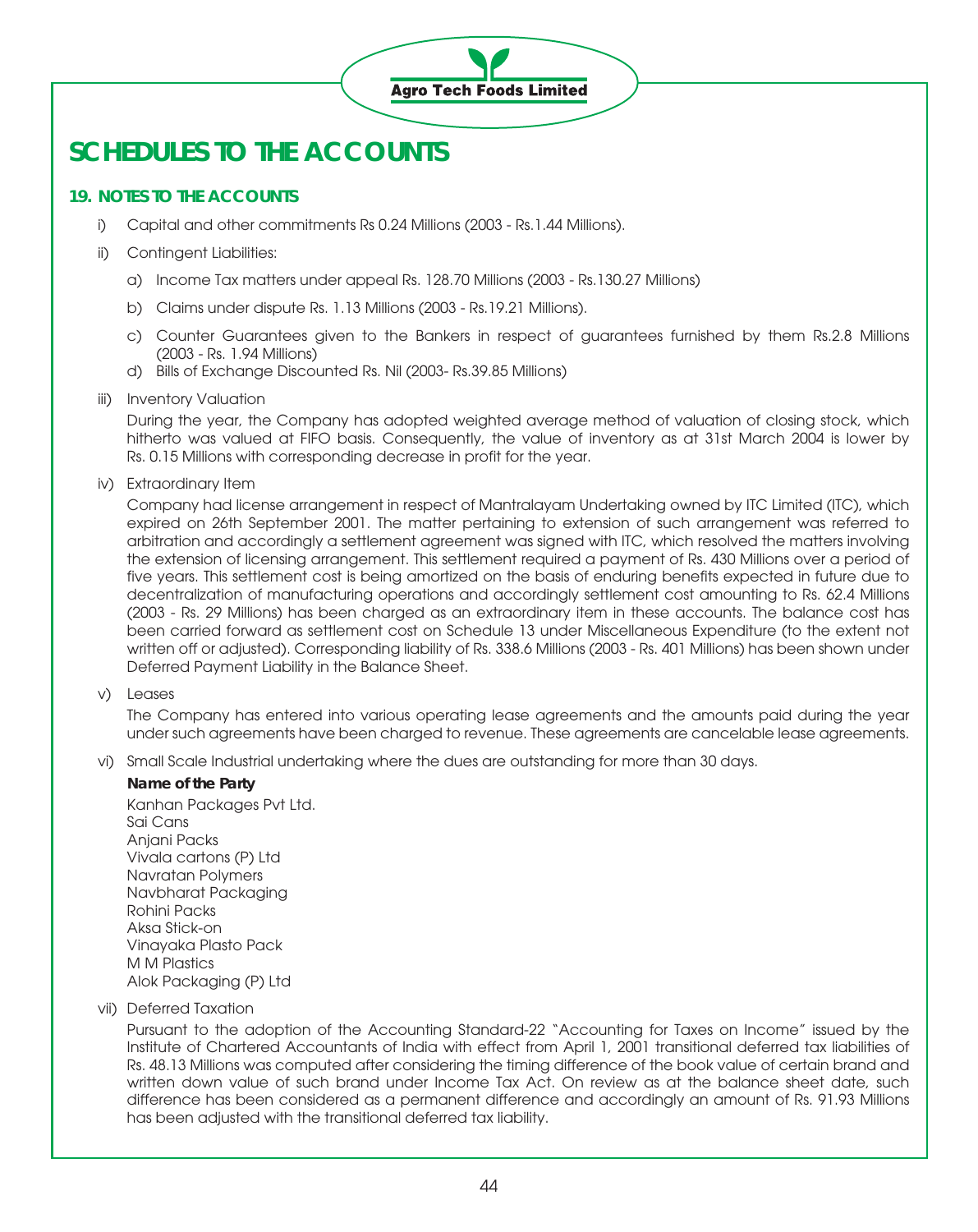

Deferred tax assets and liabilities are computed on the timing differences applying the enacted tax rates.

viii) Intangible Assets

Pursuant to adoption of Accounting Standard - 26 "Intangible Assets" issued by the Institute of Chartered Accountants of India with effect from April 1, 2003, brands purchased by the Company are being amortized on straight line method based on their estimated useful life. Consequently, depreciation/amortization cost for the year includes a sum of Rs 9.28 Millions being the amortization relating to these brands. Further, transitional amortization cost in respect of such brands up to March 31, 2003 amounting to Rs. 59.53 Millions has been adjusted with the debit balance of Profit and Loss Account as at the beginning of the year. During the year the management has assessed the value of these brands through an independent valuer of repute. As per assessment the value of such brands amount to Rs. 1,761 Millions against Rs.302.03 Millions at which these are carried in these accounts.

ix) Earning Per Share

The earnings considered in ascertaining the Company's Earnings Per Share comprise net profit after tax (and includes the post tax effect of any Extraordinary Items). The number of shares (nominal value of Rs. 10) used in computing Basic Earnings Per Share is the weighted average number of shares outstanding during the year.

- x) Purchases shown under Schedule 15 are net of rebates, discounts, claims and settlements/commodity futures amounting to Rs. 8.80 Millions (Debit) (2003 - Rs.45.93 Millions (Debit)).
- xi) Directors' Remuneration included under various heads of Accounts are:

|      |        |                                                                                                                                                                                                                       | For the year ended<br>31st March, 2004<br><b>Rs. Millions</b> | For the year ended<br>31st March, 2003<br>Rs. Millions |
|------|--------|-----------------------------------------------------------------------------------------------------------------------------------------------------------------------------------------------------------------------|---------------------------------------------------------------|--------------------------------------------------------|
|      | Salary | Retirements Benefits<br><b>Other Benefits</b>                                                                                                                                                                         | 0.45<br>0.14<br>0.47<br>1.06                                  | 0.40<br>0.13<br>0.46<br>0.99                           |
| xii) |        | Auditors' Remuneration included in Schedule 16 are:<br><b>Auditors Fee</b><br><b>Fees for Certification</b><br>Reimbursement of Expenses                                                                              | 0.97<br>0.67<br>0.10<br>1.74                                  | 0.95<br>0.45<br>0.09<br>1.49                           |
|      |        | xiii) Related Party Transactions                                                                                                                                                                                      |                                                               |                                                        |
|      | 1.     | <b>Subsidiary Company</b><br>Heera Seeds Trading and Warehousing Limited<br>Expenses incurred on behalf                                                                                                               | 0.02                                                          | 0.01<br>14.82                                          |
|      | 2.     | Year end balance - Payable<br>Companies<br>- Cag Tech Mauritius Limited-Holding Company<br>- ConAgra Inc USA Group - having significant influence<br>- Lamb Weston Meijer & Inc<br>- Advanta India Limited -Associate | 14.79                                                         |                                                        |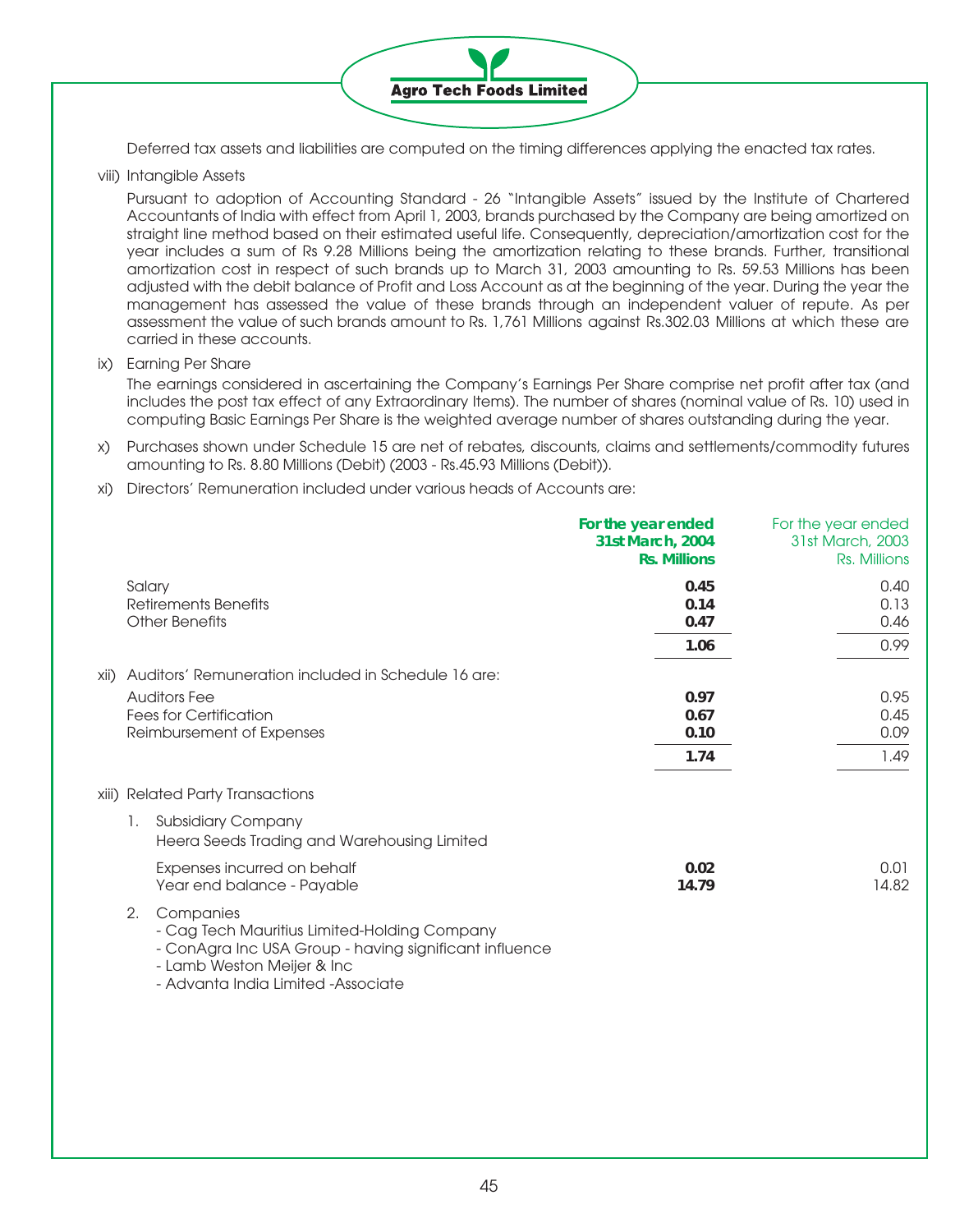|                          |                                                                                                                                                                                                                                                 |      |      | <b>Agro Tech Foods Limited</b>   |                                        |                       |                                                        |
|--------------------------|-------------------------------------------------------------------------------------------------------------------------------------------------------------------------------------------------------------------------------------------------|------|------|----------------------------------|----------------------------------------|-----------------------|--------------------------------------------------------|
|                          |                                                                                                                                                                                                                                                 |      |      |                                  | For the year ended<br>31st March, 2004 | <b>Rs. Millions</b>   | For the year ended<br>31st March, 2003<br>Rs. Millions |
|                          | Transactions with ConAgra Inc, USA - Group                                                                                                                                                                                                      |      |      |                                  |                                        |                       |                                                        |
|                          | - Purchase of materials<br>Recovery of expenses<br>Income earned on services rendered                                                                                                                                                           |      |      |                                  |                                        | 16.89<br>3.66<br>3.70 | 3.28<br>6.68                                           |
| $\overline{\phantom{0}}$ | Year end balances<br>- Receivable<br>Payable                                                                                                                                                                                                    |      |      |                                  |                                        | 6.19                  | 1.56                                                   |
|                          | Transactions with Lamb Weston Meijer & Inc<br>- Purchase of materials                                                                                                                                                                           |      |      |                                  |                                        | 23.49                 | 6.93                                                   |
|                          | Year end balances<br>- Payable                                                                                                                                                                                                                  |      |      |                                  |                                        | 3.84                  | 1.57                                                   |
|                          | Transactions with Advanta India Limited - Associate<br>Dividend received                                                                                                                                                                        |      |      |                                  |                                        | 23.63                 |                                                        |
|                          | Year end balances<br>Payable                                                                                                                                                                                                                    |      |      |                                  |                                        | 0.04                  | 0.04                                                   |
| З.                       | Key Management Personnel<br>Whole time Director - Mr. Tushar I Chudgar<br>Other Key Management Personnel<br>Mr. Utpal Sen Gupta<br>Mr. Ravi Krishnamoorthy<br>Mr. Sachidanand Madan<br>Mr. Govvind Ambady<br>Mr. K.S. Shyam<br>Mr. Arvind Ahuja |      |      |                                  |                                        |                       |                                                        |
|                          | Loans advanced during the year<br>Loans repayments received<br>Interest received during the year                                                                                                                                                |      |      |                                  |                                        | 0.03<br>6.60<br>0.19  | 0.31<br>0.02<br>0.51                                   |
|                          | Remuneration                                                                                                                                                                                                                                    |      |      |                                  |                                        | 28.05                 | 26.30                                                  |
|                          | xiv) Additional information pursuant to the provisions of paragraph 3, 4c and 4d of Part II of Schedule VI of Companies<br>Act, 1956.                                                                                                           |      |      |                                  |                                        |                       |                                                        |
|                          | a) Class of Goods, Capacity and Production:<br>Class of Goods                                                                                                                                                                                   | Unit | 2004 | <b>Licenced Capacity</b><br>2003 | Installed Capacity @<br>2004           | 2003                  | <b>Actual Production</b><br>2003<br>2004               |

|                     |     | 2004 | 2003 | 2004   | 2003   | 2004         | 2003        |
|---------------------|-----|------|------|--------|--------|--------------|-------------|
| Edible Oils         | M T | N.A. | N.A. | N.A.   | N.A.   | $13.655 +$ * | $9.402 +$ * |
| Refined Edible Oils | M T | N.A. | N.A. | 30,000 | 66,000 | $40.976 +$   | $53.813 +$  |
| De Oiled Cake       | M T | N.A. | N.A. | N.A.   | N.A.   | $17.950 +$   | $13.985 +$  |
| Atta                | M T | N.A. | N.A. | N.A.   | N.A.   | $17.538 +$   | $24.167 +$  |
| <b>Others</b>       | M T | N.A. | N.A. | N.A.   | N.A.   | $555 +$      | $500 +$     |

@ This is as certified by the Management and includes capacity taken on lease.

+ Actual Production includes quantities produced out of capacity taken on lease and third party operations.

\* Includes captive consumption of 9,822 M T (2003 – 9,402 M T)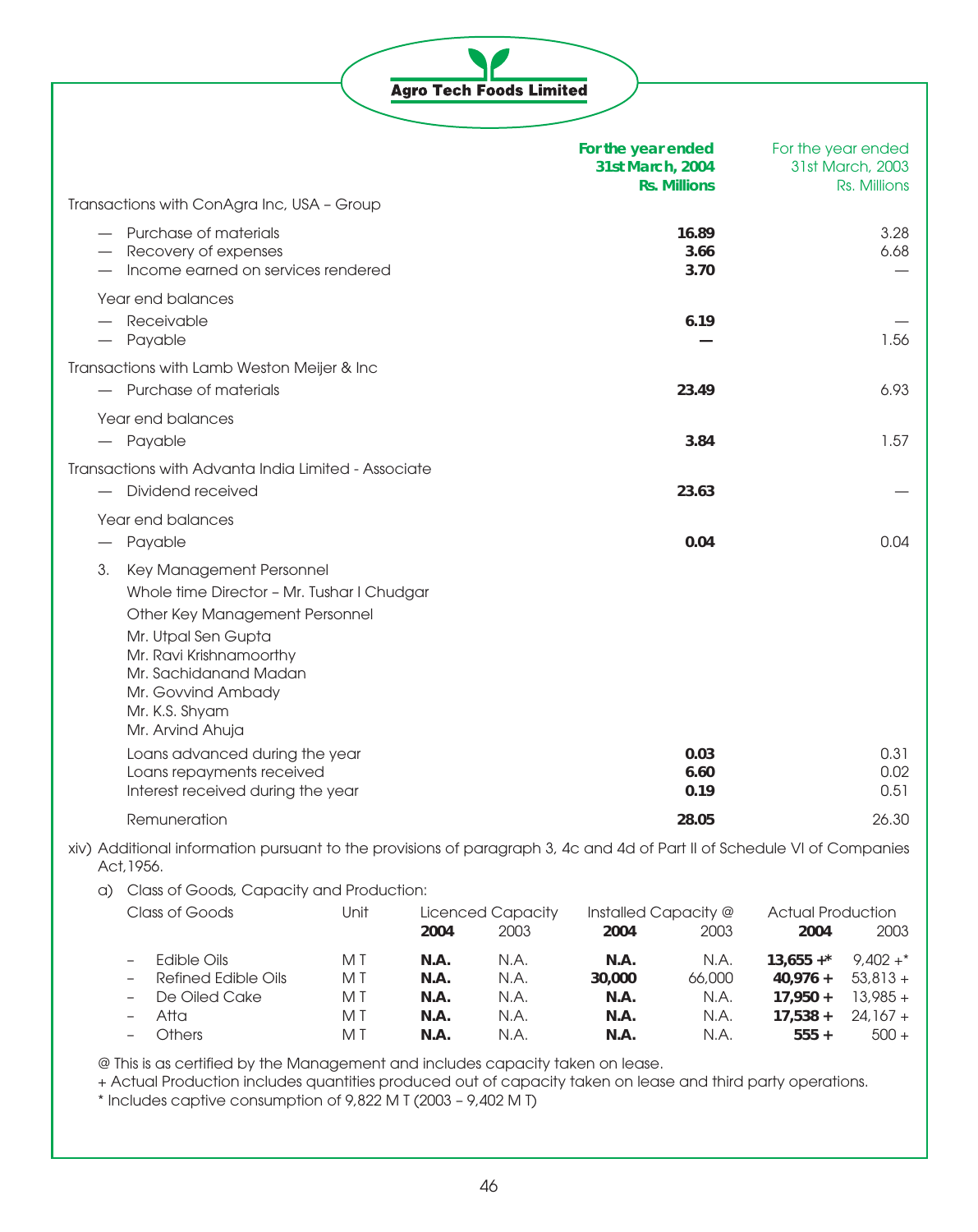**Agro Tech Foods Limited** 

b) Particulars in respect of Sales/Stocks:

|                               |                                                                                                                                                                                                                                                                                      |                  | For the year ended<br>31st March, 2004 |                  | For the year ended<br>31st March, 2003 |
|-------------------------------|--------------------------------------------------------------------------------------------------------------------------------------------------------------------------------------------------------------------------------------------------------------------------------------|------------------|----------------------------------------|------------------|----------------------------------------|
|                               | Unit                                                                                                                                                                                                                                                                                 | Quantity         | <b>Value</b><br><b>Rs. Millions</b>    | Quantity         | Value<br>Rs. Millions                  |
| 1. Sales                      |                                                                                                                                                                                                                                                                                      |                  |                                        |                  |                                        |
| <b>Refined Edible Oils</b>    | MT                                                                                                                                                                                                                                                                                   | 123,308          | 6,450.37                               | 130,832          | 6,239.84                               |
| <b>Edible Oils</b>            | MT                                                                                                                                                                                                                                                                                   | 67,184           | 1,860.01                               | 64,069           | 1,576.64                               |
| Seed                          | MT<br>MT                                                                                                                                                                                                                                                                             | 99,957<br>29,933 | 1,471.28<br>1,499.59                   | 27,677<br>32,394 | 362.60<br>1,523.91                     |
| Vanaspati<br>Others           |                                                                                                                                                                                                                                                                                      |                  | 1,340.62                               |                  | 1,442.63                               |
|                               |                                                                                                                                                                                                                                                                                      |                  | 12,621.87                              |                  | 11,145.62                              |
| 2. Purchase of Finished Goods |                                                                                                                                                                                                                                                                                      |                  |                                        |                  |                                        |
| <b>Refined Edible Oils</b>    | MT                                                                                                                                                                                                                                                                                   | 114,647          | 5,279.99                               | 106,605          | 3,894.30                               |
| Others                        |                                                                                                                                                                                                                                                                                      |                  | 82.15                                  |                  | 87.84                                  |
|                               |                                                                                                                                                                                                                                                                                      |                  | 5,362.14                               |                  | 3,982.14                               |
|                               | 3. Purchase of Raw Material for Trading                                                                                                                                                                                                                                              |                  |                                        |                  |                                        |
| <b>Edible Oils</b>            | MT                                                                                                                                                                                                                                                                                   | 65,086           | 1701.83                                | 64,863           | 2,044.62                               |
|                               |                                                                                                                                                                                                                                                                                      |                  | 1701.83                                |                  | 2,044.62                               |
|                               |                                                                                                                                                                                                                                                                                      |                  |                                        |                  |                                        |
| 4. Stock in Trade             |                                                                                                                                                                                                                                                                                      |                  |                                        |                  |                                        |
| Opening                       |                                                                                                                                                                                                                                                                                      |                  |                                        |                  |                                        |
| <b>Refined Edible Oils</b>    | MT                                                                                                                                                                                                                                                                                   | 3,560            | 161.39                                 | 7,165            | 248.60                                 |
| <b>Edible Oils</b>            | MT                                                                                                                                                                                                                                                                                   | 4,173            | 169.78                                 | 8,456            | 296.48                                 |
| Others                        |                                                                                                                                                                                                                                                                                      |                  | 30.61                                  |                  | 22.00                                  |
|                               |                                                                                                                                                                                                                                                                                      |                  | 361.78                                 |                  | 567.08                                 |
| Closing                       |                                                                                                                                                                                                                                                                                      |                  |                                        |                  |                                        |
| <b>Refined Edible Oils</b>    | MT                                                                                                                                                                                                                                                                                   | 5,438            | 273.64                                 | 3,560            | 161.39                                 |
| <b>Edible Oils</b>            | MT                                                                                                                                                                                                                                                                                   | 5,947            | 248.84                                 | 4,173            | 169.78                                 |
| Others                        |                                                                                                                                                                                                                                                                                      |                  | 39.94                                  |                  | 30.61                                  |
|                               |                                                                                                                                                                                                                                                                                      |                  | 562.42                                 |                  | 361.78                                 |
|                               | Closing stock quantities are after adjustment<br>of samples, transit claims/loss and also<br>quantities used for other products.                                                                                                                                                     |                  |                                        |                  |                                        |
|                               | c) Raw materials consumed during the year:                                                                                                                                                                                                                                           |                  |                                        |                  |                                        |
| Seeds*                        | МT                                                                                                                                                                                                                                                                                   | 134,951          | 2,042.46                               | 51,439           | 747.35                                 |
| Edible Oils**                 | МT                                                                                                                                                                                                                                                                                   | 110,118          | 2,901.33                               | 121,140          | 3,843.81                               |
| Wheat***<br>Others****        | MT                                                                                                                                                                                                                                                                                   | 90,926           | 651.60<br>260.25                       | 52,542           | 212.43<br>876.51                       |
|                               |                                                                                                                                                                                                                                                                                      |                  |                                        |                  |                                        |
|                               |                                                                                                                                                                                                                                                                                      |                  | 5,855.64                               |                  | 5,680.10                               |
|                               | * includes quantity used for resale 99,957 MT (2003-27,677 MT)<br>$*$ includes quantity used for resale 67,184 MT (2003 $-$ 64,069 MT)<br>*** includes quantity used for resale 71,531 MT (2003 - 25,218 MT)<br>**** includes quantity used for resale 32,003 MT (2003 - 123,252 MT) |                  |                                        |                  |                                        |
|                               | d) Packing materials consumed during the year                                                                                                                                                                                                                                        |                  | 217.40                                 |                  | 224.27                                 |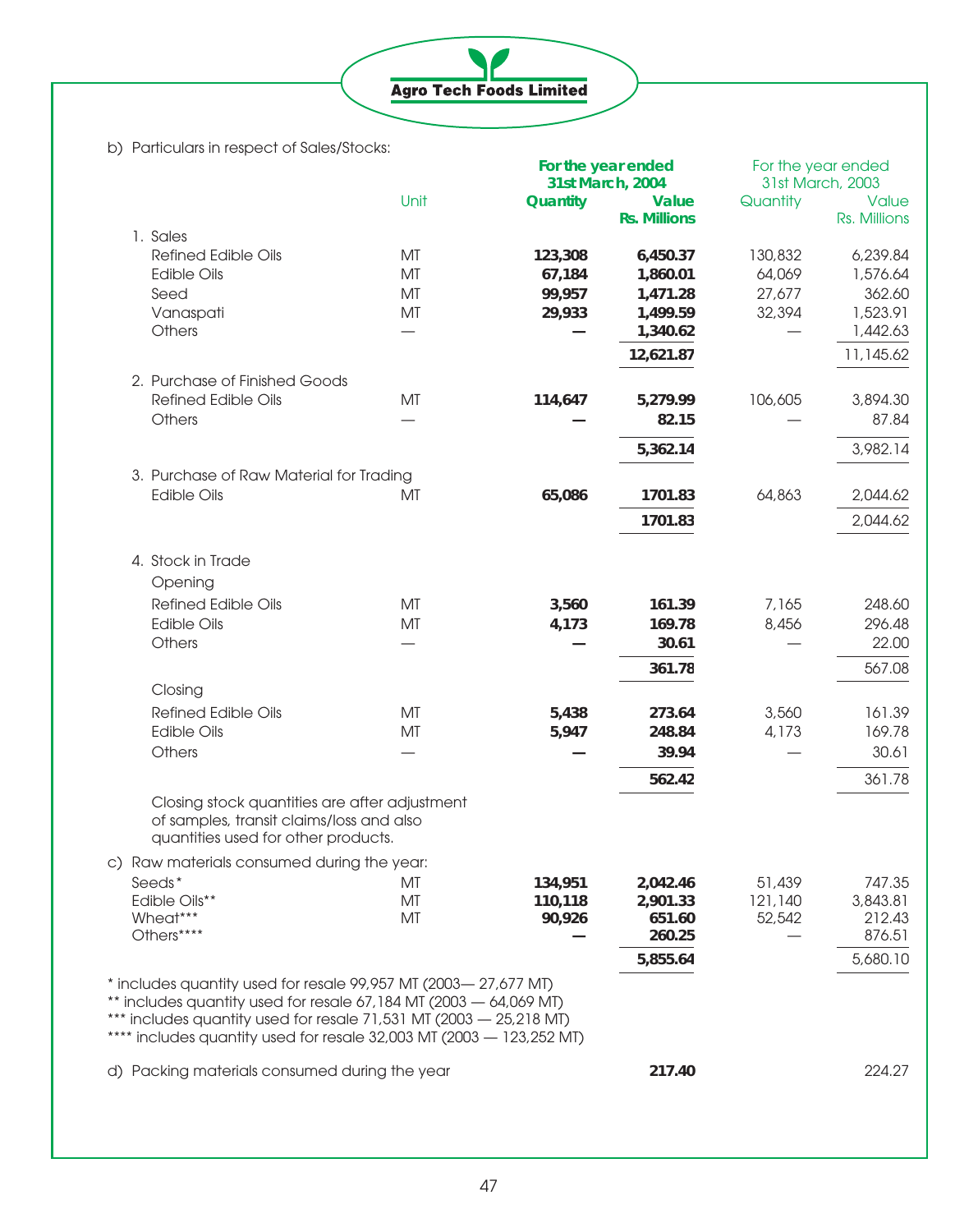**Agro Tech Foods Limited** 

|          |                                                                          | For the year ended<br>31st March, 2004 |        | For the year ended |        |
|----------|--------------------------------------------------------------------------|----------------------------------------|--------|--------------------|--------|
|          |                                                                          |                                        |        | 31st March, 2003   |        |
|          |                                                                          | Value                                  |        | Value              |        |
|          |                                                                          | <b>Rs. Millions</b>                    |        | Rs. Millions       |        |
| e)       | Consumption of Raw Materials, Stores and Spare<br>Parts during the year: |                                        | %      |                    | %      |
|          | <b>Raw Materials:</b>                                                    |                                        |        |                    |        |
|          | - Indigenous                                                             | 4,744.24                               | 81.02  | 5,590.21           | 98.42  |
|          | - Imported                                                               | 1,111.40                               | 18.98  | 89.89              | 1.58   |
|          |                                                                          | 5,855.64                               | 100.00 | 5,680.10           | 100.00 |
|          | Stores and Spare Parts:                                                  |                                        |        |                    |        |
|          | - Indigenous                                                             | 0.10                                   | 100.00 | 0.39               | 100.00 |
|          |                                                                          | 0.10                                   | 100.00 | 0.39               | 100.00 |
| f)       | CIF Value of imports:                                                    |                                        |        |                    |        |
|          | <b>Raw Materials</b>                                                     | 1,098.93                               |        | 1,142.46           |        |
|          | <b>Finished Goods</b>                                                    | 326.52                                 |        | 19.94              |        |
|          |                                                                          | 1,425.45                               |        | 1,162.40           |        |
| $\alpha$ | Earnings in Foreign Exchange during the year:                            |                                        |        |                    |        |
|          | Exports of goods on FOB basis                                            | 335.46                                 |        | 858.44             |        |
|          | <b>Others</b>                                                            | 12.79                                  |        | 7.18               |        |
|          | h) Expenditure in Foreign Currency during<br>the year (Cash Basis):      |                                        |        |                    |        |
|          | Foreign Travel                                                           | 0.60                                   |        | 0.83               |        |
|          | Interest/Finance Charges                                                 | 5.99                                   |        | 0.85               |        |
|          | Software Licence                                                         | 2.91                                   |        |                    |        |
|          | Others                                                                   | 9.51                                   |        | 16.54              |        |

xv) Comparative figures of the previous year have been regrouped wherever necessary to conform to those of the current year.

On behalf of the Board

President<sup>1</sup>

**Utpal Sen Gupta N. Srinivasan Lt. Gen. D.B. Singh**

**Tushar Chudgar** Place: Secunderabad Director & Secretary

Date: 12th May, 2004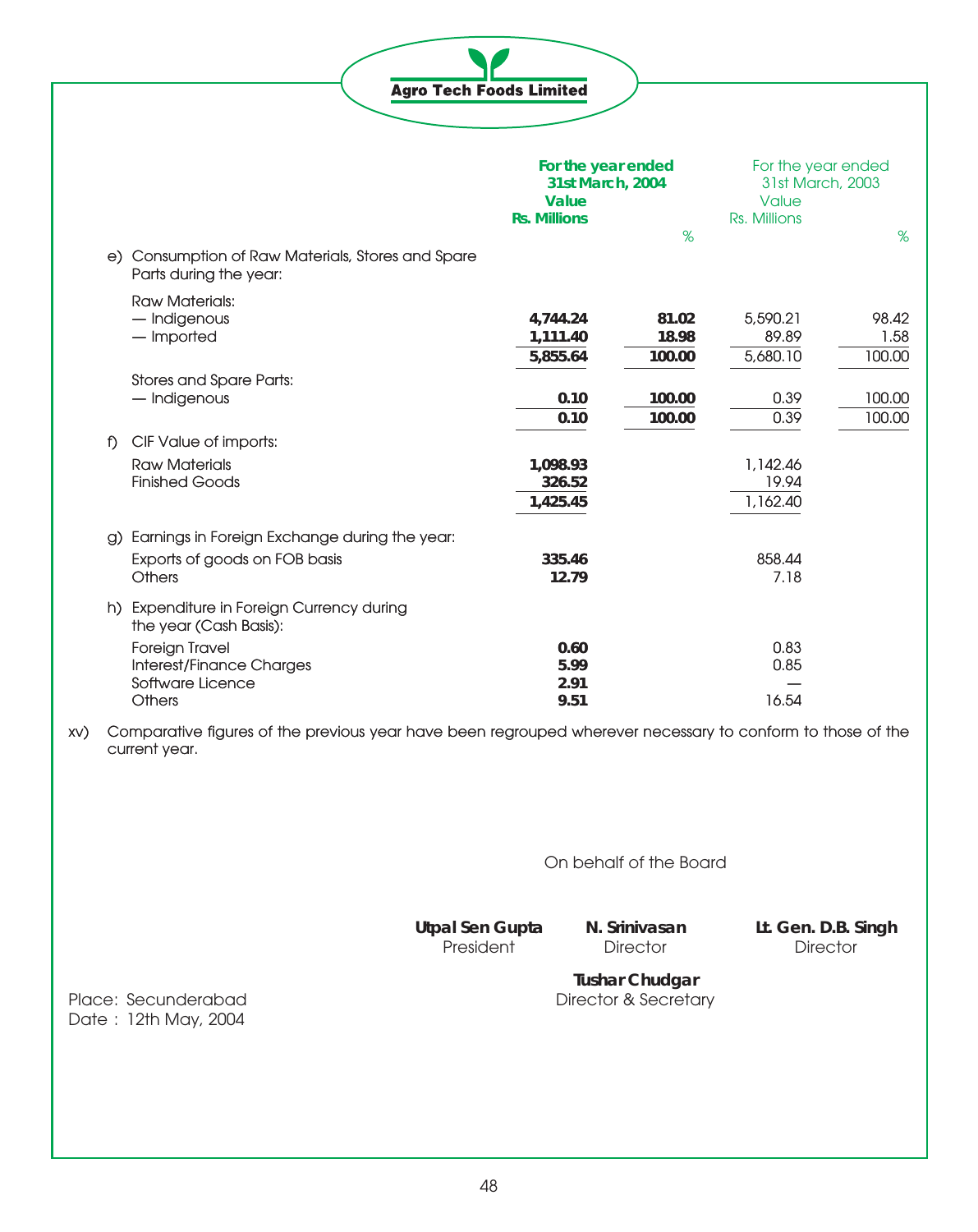

# **Cash Flow Statement for the year ended 31st March, 2004**

|                                                                                | 2004<br><b>Rs. Millions</b> | 2003<br>Rs. Millions |
|--------------------------------------------------------------------------------|-----------------------------|----------------------|
| <b>CASH FLOW FROM OPERATING ACTIVITIES:</b><br>А.                              |                             |                      |
| Net Profit /(Loss) before Tax and after Extraordinary Item                     | 22.18                       | (128.51)             |
| <b>Adjustments:</b>                                                            |                             |                      |
| Depreciation and Brand Amortisation                                            | 22.38                       | 10.72                |
| (Profit) / Loss on Disposal of Fixed Assets (net)                              | 2.57                        | 0.05                 |
| Profit on Sale of Investments (net)                                            | (0.57)                      | (0.69)               |
| Interest (net)                                                                 | 26.61                       | 60.09                |
| Provision for Doubtful Debts                                                   | 5.41                        | 4.54                 |
| Provision for Doubtful Advances                                                | 5.00                        |                      |
| Amortisation of Miscellaneous Expenditure                                      | 67.66                       | 4.38                 |
| Provision for Diminution in value of assets                                    | 1.30                        |                      |
| <b>Dividend Received</b>                                                       | (23.63)                     |                      |
| Operating Profit/ (Loss) before Working Capital Changes and Extraordinary Item | 128.91                      | (49.42)              |
| <b>Adjustments for:</b>                                                        |                             |                      |
| Trade and other Receivables                                                    | (209.79)                    | (60.98)              |
| Inventories                                                                    | (280.62)                    | 86.96                |
| <b>Trade Payables</b>                                                          | 418.04                      | 225.76               |
| Deferred Revenue Expenses                                                      |                             | (15.80)              |
| Cash Flow from Operations before Extraordinary Item                            | 56.54                       | 186.52               |
| Direct Taxes refund received                                                   | 0.28                        |                      |
| Net Cash Flow from Operating activities before Extraordinary Item              | 56.82                       | 186.52               |
| <b>Extraordinary Item</b>                                                      | (62.40)                     | 53.58                |
| Net Cash Flow from Operating activities after Extraordinary Item               | (5.58)                      | 240.10               |
| <b>CASH FLOW FROM INVESTING ACTIVITIES:</b><br>В.                              |                             |                      |
| <b>Purchase of Fixed Assets</b>                                                | (17.23)                     | (12.04)              |
| Sale of Fixed Assets (net)                                                     | 2.55                        | 5.21                 |
| Purchase of Short Term Investments                                             | (415.00)                    | (585.01)             |
| Sale of Short Term Investments                                                 | 415.57                      | 585.69               |
| <b>Dividend Received</b>                                                       | 23.63                       |                      |
| <b>Interest Received</b>                                                       | 3.20                        | 3.97                 |
| Net cash used in Investing Activities before Extraordinary Item                |                             | (2.18)               |
| <b>Extraordinary Item (net)</b>                                                |                             | 5.00                 |
| Net cash from Investing Activities after Extraordinary Item                    | 12.72                       | 2.82                 |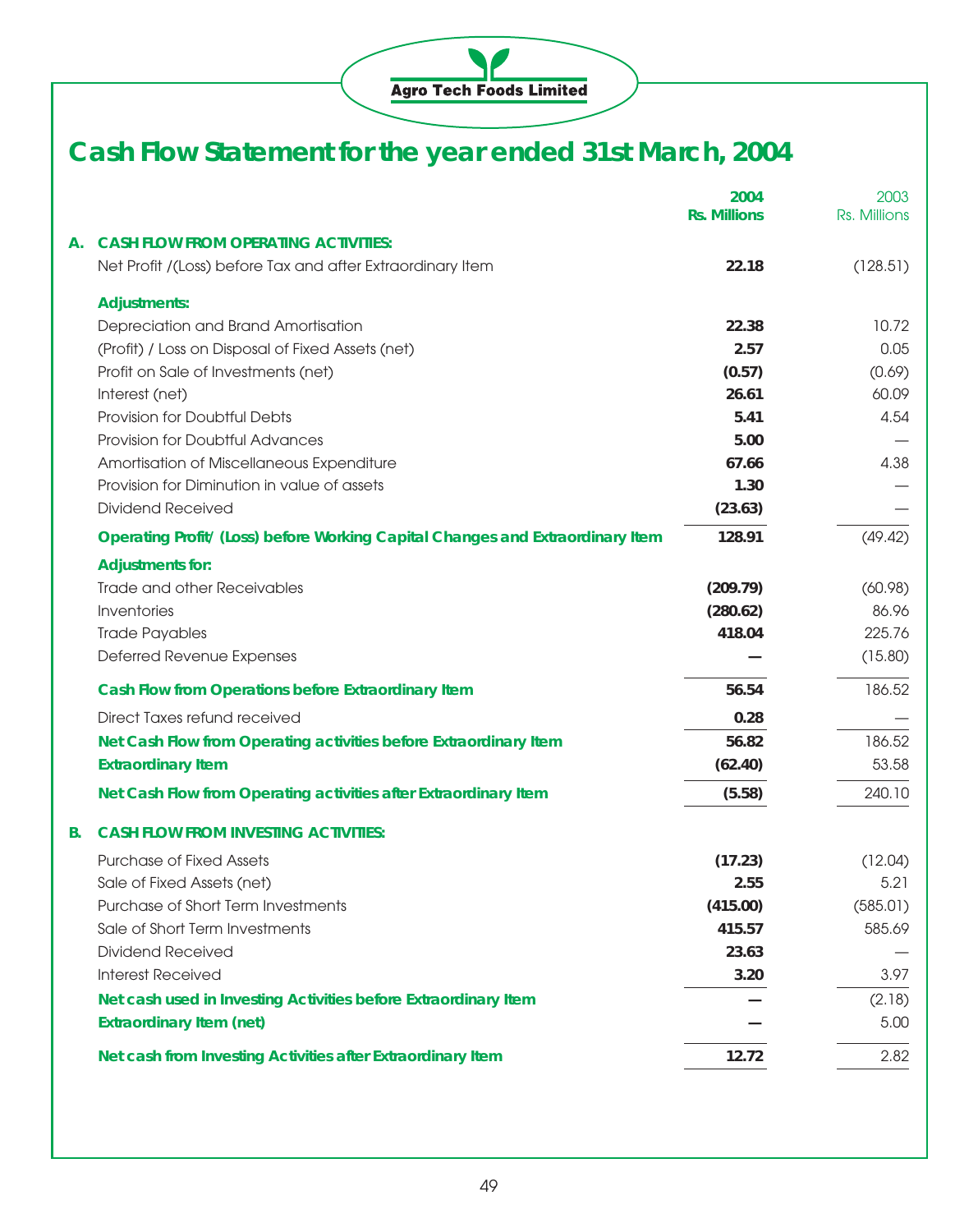| <b>Agro Tech Foods Limited</b>                         |                             |                      |
|--------------------------------------------------------|-----------------------------|----------------------|
|                                                        | 2004<br><b>Rs. Millions</b> | 2003<br>Rs. Millions |
| <b>CASH FLOW FROM FINANCING ACTIVITIES:</b><br>C.      |                             |                      |
| Proceeds from/(Repayments of) Long Term Borrowings     | (44.61)                     | (115.94)             |
| Hedging Costs(net)                                     | 20.90                       | (2.08)               |
| <b>Interest Paid</b>                                   | (48.37)                     | (59.10)              |
| Net cash used in Financing Activities                  | (72.08)                     | (177.12)             |
| Net (Decrease) / Increase in Cash and Cash Equivalents | (64.94)                     | 65.80                |
| <b>Opening Cash and Cash Equivalents</b>               | 78.99                       | 13.19                |
| <b>Closing Cash and Cash Equivalents</b>               | 14.05                       | 78.99                |

#### **Notes:**

a) Comparative figures of previous year have been regrouped to conform to those of the current year.

b) The above cash flow statement has been prepared under the "Indirect Method" as set out in the Accounting Standard – 3 on Cash Flow Statements issued by the Institute of Chartered Accountants of India.

On behalf of the Board

President<sup>'</sup>

**Utpal Sen Gupta N. Srinivasan Lt. Gen. D.B. Singh**

**Tushar Chudgar**

Place: Secunderabad Director & Secretary Date: 12th May, 2004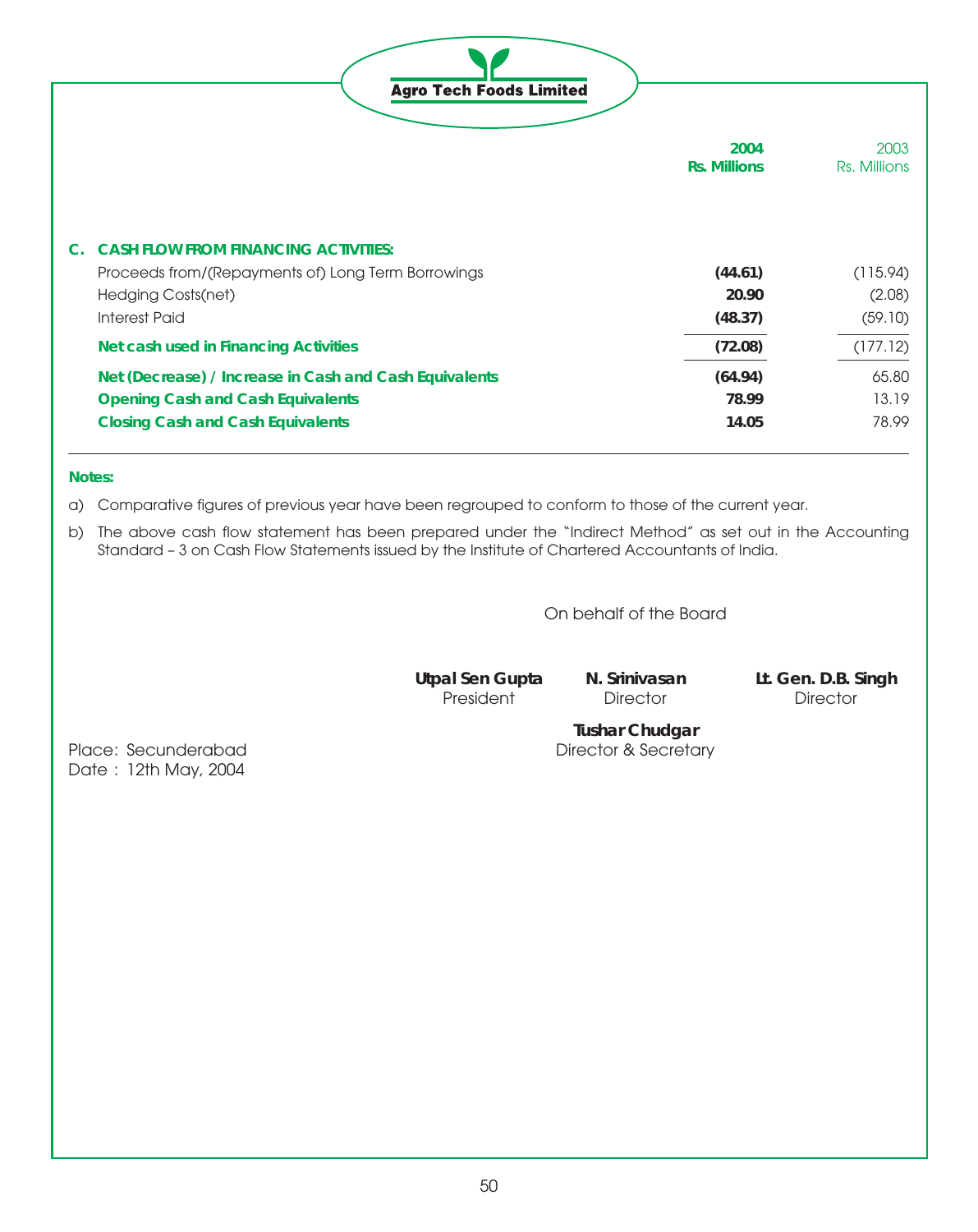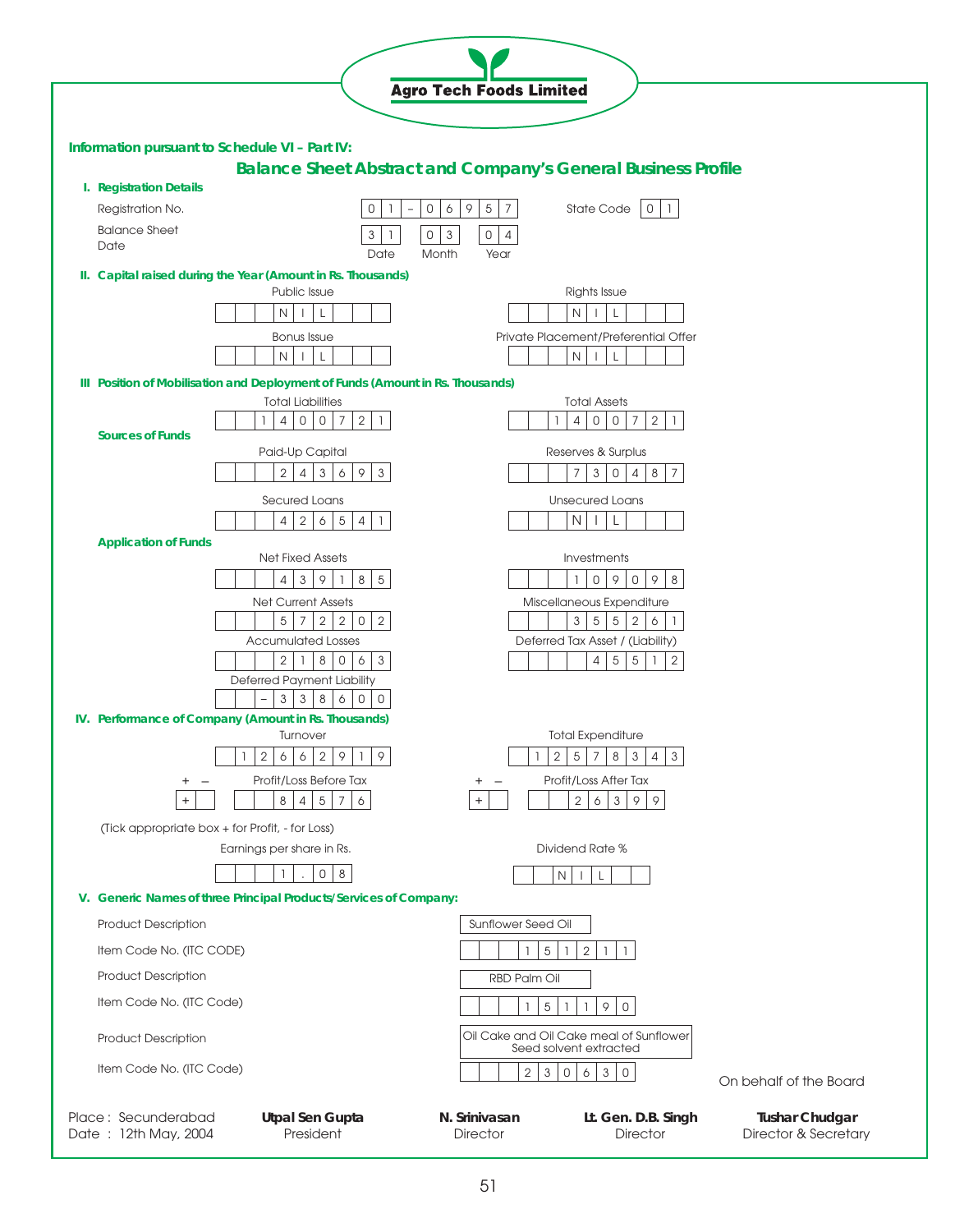

### **AUDITORS' REPORT TO THE MEMBERS OF AGRO TECH FOODS LIMITED**

- 1. We have audited the attached Balance Sheet of Agro Tech Foods Limited as at March 31, 2004, the related Profit and Loss Account and the Cash Flow Statement for the year ended on that date annexed thereto, which we have signed under reference to this report. These financial statements are the responsibility of the Company's management. Our responsibility is to express an opinion on these financial statements based on our audit.
- 2. We conducted our audit in accordance with auditing standards generally accepted in India. Those Standards require that we plan and perform the audit to obtain reasonable assurance about whether the financial statements are free of material misstatement. An audit includes examining, on a test basis, evidence supporting the amounts and disclosures in the financial statements. An audit also includes assessing the accounting principles used and significant estimates made by management, as well as evaluating the overall financial statement presentation. We believe that our audit provides a reasonable basis for our opinion.
- 3. As required by the Companies (Auditor's Report) Order, 2003 issued by the Central Government of India in terms of sub-section (4A) of Section 227 of 'The Companies Act, 1956' of India (the 'Act') and on the basis of such checks of the books and records of the Company as we considered appropriate and according to the information and explanations given to us, we give in the Annexure a statement on the matters specified in paragraphs 4 and 5 of the said Order.
- 4. Further to our comments in the Annexure referred to in paragraph 3 above, we report that:
	- a) We have obtained all the information and explanations, which to the best of our

knowledge and belief were necessary for the purposes of our audit;

- b) In our opinion, proper books of account as required by law have been kept by the Company so far as appears from our examination of those books;
- c) The Balance Sheet, the Profit and Loss Account and the Cash Flow Statement dealt with by this report are in agreement with the books of account;
- d) In our opinion, the Balance Sheet, the Profit and Loss Account and the Cash Flow Statement dealt with by this report comply with the accounting standards referred to in sub-section (3C) of Section 211 of the Act;
- e) On the basis of written representations received from the directors, as on March 31, 2004, and taken on record by the Board of Directors, none of the directors is disqualified as on March 31, 2004 from being appointed as a director in terms of clause (g) of sub-section (1) of Section 274 of the Act;
- f) In our opinion and to the best of our information and according to the explanations given to us, the said financial statements together with the notes thereon and attached thereto give in the prescribed manner the information required by the Act and give a true and fair view in conformity with the accounting principles generally accepted in India:
	- i. in the case of the Balance Sheet, of the state of affairs of the Company as at March 31, 2004;
	- ii. in the case of the Profit and Loss Account, of the profit for the year ended on that date; and
	- iii. in the case of the Cash Flow Statement, of the cash flows for the year ended on that date.

**Tuhin Bagchi Partner** 

For and on behalf of

Place : Hyderabad **Lovelock & Lewes** Dated : 12th May, 2004 Chartered Accountants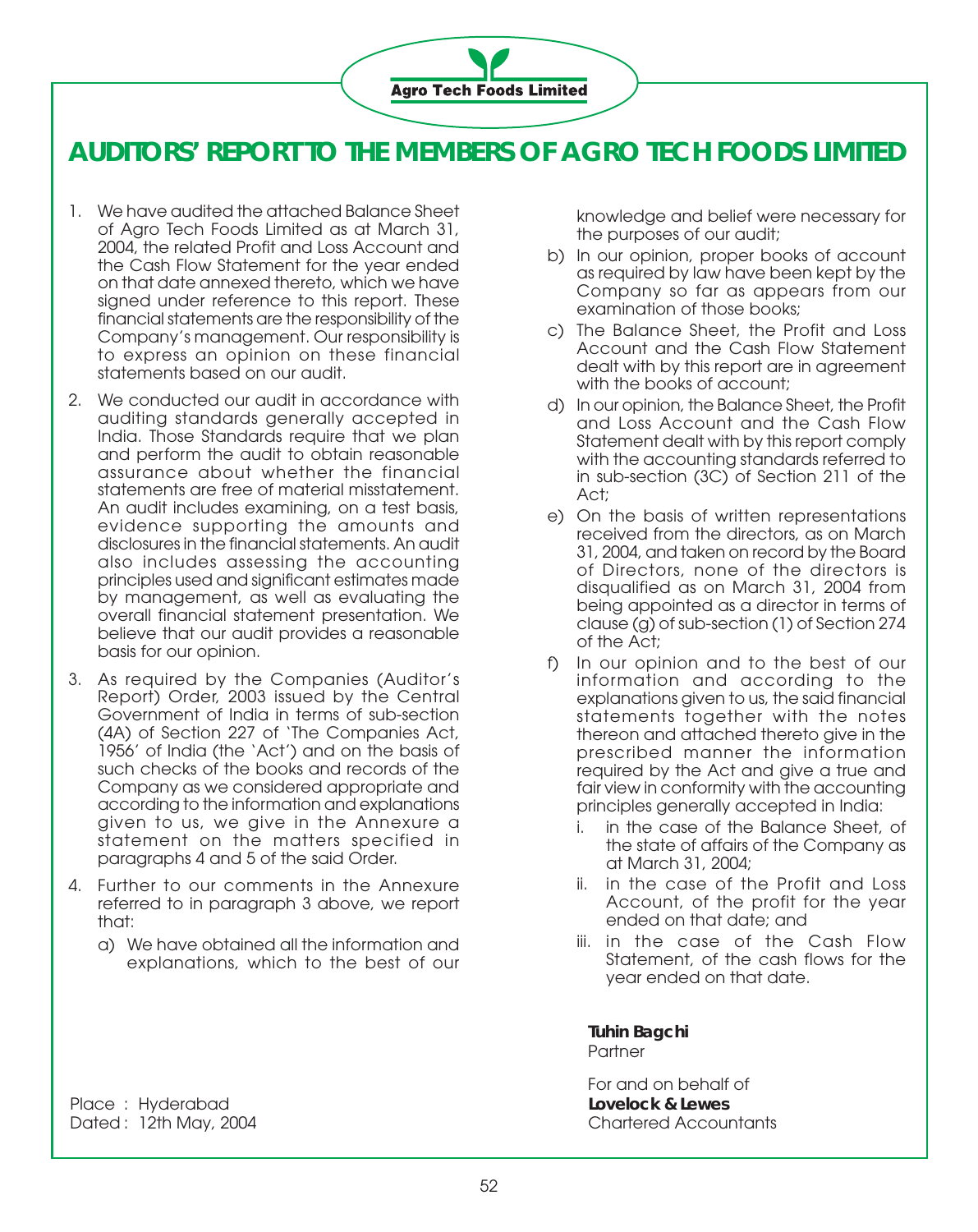

### **ANNEXURE TO THE AUDITORS' REPORT TO THE MEMBERS OF AGRO TECH FOODS LIMITED**

(Annexure referred to in Paragraph 3 of the Auditors' Report of even date to the Members of Agro Tech Foods Limited for the year ended March 31, 2004)

- 1 a) The Company is maintaining proper records showing full particulars including quantitative details and situation of fixed assets.
	- b) The fixed assets of the Company, except the intangible assets, are physically verified by the management according to a phased programme designed to cover all the items during the year which in our opinion, is reasonable having regard to the size of the Company and nature of its assets. Pursuant to the programme, a portion of the fixed assets of the Company has been physically verified by the management during the year and no material discrepancies between the book records and the physical inventory have been noticed.
	- c) In our opinion, and according to the information and explanations given to us, a substantial part of fixed assets has not been disposed off by the Company during the year.
- 2 a) The inventory of the Company (excluding stocks with third parties) has been physically verified by the management during the year according to a phased programme normally so designed that each material item is physically verified at least once in a year and at more frequent intervals in appropriate cases. In respect of inventory lying with third parties, these have been substantially been confirmed by them. In our opinion the frequency of verification is reasonable.
	- b) In our opinion, the procedures of physical verification of inventory followed by the management are reasonable and adequate in relation to the size of the Company and the nature of its business.
	- c) On the basis of our examination of the inventory records, in our opinion, the Company is maintaining proper records of inventory. The discrepancies noticed on physical verification of inventory as compared to the book records were not material.
- 3 The Company has neither granted nor taken any loan, secured or unsecured, to/from companies,

firms or other parties covered in the register maintained under Section 301 of the Act. As the Company has not granted/ taken any loan, secured or unsecured to/ from parties covered in the register maintained under Section 301 of the Act, clauses (iii) (b), (iii) (c) and (iii) (d) of Paragraph 4 of the Companies (Auditor's Report) Order, 2003 are not applicable to the Company for the current year.

- 4 In our opinion and according to the information and explanations given to us, there are adequate internal control procedures commensurate with the size of the Company and the nature of its business, for the purchase of inventory, fixed assets and for the sale of goods. Further on the basis of our examination of the books and records of the Company and according to the information and explanations given to us, we have neither come across nor have been informed of any instances of major weaknesses in the aforesaid internal control procedures.
- 5 In our opinion and according to the information and explanations given to us, there is no transaction that needs to be entered into the register in pursuance of Section 301 of the Act. In view of the above, clause (v) (b) of Paragraph 4 of the Companies (Auditor's Report) Order, 2003 is not applicable to the Company for the current year.
- 6 In our opinion and according to the information and explanations given to us, the Company has not accepted any deposit under the provisions of Sections 58A and 58AA of the Act and the rules framed there under.
- 7 In our opinion, the Company has an internal audit system commensurate with its size and nature of its business.
- 8 We have broadly reviewed the books of account maintained by the company in respect of Refined Vegetable Oils where, pursuant to the Rules made by the Central Government of India, the maintenance of cost records has been prescribed under clause (d) of sub-section (1) of Section 209 of the Act and are of the opinion that prima facie, the prescribed accounts and records have been made and maintained. We have not, however, made a detailed examination of the records with a view to determine whether they are accurate or complete.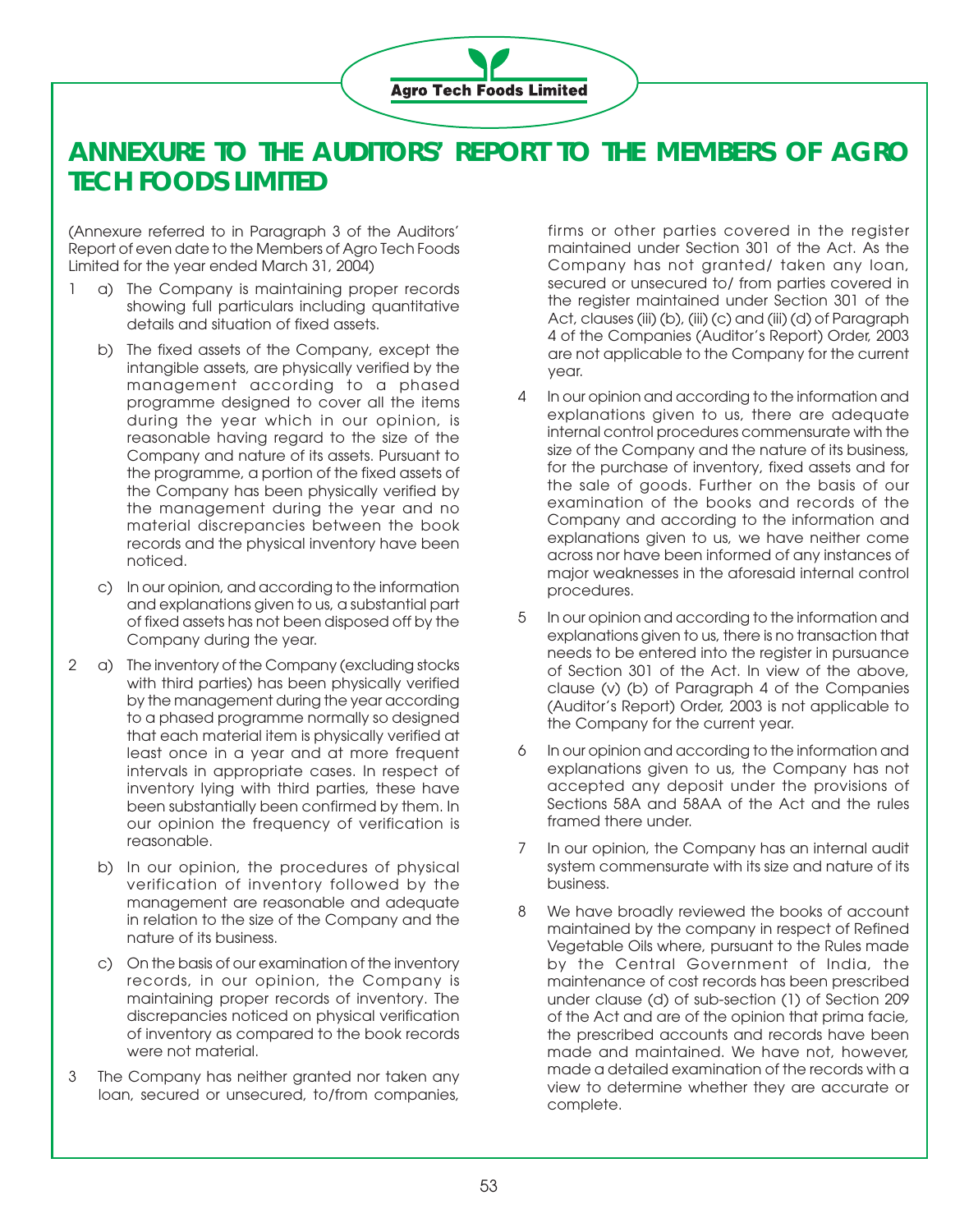

- 9 a) According to the information and explanations given to us and the records of the Company examined by us, in our opinion, the Company is regular in depositing undisputed statutory dues including provident fund, investor education and protection fund, employees' state insurance, income-tax, sales-tax, wealth tax, excise duty, customs duty, cess and other material statutory dues as applicable, with the appropriate authorities.
- 9 b) According to the information and explanations given to us and the records of the Company examined by us, dues on account of Custom duties and Sales Tax as at March 31, 2004 amounting to Rs. 29.03 millions have not been deposited on account of dispute. Particulars of such outstanding amounts and the forum in which such disputes are pending are detailed below:

| Name of<br>the statute | Nature of dues                        | Amount<br>(Rs. million) | Period to which<br>the amount relates | Forum where<br>the dispute<br>is pending |
|------------------------|---------------------------------------|-------------------------|---------------------------------------|------------------------------------------|
| Sales Tax              | Deemed sales tax                      | 17.97                   | 2001-02 &<br>2002-03                  | Deputy Commissioner,<br>Appellate        |
| Sales Tax              | Non-allowance of<br>consignment sales | 0.07                    | 2000-01                               | Deputy Commissioner,<br>Commercial Taxes |
| Sales Tax              | Tax Set-off                           | 0.19                    | 1997-98                               | Sales Tax Tribunal                       |
| Sales Tax              | Declaration Forms                     | 0.37                    | 1998-99                               | Assistant Commissioner, Appellate        |
| Customs duty           | Customs duty rate change              | 9.20                    | 2001-02                               | High Court of Andhra Pradesh             |
| Customs duty           | <b>EPCG Export Commitment</b>         | 1.23                    | 1993-94                               | Director General of Foreign Trade        |

- 10 The Company has accumulated losses as at March 31, 2004 and has not incurred any cash losses in the financial year ended on that date. However in the immediately preceding financial year the Company has incurred cash losses.
- 11 According to the records of the company examined by us and the information and explanations given to us, the Company has not defaulted in repayment of dues to any financial institution or bank or debenture holders as at the Balance Sheet date.
- 12 The Company has not granted any loans and advances on the basis of security by way of pledge of shares, debentures and other securities.
- 13 The provisions of any special statute applicable to chit fund / nidhi / mutual benefit fund/societies are not applicable to the company.
- 14 In our opinion, the Company is not a dealer or trader in shares, securities, debentures or other investments.
- 15 In our opinion and according to the information and explanations given to us, the Company has not given any guarantee for loans taken by others from banks or financial institutions during the year.
- 16 The Company has not obtained any term loans.
- 17 On the basis of an overall examination of the Balance Sheet of the Company, in our opinion and according to the information and explanations given to us, there are no funds raised on short-term basis which have been used for long-term investment, and vice versa.
- 18 The Company has not made any preferential allotment of shares to parties and companies covered in the register maintained under Section 301 of the Act during the year.
- 19 The Company has not issued any debentures and hence commenting under this clause does not arise.
- 20 The Company has not raised any money by public issues during the year.
- 21 During the course of our examination of the books and records of the Company, carried out in accordance with the generally accepted auditing practices in India, and according to the information and explanations given to us, we have neither come across any instance of fraud on or by the Company, noticed or reported during the year nor have we been informed of such case by the management.

**Tuhin Bagchi** Partner

For and on behalf of

Place : Hyderabad **Lovelock & Lewes** Dated : 12th May, 2004 Chartered Accountants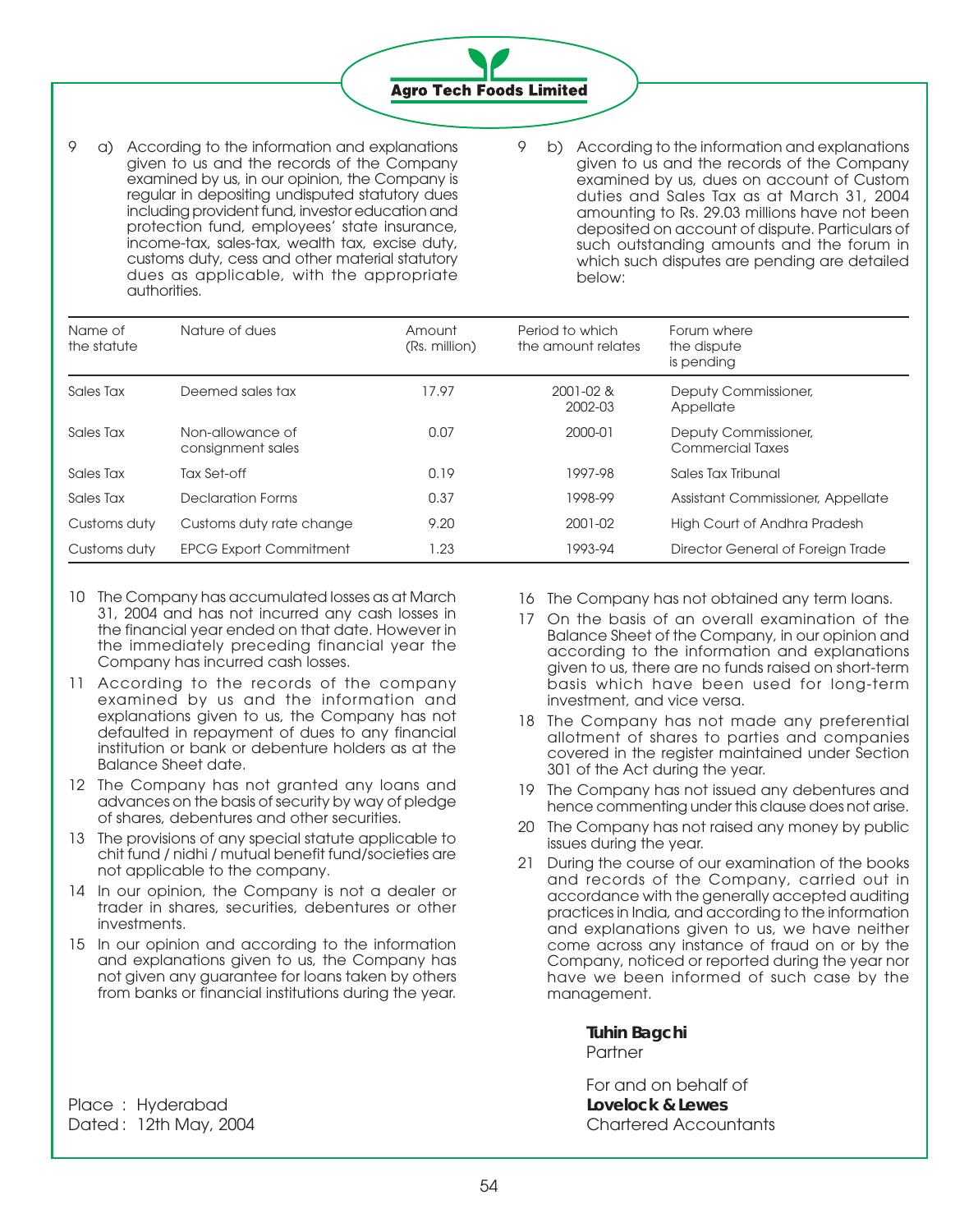|           | <b>Agro Tech Foods Limited</b>                                                                             |                                               |                                        |
|-----------|------------------------------------------------------------------------------------------------------------|-----------------------------------------------|----------------------------------------|
|           | STATEMENT REGARDING SUBSIDIARY COMPANY<br>Pursuant to Section 212 of the Companies Act, 1956               |                                               |                                        |
|           |                                                                                                            |                                               | Rs. Millions                           |
| 1.        | <b>Heera Seeds Trading and Warehousing Limited</b>                                                         |                                               |                                        |
|           | Holding Company's interest:<br>a)<br>20,00,000 Equity Shares of Rs. 10 each fully paid                     |                                               |                                        |
| b)        | Net aggregate amount of Subsidiary's Profits/(Losses)<br>not dealt with in the Holding Company's accounts: |                                               |                                        |
|           | for the subsidiary's financial year ended 31st March, 2004<br>i)                                           |                                               |                                        |
|           | for the previous financial years<br>ii)                                                                    |                                               |                                        |
| $\circ$ ) | Net aggregate amount of Subsidiary's Profits/(Losses)<br>dealt with in the Holding Company's accounts:     |                                               |                                        |
|           | for the subsidiary's financial year ended 31st March, 2004<br>i)                                           |                                               |                                        |
|           | for the previous financial years<br>ii)                                                                    |                                               | (6.00)                                 |
|           |                                                                                                            | On behalf of the Board                        |                                        |
|           | <b>Utpal Sen Gupta</b><br>President                                                                        | N. Srinivasan<br><b>Director</b>              | Lt. Gen. D.B. Singh<br><b>Director</b> |
|           | Place: Secunderabad<br>Date: 12th May, 2004                                                                | <b>Tushar Chudgar</b><br>Director & Secretary |                                        |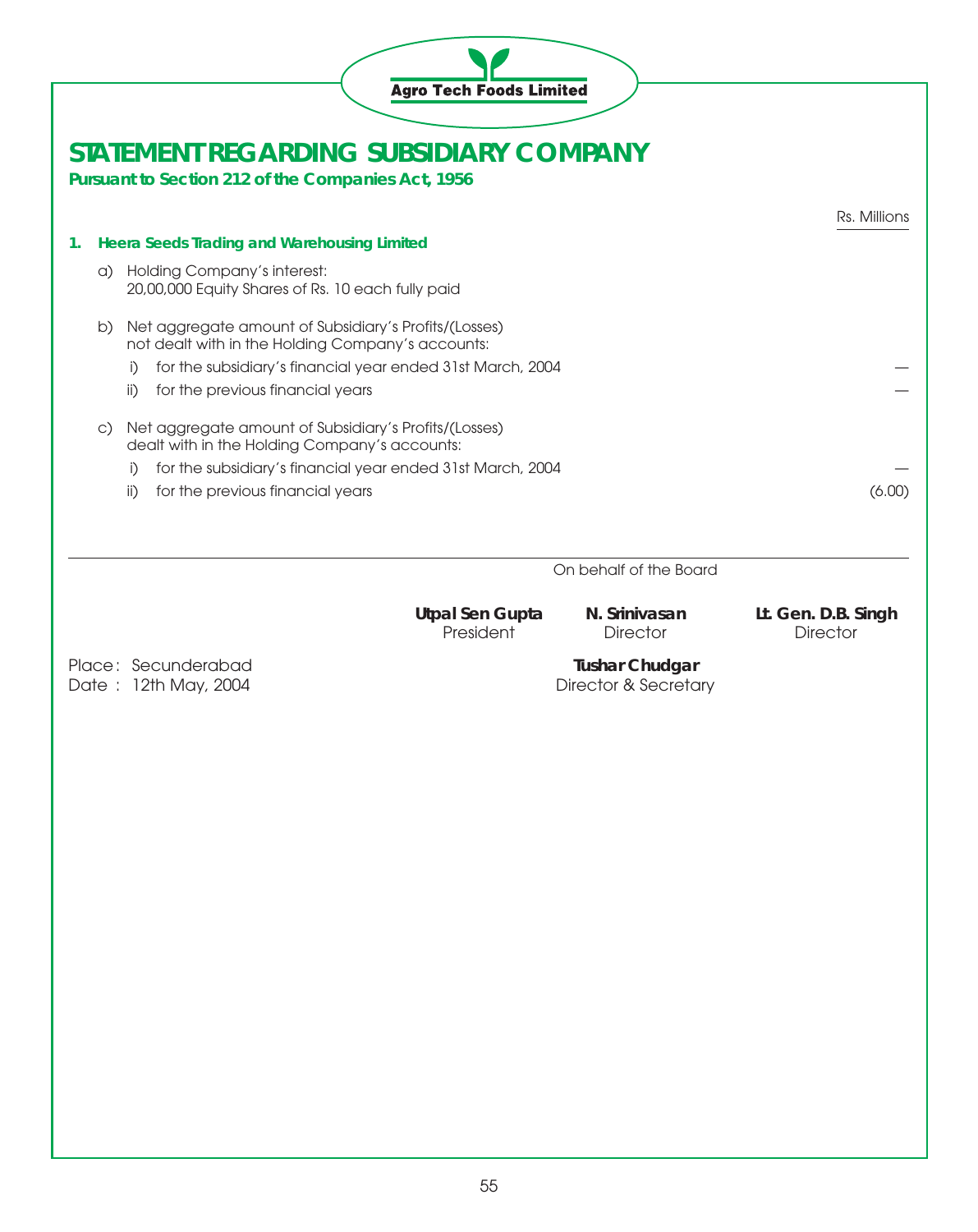

# **Consolidated Financial Statements**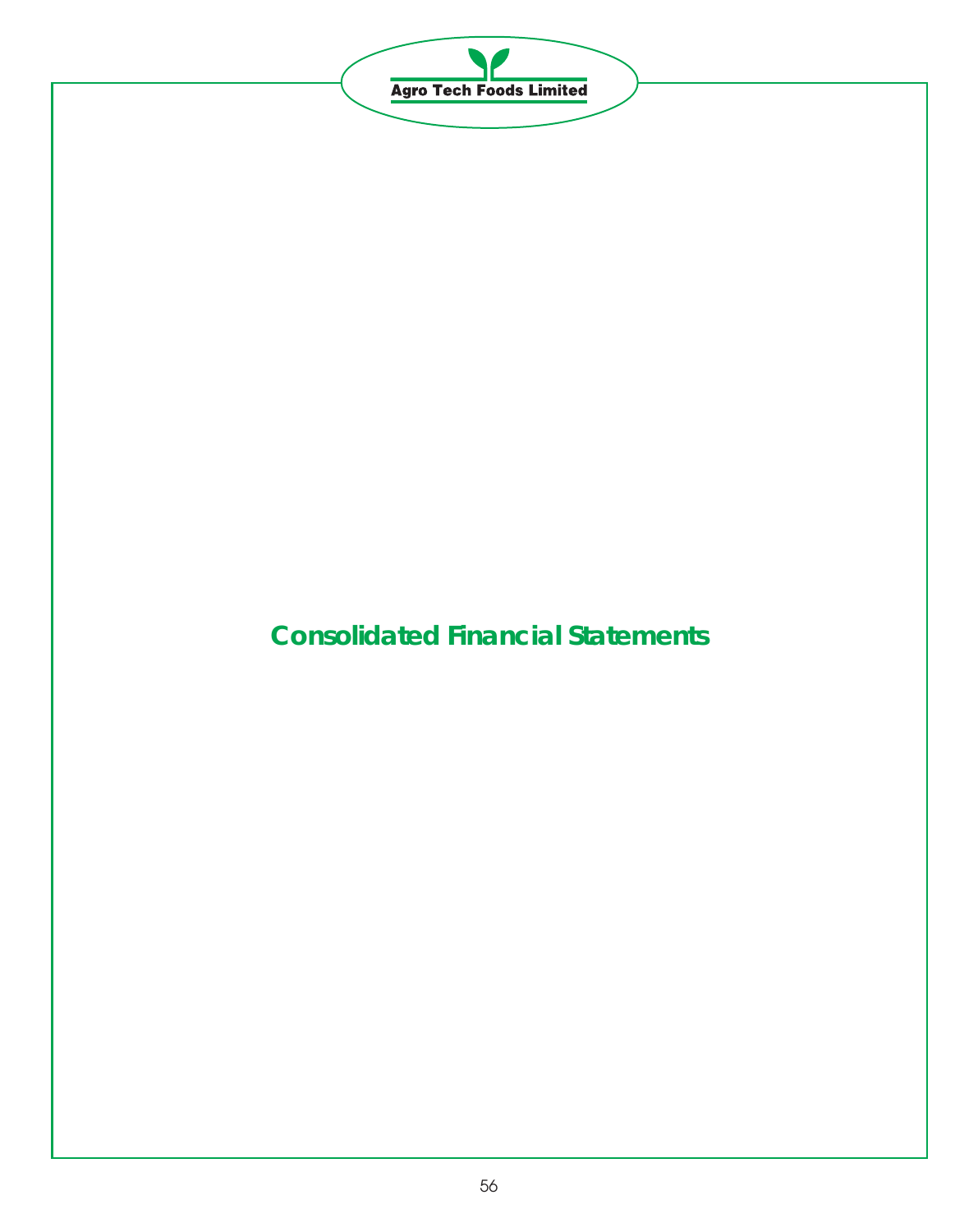

## **STATEMENT ON SIGNIFICANT ACCOUNTING POLICIES**

### **BASIS OF PREPARATION OF ACCOUNTS**

The Financial statements have been prepared on the basis of going concern, under the historic cost convention on accrual basis, to comply in all material aspects with applicable accounting principles in India, the Accounting Standards issued by the Institute of Chartered Accountants of India and the relevant provisions of the Companies Act, 1956.

Financial statements of the subsidiary company are consolidated on line-by-line basis by adding together like items of assets, liabilities, income and expenses. Any significant inter-group balances and transactions, and any unrealized gains from intergroup transactions, are eliminated in preparing the consolidated financial statements.

Financial statements of the jointly controlled entity are consolidated on a line-by-line basis, using proportionate consolidation method, adding together like items of assets, liabilities, income and expenses. Any significant inter-group transactions, and any unrealized gains from inter-group transactions, are eliminated in preparing the consolidated financial statements.

Consolidated Financial Statements are prepared by applying accounting policies, as followed by the Company and its subsidiary/ jointly controlled entity, to the extent it is practicable. Significant differences in the accounting policies, if any, are appropriately disclosed by way of Notes to the Consolidated Financial Statements.

### **REVENUE RECOGNITION**

Sales are recognised when goods are despatched or as per the terms of contract.

Dividend / Income from Investments are recognised when declared/accrued.

Export entitlements under the Duty Entitlement Pass Book (DEPB) Scheme are recognised in the Profit and Loss account when the right to receive credit as per the tenure of the scheme is established in respect of the exports made and where there is no significant uncertainty regarding the ultimate collection of the relevant export proceeds

### **FIXED ASSETS AND INTANGIBLE ASSETS**

Fixed Assets including computers and related assets are accounted for at cost of acquisition inclusive of inward freight, duties, taxes and incidentals related to acquisition. In respect of major projects involving construction, relative pre-operative expenditure forms a part of the assets capitalized. Assets under installation or under construction as at the Balance Sheet date are shown as Capital Work-in-Progress.

Depreciation is provided for in the accounts on straight line method at the rates computed in accordance with schedule XIV of the Companies Act, 1956 except for assets as on 1st April, 1993 for which specified period has been recomputed as per the revised rates in Schedule XIV and depreciation charge calculated by allocating the unamortised value over the remaining part of the recomputed specified period. In respect of assets given to the employees under a scheme, depreciation is provided at rates determined on the basis of the useful economic life of these assets (5 years), and the rates are higher than Schedule XIV rates.

Significant Brands acquired by the Company, the value of which is not expected to diminish in the foreseeable future are capitalized and recorded in the Balance Sheet as Trade Marks. These are amortized on straight-line method over the estimated useful life of forty years determined by persuasive evidences of expected usage contributing towards the performance and significant expenditure incurred to sustain the useful life of brands. Recoverable value of such brands is assessed in each financial year.

### **RESEARCH AND DEVELOPMENT EXPENDITURE**

Research and Development Expenditure are charged to revenue in the year in which these are incurred.

### **INVESTMENTS**

Investments are classified into current and longterm investments. Current investments are stated at the lower of cost and fair value. Long-term investments are stated at cost. A provision for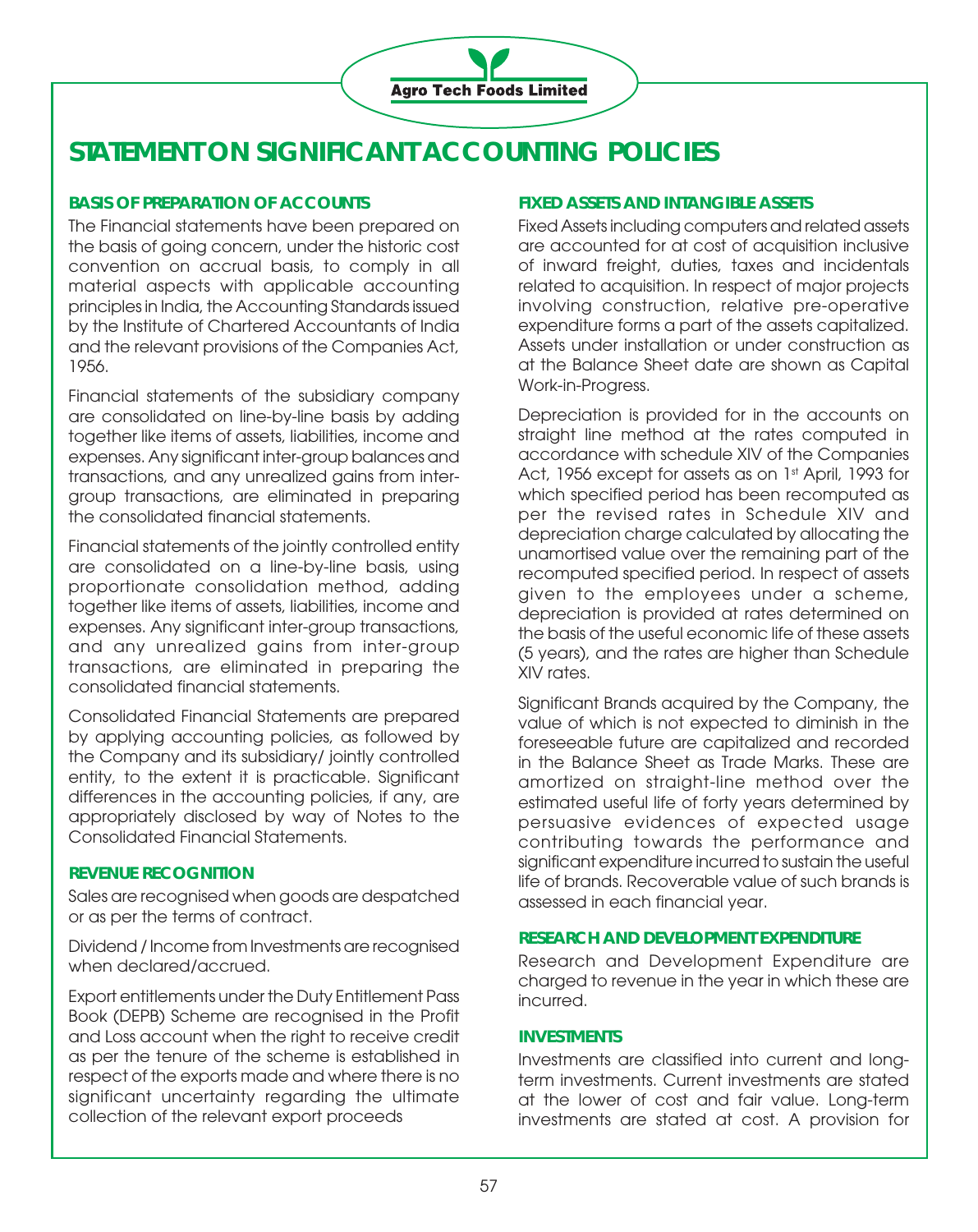

diminution is made to recognise a decline, other than temporary, in the value of long-term investments.

### **INVENTORIES**

Inventories are valued at weighted average cost or below. Consumption and/or other stock diminution is accounted for at the aforesaid weighted average cost. In the case of finished goods, cost comprises material, labour and applicable overhead expenses and duties including excise duty paid/payable thereon.

Goods in transit / with third parties and at godowns are valued at cost which represents the costs incurred upto the stage at which the goods are in transit / with third parties and at godowns.

### **FOREIGN EXCHANGE CONVERSION**

The transactions in foreign currency are accounted for at the exchange rate prevailing at the date of the transactions. Gains/losses arising out of fluctuations in exchange rates are accounted for on subsequent realisation / payment. The differences between forward exchange rates and the exchange rates at the date of transaction are recognised as income or expense over the life of the contracts.

Current Assets and Current Liabilities covered by forward contracts are stated at forward contract rates while those not covered by forward contracts are restated at the rate prevailing on Balance Sheet date and the resultant gains / losses are recognised in the Profit and Loss Account.

The original cost of Fixed Assets acquired through foreign currency loans at the end of each financial year is adjusted for any change in liability arising out of expressing the outstanding foreign currency loan at the rate of exchange prevailing on the date of the Balance Sheet.

### **PAYMENTS AND BENEFITS TO EMPLOYEES**

Liabilities in respect of retirement and death benefits are provided for by payments to retiral funds. The amounts of the payments to pension, gratuity and leave encashment benefit are determined on an actuarial basis as at the end of the accounting period.

On behalf of the Board

Utpal Sen Gupta **N. Srinivasan** President Director

Place : Secunderabad **Lt. Gen. D.B. Singh Tushar Chudgar** Date : 12th May, 2004 **Director** Director **Director B** Director **& Secretary**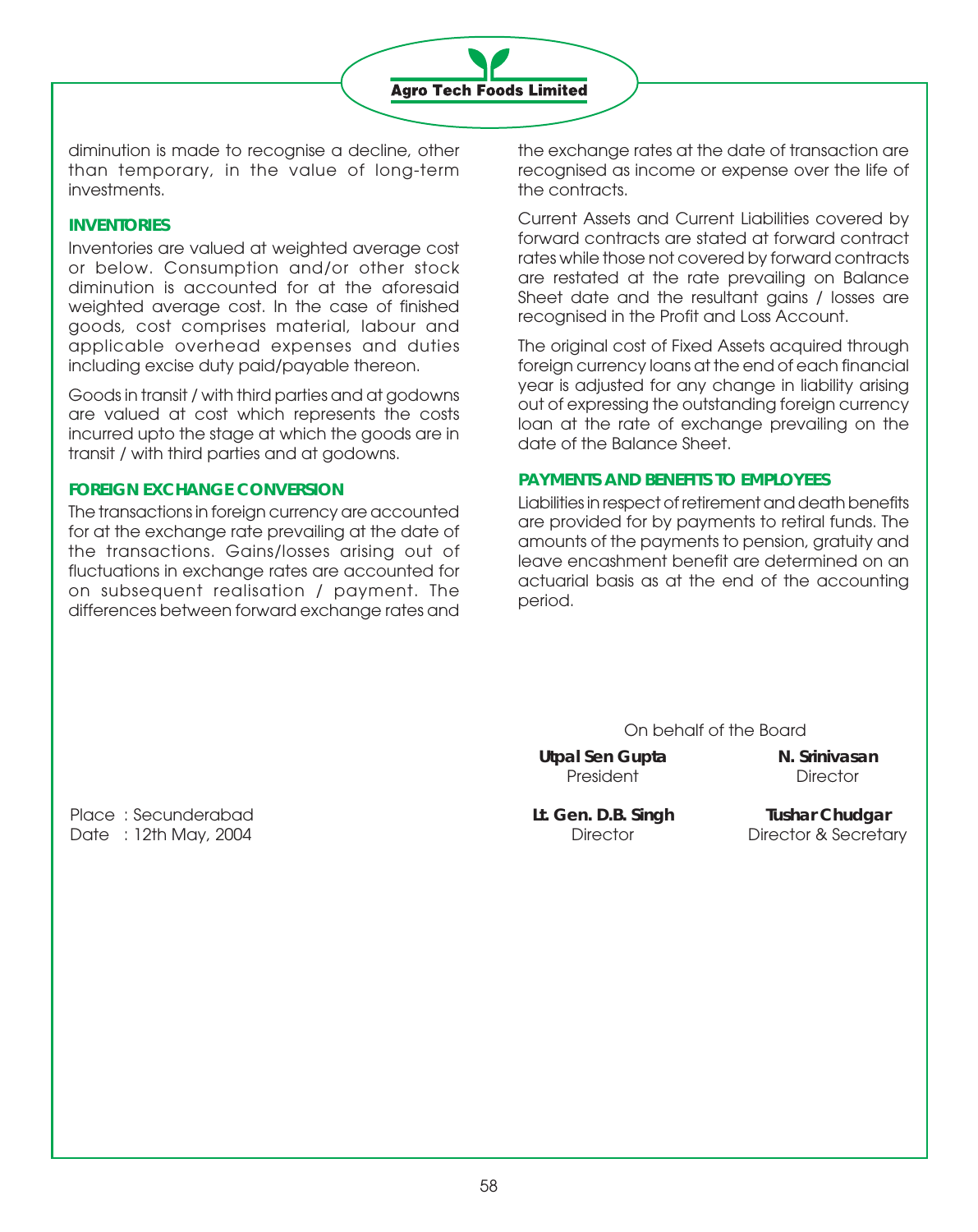

## **BALANCE SHEET AS AT 31st MARCH, 2004**

|                                                                   |                                                                                                                                     |                  |                       | 31st March, 2004 |                      | 31st March, 2003       |                     |
|-------------------------------------------------------------------|-------------------------------------------------------------------------------------------------------------------------------------|------------------|-----------------------|------------------|----------------------|------------------------|---------------------|
|                                                                   |                                                                                                                                     | <b>Schedules</b> | <b>Rs. Millions</b>   |                  | <b>Rs. Millions</b>  | Rs. Millions           | Rs. Millions        |
| L.                                                                | <b>SOURCES OF FUNDS</b>                                                                                                             |                  |                       |                  |                      |                        |                     |
|                                                                   | <b>Shareholders' Funds</b>                                                                                                          |                  |                       |                  |                      |                        |                     |
|                                                                   | Capital                                                                                                                             | 1                | 243.69                |                  |                      | 243.69                 |                     |
|                                                                   | Reserves & Surplus                                                                                                                  | $\overline{2}$   | 811.69                |                  |                      | 807.74                 |                     |
|                                                                   |                                                                                                                                     |                  |                       |                  | 1,055.38             |                        | 1,051.43            |
|                                                                   | <b>Loan Funds</b><br>Secured Loans                                                                                                  | 3                |                       |                  | 426.54               |                        | 468.88              |
|                                                                   | <b>TOTAL</b>                                                                                                                        |                  |                       |                  | 1,481.92             |                        | 1,520.31            |
|                                                                   |                                                                                                                                     |                  |                       |                  |                      |                        |                     |
|                                                                   | <b>II. APPLICATION OF FUNDS</b><br><b>Fixed Assets</b>                                                                              | 4                |                       |                  |                      |                        |                     |
|                                                                   | Gross Block                                                                                                                         |                  | 740.79                |                  |                      | 725.56                 |                     |
|                                                                   | Less: Depreciation                                                                                                                  |                  | 175.38                |                  |                      | 95.31                  |                     |
|                                                                   | Net Block                                                                                                                           |                  |                       | 565.41           |                      | 630.25                 |                     |
|                                                                   | Capital Work-in-Progress                                                                                                            |                  |                       | 1.48             |                      | 3.89                   |                     |
|                                                                   |                                                                                                                                     |                  |                       |                  | 566.89               |                        | 634.14              |
|                                                                   | <b>Investments</b>                                                                                                                  | 5                |                       |                  | 0.15                 |                        | 5.15                |
|                                                                   | Deferred Tax Assets / (Liabilities)                                                                                                 | 6                |                       |                  | 33.46                |                        | (58.23)             |
|                                                                   | <b>Current Assets, Loans &amp; Advances</b>                                                                                         |                  |                       |                  |                      | 617.13                 |                     |
|                                                                   | Inventories<br><b>Sundry Debtors</b>                                                                                                | 7<br>8           | 892.61<br>669.53      |                  |                      | 372.75                 |                     |
|                                                                   | Cash and Bank Balances                                                                                                              | 9                |                       | 56.76            |                      | 83.85                  |                     |
|                                                                   | <b>Other Current Assets</b>                                                                                                         | 10               |                       | 2.29             |                      | 3.55                   |                     |
|                                                                   | Loans & Advances                                                                                                                    | 11               | 372.50                |                  |                      | 482.56                 |                     |
|                                                                   |                                                                                                                                     |                  | 1,993.69              |                  |                      | 1,559.84               |                     |
|                                                                   | Less:                                                                                                                               |                  |                       |                  |                      |                        |                     |
|                                                                   | <b>Current Liabilities &amp; Provisions</b>                                                                                         | 12               |                       |                  |                      |                        |                     |
|                                                                   | Liabilities<br>Provisions                                                                                                           |                  | 1,256.86              | 53.17            |                      | 837.40<br>51.57        |                     |
|                                                                   |                                                                                                                                     |                  |                       |                  |                      |                        |                     |
|                                                                   |                                                                                                                                     |                  | 1,310.03              |                  |                      | 888.97                 |                     |
|                                                                   | <b>Net Current Assets</b>                                                                                                           |                  |                       |                  | 683.66               |                        | 670.87              |
|                                                                   | <b>Deferred Payment Liability:</b><br>(Refer Note (v) on Schedule 19)                                                               |                  |                       |                  | (338.60)             |                        | (401.00)            |
|                                                                   | <b>Miscellaneous Expenditure</b><br>(to the extent not written off or adjusted)                                                     | 13               |                       |                  | 355.26               |                        | 422.93              |
|                                                                   | <b>Profit and Loss Account</b>                                                                                                      | 14               |                       |                  | 181.10               |                        | 246.45              |
|                                                                   | <b>TOTAL</b>                                                                                                                        |                  |                       |                  | 1,481.92             |                        | 1,520.31            |
|                                                                   | Notes to the Accounts                                                                                                               | 19               |                       |                  |                      |                        |                     |
|                                                                   | The Schedules referred to above and the Statement on Significant<br>Accounting Policies form an integral part of the Balance Sheet. |                  |                       |                  |                      |                        |                     |
| This is the Balance Sheet referred to in our report of even date. |                                                                                                                                     |                  |                       |                  |                      | On behalf of the Board |                     |
| <b>Tuhin Bagchi</b>                                               |                                                                                                                                     | Utpal Sen Gupta  |                       |                  | N. Srinivasan        |                        | Lt. Gen. D.B. Singh |
|                                                                   | Partner                                                                                                                             | President        |                       |                  | Director             |                        | <b>Director</b>     |
|                                                                   | For and on behalf of                                                                                                                |                  |                       |                  |                      |                        |                     |
| Lovelock & Lewes                                                  |                                                                                                                                     |                  | <b>Tushar Chudgar</b> |                  |                      |                        |                     |
| <b>Chartered Accountants</b>                                      |                                                                                                                                     |                  |                       |                  | Director & Secretary |                        |                     |

Place : Hyderabad Place : Secunderabad

Date : 12th May, 2004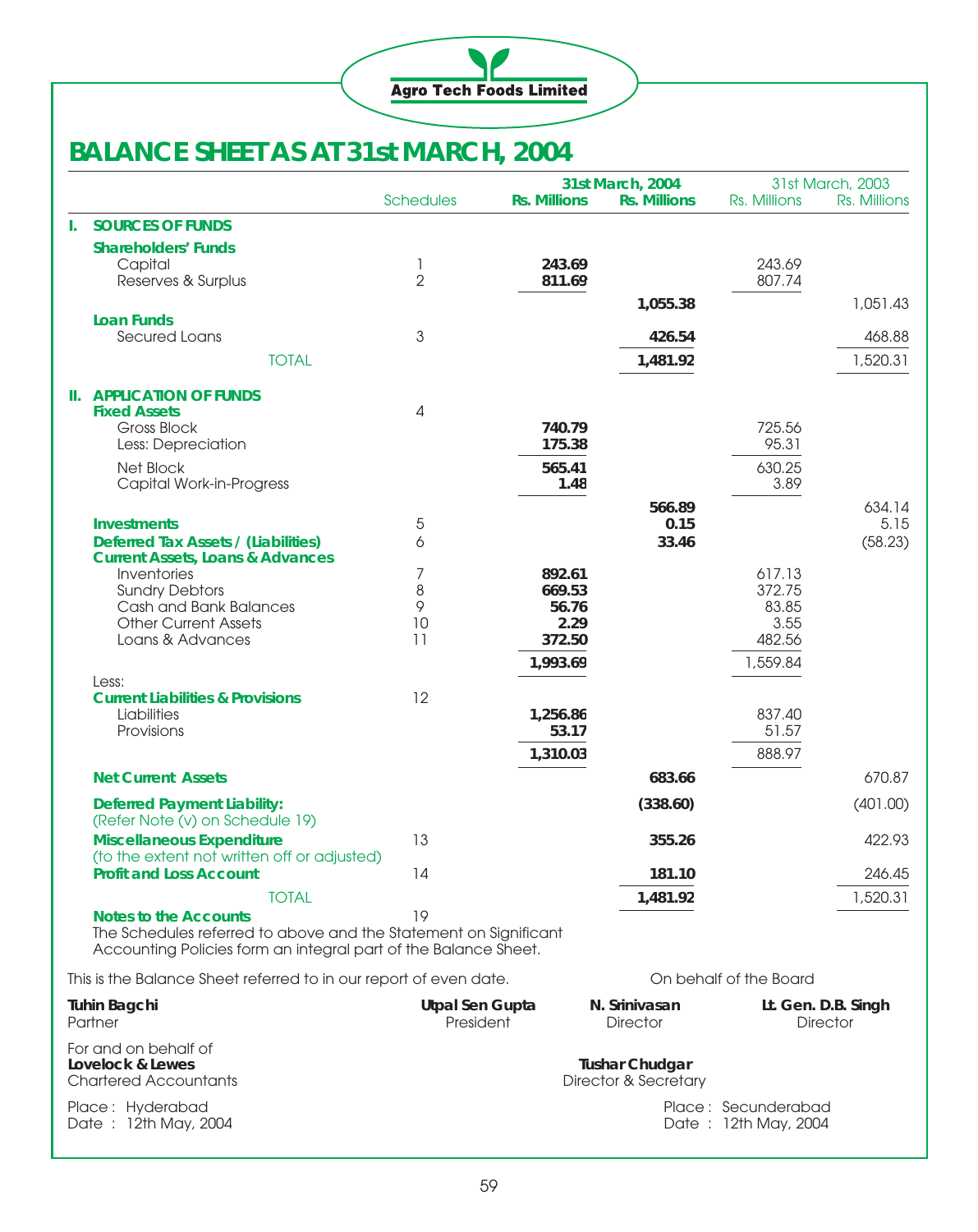

# **PROFIT AND LOSS ACCOUNT FOR THE YEAR ENDED 31st MARCH, 2004**

|                                                                                                                                                                               | <b>Schedules</b>                    | For the year ended<br>31st March, 2004<br><b>Rs. Millions</b> | For the year ended<br>31st March, 2003<br>Rs. Millions |
|-------------------------------------------------------------------------------------------------------------------------------------------------------------------------------|-------------------------------------|---------------------------------------------------------------|--------------------------------------------------------|
| <b>INCOME</b>                                                                                                                                                                 |                                     |                                                               |                                                        |
| Sales (Gross)<br>Less: Excise Duty                                                                                                                                            |                                     | 12,850.53<br>18.31                                            | 11,322.44<br>9.29                                      |
| Sales (Net)<br>Other income                                                                                                                                                   | 15                                  | 12,832.22<br>40.53                                            | 11,313.15<br>59.48                                     |
|                                                                                                                                                                               |                                     | 12,872.75                                                     | 11,372.63                                              |
| <b>EXPENDITURE</b>                                                                                                                                                            |                                     |                                                               |                                                        |
| <b>Material Consumption</b>                                                                                                                                                   | 16                                  | 11,318.93                                                     | 9,967.92                                               |
| Manufacturing, Selling etc., expenses                                                                                                                                         | 17                                  | 1,375.08                                                      | 1,284.99                                               |
| Interest and Finance Charges                                                                                                                                                  | 18                                  | 53.40                                                         | 81.74                                                  |
|                                                                                                                                                                               |                                     | 12,747.41                                                     | 11,334.65                                              |
| <b>PROFIT BEFORE DEPRECIATION / AMORTISATION</b><br>Depreciation / Amortisation                                                                                               |                                     | 125.34<br>26.88                                               | 37.98<br>14.15                                         |
| PROFIT BEFORE TAXATION AND EXTRAORDINARY ITEM<br>Provision for Taxation                                                                                                       |                                     | 98.46                                                         | 23.83                                                  |
| - Current<br>- Deferred                                                                                                                                                       |                                     | 3.00<br>3.09                                                  | 1.00<br>(2.71)                                         |
| <b>PROFIT BEFORE EXTRAORDINARY ITEM</b>                                                                                                                                       |                                     | 92.37                                                         | 25.54                                                  |
| <b>EXTRAORDINARY ITEM (Refer Note (iv) on Schedule 19)</b>                                                                                                                    |                                     | 62.40                                                         | 139.60                                                 |
| <b>NET PROFIT / (LOSS)</b>                                                                                                                                                    |                                     | 29.97                                                         | (114.06)                                               |
| <b>Transfer to General Reserve</b>                                                                                                                                            |                                     | 2.75                                                          | 1.25                                                   |
| Transfer to contingency Reserve                                                                                                                                               |                                     | 3.95                                                          |                                                        |
| Proposed Dividend                                                                                                                                                             |                                     | 1.57                                                          | 3.94                                                   |
| Dividend Tax                                                                                                                                                                  |                                     | 0.20                                                          | 0.50                                                   |
| Interim Dividend                                                                                                                                                              |                                     | 15.75                                                         |                                                        |
| Dividend Tax on Interim Dividend<br>Profit / (Loss) brought forward                                                                                                           |                                     | 2.02<br>(384.25)                                              | (264.50)                                               |
| Surplus / (Deficit) carried to Schedule 14                                                                                                                                    |                                     | (380.52)                                                      | (384.25)                                               |
| EPS (Basic and Diluted) before Extraordinary Item (Rs.)                                                                                                                       |                                     | 3.79                                                          | 1.05                                                   |
| EPS (Basic and Diluted) after Extraordinary Item (Rs.)                                                                                                                        |                                     | 1.23                                                          | (4.68)                                                 |
| <b>Notes to the Accounts</b><br>The Schedules referred to above and the Statement on Significant<br>Accounting Policies form an integral part of the Profit and Loss Account. | 19                                  |                                                               |                                                        |
| This is the Profit and Loss Account referred to in our report of even date.                                                                                                   |                                     |                                                               | On behalf of the Board                                 |
| <b>Tuhin Bagchi</b><br>Partner                                                                                                                                                | <b>Utpal Sen Gupta</b><br>President | N. Srinivasan<br><b>Director</b>                              | Lt. Gen. D.B. Singh<br><b>Director</b>                 |
| For and on behalf of<br>Lovelock & Lewes<br><b>Chartered Accountants</b>                                                                                                      |                                     | <b>Tushar Chudgar</b><br>Director & Secretary                 |                                                        |
| Place: Hyderabad<br>Date: 12th May, 2004                                                                                                                                      |                                     |                                                               | Place: Secunderabad<br>Date: 12th May, 2004            |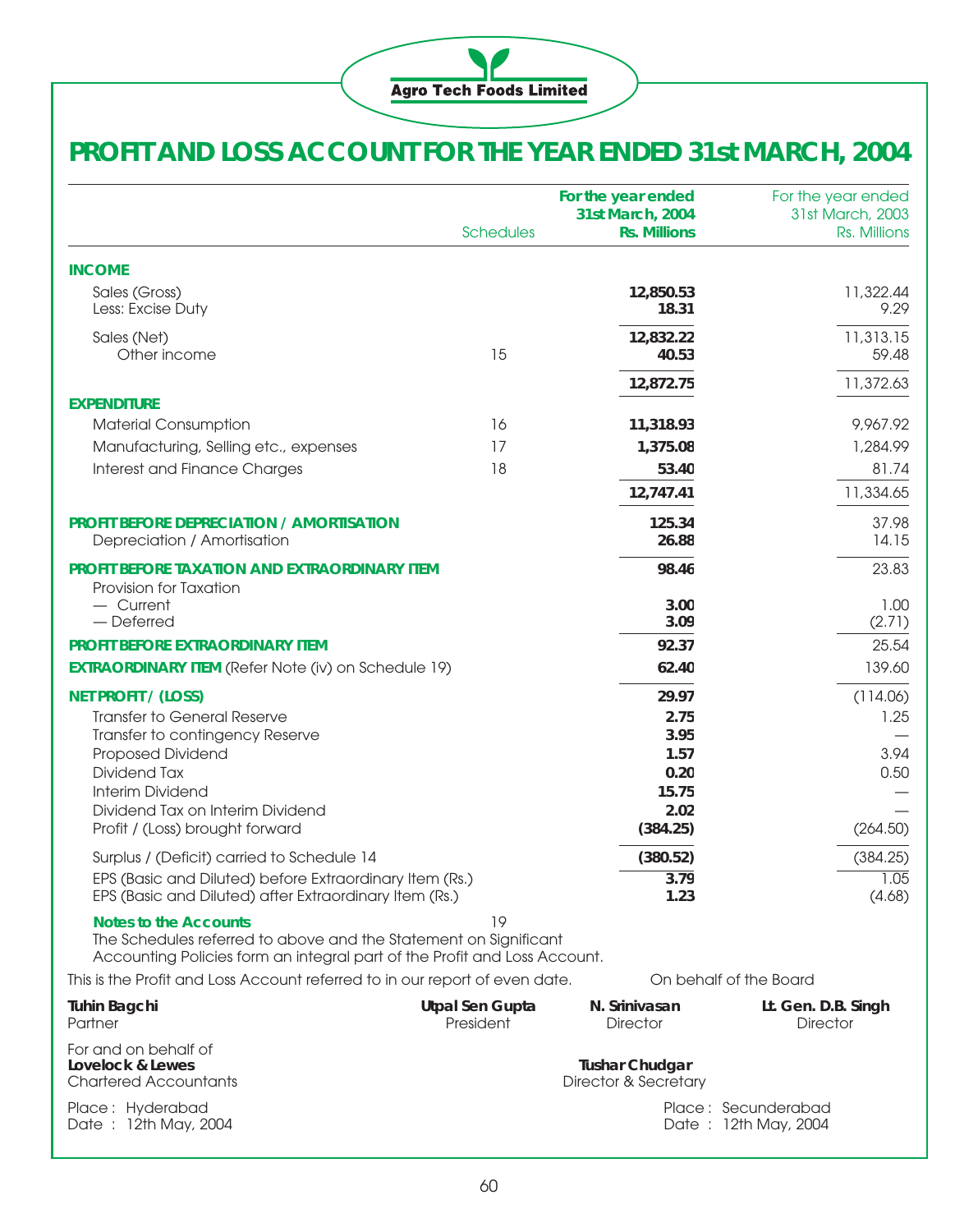

|                                                                                                                                               |                     | 31st March, 2004    |              | 31st March, 2003 |
|-----------------------------------------------------------------------------------------------------------------------------------------------|---------------------|---------------------|--------------|------------------|
| 1. Share Capital                                                                                                                              | <b>Rs. Millions</b> | <b>Rs. Millions</b> | Rs. Millions | Rs. Millions     |
| <b>Authorised:</b>                                                                                                                            |                     |                     |              |                  |
| 2,50,00,000 Equity Shares of Rs. 10 each                                                                                                      |                     | 250.00              |              | 250.00           |
| 10,00,000 Cumulative, Redeemable Preference                                                                                                   |                     | 100.00              |              | 100,00           |
| Shares of Rs. 100 each                                                                                                                        |                     |                     |              |                  |
|                                                                                                                                               |                     | 350.00              |              | 350.00           |
| Issued:<br>2,43,72,139 Equity Shares of Rs. 10 each                                                                                           |                     | 243.72              |              | 243.72           |
|                                                                                                                                               |                     |                     |              |                  |
| <b>Subscribed and Paid-up:</b><br>2,43,69,264 Equity Shares of Rs. 10 each fully paid<br>- Of the above shares 1,25,00,000 shares are held by |                     | 243.69              |              | 243.69           |
| CAG - Tech (Mauritius) Limited, the holding company                                                                                           |                     |                     |              |                  |
|                                                                                                                                               |                     | 243.69              |              | 243.69           |
| 2. Reserves and Surplus                                                                                                                       |                     |                     |              |                  |
| <b>Share Premium Account</b>                                                                                                                  |                     | 721.29              |              | 721.29           |
| <b>Investment Allowance Reserve</b>                                                                                                           |                     | 9.20                |              | 9.20             |
| State Investment Subsidy                                                                                                                      |                     | 1.00                |              | 1.00             |
| <b>Contingency Reserve</b><br><b>General Reserve</b>                                                                                          | 216.40              | 80.20               | 190.03       | 76.25            |
| Less: As per contra                                                                                                                           | (216.40)            |                     | (190.03)     |                  |
|                                                                                                                                               |                     |                     |              |                  |
|                                                                                                                                               |                     | 811.69              |              | 807.74           |
| 3. Secured Loans                                                                                                                              |                     |                     |              |                  |
| Short Term Loans                                                                                                                              |                     |                     |              |                  |
| - From Banks                                                                                                                                  | 371.43              |                     | 388.62       |                  |
| - Interest accrued and due                                                                                                                    | 9.69                |                     | 6.87         |                  |
|                                                                                                                                               |                     | 381.12              |              | 395.49           |
| Cash Credit and Export Packing Credit                                                                                                         |                     |                     |              |                  |
| - From Banks                                                                                                                                  | 45.29               |                     | 72.72        |                  |
| - Interest accrued and due                                                                                                                    | 0.13                |                     | 0.67         |                  |
|                                                                                                                                               |                     | 45.42               |              | 73.39            |
| The above loans are secured by hypothecation of                                                                                               |                     |                     |              |                  |
| inventories and book debts                                                                                                                    |                     |                     |              |                  |
|                                                                                                                                               |                     | 426.54              |              | 468.88           |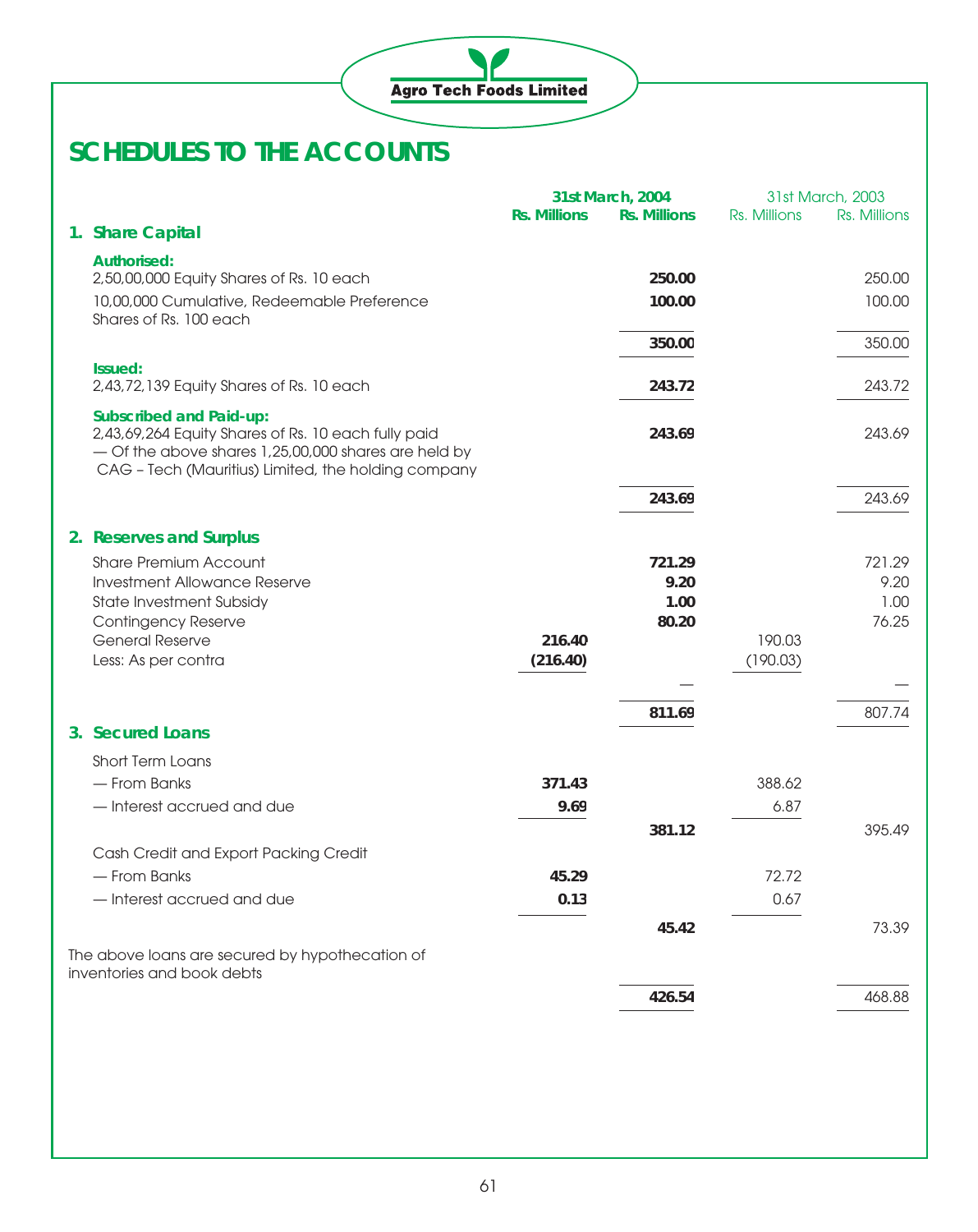

### **4. Fixed Assets**

|                                                                               | Goodwill                 | Free-<br>hold<br>Land    | Lease-<br>hold<br>Land    | <b>Buildings</b> | Plant &<br>Machi-<br>nery | Furniture<br>&<br><b>Fixtures</b> | <b>Vehicles</b> | Trade<br><b>Marks</b>    | Technical<br>Know-<br>how        | Total<br>31st March 31st March<br>2004 | Total<br>2003 |
|-------------------------------------------------------------------------------|--------------------------|--------------------------|---------------------------|------------------|---------------------------|-----------------------------------|-----------------|--------------------------|----------------------------------|----------------------------------------|---------------|
|                                                                               | Rs. Millions             |                          | Rs. Millions Rs. Millions | Rs. Millions     | Rs. Millions              | Rs. Millions                      | Rs. Millions    | Rs. Millions             | Rs. Millions                     | Rs. Millions Rs. Millions              |               |
| <b>ORIGINAL COST (GROSS BLOCK)</b>                                            |                          |                          |                           |                  |                           |                                   |                 |                          |                                  |                                        |               |
| Cost at the<br>beginning of<br>the year                                       | 63.47                    | 16.59                    | 0.69                      | 75.82            | 140.88                    | 21.88                             | 16.87           | 370.84                   | 18.52                            | 725.56                                 | 741.03        |
| Additions during<br>the year                                                  | $\overline{\phantom{0}}$ | $\overline{\phantom{0}}$ | $\overline{\phantom{0}}$  | 1.21             | 15.16                     | 0.41                              | 2.76            | $\overline{\phantom{0}}$ | 7.25                             | 26.79                                  | 26.37         |
|                                                                               | 63.47                    | 16.59                    | 0.69                      | 77.03            | 156.04                    | 22.29                             | 19.63           | 370.84                   | 25.77                            | 752.35                                 | 767.40        |
| Withdrawals during the year                                                   | $\qquad \qquad -$        | $\qquad \qquad -$        | —                         | 0.06             | 6.24                      | 2.52                              | 2.74            | -                        | $\overline{\phantom{0}}$         | 11.56                                  | 41.84         |
| Cost (Gross Block)<br>as at 31st March                                        | 63.47                    | 16.59                    | 0.69                      | 76.97            | 149.80                    | 19.77                             | 16.89           | 370.84                   | 25.77                            | 740.79                                 | 725.56        |
| DEPRECIATION AND<br><b>AMORTISATION</b>                                       |                          |                          |                           |                  |                           |                                   |                 |                          |                                  |                                        |               |
| At the beginning<br>of the year                                               |                          |                          | 0.27                      | 7.92             | 53.53                     | 9.45                              | 5.62            |                          | 18.52                            | 95.31                                  | 98.65         |
| For the year                                                                  |                          | $\overline{\phantom{0}}$ | 0.03                      | 1.41             | 10.69                     | 1.45                              | 3.08            | 68.81*                   | 0.95                             | 86.42                                  | 14.15         |
|                                                                               | —                        | $\overline{\phantom{0}}$ | 0.30                      | 9.33             | 64.22                     | 10.90                             | 8.70            | 68.81                    | 19.47                            | 181.73                                 | 112.80        |
| Withdrawals during the year                                                   | -                        | $\qquad \qquad -$        | $\overline{\phantom{0}}$  | 0.01             | 3.03                      | 1.08                              | 2.23            | $\overline{\phantom{0}}$ | $\qquad \qquad -$                | 6.35                                   | 17.49         |
| As at 31st March                                                              | —                        | $\qquad \qquad -$        | 0.30                      | 9.32             | 61.19                     | 9.82                              | 6.47            | 68.81                    | 19.47                            | 175.38                                 | 95.31         |
| <b>NET BOOK VALUE</b><br>(NET BLOCK)                                          |                          |                          |                           |                  |                           |                                   |                 |                          |                                  |                                        |               |
| As at 31st March, 2004                                                        | 63.47                    | 16.59                    | 0.39                      | 67.65            | 88.61                     | 9.95                              | 10.42           | 302.03                   | 6.30                             | 565.41                                 | 630.26        |
| As at 31st March, 2003                                                        | 63.47                    | 16.59                    | 0.42                      | 67.90            | 87.35                     | 12.43                             | 11.25           | 370.84                   | $\overbrace{\phantom{12322111}}$ | 630.26                                 |               |
| Capital Work-in-<br>Progress at cost<br>(includes advances -<br>unsecured and |                          |                          |                           |                  |                           |                                   |                 |                          |                                  |                                        |               |
| considered good)                                                              |                          |                          |                           |                  |                           |                                   |                 |                          |                                  | 1.48                                   | 3.89          |

Note:

a. Freehold land includes Rs. 7.06 Millions (2003 – Rs. 7.06 Millions) in respect of land pending registration in the name of the Group.

b. Buildings (includes cost of shares in co-operative Societies) include Rs. 8.08 Millions (2003 – Rs. 8.08 Millions) pending registration in the name of the Company.

c. Carrying value of Trade Marks represents the value of brands viz, "Sundrop" and "Rath" amounting to Rs. 199.47 Millions (2003 – Rs. 257.50 Millions) and Rs. 102.56 Millions (2003 – Rs. 113.34 Millions) respectively.

d. The unexpired amortisation period for "Sundrop" is 31 years and for "Rath" is 36 years.

e. The unexpired amortisation period for Technical Know how is 6 years.

\* Includes an amount of Rs. 59.53 Millions adjusted with the debit balance of Profit and Loss Account. (Refer Note (vii) of schedule 19)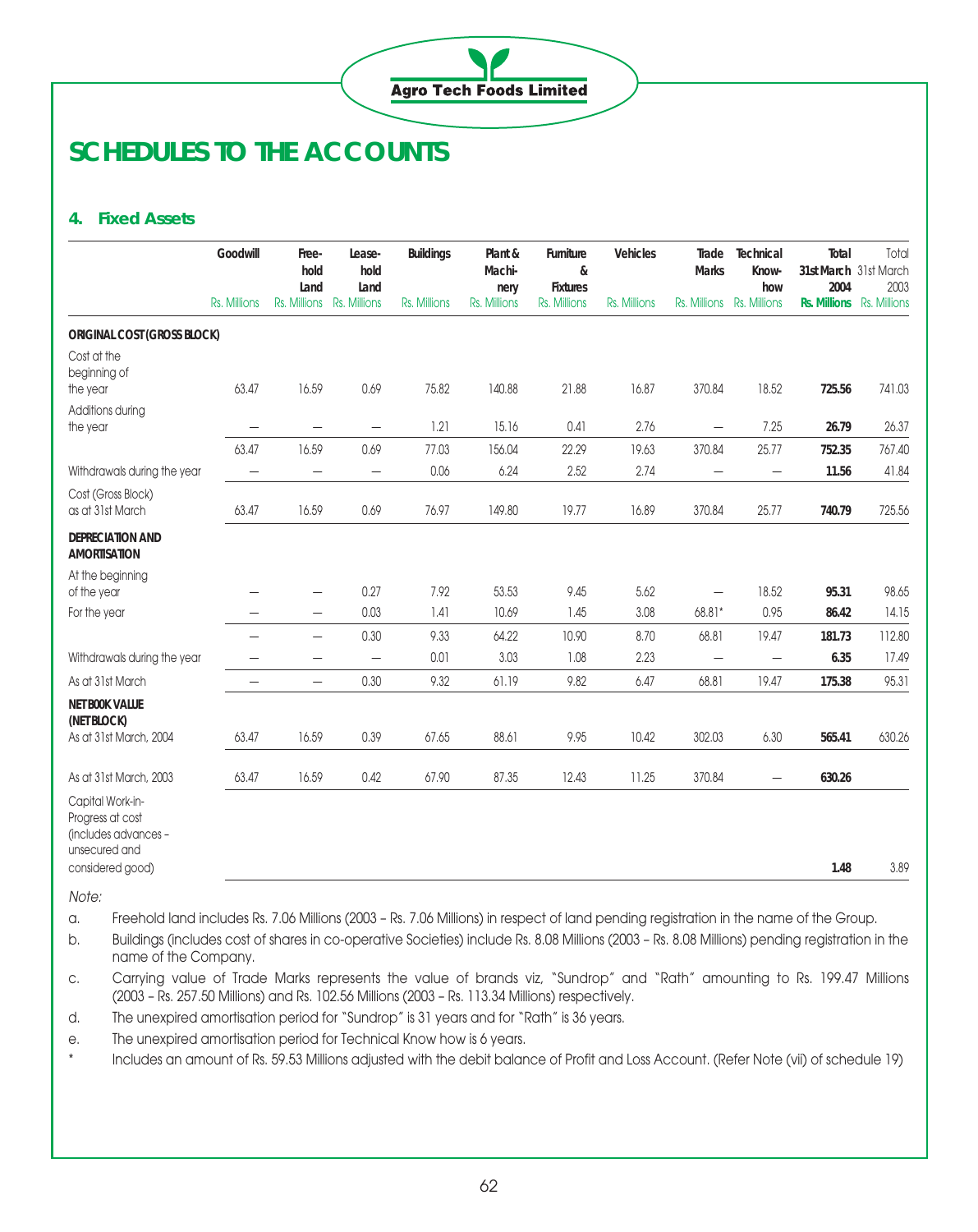

|                                                                                                  |                     | 31st March, 2004    |              | 31st March, 2003 |
|--------------------------------------------------------------------------------------------------|---------------------|---------------------|--------------|------------------|
|                                                                                                  | <b>Rs. Millions</b> | <b>Rs. Millions</b> | Rs. Millions | Rs. Millions     |
| 5. Investments –                                                                                 |                     |                     |              |                  |
| Long Term: At Cost                                                                               |                     |                     |              |                  |
| A Trade: (Unquoted)<br><b>ITC Classic Real Estate Finance Limited.</b>                           |                     |                     |              |                  |
| - 50,00,000 Equity Shares of Rs. 10 each fully paid                                              | 100.50              |                     | 100.50       |                  |
| Less: Provision for Diminution in Value                                                          | 100.50              |                     | 100.50       |                  |
|                                                                                                  |                     |                     |              |                  |
| <b>B</b> Government Securities                                                                   |                     | 0.12                |              | 0.12             |
| 6 year National Saving Certificate                                                               |                     | 0.02                |              | 0.02             |
| (Purchased during the year Rs. NIL, 2003 - Rs. 0.02 Millions)                                    |                     |                     |              |                  |
| Indira Vikas Patra                                                                               |                     | 0.01                |              | 0.01             |
| (Rs. 0.001 Millions Redeemed during the year)<br>Short Term (At cost or below)                   |                     |                     |              |                  |
| Others (Unquoted)                                                                                |                     |                     |              |                  |
| Investments in Mutual Funds*                                                                     |                     |                     |              |                  |
| J M High Liquidity Fund - Growth Plan                                                            |                     |                     |              |                  |
| (299,415,541 units worth Rs. 16.6992 each)<br>Prudential ICICI Liquid Plan                       |                     |                     |              | 2.50             |
| (337,272,678 units worth Rs. 14.8248 each)                                                       |                     |                     |              | 2.50             |
| Purchased and sold during the year -                                                             |                     |                     |              |                  |
| Zurich Liquidity Fund - Saving Plan Growth Option                                                |                     |                     |              |                  |
| (4,308,210 units worth Rs. 70 Millions)<br>Templeton Floating Rate - Short Growth Option         |                     |                     |              |                  |
| (11,676,712 units worth Rs. 130 Millions)                                                        |                     |                     |              |                  |
| Templeton Liquid Fund - Growth Option                                                            |                     |                     |              |                  |
| (6,331,318 units worth Rs. 70 Millions)                                                          |                     |                     |              |                  |
| HDFC High Interest Short Term Plan - Growth Option<br>(4,810,614 units worth Rs. 54.25 Millions) |                     |                     |              |                  |
| Alliance Short Term Plan - Growth Option                                                         |                     |                     |              |                  |
| (8,556.386, units worth Rs. 95 Millions)                                                         |                     |                     |              |                  |
| Grindlays Super Saver Income Fund                                                                |                     |                     |              |                  |
| (246,449 units worth Rs. 2.50 Millions)<br>Prudential ICICI Short Term Plan                      |                     |                     |              |                  |
| (235,347 units worth Rs. 2.50 Millions)                                                          |                     |                     |              |                  |
| Templeton India short Term Plan                                                                  |                     |                     |              |                  |
| (2,437 Units worth Rs. 2.50 Millions)                                                            |                     |                     |              |                  |
| Deutsche Short Term Maturity Plan<br>(732,906 units worth Rs. 7.5 Millions)                      |                     |                     |              |                  |
| Grindlays Super Saver/Cash Fund                                                                  |                     |                     |              |                  |
| (616,060 Units Worth Rs. 6.25 Millions)                                                          |                     |                     |              |                  |
| <b>HSBC Cash Fund</b>                                                                            |                     |                     |              |                  |
| (760,743 units worth Rs. 7.75 Millions)<br>Templeton India Treasury Management                   |                     |                     |              |                  |
| (5,244 Units worth Rs. 7.50 Millions)                                                            |                     |                     |              |                  |
| Deutsche Insta Cash Plus Fund                                                                    |                     |                     |              |                  |
| (784.871 Units worth Rs. 8.00 Millions)                                                          |                     |                     |              |                  |
| <b>HDFC Short Term Plan</b><br>(493,204 Units worth Rs. 5.00 Millions)                           |                     |                     |              |                  |
| HDFC Cash management Fund                                                                        |                     |                     |              |                  |
| (540,855 Units worth Rs. 5.75 Millions)                                                          |                     |                     |              |                  |
| Templeton India Floating Rate ST Plan                                                            |                     |                     |              |                  |
| (424,735 Units worth Rs. 4.25 Millions)<br>Reliance FMP Plan                                     |                     |                     |              |                  |
| (500,230 Units worth Rs. 5.00 Millions)                                                          |                     |                     |              |                  |
|                                                                                                  |                     |                     |              |                  |
|                                                                                                  |                     | 0.15                |              | 5.15             |
| *Market value of Short Term Investments                                                          |                     |                     |              |                  |
| - Rs. Nil (2003 - Rs. 5.026 Millions)                                                            |                     |                     |              |                  |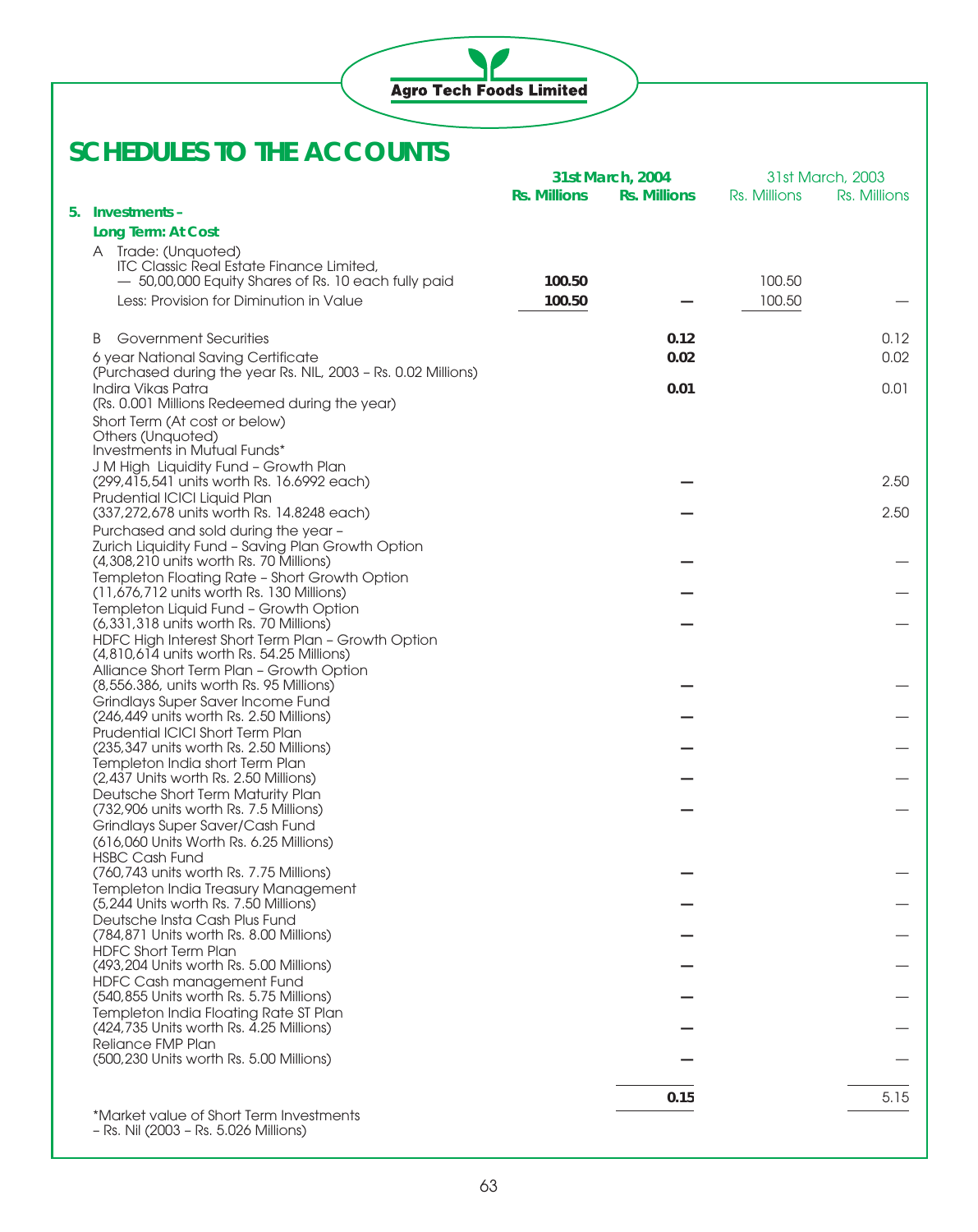|                                                                         |                                                                                                          | 31st March, 2004<br><b>Rs. Millions</b> | 31st March, 2003<br>Rs. Millions          |
|-------------------------------------------------------------------------|----------------------------------------------------------------------------------------------------------|-----------------------------------------|-------------------------------------------|
|                                                                         | 6. Deferred tax asset / (Liabilities)                                                                    |                                         |                                           |
| On Depreciation                                                         | On Provision for Debts / Assets<br>On Expenditure on payment basis<br><b>Voluntary Separation Scheme</b> | 10.92<br>9.39<br>7.45<br>5.70           | (82.32)<br>10.53<br>4.80<br>8.76          |
|                                                                         |                                                                                                          | 33.46                                   | (58.23)                                   |
| 7. Inventories                                                          |                                                                                                          |                                         |                                           |
| Stores & Spare Parts*<br><b>Packing Materials*</b><br>Work in Process** | Raw Materials*+ (including in transit)<br>Finished Goods** (including in transit)                        | 523.74<br>21.75<br>6.39<br>340.73       | 0.59<br>349.21<br>32.23<br>2.70<br>232.40 |
|                                                                         |                                                                                                          | 892.61                                  | 617.13                                    |
| * at cost or below                                                      | +at cost or net realisable value whichever is lower for<br>Raw Material held for Trading.                |                                         |                                           |
|                                                                         | ** at cost or net realisable value whichever is lower                                                    |                                         |                                           |
|                                                                         | (Finished goods include Goods sent on Consignment<br>Rs. 2.45 Millions; 2003 - Rs. 0.99 Millions)        |                                         |                                           |
| 8. Sundry Debtors                                                       |                                                                                                          |                                         |                                           |
|                                                                         | Debts outstanding for a period exceeding six months                                                      |                                         |                                           |
| Secured<br>Unsecured                                                    | - Considered good<br>- Considered good<br>- Considered doubtful                                          | 0.03<br>8.73<br>26.11                   | 1.38<br>11.56<br>23.35                    |
| Other debts                                                             |                                                                                                          |                                         |                                           |
| Secured<br>Unsecured                                                    | - Considered good<br>- Considered good                                                                   | 0.70<br>660.07                          | 0.38<br>359.43                            |
|                                                                         | - Less: Provision for doubtful debts                                                                     | 695.64<br>26.11                         | 396.10<br>23.35                           |
|                                                                         |                                                                                                          | 669.53                                  | 372.75                                    |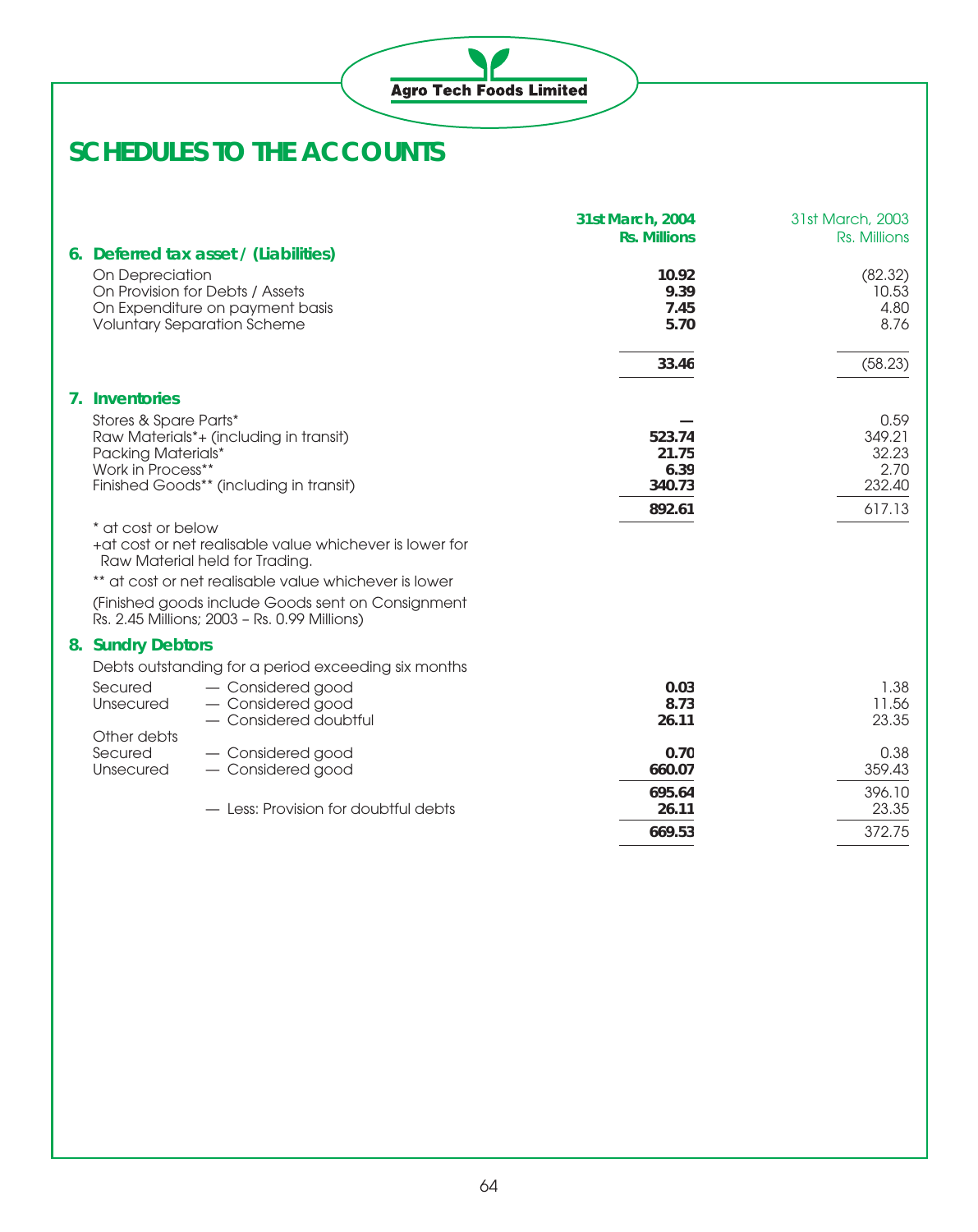|                                                                             | 31st March, 2004<br><b>Rs. Millions</b> | 31st March, 2003<br>Rs. Millions |
|-----------------------------------------------------------------------------|-----------------------------------------|----------------------------------|
| 9. Cash and Bank Balances                                                   |                                         |                                  |
| Cash and Cheques on hand                                                    | 0.16                                    | 0.25                             |
| With Scheduled Banks:<br><b>On Current Accounts</b>                         | 13.36                                   | 76.92                            |
| On Fixed Deposit Account*                                                   | 43.12                                   | 6.50                             |
| Unclaimed Fixed Deposit account                                             | 0.12                                    | 0.06                             |
| <b>Unclaimed Debenture Interest</b>                                         |                                         | 0.12                             |
| *Lodged as Security Deposit Rs. 2.98 Millions<br>(2003 - Rs. 1.90 Millions) | 56.76                                   | 83.85                            |
| <b>10. Other Current Assets</b>                                             |                                         |                                  |
| <b>Interest Receivable</b>                                                  | 0.63                                    | 0.24                             |
| Sales Promotion Material at Cost                                            | 1.66                                    | 3.31                             |
|                                                                             | 2.29                                    | 3.55                             |
| <b>11. Loans and Advances</b>                                               |                                         |                                  |
| Loans                                                                       |                                         |                                  |
| Secured*                                                                    |                                         |                                  |
| Considered good**                                                           | 5.96                                    | 6.44                             |
| Unsecured<br>Considered good #                                              | 12.48                                   | 22.74                            |
| Considered doubtful                                                         | 0.06                                    | 0.06                             |
|                                                                             |                                         |                                  |
|                                                                             | 18.50                                   | 29.24                            |
| - Less: Provision for doubtful loans                                        | 0.06                                    | 0.06                             |
|                                                                             | 18.44                                   | 29.18                            |
| Advances recoverable in cash or in<br>kind or for value to be received      | 117.59                                  | 218.38                           |
| Advances with Government and Public Bodies                                  | 15.19                                   | 19.25                            |
| Deposits with Government, Public Bodies and Others                          | 25.60                                   | 27.83                            |
| Advance Income Tax (net of provision)                                       | 195.68                                  | 182.92                           |
| (Unsecured - considered doubtful)                                           |                                         |                                  |
| Advances recoverable in cash or in kind or for value<br>to be received      | 5.00                                    | 5.00                             |
|                                                                             | 377.50                                  | 482.56                           |
| Less: Provision for doubtful advances                                       | 5.00                                    |                                  |
|                                                                             | 372.50                                  | 482.56                           |
| Secured by deposit of title deeds                                           |                                         |                                  |
| Includes amounts due from Directors Rs. 1.69 Millions                       |                                         |                                  |

(2003 – Rs. 1.79 Millions). Maximum indebtedness during the year Rs. 1.78 Millions (2003 – Rs. 1.89 Millions)

# Includes amounts due from Director Rs. 0.21 Millions (2003 – Rs. 0.15 Millions). Maximum indebtedness during the year Rs. 0.21 Millions (2003 – Rs. 0.16 Millions)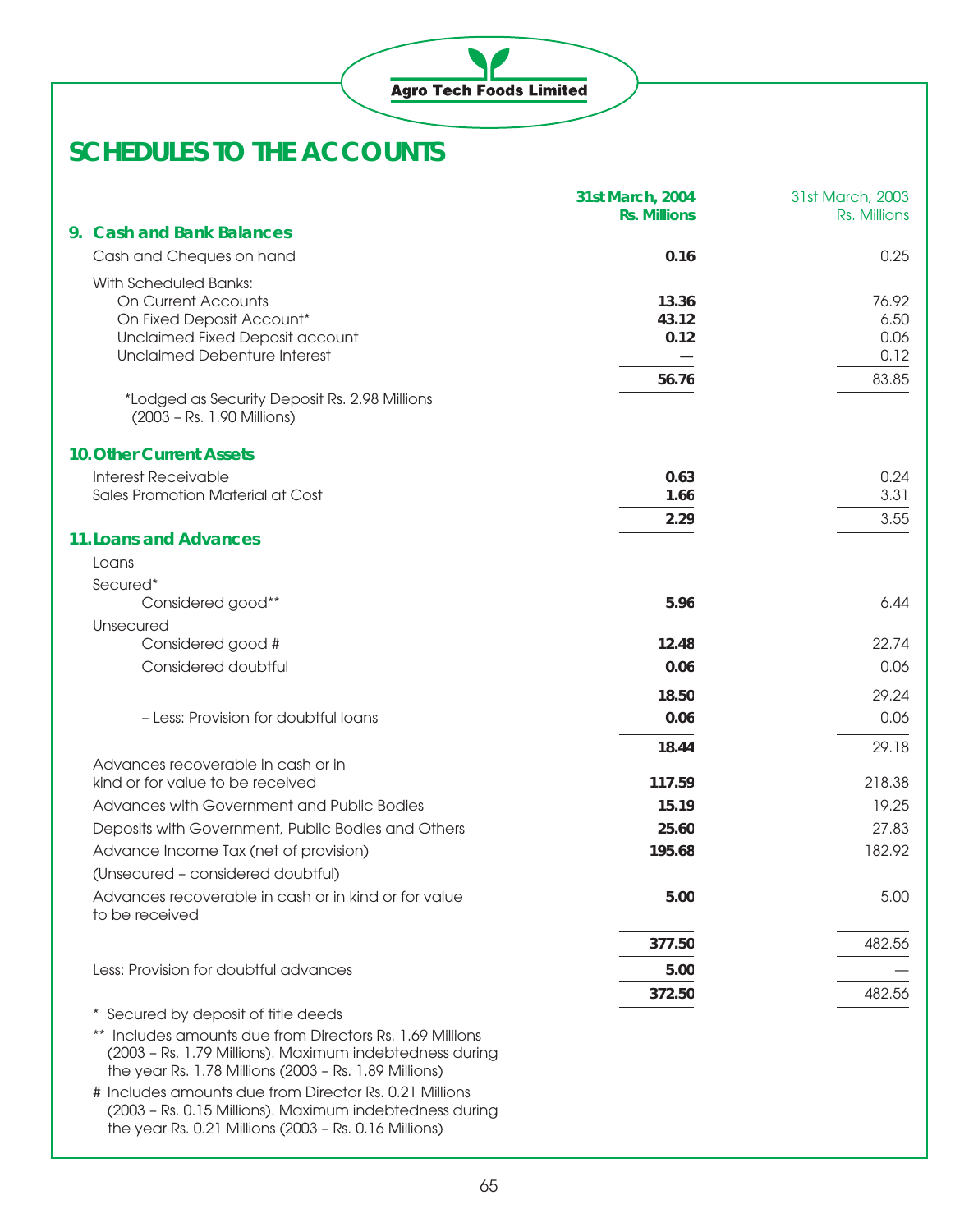

|                                                                                        | 31st March, 2003<br>31st March, 2004 |                     |              |              |
|----------------------------------------------------------------------------------------|--------------------------------------|---------------------|--------------|--------------|
|                                                                                        | <b>Rs. Millions</b>                  | <b>Rs. Millions</b> | Rs. Millions | Rs. Millions |
| <b>12. Current Liabilities and Provisions</b>                                          |                                      |                     |              |              |
| A. Liabilities                                                                         |                                      |                     |              |              |
| Acceptances                                                                            |                                      | 489.41              |              | 269.55       |
| <b>Sundry Creditors</b><br>- Due to Small Scale Industrial undertakings                | 0.97                                 |                     | 2.60         |              |
| - Due to Others #                                                                      | 591.43                               |                     | 441.03       |              |
|                                                                                        |                                      | 592.40              |              | 443.63       |
| Advance from customers                                                                 |                                      | 51.05               |              | 39.48        |
| Investor Education and Protection Fund shall be                                        |                                      |                     |              |              |
| credited by the following amounts:                                                     |                                      |                     |              |              |
| <b>Unclaimed Fixed Deposits</b>                                                        |                                      | 0.24                |              | 0.43         |
| <b>Unclaimed Debenture Interest</b>                                                    |                                      |                     |              | 0.10         |
| Interest accrued but not due on loans                                                  |                                      | 1.04                |              | 1.91         |
| <b>Other Liabilities</b>                                                               |                                      | 122.72              |              | 82.30        |
|                                                                                        |                                      |                     |              |              |
|                                                                                        |                                      | 1,256.86            |              | 837.40       |
| # Includes due to Director Rs. 0.58 Millions (2003 - Rs. 0.37 Millions)                |                                      |                     |              |              |
| <b>B.</b> Provisions<br><b>Provision for Retiral Benefits</b>                          |                                      | 11.66               |              | 8.70         |
| Provision for Diminution in the value of assets                                        |                                      | 39.73               |              | 38.43        |
| Provision for Proposed Dividend (Other Venturer's Share)                               |                                      | 1.58                |              | 3.94         |
| (Refer Note (i) on Schedule 19)<br>Provision for dividend Tax (Other Venturer's Share) |                                      | 0.20                |              | 0.50         |
|                                                                                        |                                      |                     |              | 51.57        |
| 13. Miscellaneous Expenditure                                                          |                                      | 53.17               |              |              |
| (to the extent not written off or adjusted)                                            |                                      |                     |              |              |
| Expenditure on                                                                         |                                      |                     |              |              |
| - Preliminary Expenses                                                                 |                                      |                     | 0.01         |              |
| - Settlement Cost                                                                      | 338.60                               |                     | 401.00       |              |
| - Software Expenses                                                                    | 16.66                                |                     | 21.92        |              |
|                                                                                        |                                      | 355.26              |              | 422.93       |
|                                                                                        |                                      | 355.26              |              | 422.93       |
| <b>14. Profit and Loss Account</b>                                                     |                                      |                     |              |              |
| Balance as per Profit and Loss Account                                                 |                                      | 380.52              |              | 384.25       |
| Add: Transitional Deferred Tax Liability                                               | 52.23                                |                     | 52.23        |              |
| Adjustment during the year                                                             | (91.93)                              |                     |              |              |
| (Refer Note (v) on Schedule 19)<br>Add: Transitional amortisation of Trade Marks       |                                      | (39.70)             |              | 52.23        |
| (Refer Note (vii) on Schedule 19)                                                      | 59.53                                |                     |              |              |
| Deferred Tax Assets on above                                                           | (2.85)                               |                     |              |              |
|                                                                                        |                                      | 56.68               |              |              |
| Less: As Per Contra                                                                    |                                      | (216.40)            |              | (190.03)     |
|                                                                                        |                                      | 181.10              |              | 246.45       |
|                                                                                        |                                      |                     |              |              |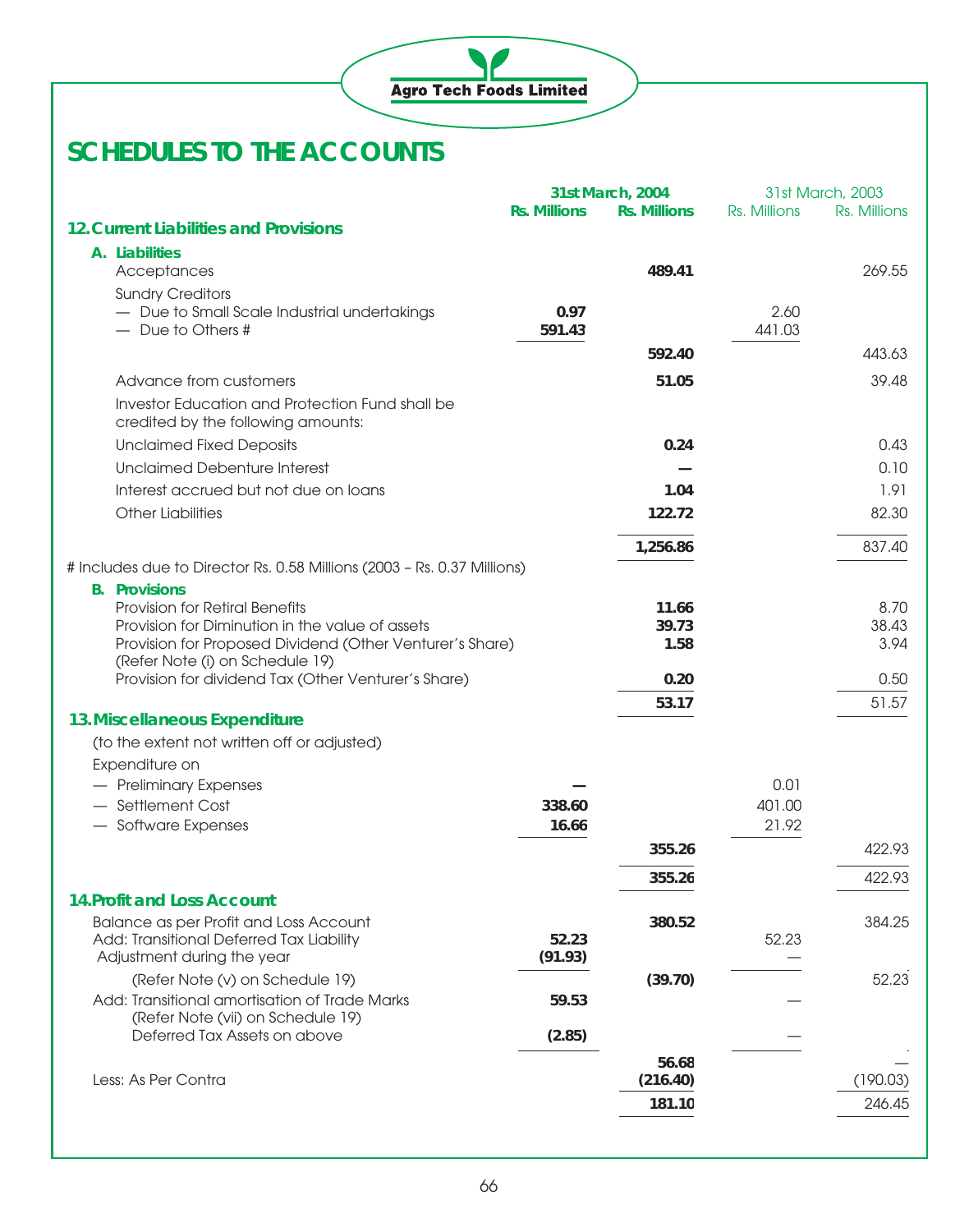

|                                                         |                     | For the year ended<br>31st March, 2004 |                 | For the year ended<br>31st March, 2003 |
|---------------------------------------------------------|---------------------|----------------------------------------|-----------------|----------------------------------------|
|                                                         | <b>Rs. Millions</b> | <b>Rs. Millions</b>                    | Rs. Millions    | Rs. Millions                           |
| <b>15.Other Income</b>                                  |                     |                                        |                 |                                        |
| Income from long term Trade Investments                 |                     | 0.65                                   |                 |                                        |
| Profit on Sale of Investments                           |                     | 0.62                                   |                 | 0.69                                   |
| <b>Rents Received</b>                                   |                     | 0.31                                   |                 | 0.46                                   |
| Sundry Claims/Excess Provisions/unclaimed credits (net) |                     | 11.21                                  |                 | 29.20                                  |
| Miscellaneous Sales                                     |                     | 3.81                                   |                 | 2.92                                   |
| Miscellaneous Income                                    |                     | 23.93                                  |                 | 26.21                                  |
|                                                         |                     | 40.53                                  |                 | 59.48                                  |
| <b>16. Material Consumption</b>                         |                     |                                        |                 |                                        |
| <b>Opening Stock</b>                                    |                     |                                        |                 |                                        |
| <b>Raw Materials</b>                                    | 351.63              |                                        | 373.29          |                                        |
| <b>Work in Process</b>                                  | 2.70                |                                        | 2.47            |                                        |
| <b>Packing Materials</b>                                | 33.16               |                                        | 24.47           |                                        |
| <b>Finished Goods</b>                                   | 228.18              |                                        | 309.65          |                                        |
|                                                         |                     | 615.67                                 |                 | 709.88                                 |
| Add: Purchases                                          |                     |                                        |                 |                                        |
| <b>Raw Materials</b>                                    | 6,027.64            |                                        | 5,657.74        |                                        |
| <b>Packing Materials</b>                                | 204.75              |                                        | 233.83          |                                        |
| <b>Finished Goods</b>                                   | 5,362.14            |                                        | 3,982.14        |                                        |
|                                                         |                     | 11,594.53                              |                 | 9,873.71                               |
| Less: Closing Stock                                     |                     |                                        |                 |                                        |
| <b>Raw Materials</b>                                    | 523.64              |                                        | 351.63          |                                        |
| <b>Work in Process</b>                                  | 17.00               |                                        | 2.70            |                                        |
| <b>Packing Materials</b><br><b>Finished Goods</b>       | 20.51<br>330.12     |                                        | 33.16<br>228.18 |                                        |
|                                                         |                     |                                        |                 |                                        |
|                                                         |                     | 891.27                                 |                 | 615.67                                 |
|                                                         |                     | 11,318.93                              |                 | 9,967.92                               |
|                                                         |                     |                                        |                 |                                        |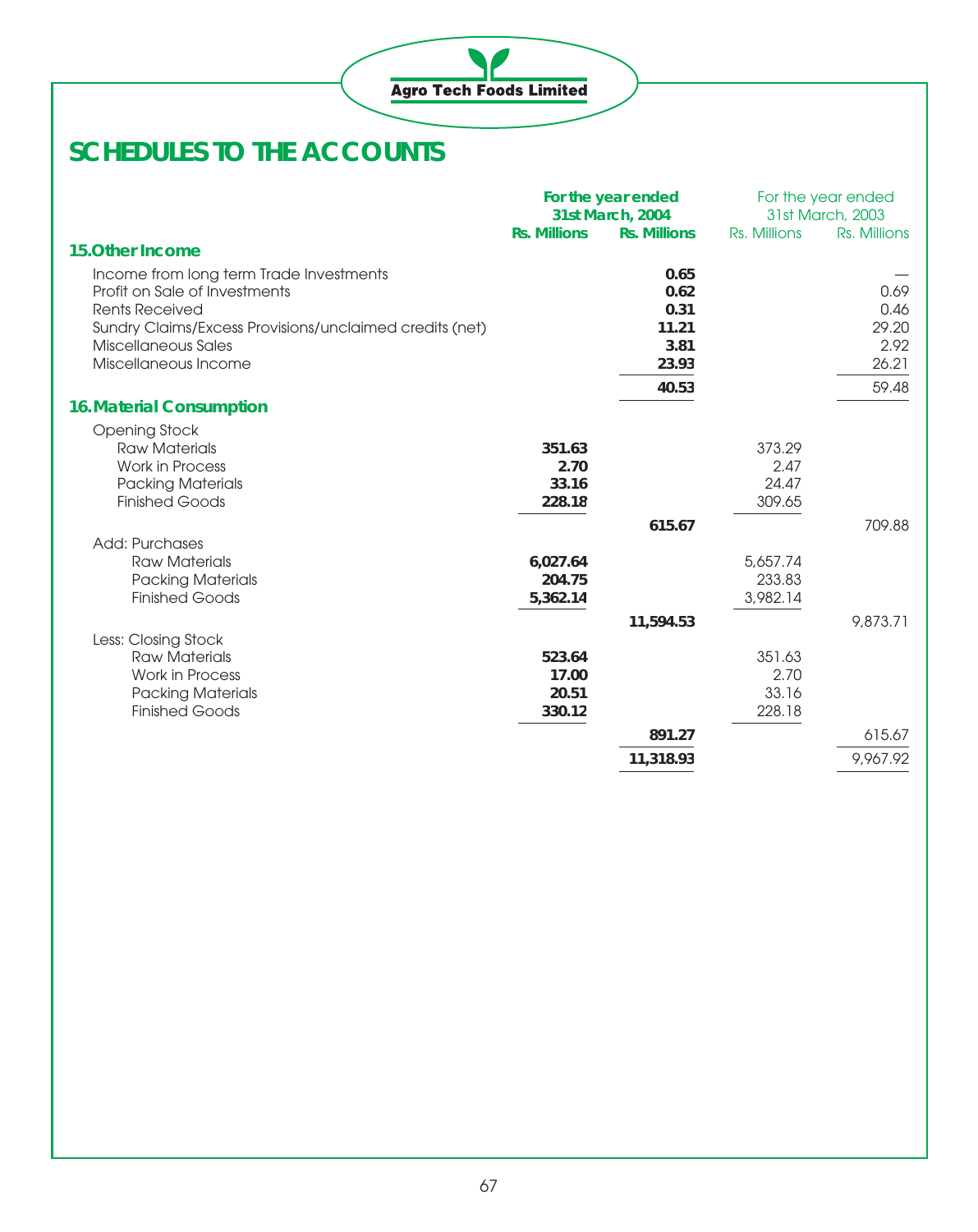

|                                                        | For the year ended  |                     | For the year ended |                 |
|--------------------------------------------------------|---------------------|---------------------|--------------------|-----------------|
|                                                        | 31st March, 2004    |                     | 31st March, 2003   |                 |
|                                                        | <b>Rs. Millions</b> | <b>Rs. Millions</b> | Rs. Millions       | Rs. Millions    |
| 17. Manufacturing, Selling, etc., Expenses             |                     |                     |                    |                 |
| Salaries, Wages and Bonus                              | 150.70              |                     | 131.67             |                 |
| Contribution to Provident and Other Funds              | 22.11               |                     | 19.06              |                 |
| Workmen and Staff Welfare Expenses                     | 19.23               |                     | 18.06              |                 |
|                                                        |                     | 192.04              |                    | 168.79          |
|                                                        |                     |                     |                    |                 |
| Consumption of Stores and Spare parts                  |                     | 10.50               |                    | 9.18            |
| <b>Processing Charges</b>                              |                     | 190.60              |                    | 199.26          |
| Power and Fuel                                         |                     | 6.45                |                    | 23.87           |
| Rent*                                                  |                     | 59.19               |                    | 60.55           |
| Rates and Taxes                                        |                     | 68.68               |                    | 33.33           |
| <b>Excise Duty</b>                                     |                     | 0.12                |                    | 5.70            |
| Insurance                                              |                     | 8.35                |                    | 5.69            |
| Repairs and Maintenance                                |                     |                     |                    |                 |
| - Buildings                                            |                     | 0.20                |                    | 0.34            |
| - Machinery                                            |                     | 2.58                |                    | 3.83            |
| - Others                                               |                     | 8.55                |                    | 7.08            |
| Printing and Stationery                                |                     | 4.41                |                    | 5.86            |
| <b>Communication Expenses</b>                          |                     | 20.74               |                    | 23.37           |
| Travelling                                             |                     | 49.91               |                    | 46.16           |
| Auditors' Remuneration                                 |                     | 2.04                |                    | 1.69            |
| Outward Freight                                        |                     | 217.30<br>21.52     |                    | 179.81<br>18.19 |
| Brokerage / Commission<br><b>Distribution Expenses</b> |                     | 110.80              |                    | 135.21          |
| <b>Discounts and Quality Rebates</b>                   |                     | 33.43               |                    | 24.38           |
| Legal Charges                                          |                     | 5.24                |                    | 1.68            |
| <b>Professional Charges</b>                            |                     | 21.17               |                    | 25.59           |
| Advertisement and Sales Promotion                      |                     | 276.32              |                    | 268.65          |
| Amortisation of Miscellaneous Expenditure              |                     | 5.27                |                    | 4.40            |
| Miscellaneous Expenses                                 |                     | 31.79               |                    | 25.29           |
| Bad debts / Advances written off                       |                     | 2.45                |                    |                 |
| Provision for Doubtful Advances                        |                     | 5.00                |                    |                 |
| Provision for Doubtful Debts                           |                     | 5.41                |                    | 4.56            |
| Production and Farm Expenses (Net)                     |                     | 4.87                |                    | 3.39            |
| Royalty<br>Loss on Fixed Assets Discarded / Sold (Net) |                     | 6.94<br>2.45        |                    | 5.18<br>(5.33)  |
| Diminution on Value of Assets                          |                     | 1.30                |                    |                 |
|                                                        |                     |                     |                    |                 |
|                                                        |                     | 1,375.62            |                    | 1,285.70        |
| Deduct: Recovery of Costs                              |                     | 0.54                |                    | 0.71            |
|                                                        |                     | 1,375.08            |                    | 1,284.99        |
|                                                        |                     |                     |                    |                 |

\*Rent includes lease rentals of Rs. 21.39 Millions (2003 – Rs. 27.40 Millions)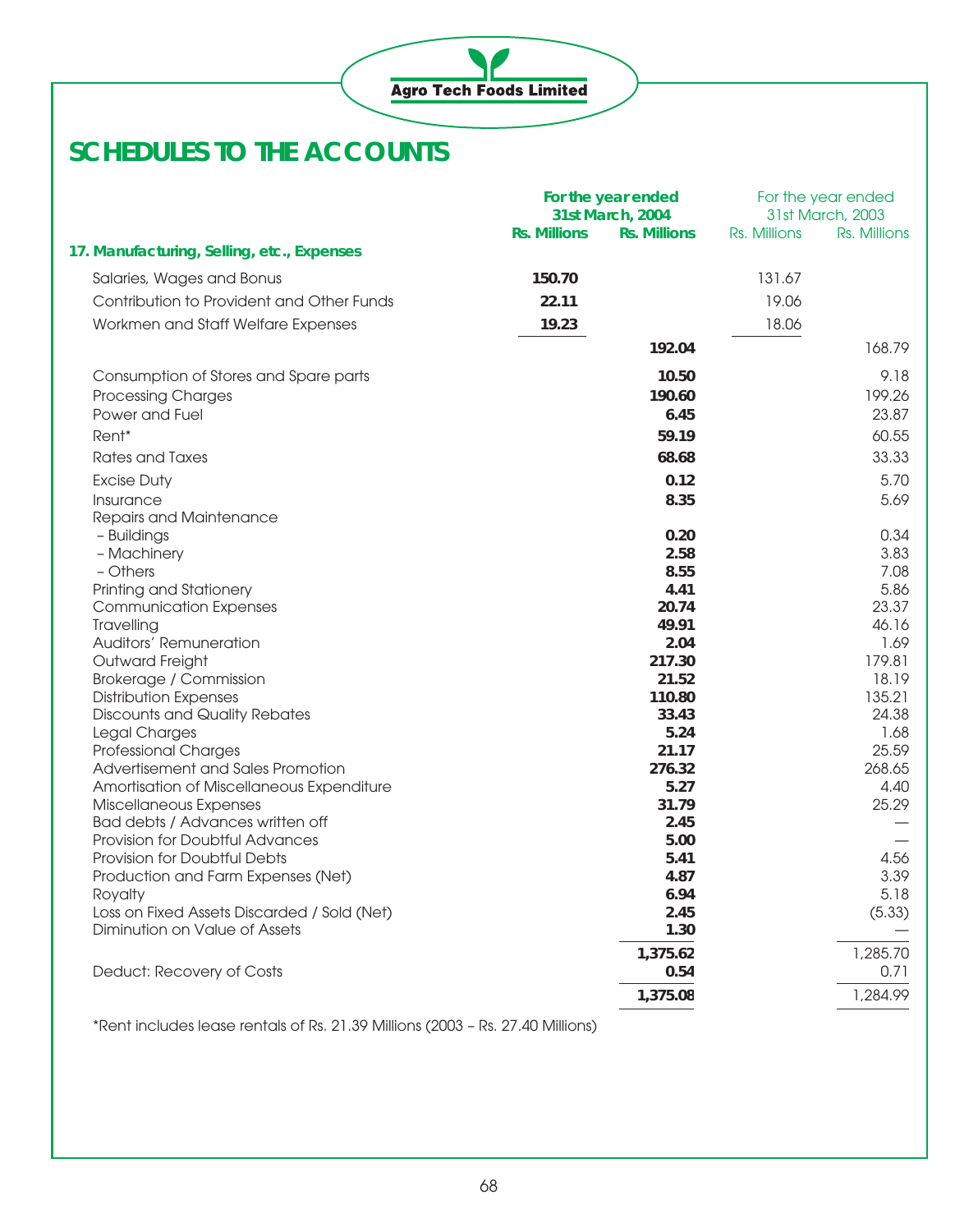

|                                                     |                     | For the year ended<br>31st March, 2004 |              | For the year ended<br>31st March, 2003 |
|-----------------------------------------------------|---------------------|----------------------------------------|--------------|----------------------------------------|
|                                                     | <b>Rs. Millions</b> | <b>Rs. Millions</b>                    | Rs. Millions | Rs. Millions                           |
| 18. Interest and Finance Charges                    |                     |                                        |              |                                        |
| Interest paid                                       |                     |                                        |              |                                        |
| - Other Interest                                    | 50.64               |                                        | 65.21        |                                        |
| - Bank / Finance Charges                            | 28.41               |                                        | 18.77        |                                        |
| - Exchange (Gain) / Loss - (net)                    | (20.90)             |                                        | 2.07         |                                        |
|                                                     | 58.15               |                                        | 86.05        |                                        |
| Less: Interest received on Loans, Deposits,         |                     |                                        |              |                                        |
| Advances etc.*                                      | 4.75                |                                        | 4.31         |                                        |
|                                                     |                     | 53.40                                  |              | 81.74                                  |
|                                                     |                     | 53.40                                  |              | 81.74                                  |
| *Interest received on Logne Deposits, Advances etc. |                     |                                        |              |                                        |

\*Interest received on Loans, Deposits, Advances etc., is stated Gross, the amount of Income Tax deducted thereon is Rs. 0.06 Millions (2003 – Rs. 0.84 Millions)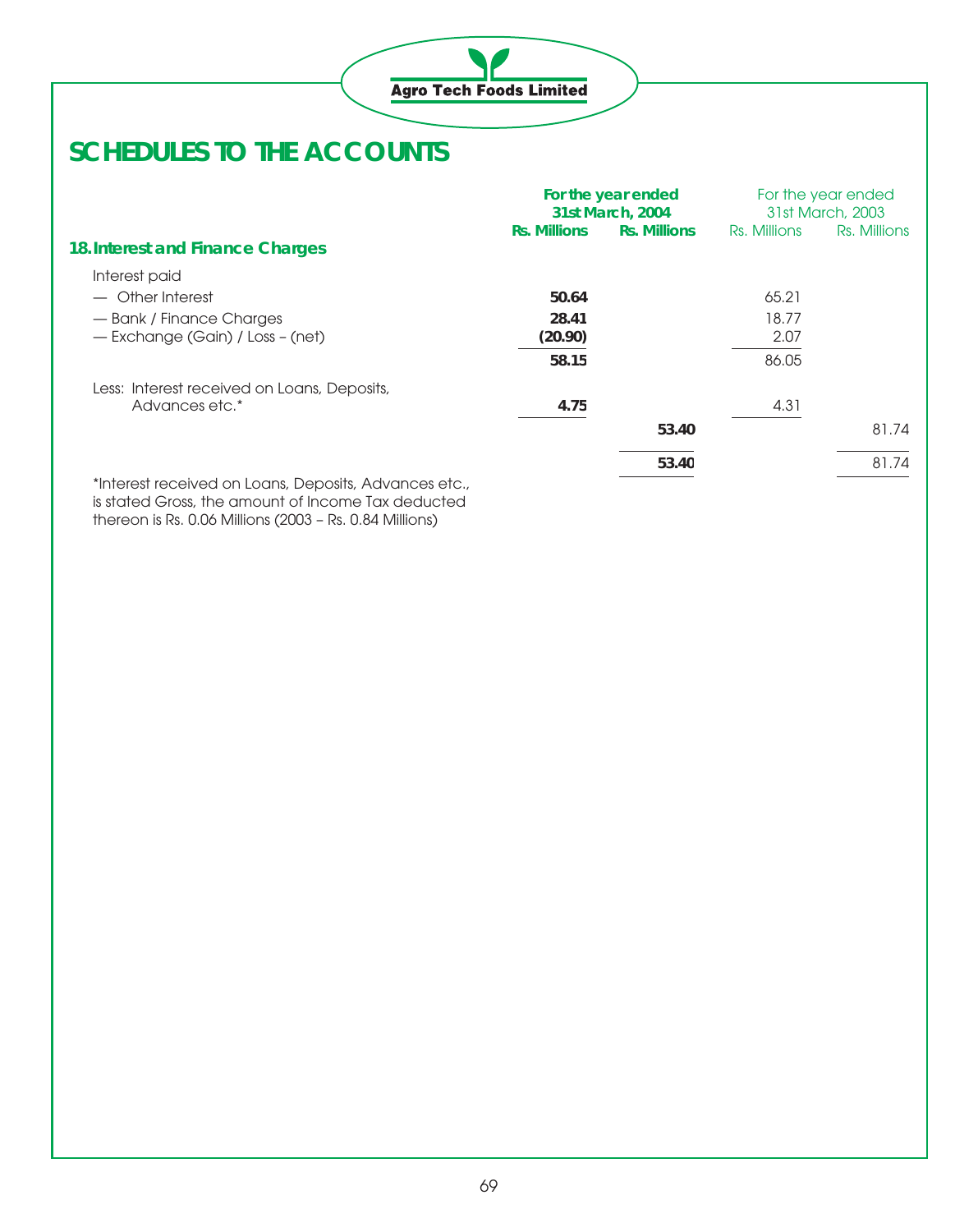

### **19.NOTES TO THE ACCOUNTS**

i) The consolidated financial statements of the Company for the year ended 31 March, 2004 comprise the Company, its wholly owned subsidiary Heera Seeds Trading and Warehousing Limited (incorporated in India) and the Company's proportionate share (50%) in Jointly Controlled Entity, Advanta India Limited (incorporated in India). These entities have together been referred to as the 'Group' for disclosure purpose.

The consolidated financial statements have been prepared in accordance with Accounting Standard ("AS") 21, "Consolidated Financial Statements", and AS 27, "Financial Reporting of Interests in Joint Ventures" issued by the Institute of Chartered Accountants of India.

Investment in jointly controlled entity was accounted for as Long Term Investment upto March 31, 2002. Pursuant to the adoption of AS 27, with effect from April 1,2002,opening balance of consolidated general reserves has been increased by Rs. 11.03 Millions.

Dividend received by the company from jointly controlled entity during the current year amounting to Rs 23.63 Millions has been added back to consolidated general reserves as at March 31,2004.

In accordance with the accounting policy, dividend (pertaining to the Parent) proposed by the board of directors of the jointly controlled entity has not been considered in the consolidated financial statements. However, proportionate share of proposed dividend payable to the other venture has been considered in these accounts.

- ii) Capital and other commitments Rs 0.42 Millions (2003 Rs.5.22 Millions).
- iii) Contingent Liabilities:
	- a) Income Tax/ Sales Tax matters under appeal Rs.205.13 Millions (2003 Rs.200.33 Millions)
	- b) Claims under dispute Rs 3.97 Millions (2003 Rs.22.05 Millions).
	- c) Counter Guarantees given to the Bankers in respect of guarantees furnished by them Rs.2.80 Millions (2003 - Rs. 1.94 Millions)
	- d) Bills of Exchange Discounted. Rs.Nil (2003- Rs. 39.85 Millions)
- iv) Extraordinary Item

Company had license arrangement in respect of Mantralaym Undertaking owned by ITC Limited (ITC), which expired on 26th September 2001. The matter pertaining to extension of such arrangement was referred to arbitration and accordingly a settlement agreement was signed with ITC, which resolved the matters involving the extension of licensing arrangement. This settlement required a payment of Rs. 430 Millions over a period of five years. This settlement cost is being amortized on the basis of enduring benefits expected in future due to decentralization of manufacturing operations and accordingly settlement cost amounting to Rs. 62.40 Millions (2003 - Rs. 29 Millions) has been charged as an extraordinary item in these accounts. The balance cost has been carried forward as settlement cost on Schedule 13 under Miscellaneous Expenditure (to the extent not written off or adjusted). Corresponding liability of Rs. 338.60 Millions (2003 - Rs. 401 Millions) has been shown under Deferred Payment Liability in the Balance Sheet.

v) Deferred Taxation

Pursuant to the adoption of the Accounting Standard - 22 "Accounting for Taxes on Income" issued by the Institute of Chartered Accountants of India , transitional deferred tax liabilities as computed after considering the timing differences as on

| April 1, 2001 | Rs. 48.13 Millions |
|---------------|--------------------|
| April 1, 2002 | Rs. 4.10 Millions  |

were added to debit balance of Profit and Loss account. Such transitional deferred tax liabilities were computed after considering the timing differences of the book values of certain brand and written down value of such brand under Income Tax Act.

On review as at the balance sheet date, such difference has been considered as a permanent difference and accordingly an amount of Rs.91.93 Millions has been adjusted with the transitional deferred tax liabilities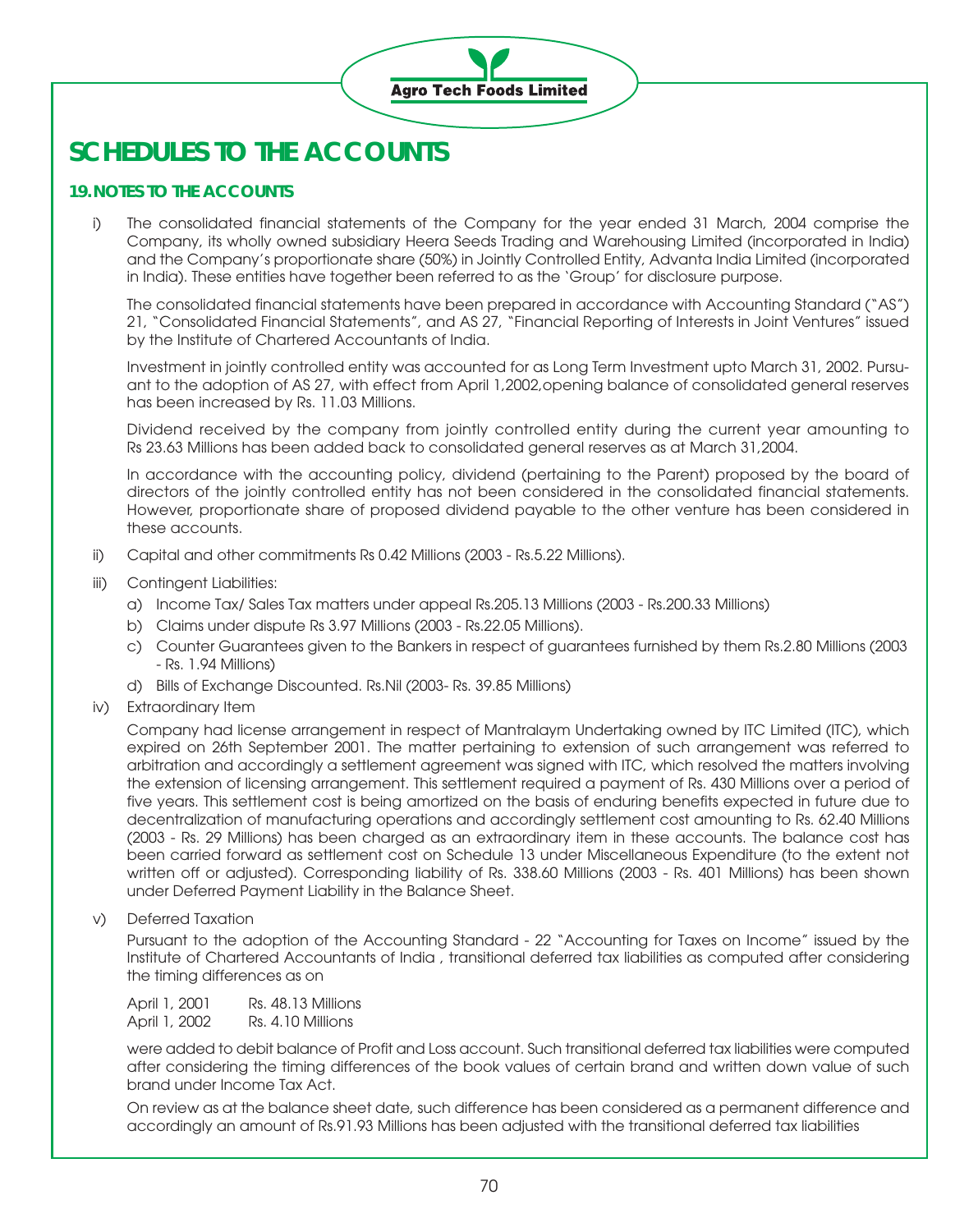

Deferred tax assets and liabilities are computed on the timing differences applying the enacted tax rates.

vi) Earning Per Share

The earnings considered in ascertaining the company's Earnings Per Share comprise net profit after tax (and includes the post tax effect of any Extraordinary Items). The number of shares (nominal value of Rs. 10) used in Earnings Per Share is the weighted average number of shares outstanding during the year.

vii) Intangible Assets

Pursuant to adoption of Accounting Standard - 26 "Intangible Assets" issued by the Institute of Chartered Accountants of India with effect from April 1, 2003, brands purchased by the Company are being amortized on straight line method based on their estimated useful life. Consequently, depreciation/amortization cost for the year includes a sum of Rs 9.28 Millions being the amortization relating to these brands. Further, transitional amortization cost in respect of such brands up to March 31, 2003 amounting to Rs. 59.53 Millions has been adjusted with the debit balance of Profit and Loss Account as at the beginning of the year. During the year the management has assessed the value of these brands through an independent valuer of repute. As per assessment the value of such brands amount to Rs. 1,761 Millions against Rs.302.03 Millions at which these are carried in these accounts.

viii) Related Party Transactions

|                                                                                                                                                      |                                                                                                                                                                                                                                                                      | For the Year ended<br>31st March 2003                                                                   |
|------------------------------------------------------------------------------------------------------------------------------------------------------|----------------------------------------------------------------------------------------------------------------------------------------------------------------------------------------------------------------------------------------------------------------------|---------------------------------------------------------------------------------------------------------|
|                                                                                                                                                      | <b>Rs. Millions</b>                                                                                                                                                                                                                                                  | Rs. Millions                                                                                            |
| 1. Companies                                                                                                                                         |                                                                                                                                                                                                                                                                      |                                                                                                         |
| - Cag Tech Mauritius Limited - Holding Company                                                                                                       |                                                                                                                                                                                                                                                                      |                                                                                                         |
| - ConAgra Inc USA - having significant influence                                                                                                     |                                                                                                                                                                                                                                                                      |                                                                                                         |
| - Lamb Weston Meijer & Inc                                                                                                                           |                                                                                                                                                                                                                                                                      |                                                                                                         |
| Transactions with ConAgra Inc, USA - Group                                                                                                           |                                                                                                                                                                                                                                                                      |                                                                                                         |
|                                                                                                                                                      |                                                                                                                                                                                                                                                                      | 3.28                                                                                                    |
| - Recovery of expenses                                                                                                                               |                                                                                                                                                                                                                                                                      | 6.68                                                                                                    |
|                                                                                                                                                      |                                                                                                                                                                                                                                                                      |                                                                                                         |
|                                                                                                                                                      |                                                                                                                                                                                                                                                                      |                                                                                                         |
|                                                                                                                                                      |                                                                                                                                                                                                                                                                      |                                                                                                         |
|                                                                                                                                                      |                                                                                                                                                                                                                                                                      | 1.56                                                                                                    |
|                                                                                                                                                      |                                                                                                                                                                                                                                                                      |                                                                                                         |
|                                                                                                                                                      |                                                                                                                                                                                                                                                                      | 6.93                                                                                                    |
| - Payable                                                                                                                                            | 3.84                                                                                                                                                                                                                                                                 | 1.57                                                                                                    |
| 2. Key Management Personnel                                                                                                                          |                                                                                                                                                                                                                                                                      |                                                                                                         |
| Whole time Director - Mr. Tushar I Chudgar                                                                                                           |                                                                                                                                                                                                                                                                      |                                                                                                         |
| Other Key Management Personnel                                                                                                                       |                                                                                                                                                                                                                                                                      |                                                                                                         |
| Mr. Utpal Sen Gupta<br>Mr. Ravi Krishnamoorthy<br>Mr. Sachidanand Madan<br>Mr. Govvind Ambady<br>Mr. K.S.Shyam<br>Mr. Arvind Ahuja<br>Mr. D. Mullick |                                                                                                                                                                                                                                                                      |                                                                                                         |
| Loans advanced during year                                                                                                                           | 0.03                                                                                                                                                                                                                                                                 | 0.31                                                                                                    |
| Loans repayments received                                                                                                                            | 6.60                                                                                                                                                                                                                                                                 | 0.02                                                                                                    |
|                                                                                                                                                      |                                                                                                                                                                                                                                                                      | 0.51                                                                                                    |
|                                                                                                                                                      |                                                                                                                                                                                                                                                                      | 28.06                                                                                                   |
|                                                                                                                                                      | - Purchase of materials<br>- Income earned on services rendered<br>Year end balances<br>- Receivable<br>- Payable<br>Transactions with Lamb Weston Meijer & Inc<br>- Purchase of materials<br>Year end balances<br>Interest received during the year<br>Remuneration | For the Year ended<br><b>31st March 2004</b><br>16.89<br>3.66<br>3.70<br>6.19<br>23.49<br>0.19<br>30.51 |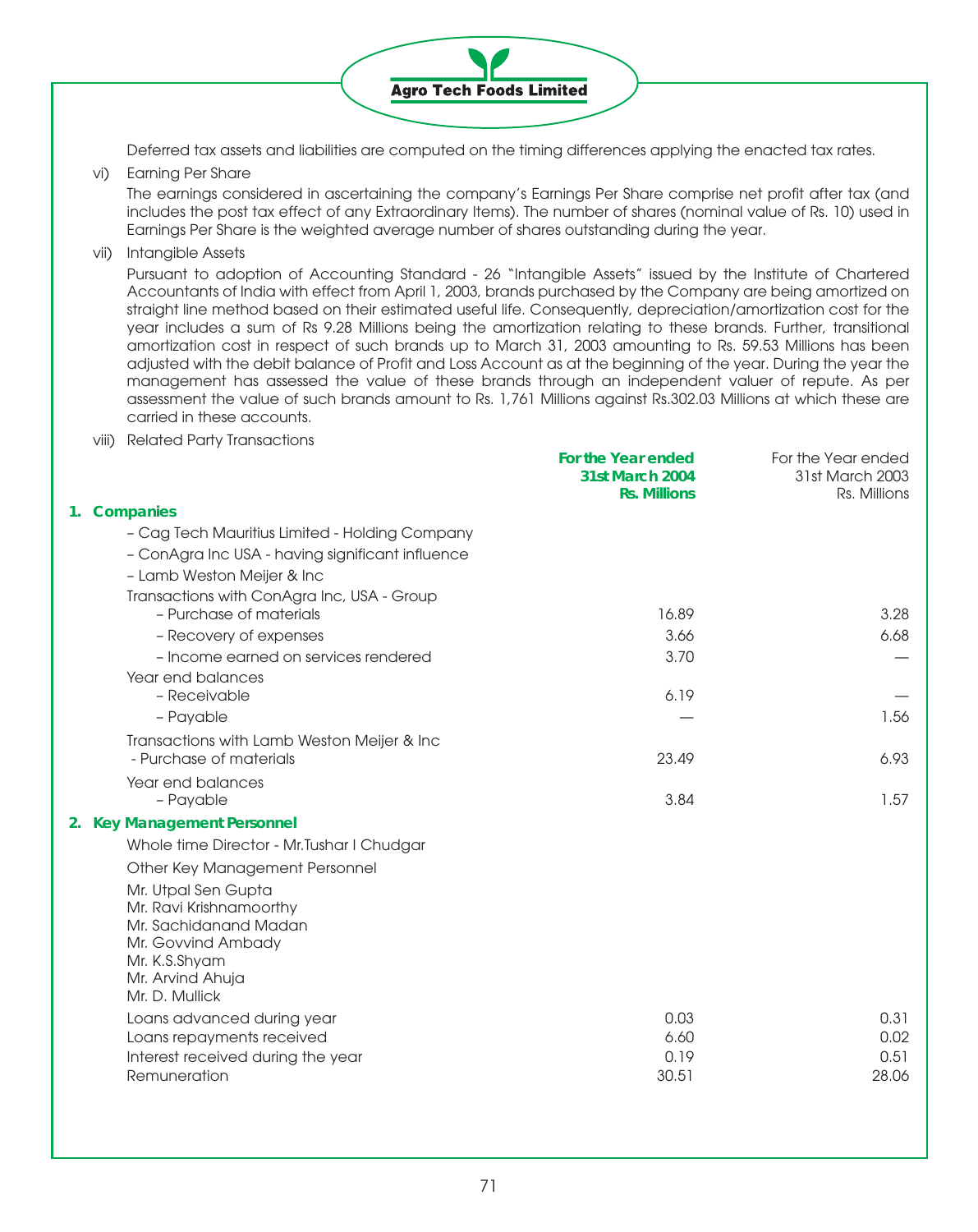## ix) Segment Reporting

1. The Group considers business segments as the primary segment for reporting. Based on the nature of products and services risks and returns, organisation structure and internal financial reporting, the following segments have been identified

**Agro Tech Foods Limited** 

- Branded Foods segment includes products sold under the brands of Sundrop, Crystal, Rath, Sudham, Healthy World and Act II
- Bulk & Processed Commodities segment includes oils and grains procured, processed and distributed by the Commodity Sourcing & Exports and the Seed Buying Operations
- Others (consisting of seed operations of joint venture Advanta India Ltd)

|                                                                                             |                                          | <b>Branded Foods</b>   |                                  | <b>Bulk &amp; Processed</b><br>Commodities |                          | <b>Others</b>            | Unallocable                              |                          | Eliminations                                               |                                            | Consolidated                   |                                |
|---------------------------------------------------------------------------------------------|------------------------------------------|------------------------|----------------------------------|--------------------------------------------|--------------------------|--------------------------|------------------------------------------|--------------------------|------------------------------------------------------------|--------------------------------------------|--------------------------------|--------------------------------|
|                                                                                             | 31st March<br>2004                       | 31st March<br>2003     | 31st March<br>2004               | 31st March<br>2003                         | 31st March<br>2004       | 31st March<br>2003       | 31st March<br>2004                       | 31st March<br>2003       | 31st March<br>2004                                         | 31st March<br>2003                         | 31st March<br>2004             | 31st March<br>2003             |
| Revenue<br><b>External Sales</b><br>Inter Segment                                           | 5,522.37                                 | 4,944.78               | 7,081.20                         | 6,191.54                                   | 228.66                   | 176.82                   |                                          |                          |                                                            | $\bar{ }$                                  | 12,832.22                      | 11,313.15                      |
| Revenue<br><b>Total Revenue</b>                                                             | 5.47<br>5,527,84                         | 89.50<br>5,034.28      | 2,293.91<br>9,375.11             | 2,063,88<br>8,255,43                       | 228.66                   | 176.82                   | $\overline{\phantom{a}}$<br>$\mathbf{r}$ | $\overline{a}$           | (2, 299.38)<br>(2, 299.38)                                 | (2, 153.38)<br>(2, 153.38)                 | 12,832.22                      | 11,313.15                      |
| Result                                                                                      | 112.75                                   | 54.52                  | 118.86                           | 89.81                                      | 37.26                    | 15.69                    | $\overline{a}$                           | $\overline{a}$           | 23.63                                                      | $\overline{\phantom{a}}$                   | 245.24                         | 160.02                         |
| Unallocated<br>Corporate Expenses<br>Interest & Finance                                     |                                          |                        | L.                               | L,                                         | $\overline{\phantom{a}}$ | $\overline{\phantom{a}}$ | 93.38                                    | 54.44                    | L,                                                         | L,                                         | 93.38                          | 54.44                          |
| Costs                                                                                       | $\overline{\phantom{a}}$                 | $\overline{a}$         | $\overline{\phantom{a}}$         | $\overline{\phantom{a}}$                   | $\overline{a}$           | $\overline{\phantom{a}}$ | $\overline{\phantom{0}}$                 | $\overline{\phantom{0}}$ | $\overline{\phantom{0}}$                                   | $\frac{1}{2}$                              | 53.40                          | 81.74                          |
| Profit Before Tax<br>Provision for Tax                                                      |                                          | $\overline{a}$         |                                  |                                            |                          | L.                       | $\bar{a}$                                | L                        | $\overline{a}$                                             | $\equiv$                                   | 98.46                          | 23.83                          |
| Current<br>Deferred                                                                         |                                          |                        |                                  |                                            |                          |                          |                                          |                          |                                                            |                                            | 3.01<br>3.08                   | 1.01<br>(2.71)                 |
| Profit before Extraordinary Item<br><b>Extraordinary Item</b><br>Net Profit/(loss)          |                                          |                        |                                  |                                            |                          |                          |                                          |                          |                                                            |                                            | 92.37<br>62.40<br>29.97        | 25.54<br>139.60<br>(114.06)    |
| Other Information<br>Segment Assets<br>Unallocated                                          | 761.37                                   | 944.74                 | 1,279.51                         | 662.41                                     | $\overline{\phantom{a}}$ | ۳                        |                                          |                          |                                                            | L.                                         | 2,040.88                       | 1,607.15                       |
| <b>Corporate Assets</b><br><b>Total Assets</b><br><b>Segment Liabilities</b><br>Unallocated | 761.37<br>519.58                         | 944.74<br>632.68       | 1,279.51<br>875.57               | 662.41<br>404.91                           | 247.70<br>247.70         | 221.90<br>221.90         | 728.71<br>728.71                         | 718.49<br>718.49         | (60.33)<br>(60.33)                                         | (60.32)<br>(60.32)                         | 916.08<br>2,956.96<br>1,395.15 | 880,08<br>2,487.23<br>1,037.59 |
| Corporate Liabilities<br><b>Total Liabilities</b>                                           | 519.58                                   | 632.68                 | 875.57                           | 404.91                                     | 98.88<br>98.88           | 80.76<br>80.76           | 603.48<br>603.48                         | 578.71<br>578.71         | (14.83)<br>(14.83)                                         | (14.82)<br>(14.82)                         | 687.53<br>2,082.68             | 644.65<br>1,682.24             |
| Depreciation / Amortisation<br>Unallocated<br>Corporate Depreciation                        | 13.13<br>$\overline{\phantom{a}}$        | 3.15<br>$\overline{a}$ | 0.74<br>$\overline{\phantom{a}}$ | 0.63<br>L,                                 | 4.50                     | 3.41                     | 8.51                                     | 6.95                     | $\overline{a}$<br>$\overline{\phantom{0}}$                 | $\overline{\phantom{a}}$                   | 13.87<br>13,00                 | 3.78<br>10.37                  |
| <b>Total Depreciation /</b>                                                                 |                                          |                        |                                  |                                            |                          |                          |                                          |                          |                                                            |                                            |                                |                                |
| Amortisation<br>Capital Expenditure<br>Unallocated                                          | 13.13<br>3.75                            | 3.15<br>10.92          | 0.74<br>2.51                     | 0.63<br>1.80                               | 4.50<br>$\overline{a}$   | 3.41                     | 8.51                                     | 6.95                     | ÷,<br>$\overline{\phantom{0}}$                             | $\overline{\phantom{0}}$<br>$\overline{a}$ | 26.88<br>6.26                  | 14.15<br>12.72                 |
| Capital Expenditure<br><b>Total Capital Expenditure</b><br>Non-Cash Expenditure             | $\overline{\phantom{a}}$<br>3.75<br>4.80 | ۳<br>10.92<br>1.91     | $\sim$<br>2.51<br>0.61           | $\bar{a}$<br>1.80<br>2.63                  | 10.65<br>10.65           | 3.42<br>3.42             | 9.89<br>9.89                             | 10.22<br>10.22           | $\overline{\phantom{0}}$<br>$\overline{\phantom{0}}$<br>L. | $\overline{\phantom{a}}$<br>L,<br>L.       | 20.53<br>26.79<br>5.41         | 13.64<br>26.36<br>4.54         |
| Unallocated<br>Non-Cash Expenditure                                                         |                                          |                        |                                  | $\overline{\phantom{a}}$                   | $\overline{\phantom{a}}$ | 0.03                     | 11.56                                    | 4.38                     | L.                                                         | L.                                         | 11.56                          | 4.42                           |
| <b>Total Non-</b><br>Cash Expenditure                                                       | 4.80                                     | 1.91                   | 0.61                             | 2.63                                       | $\overline{\phantom{a}}$ | 0.03                     | 11.56                                    | 4.38                     | ÷.                                                         | $\overline{\phantom{a}}$                   | 16.97                          | 8.96                           |

2. Allocation of segment assets and liabilities have been done to the maximum extent possible

3. Geographical Segments considered for disclosure are

Sales within India

Sales outside India

The entire activity pertaining to sales outside India is carried out from India

Based on geographical segments identified there is no item to be reported under this, since the information pertaining to segments results, assets and liabilities and sales outside India is below the threshold limit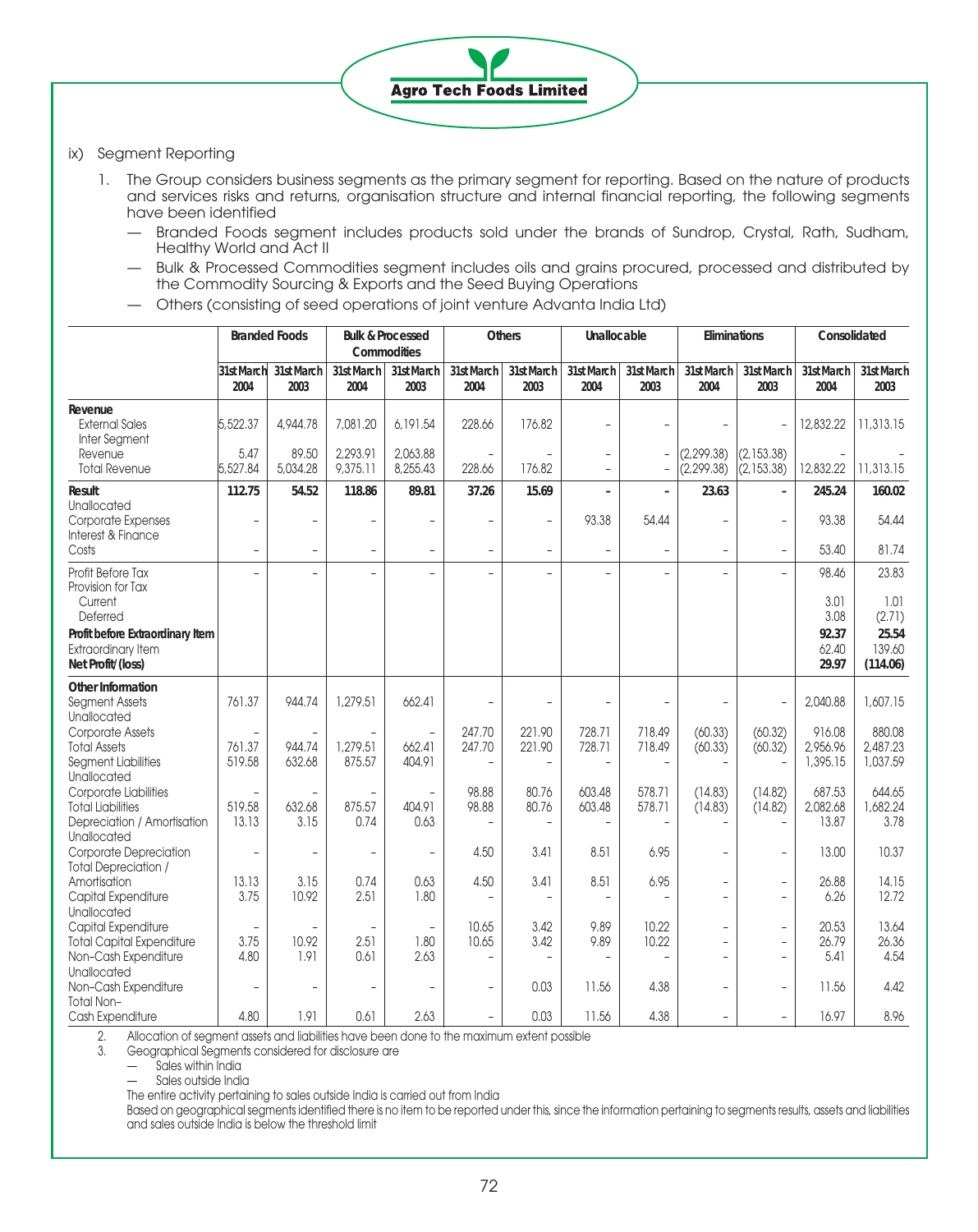

x) The Company's Interest in the Jointly Controlled Entity

|                                    | As on 31st March 2004<br><b>Rs. Millions</b> | As on 31st March 2003<br>Rs. Millions |
|------------------------------------|----------------------------------------------|---------------------------------------|
| <b>Fixed Assets</b>                | 64.22                                        | 61.68                                 |
| <i><u><b>Investments</b></u></i>   | 0.03                                         | 5.03                                  |
| <b>Current Assets</b>              | 183.45                                       | 155.19                                |
| Current Liabilities and Provisions | 89.50                                        | (80.46)                               |
| Deferred Tax Liability             | 12.05                                        | (4.74)                                |
| <i>Income</i>                      | 232.82                                       | 186.44                                |
| Expenses                           | 190.79                                       | 170.26                                |
| Depreciation                       | 4.50                                         | 3.40                                  |

xi) Comparative figures of the previous year have been regrouped wherever necessary to conform to those of the current year.

On behalf of the Board

**Utpal Sen Gupta N. Srinivasan Lt. Gen. D.B. Singh** Director

**Tushar Chudgar**

Place: Secunderabad Director & Secretary Date : 12th May, 2004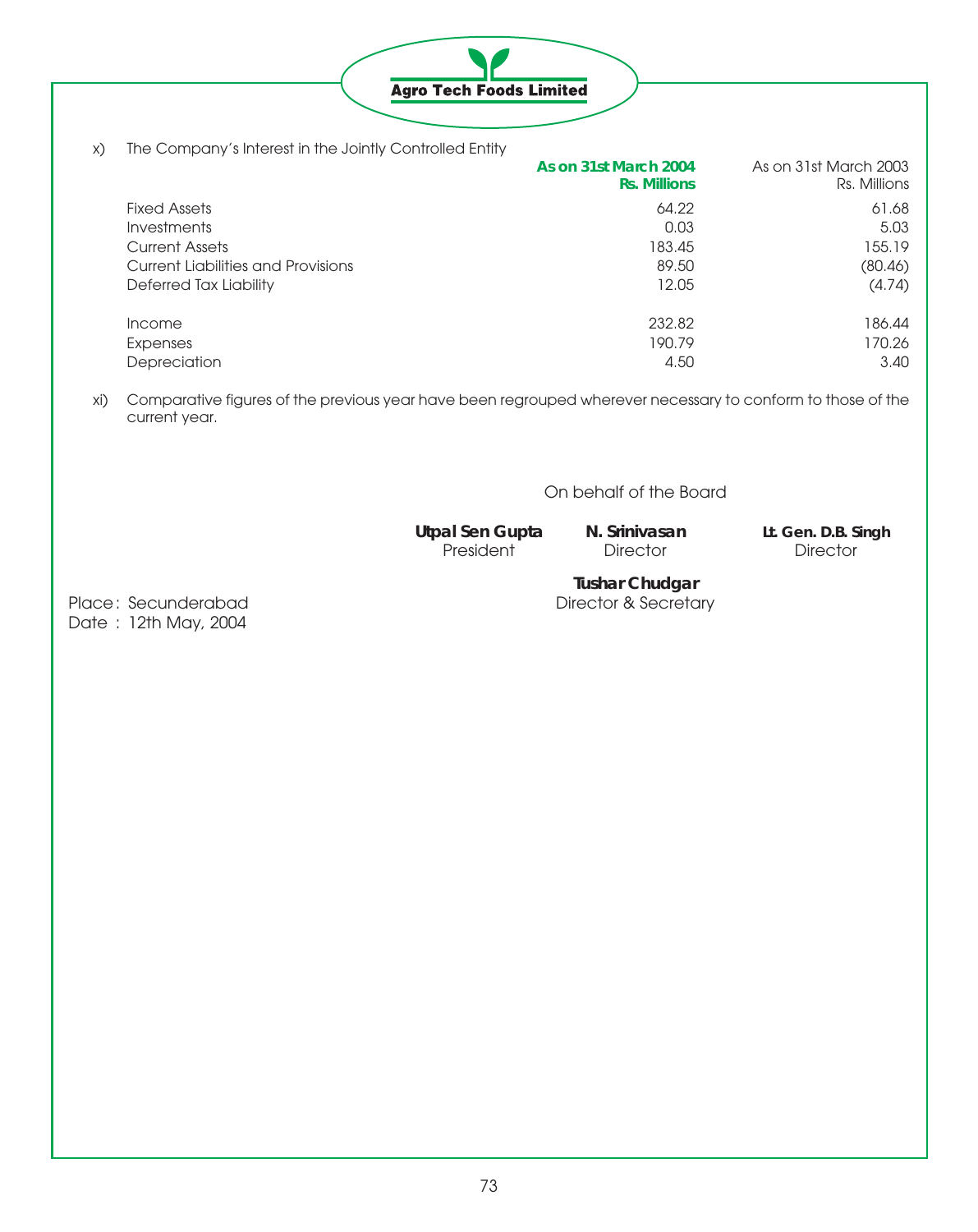

# **Consolidated Cash Flow Statement for the year ended 31st March, 2004**

|    |                                                                                | 2004<br><b>Rs. Millions</b> | 2003<br>Rs. Millions |
|----|--------------------------------------------------------------------------------|-----------------------------|----------------------|
| Α. | <b>CASH FLOW FROM OPERATING ACTIVITIES:</b>                                    |                             |                      |
|    | Net Profit/ (Loss) before Tax and after Extraordinary Item                     | 36.06                       | (115.77)             |
|    | <b>Adjustments:</b>                                                            |                             |                      |
|    | Depreciation and Brand Amortisation                                            | 26.88                       | 14.15                |
|    | (Profit) / Loss on Disposal of Fixed Assets(Net)                               | 2.45                        | (5.33)               |
|    | Profit on Sale of Investments (Net)                                            | (0.62)                      | (0.69)               |
|    | Interest (Net)                                                                 | 24.99                       | 62.98                |
|    | Provision for Doubtful Debts                                                   | 5.41                        | 4.56                 |
|    | Provision for Dimunition in value of Assets                                    | 1.30                        |                      |
|    | Provision for Doubtful Advances                                                | 5.00                        |                      |
|    | <b>Dividend Received</b>                                                       | (0.65)                      |                      |
|    | Amortisation of Miscellaneous Expenditure                                      | 67.67                       | 4.40                 |
|    | Operating Profit/ (Loss) before Working Capital Changes and Extraordinary Item | 168.49                      | (35.70)              |
|    | <b>Adjustments for:</b>                                                        |                             |                      |
|    | Trade and Other receivables                                                    | (198.78)                    | (84.21)              |
|    | Inventories                                                                    | (275.48)                    | 87.02                |
|    | Trade payables                                                                 | 450.49                      | 264.75               |
|    | Deferred Revenue Expenses                                                      |                             | (15.80)              |
|    | Cash Flow from Operations activities before Extraordinary Item                 | 144.72                      | 216.06               |
|    | Direct Taxes refund received                                                   | 0.28                        |                      |
|    | Net Cash Flow from Operating activities before Extraordinary Item              | 145.00                      | 216.06               |
|    | <b>Extraordinary Item</b>                                                      | (62.40)                     | 56.08                |
|    | Net Cash Flow from Operating activities after Extraordinary Item               | 82.60                       | 272.14               |
| B  | <b>CASH FLOW FROM INVESTING ACTIVITIES:</b>                                    |                             |                      |
|    | <b>Purchase of Fixed Assets</b>                                                | (24.37)                     | (18.96)              |
|    | Sale of Fixed Assets (Net)                                                     | 2.77                        | 10.88                |
|    | Purchase of Short Term Investments                                             | (479.50)                    | (590.02)             |
|    | Sale of Short Term Investments                                                 | 485.12                      | 585.69               |
|    | <b>Divident Received</b>                                                       | 0.65                        |                      |
|    | <b>Interest Received</b>                                                       | 4.36                        | 4.32                 |
|    | Net cash used in Investing Activities before Extraordinary Item                | (10.97)                     | (8.09)               |
|    | Extraordinary Item (net)                                                       |                             | 5.00                 |
|    | Net cash used in Investing Activities after Extraordinary Item                 | (10.97)                     | (3.09)               |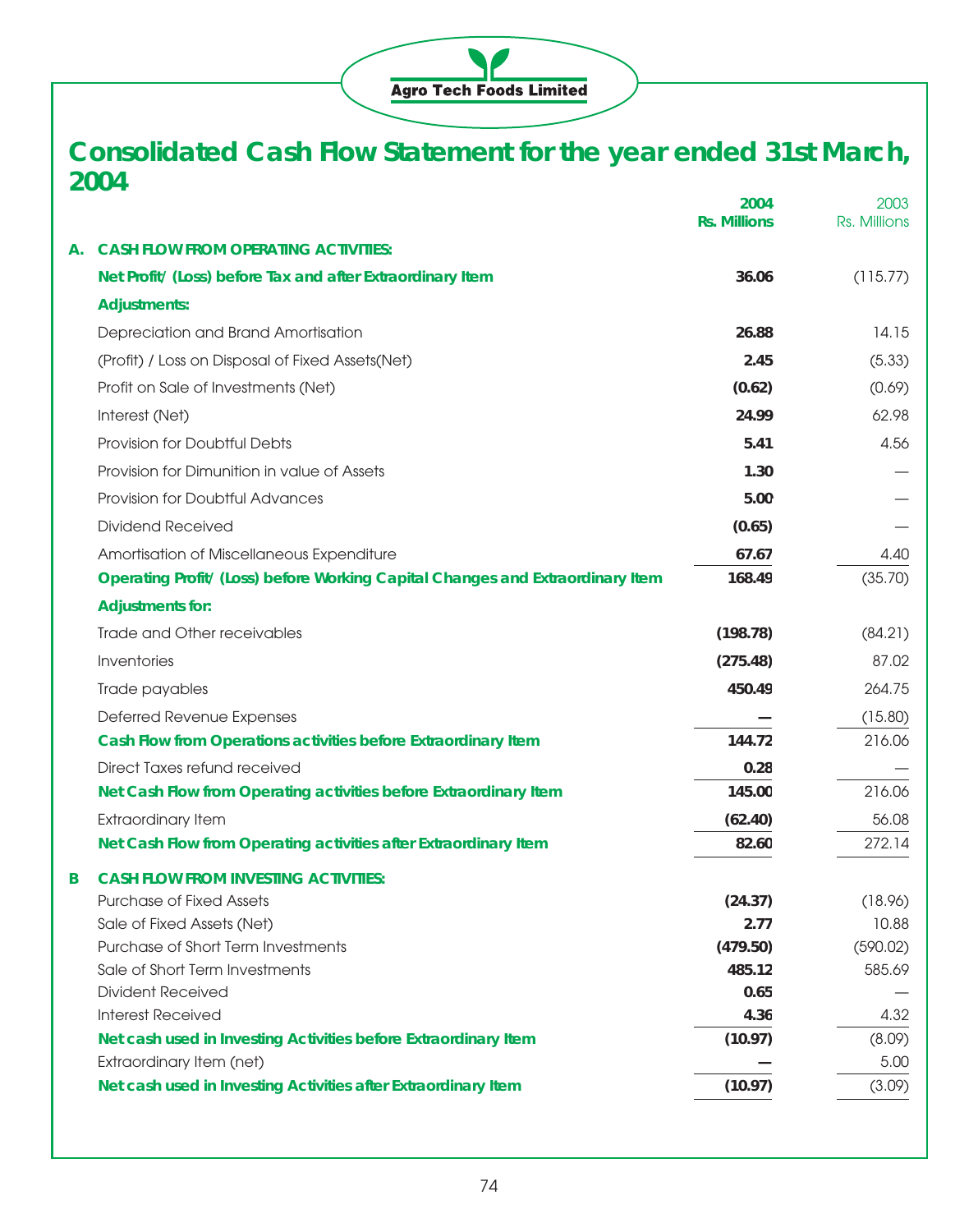|  | <b>Agro Tech Foods Limited</b> |
|--|--------------------------------|

|                                                        | 2004<br><b>Rs. Millions</b> | 2003<br>Rs. Millions |
|--------------------------------------------------------|-----------------------------|----------------------|
| <b>CASH FLOW FROM FINANCING ACTIVITIES:</b>            |                             |                      |
| Dividend Paid                                          | (23.63)                     |                      |
| Dividend Tax Paid                                      | (3.02)                      |                      |
| Proceeds from/(Repayments of) Long Term Borrowings     | (44.61)                     | (136.26)             |
| Hedging Costs(net)                                     | 20.90                       | (2.07)               |
| <b>Interest Paid</b>                                   | (48.36)                     | (62.37)              |
| Net cash used in Financing Activities                  | (98.72)                     | (200.70)             |
| Net (Decrease) / Increase in Cash and Cash Equivalents | (27.09)                     | 68.35                |
| <b>Opening Cash and Cash equivalents</b>               | 83.86                       | 15.50                |
| <b>Closing Cash and Cash equivalents</b>               | 56.77                       | 83.85                |

# **Note:**

- a) Comparative figures of previous year have been regrouped to conform to those of the current year.
- b) The above cash flow statement has been prepared under the "Indirect Method" as set out in the Accounting Standard - 3 on Cash Flow Statements issued by the Institute of Chartered Accountants of India.

| On behalf of the Board |
|------------------------|
|------------------------|

**Utpal Sen Gupta N. Srinivasan Lt. Gen. D.B. Singh**

President Director Director Director

Date : 12th May, 2004

**Tushar Chudgar** Place : Secunderabad Director & Secretary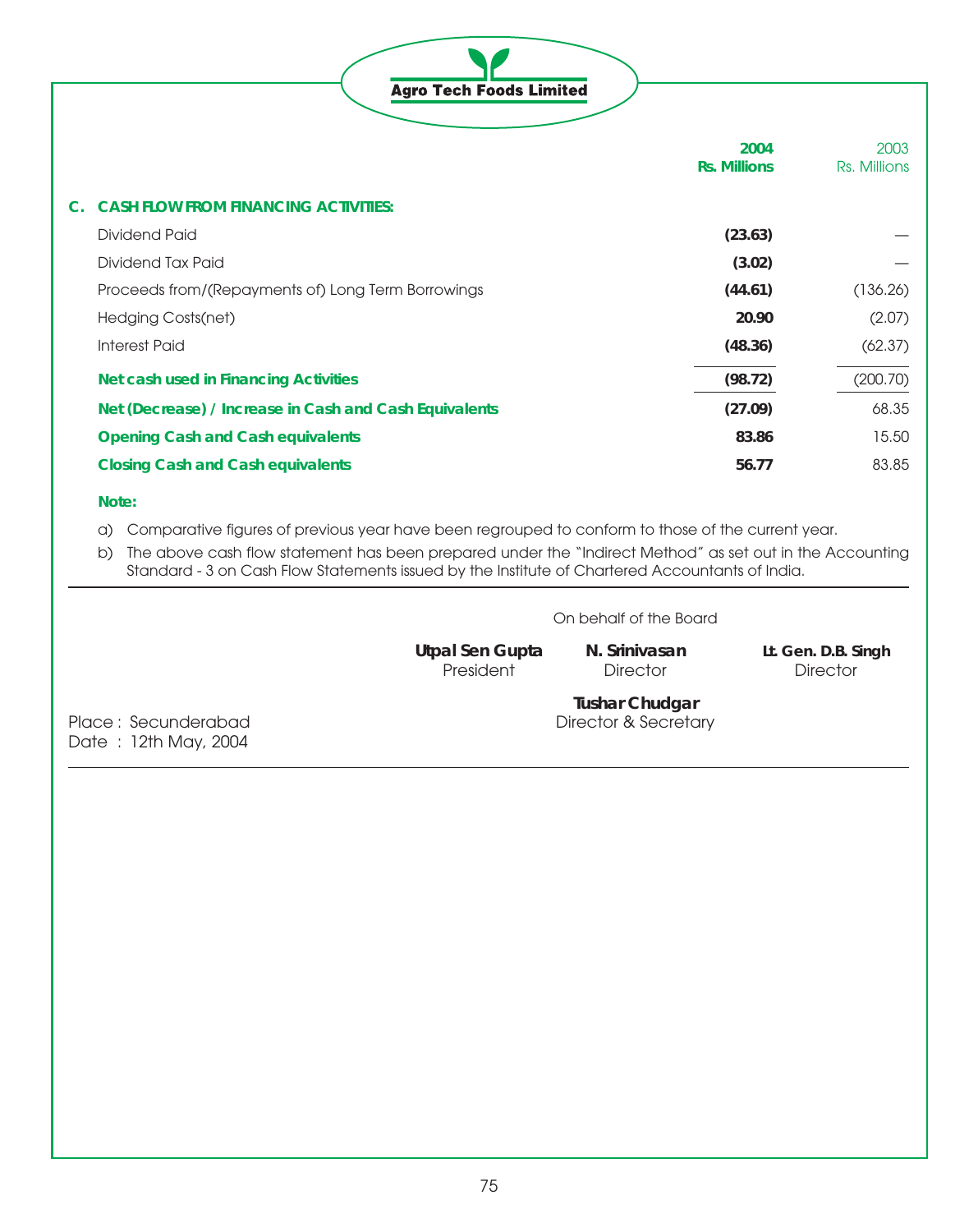

# **AUDITORS' REPORT TO THE BOARD OF DIRECTORS OF AGRO TECH FOODS LIMITED**

- 1. We have audited the attached consolidated balance sheet of Agro Tech Foods Limited as at March 31, 2004, the consolidated profit and loss account and the consolidated cash flow statement for the year ended on that date annexed thereto, which we have signed under reference to this report. These consolidated financial statements are the responsibility of Company's management. Our responsibility is to express an opinion on these consolidated financial statements based on our audit.
- 2. We conducted our audit in accordance with auditing standards generally accepted in India. Those Standards require that we plan and perform the audit to obtain reasonable assurance about whether the financial statements are prepared, in all material respects, in accordance with an identified financial reporting framework and are free of material misstatement. An audit includes examining, on a test basis, evidence supporting the amounts and disclosures in the financial statements. An audit also includes assessing the accounting principles used and significant estimates made by management, as well as evaluating the overall financial statement presentation. We believe that our audit provides a reasonable basis for our opinion.
- 3. We report that the consolidated financial statements have been prepared by the Company in accordance with the requirements of Accounting Standard

21 – Consolidated Financial Statements, and Accounting Standard 27 – Financial Reporting of Interests in Joint Ventures, issued by the Institute of Chartered Accountants of India and on the basis of the separate audited financial statements of Agro Tech Foods Limited and its consolidated entities included in the consolidated financial statements.

- 4. On the basis of the information and explanations given to us and on consideration of the separate audit reports on individual audited financial statements of Agro Tech Foods Limited and its consolidated entities, in our opinion, the consolidated financial statements give a true and fair view in conformity with the accounting principles generally accepted in India:
	- a) in the case of the consolidated balance sheet, of the consolidated state of affairs of Agro Tech Foods Limited and its consolidated entities as at March 31, 2004;
	- b) in the case of the consolidated profit and loss account, of the consolidated results of operations of Agro Tech Foods Limited and its consolidated entities for the year ended on that date; and
	- c) in the case of the consolidated cash flow statement, of the consolidated cash flows of Agro Tech Foods Limited and its consolidated entities for the year ended on that date.

**Tuhin Bagchi Partner** 

For and on behalf of Dated: 12th May, 2004 Chartered Accountants

Place: Hyderabad **Lovelock & Lewes**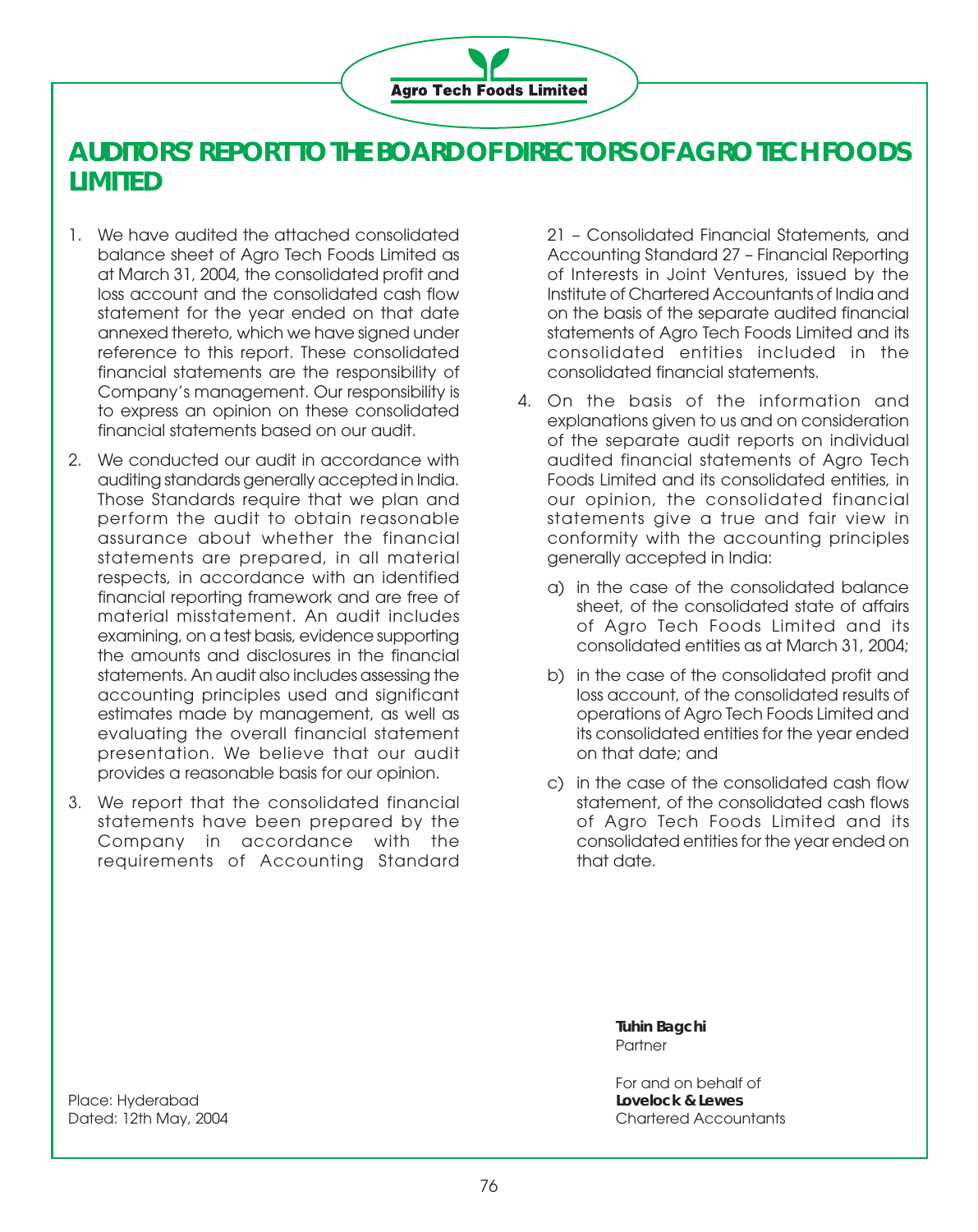# **Heera Seeds Trading and Warehousing Limited**

**Agro Tech Foods Limited** 

### **DIRECTORS' REPORT TO THE MEMBERS**

The Directors are pleased to present the Fourteenth Annual Report for the financial year ended 31st March, 2004 together with the Balance Sheet and the Profit and Loss Account.

#### **Operations:**

During the year under review, the Company did not undertake any trading / Manufacturing Operations. As stated in the report for last year, the Company is exploring various viable business options for entry in the near future. The operating results are as under.

|                                    | 2003-2004<br><b>Rupees</b> | 2002-2003<br>Rupees |
|------------------------------------|----------------------------|---------------------|
| Profit / (Loss) before Taxation    | (30.174)                   | (27,667)            |
| Income Tax                         |                            |                     |
| Profit / (Loss) after Tax          | (30.174)                   | (27,667)            |
| Profit brought forward             | (5.254.950)                | (5,227,283)         |
| Profit / (Loss) available for      |                            |                     |
| Appropriation and carried forward. | (5, 285, 124)              | (5, 254, 950)       |

#### **Directors**

Shri Sachidanand Madan was appointed as a Director of the Company in terms of Section 262 of the Companies Act, 1956 with effect from 26th May, 2003 in the vacancy caused by the resignation of Mr. Bendicto C Sison.

Pursuant to Section 255 of the Companies Act, 1956, Shri Arvind Ahuja retires at the Fourteenth Annual General Meeting and being eligible offers himself for reappointment.

#### **Directors' Responsibilitity Statement**

As per the provisions of Section 217 (2AA) of the Companies Act, 1956, the Directors state:

- i) that in the preparation of the annual accounts for the year ended 31st March 2004, the applicable accounting standards have been followed and that no material departures have been made from the same.
- ii) They have selected such accounting policies and applied them consistently and made judgments and estimates that are reasonable and prudent so as to give a true and fair view of the state of affairs of the Company at the end of the financial year ended 31st March, 2004, and at the loss of the Company for that period.
- iii) They have taken proper and sufficient care for the maintenance of adequate accounting records in accordance with the provisions of this Act for safeguarding the assets of the Company and for preventing and detecting fraud and other irregularities
- iv) They have prepared the annual accounts for the year ended 31st march, 2004, on a going concern basis.

#### **Auditors**

The Auditors of the Company, Lovelock & Lewes, Chartered Accountants, hold office upto the Fourteenth Annual General Meeting and are recommended for re-appointment. The Company has received a Certificate from them to the effect that their re-appointment if made, would be within the limits prescribed under Section 224(1) of the Companies Act, 1956.

#### **Companies (disclosure of particulars in the report of board of directors) rules,1988**

The Company had no activities relating to the Conservation of Energy Technology Absorption and did not have any foreign exchange earnings or outflow during the year under review.

#### **Particulars of Employees**

The Company had no employee covered by Sub section (2A) of Section 217 of the Companies Act, 1956 read with Companies (Particulars of Employees) Rules 1975

#### **Acknowledgement**

Yours Directors wish to place on record their appreciation for the contribution and support received from various agencies during the year.

Dated : 11th May, 2004 Secretary & Director

On behalf of the Board **Arvind Ahuja Director** Place : Secunderabad **Sachidanand Madan** 

# **AUDITORS' REPORT TO THE MEMBERS OF HEERA SEEDS TRADING AND WAREHOUSING LIMITED**

- 1. We have audited the attached Balance Sheet of Heera Seeds Trading and Warehousing Limited, as at March 31, 2004, the related Profit and Loss Account for the year ended on that date annexed thereto, which we have signed under reference to this report. These financial statements are the responsibility of the Company's management. Our responsibility is to express an opinion on these financial statements based on our audit.
- 2. We conducted our audit in accordance with auditing standards generally accepted in India. Those Standards require that we plan and perform the audit to obtain reasonable assurance about whether the financial statements are free of material misstatement. An audit includes examining, on a test basis, evidence supporting the amounts and disclosures in the financial statements. An audit also includes assessing the accounting principles used and significant estimates made by management, as well as evaluating the overall financial statement presentation. We believe that our audit provides a reasonable basis for our opinion.
- 3. As required by the Companies (Auditor's Report) Order, 2003 issued by the Central Government of India in terms of sub-section (4A) of Section 227 of 'The Companies Act, 1956' of India (the 'Act') and on the basis of such checks of the books and records of the Company as we considered appropriate and according to the information and explanations given to us, we give in the Annexure a statement on the matters specified in paragraphs 4 and 5 of the said Order.
- 4. Further to our comments in the Annexure referred to in paragraph 3 above, we report that:
	- (a) We have obtained all the information and explanations, which to the best of our knowledge and belief were necessary for the purposes of our audit;
	- (b) In our opinion, proper books of account as required by law have been kept by the Company so far as appears from our examination of those books;
	- (c) The Balance Sheet, the Profit and Loss Account dealt with by this report are in agreement with the books of account;
	- (d) In our opinion, the Balance Sheet, the Profit and Loss Account dealt with by this report comply with the accounting standards referred to in subsection (3C) of Section 211 of the Act;
	- (e) On the basis of written representations received from the directors, as on March 31, 2004, and taken on record by the Board of Directors, none of the directors is disqualified as on March 31, 2004 from being appointed as a director in terms of clause (g) of sub-section (1) of Section 274 of the Act;
	- (f) In our opinion and to the best of our information and according to the explanations given to us, the said financial statements together with the notes thereon and attached thereto give in the prescribed manner the information required by the Act and give a true and fair view in conformity with the accounting principles generally accepted in India:
		- in the case of the Balance Sheet, of the state of affairs of the Company as at March 31, 2004;
		- ii. in the case of the Profit and Loss Account, of the loss for the year ended on that date; and

**Tuhin Bagchi** Partner

Date: 11th May, 2004

For and on behalf of<br>Lovelock & Lewes Place: Hyderabad **Lovelock & Lewes**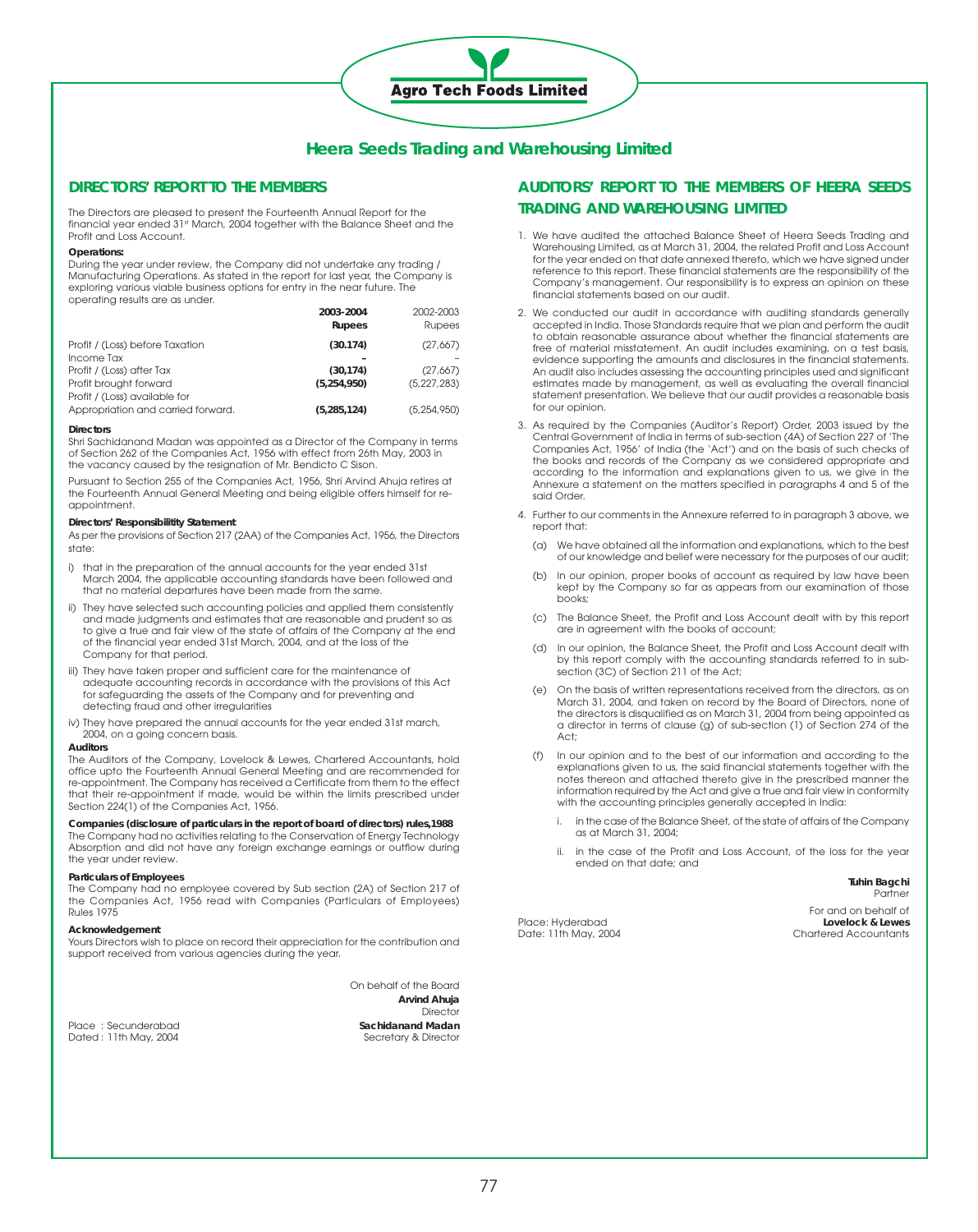# **Agro Tech Foods Limited**

## **ANNEXURE TO THE AUDITORS' REPORT TO THE MEMBERS OF HEERA SEEDS TRADING AND WAREHOUSING LIMITED**

[Annexure referred to in paragraph 3 of the Auditors' Report of even date to the Members of Heera Seeds Trading and Warehousing Limited on the financial statements for the year ended March 31, 2004]

- 1. The Company has neither granted nor taken any loan, secured or unsecured, to/from companies, firms or other parties covered in the register maintained under Section 301 of the Act. As the Company has not granted/ taken any loan, secured or unsecured to/ from parties covered in the register maintained under Section 301 of the Act, clauses (iii) (b), (iii) (c) and (iii) (d) of Paragraph 4 of the Companies (Auditor's Report) Order, 2003 are not applicable to the Company for the current year.
- 2. In our opinion and according to the information and explanations given to us, there is no transaction that needs to be entered into the register in pursuance of Section 301 of the Act. In view of the above, clause (v) (b) of Paragraph 4 of the Companies (Auditor's Report) Order, 2003 is not applicable to the Company for the current year.
- 3. In our opinion and according to the information and explanations given to us, the Company has not accepted any deposit under the provisions of Sections 58A and 58AA of the Act and the rules framed there under.
- 4. The Company has not carried out any internal audit during the year.
- 5. (a) According to the information and explanations given to us and the records of the Company examined by us, in our opinion, the Company is regular in depositing undisputed statutory dues including provident fund, investor education and protection fund, employees' state insurance, income-tax, sales-tax, wealth tax, excise duty, customs duty, cess and other material statutory dues as applicable, with the appropriate authorities.
	- (b) According to the information and explanations given to us and the records of the Company examined by us, there are no dues of sales tax, income tax, custom duty, wealth tax, excise duty and cess which have not been deposited on account of any dispute.
- 6. The Company has accumulated losses as at March 31, 2004 and has incurred cash losses in the financial year ended on that date, and in the immediately preceding financial year.
- 7. During the course of our examination of the books and records of the Company, carried out in accordance with the generally accepted auditing practices in India, and according to the information and explanations given to us, we have neither come across any instance of fraud on or by the Company, noticed or reported during the year nor have we been informed of such case by the management.

Other clauses of the Order (i), (ii), (iv), (viiii), (xi), (xii), (xiii), (xiv), (xv), (xvi), (xvii), (xviii), (xix) and (xx) are not applicable to the Company since in our opinion there is no matter which arises to be reported as per the aforesaid Order.

> **Tuhin Bagchi** Partner

Place: Hyderabad<br>Date: 11th May, 2004

For and on behalf of<br>Lovelock & Lewes Chartered Accountants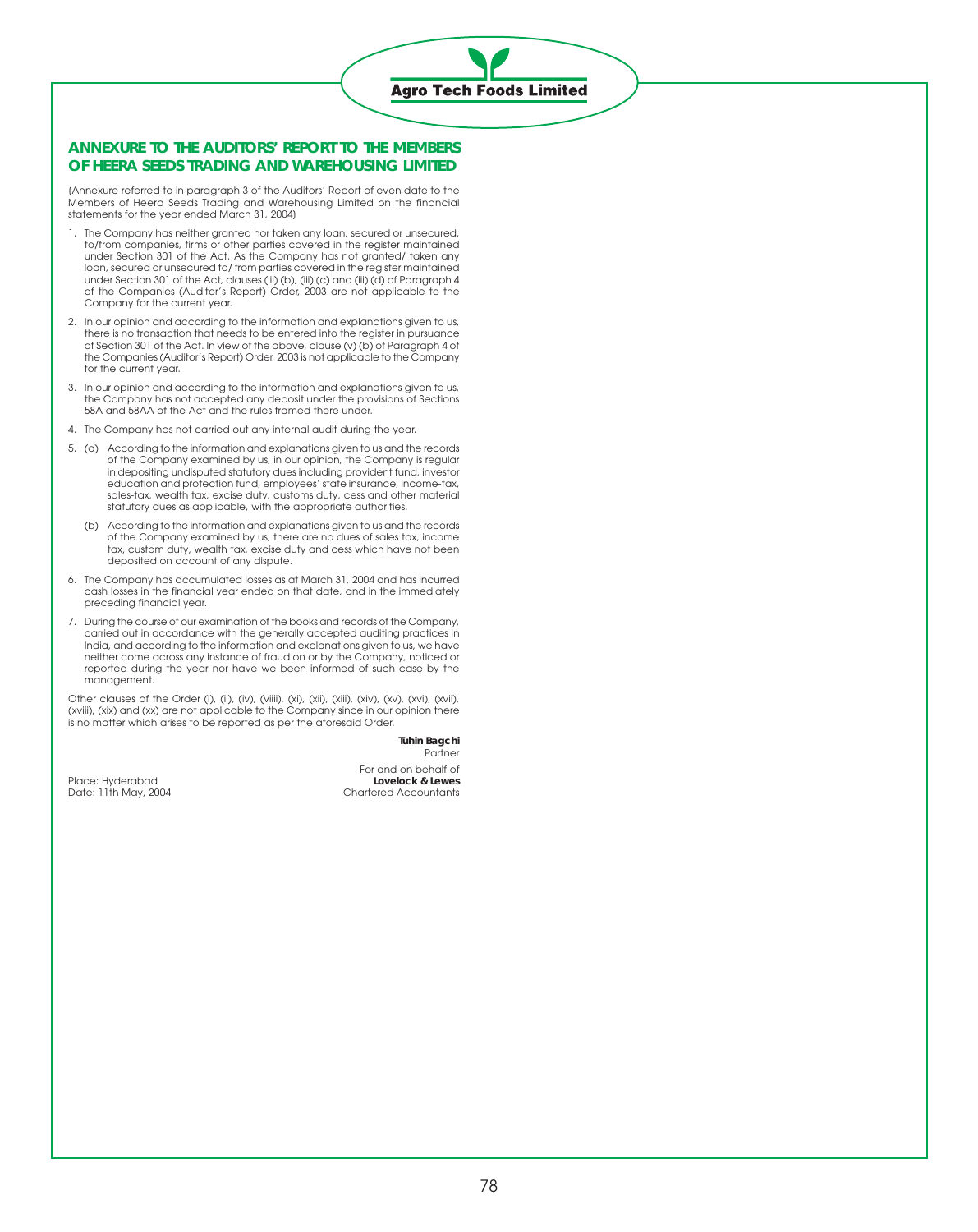# **Agro Tech Foods Limited**

# **Heera Seeds Trading and Warehousing Limited**

# **Balance Sheet as at 31st March, 2004**

|                                                                                      |                  |               | 31st March, 2004        |               | 31st March, 2003        |
|--------------------------------------------------------------------------------------|------------------|---------------|-------------------------|---------------|-------------------------|
|                                                                                      | <b>Schedules</b> | <b>Rupees</b> | <b>Rupees</b>           | <b>Rupees</b> | <b>Rupees</b>           |
| <b>SOURCES OF FUNDS</b><br><b>Shareholders' Funds</b><br>a) Capital                  | ı                | 20,000,000    |                         | 20,000,000    |                         |
| b) Reserves & Surplus                                                                | $\mathfrak{p}$   |               |                         |               |                         |
|                                                                                      |                  |               | 20,000,000              |               | 20,000,000              |
|                                                                                      |                  |               | 20,000,000              |               | 20,000,000              |
| <b>APPLICATION OF FUNDS</b><br><b>Current Assets,</b><br><b>Loans &amp; Advances</b> |                  |               |                         |               |                         |
| <b>Sundry Debtors</b>                                                                | 3                | 7,222,481     |                         | 7.245.481     |                         |
| Cash & Bank Balances                                                                 | $\overline{4}$   | 61,095        |                         | 69.269        |                         |
| Loans & Advances                                                                     | 5                | 7,571,116     |                         | 7.571.116     |                         |
|                                                                                      |                  | 14.854.692    |                         | 14,885,866    |                         |
| <b>Current Liabilities &amp;</b><br><b>Provisions</b>                                | 6                |               |                         |               |                         |
| Liabilities                                                                          |                  | 10.500        |                         | 11,500        |                         |
| Provisions                                                                           |                  | 4,316         |                         | 4.316         |                         |
|                                                                                      |                  | 14,816        |                         | 15,816        |                         |
| <b>Net Current Assets</b><br>Profit and Loss Account                                 | 7                |               | 14,839,876<br>5,160,124 |               | 14,870,050<br>5,129,950 |
|                                                                                      |                  |               | 20.000.000              |               | 20,000,000              |

## **Profit and Loss Account for the year ended 31st March, 2004**

|                                    | For the           | For the          |
|------------------------------------|-------------------|------------------|
|                                    | <b>Year ended</b> | Year ended       |
|                                    | 31st March, 2004  | 31st March, 2003 |
| <b>Schedules</b>                   | <b>Rupees</b>     | <b>Rupees</b>    |
| Income                             |                   |                  |
| Other Income                       |                   |                  |
|                                    |                   |                  |
| <b>Expenditure</b>                 |                   |                  |
| Administration, Selling expenses 8 | 30,174            | 27,667           |
|                                    | 30,174            | 27,667           |
| (Loss) before Taxation             | (30, 174)         | (27,667)         |
| Provision for Taxation             |                   |                  |
| (Loss) after Taxation              | (30, 174)         | (27,667)         |
| Loss brought forward               | (5, 254, 950)     | (5, 227, 283)    |
| Balance carried to Schedule 7      | (5, 285, 124)     | (5, 254, 950)    |
| <b>EPS (Basic and Diluted)</b>     | (0.02)            | (0.01)           |
| 9<br><b>Notes to the Accounts</b>  |                   |                  |

**Notes to the Accounts** 9

The Schedules referred to above and the Statement on Significant Accounting Policies form an integral part of the Balance Sheet.

This is the Balance Sheet referred to in our report of even date. On behalf of the Board

Partner Director For and on behalf of **Lovelock & Lewes** Sachidanand Madan

Chartered Accountants Secretary & Director

Date : 11th May, 2004 Date : 11th May, 2004

Tuhin Bagchi **Arvind Ahuja** 

Place : Hyderabad Place : Secunderabad

Note: The Schedules referred to above and the Statement on Significant Accounting Policies form an integral part of the Profit and Loss Account.

This is the Profit and Loss Account referred to in our report of even date. On behalf of the Board

Partner Director

For and on behalf of **Lovelock & Lewes** Sachidanand Madan Chartered Accountants Secretary & Director

Place : Hyderabad Place : Secunderabad

Tuhin Bagchi **Arvind Ahuja** 

Date : 11th May, 2004 Date : 11th May, 2004